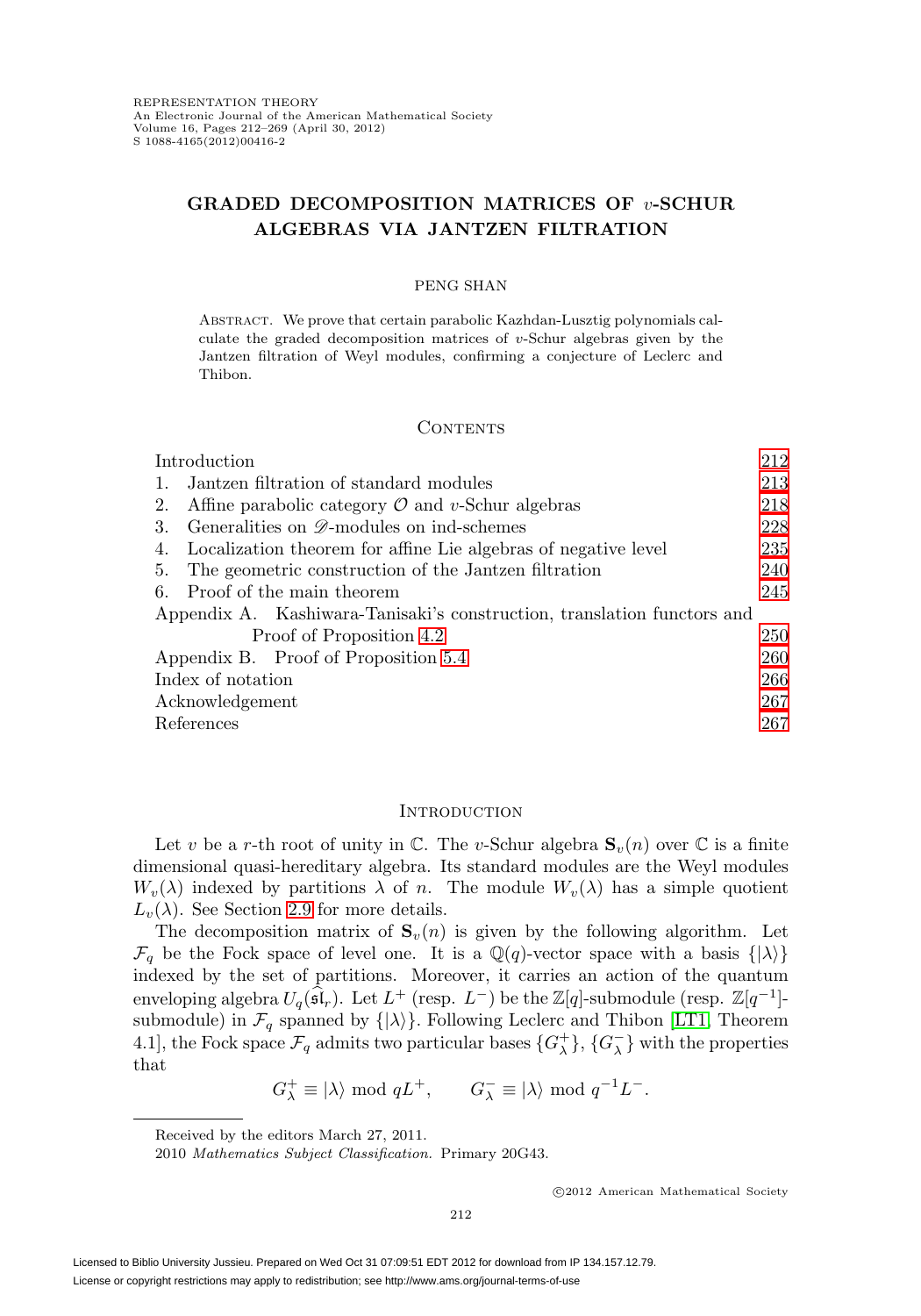Let  $d_{\lambda\mu}(q), e_{\lambda\mu}(q)$  be the elements in  $\mathbb{Z}[q]$  such that

$$
G^+_\mu = \sum_\lambda d_{\lambda\mu}(q) |\lambda\rangle, \qquad G^-_\lambda = \sum_\mu e_{\lambda\mu}(-q^{-1}) |\mu\rangle.
$$

For any partition  $\lambda$  write  $\lambda'$  for the transposed partition. Then the Jordan-Hölder multiplicity of  $L_v(\mu)$  in  $W_v(\lambda)$  is equal to the value of  $d_{\lambda'\mu'}(q)$  at  $q=1$ . This result was conjectured by Leclerc and Thibon [\[LT1,](#page-56-0) Conjecture 5.2] and has been proved by Varagnolo and Vasserot [\[VV1\]](#page-57-0).

We are interested in the Jantzen filtration of  $W_v(\lambda)$  [\[JM\]](#page-56-1):

$$
W_v(\lambda) = J^0 W_v(\lambda) \supset J^1 W_v(\lambda) \supset \dots
$$

It is a filtration by  $\mathbf{S}_v(n)$ -submodules. The graded decomposition matrix of  $\mathbf{S}_v(n)$ counts the multiplicities of  $L_v(\mu)$  in the associated graded module of  $W_v(\lambda)$ . The graded version of the above algorithm was also conjectured by Leclerc and Thibon [\[LT1,](#page-56-0) Conjecture 5.3]. Our main result is a proof of this conjecture under a mild restriction on v.

<span id="page-1-1"></span>**Theorem 0.1.** Suppose that  $v = \exp(2\pi i/\kappa)$  with  $\kappa \in \mathbb{Z}$  and  $\kappa \leq -3$ . Let  $\lambda$ ,  $\mu$  be partitions of n. Then

(0.1) 
$$
d_{\lambda'\mu'}(q) = \sum_{i\geqslant 0} [J^i W_v(\lambda)/J^{i+1} W_v(\lambda) : L_v(\mu)] q^i.
$$

Let us outline the idea of the proof. We first show that certain equivalence of highest weight categories preserves the Jantzen filtrations of standard modules (Proposition [1.8\)](#page-5-0). By constructing such an equivalence between the module category of the v-Schur algebra and a subcategory of the affine parabolic category  $\mathcal O$ of negative level, we then transfer the problem of computing the Jantzen filtration of Weyl modules into the same problem for parabolic Verma modules (Corollary [2.14\)](#page-16-1). The latter is solved using Beilinson-Bernstein's techniques (Sections [4,](#page-23-0) [5,](#page-28-0) [6\)](#page-33-0).

### 1. Jantzen filtration of standard modules

<span id="page-1-0"></span>1.1. **Notation.** We will denote by A -mod the category of finitely generated modules over an algebra  $A$ , and by  $A$ -proj its subcategory consisting of projective objects. Let R be a commutative noetherian  $\mathbb{C}\text{-algebra}$ . By a *finite projective*  $R$ -algebra we mean an  $R$ -algebra that belongs to  $R$ -proj.

A R-category  $\mathcal C$  is a category whose Hom sets are R-modules. All the functors between  $R$ -categories will be assumed to be  $R$ -linear, i.e., they induce morphisms of R-modules on the Hom sets. Unless otherwise specified, all the functors will be assumed to be covariant. If  $\mathcal C$  is abelian, we will write  $\mathcal C$ -proj for the full subcategory consisting of projective objects. If there exists a finite projective algebra A together with an equivalence of R-categories  $F : \mathcal{C} \cong A$ -mod, then we define  $\mathcal{C} \cap R$ -proj to be the full subcategory of C consisting of objects M such that  $F(M)$  belongs to R-proj. By Morita theory, the definition of  $C \cap R$ -proj is independent of A or F. Further, for any C-algebra homomorphism  $R \to R'$  we will abbreviate  $R'C$  for the category  $(R' \otimes_R A)$ -mod. The definition of  $R'C$  is independent of the choice of A up to equivalence of categories.

For any abelian category  $\mathcal C$  we will write  $[\mathcal C]$  for the Grothendieck group of  $\mathcal C$ . Any exact functor F from C to another abelian category  $\mathcal{C}'$  yields a group homomorphism  $[\mathcal{C}] \to [\mathcal{C}']$ , which we will again denote by F.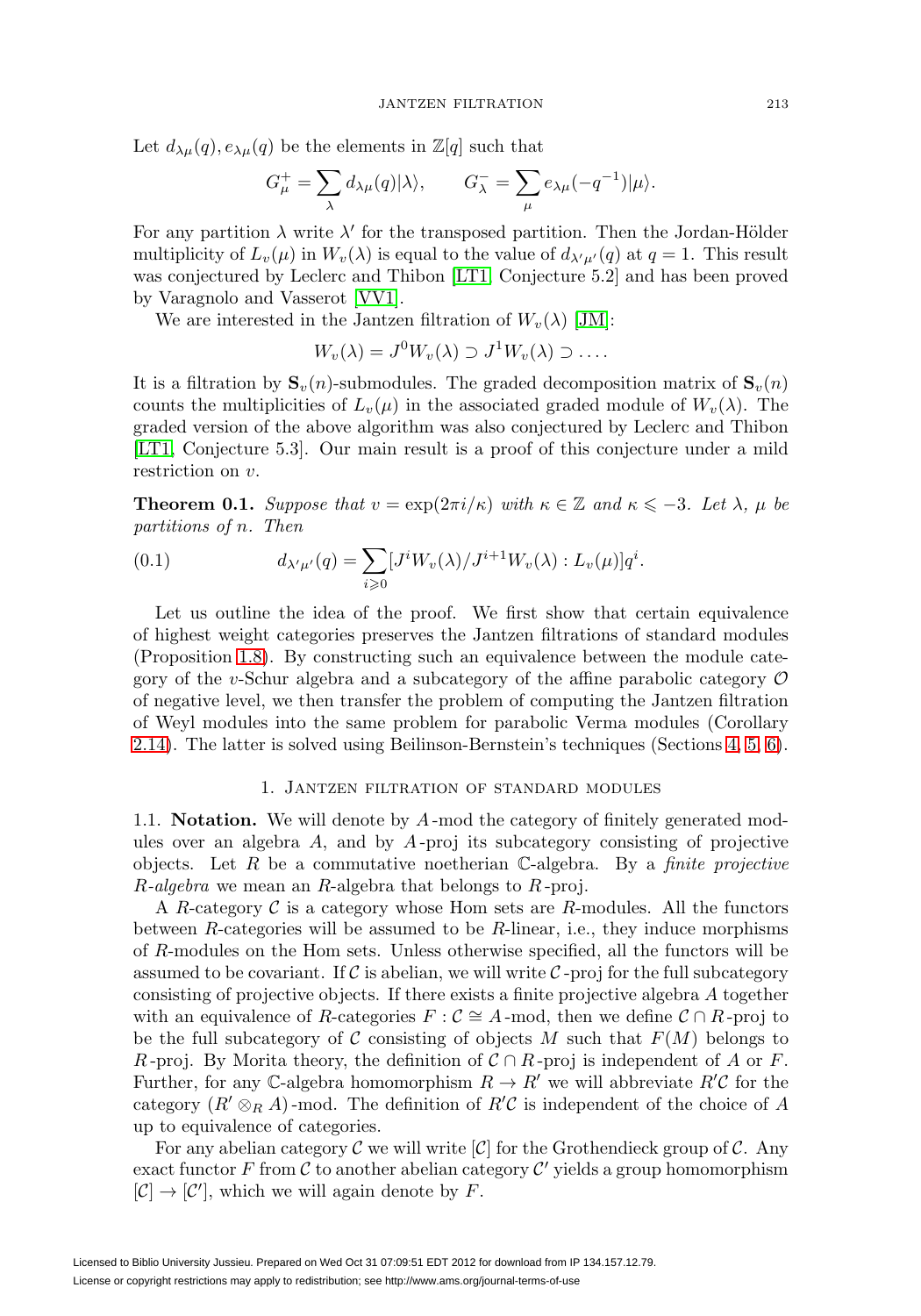A C-category C is called *artinian* if the Hom sets are finite dimensional C-vector spaces and every object has a finite length. The Jordan-Hölder multiplicity of a simple object L in an object M of C will be denoted by  $[M: L]$ .

We abbreviate  $\otimes = \otimes_{\mathbb{C}}$  and  $\text{Hom} = \text{Hom}_{\mathbb{C}}$ .

1.2. **Highest weight categories.** Let  $\mathcal{C}$  be a R-category that is equivalent to the category A-mod for some finite projective R-algebra A. Let  $\Delta$  be a finite set of objects of C together with a partial order  $\langle$ . Let  $\mathcal{C}^{\Delta}$  be the full subcategory of  $\mathcal C$  consisting of objects which admit a finite filtration such that the successive quotients are isomorphic to objects in

$$
{D \otimes U \mid D \in \Delta, U \in R\text{-proj}}.
$$

We have the following definition; see [\[R,](#page-56-2) Definition 4.11].

**Definition 1.1.** The pair  $(C, \Delta)$  is called a *highest weight R-category* if the following conditions hold:

- the objects of  $\Delta$  are projective over R,
- we have  $\text{End}_{\mathcal{C}}(D) = R$  for all  $D \in \Delta$ ,
- given  $D_1, D_2 \in \Delta$ , if  $\text{Hom}_{\mathcal{C}}(D_1, D_2) \neq 0$ , then  $D_1 \leq D_2$ ,
- if  $M \in \mathcal{C}$  satisfies  $\text{Hom}_{\mathcal{C}}(D, M) = 0$  for all  $D \in \Delta$ , then  $M = 0$ ,
- given  $D \in \Delta$ , there exists  $P \in \mathcal{C}$ -proj and a surjective morphism  $f : P \to D$ such that ker f belongs to  $\mathcal{C}^{\Delta}$ . Moreover, in the filtration of ker f only  $D' \otimes U$  with  $D' > D$  appears.

The objects in  $\Delta$  are called *standard*. We say that an object has a *standard* filtration if it belongs to  $\mathcal{C}^{\Delta}$ . There is another set  $\nabla$  of objects in  $\mathcal{C}$ , called *costandard* objects, given by the following proposition.

<span id="page-2-0"></span>**Proposition 1.2.** Let  $(C, \Delta)$  be a highest weight R-category. Then there is a set  $\nabla = \{D^{\vee} | D \in \Delta\}$  of objects of C, unique up to isomorphism, with the following properties:

(a) the pair  $(\mathcal{C}^{op}, \nabla)$  is a highest weight R-category, where  $\nabla$  is equipped with the same partial order as  $\Delta$ ,

(b) for 
$$
D_1
$$
,  $D_2 \in \Delta$  we have  $Ext_{\mathcal{C}}^i(D_1, D_2^{\vee}) \cong \begin{cases} R & \text{if } i = 0 \text{ and } D_1 = D_2, \\ 0 & \text{else.} \end{cases}$ 

See [\[R,](#page-56-2) Proposition 4.19].

1.3. **Base change for highest weight categories.** From now on, unless otherwise specified we will fix  $R = \mathbb{C}[[s]]$ , the ring of formal power series in the variable s. Let  $\wp$  be its maximal ideal and let K be its fraction field. For any R-module M, any morphism f of R-modules and any  $i \in \mathbb{N}$  we will write

$$
M(\wp^i) = M \otimes_R (R/\wp^i R), \qquad M_K = M \otimes_R K,
$$
  

$$
f(\wp^i) = f \otimes_R (R/\wp^i R), \qquad f_K = f \otimes_R K.
$$

We will abbreviate

$$
\mathcal{C}(\wp) = R(\wp)\mathcal{C}, \quad \mathcal{C}_K = K\mathcal{C}.
$$

Let us first recall the following basic facts.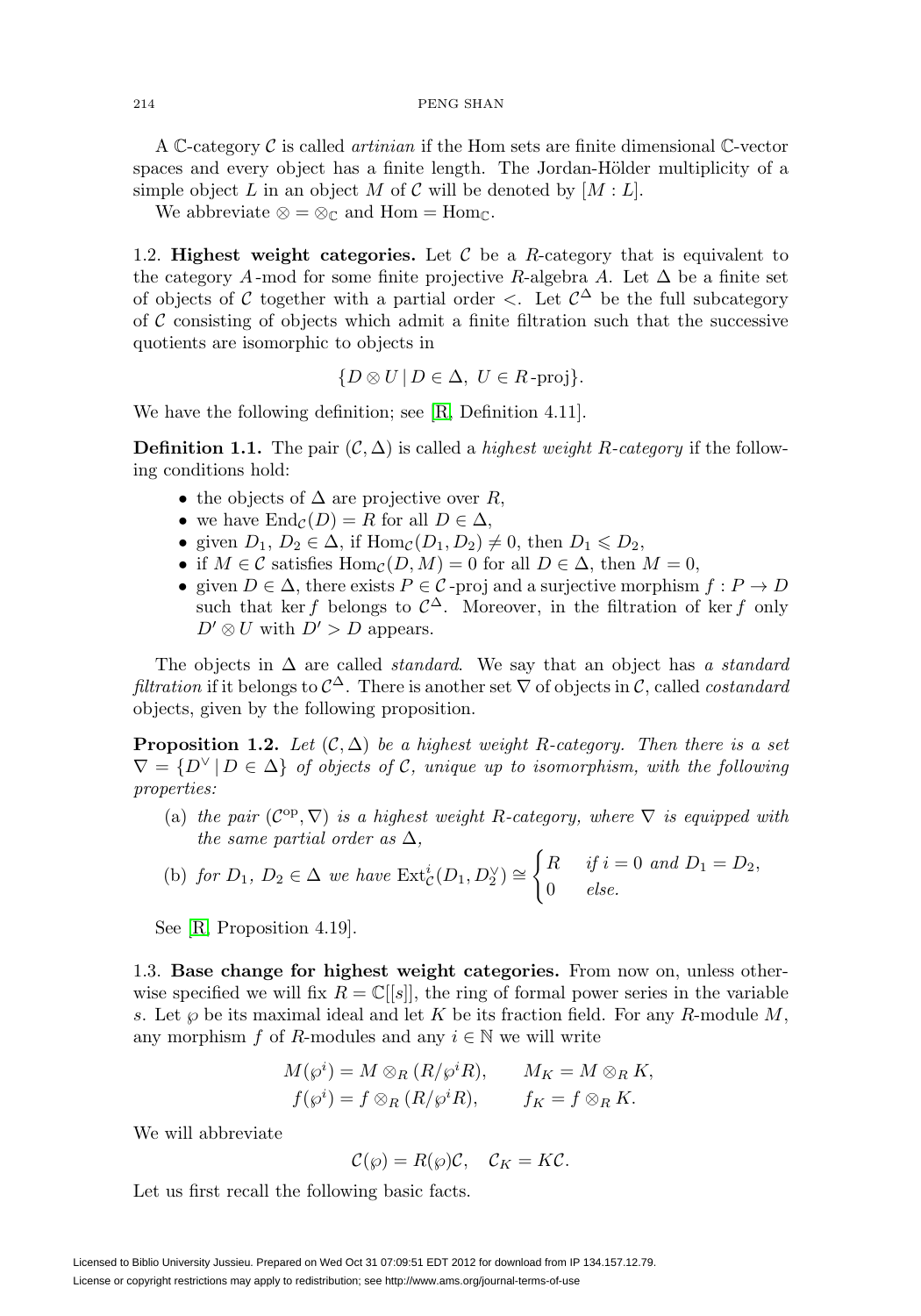<span id="page-3-1"></span>**Lemma 1.3.** Let A be a finite projective R-algebra. Let  $P \in A$ -mod.

(a) The A-module P is projective if and only if P is a projective R-module and  $P(\varphi)$  belongs to  $A(\varphi)$ -proj.

(b) If P belongs to A -proj, then we have a canonical isomorphism

$$
\text{Hom}_A(P, M)(\wp) \overset{\sim}{\to} \text{Hom}_{A(\wp)}(P(\wp), M(\wp)), \quad \forall M \in A
$$
-mod.

Further, if M belongs to R-proj, then  $\text{Hom}_A(P, M)$  also belongs to R-proj.

We will also need the following theorem of Rouquier [\[R,](#page-56-2) Theorem 4.15].

<span id="page-3-0"></span>**Proposition 1.4.** Let  $\mathcal{C}$  be a R-category that is equivalent to A-mod for some finite projective R-algebra A. Let  $\Delta$  be a finite poset of objects of  $C \cap R$ -proj. Then the category  $(C, \Delta)$  is a highest weight R-category if and only if  $(C(\wp), \Delta(\wp))$  is a highest weight C-category.

Finally, the costandard objects can also be characterized in the following way.

<span id="page-3-3"></span>**Lemma 1.5.** Let  $(\mathcal{C}, \Delta)$  be a highest weight R-category. Assume that  $\nabla' = \{\forall D \, | \, D \in$  $\Delta$ } is a set of objects of  $\mathcal{C} \cap R$ -proj such that for any  $D \in \Delta$  we have

$$
({}^{\vee}D)(\wp) \cong D(\wp)^{\vee}, \quad ({}^{\vee}D)_K \cong D_K.
$$

Then we have  $\forall D \cong D^{\vee} \in \nabla$ .

*Proof.* We prove the lemma by showing that  $\nabla'$  has the properties (a), (b) in Proposition [1.2](#page-2-0) with <sup>∨</sup>D playing the role of  $D^{\vee}$ . This will imply that <sup>∨</sup>D ≅  $D^{\vee} \in \nabla$ . To check (a) note that  $\nabla'(\wp)$  is the set of costandard modules of  $\mathcal{C}(\wp)$  by assumption. So  $(\mathcal{C}(\wp)^{\text{op}}, \nabla'(\wp))$  is a highest weight C-category. Therefore  $(\mathcal{C}^{\text{op}}, \nabla')$  is a highest weight R-category by Proposition [1.4.](#page-3-0) Now, let us concentrate on (b). Given  $D_1$ ,  $D_2 \in \Delta$ , let  $P_{\bullet} = 0 \rightarrow P_n \rightarrow \cdots \rightarrow P_0$  be a projective resolution of  $D_1$  in C. Then  $\mathrm{Ext}^i_{\mathcal{C}}(D_1,{}^{\vee}D_2)$  is the cohomology of the complex

$$
C_{\bullet} = \text{Hom}_{\mathcal{C}}(P_{\bullet}, {}^{\vee}D_2).
$$

Since  $D_1$  and all the  $P_i$  belong to R-proj and R is a discrete valuation ring, by the Universal Coefficient Theorem the complex

$$
P_{\bullet}(\wp) = 0 \to P_n(\wp) \to \cdots \to P_0(\wp)
$$

is a resolution of  $D_1(\wp)$  in  $\mathcal{C}(\wp)$ . Further, each  $P_i(\wp)$  is a projective object in  $\mathcal{C}(\wp)$ by Lemma [1.3\(](#page-3-1)a). So  $\mathrm{Ext}^i_{\mathcal{C}(\wp)}(D_1(\wp),^{\vee}D_2(\wp))$  is given by the cohomology of the complex

$$
C_{\bullet}(\wp) = \text{Hom}_{\mathcal{C}(\wp)}(P_{\bullet}(\wp), {}^{\vee}D_2(\wp)).
$$

Again, by the Universal Coefficient Theorem, the canonical map

$$
H_i(C_{\bullet})(\wp) \longrightarrow H_i(C(\wp)_{\bullet})
$$

is injective. In other words, we have a canonical injective map

<span id="page-3-2"></span>(1.1) 
$$
\operatorname{Ext}^i_{\mathcal{C}}(D_1, {}^{\vee}D_2)(\wp) \longrightarrow \operatorname{Ext}^i_{\mathcal{C}(\wp)}(D_1(\wp), {}^{\vee}D_2(\wp)).
$$

Note that each R-module  $C_i$  is finitely generated. Therefore  $\operatorname{Ext}^i_{\mathcal{C}}(D_1,{}^{\vee}D_2)$  is also finitely generated over R. Note that if  $i > 0$ , or  $i = 0$  and  $D_1 \neq D_2$ , then the right hand side of [\(1.1\)](#page-3-2) is zero by assumption. So  $\text{Ext}^i_{\mathcal{C}}(D_1,^{\vee}D_2)(\varphi) = 0$ , and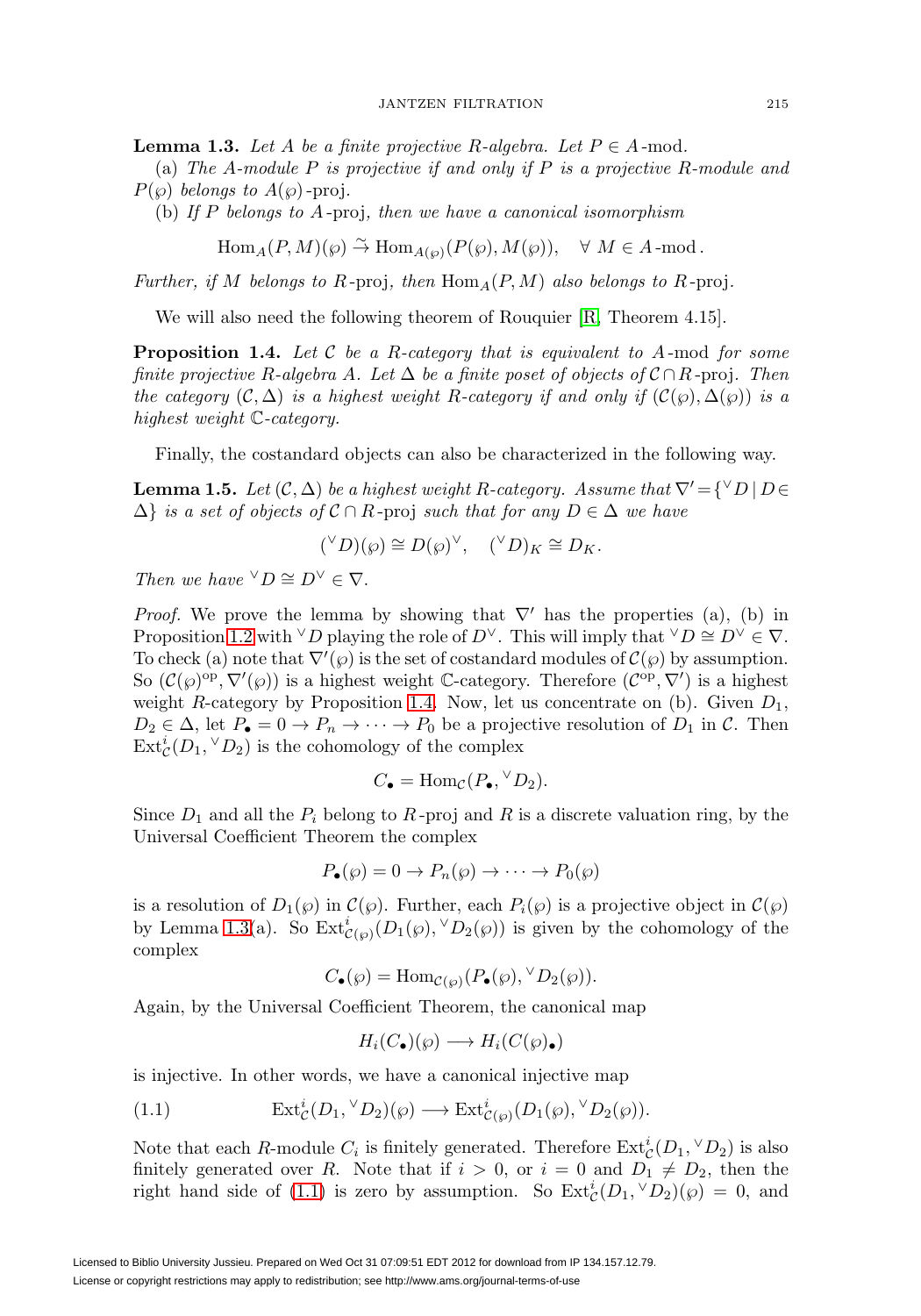hence  $\text{Ext}^i_{\mathcal{C}}(D_1, \vee D_2) = 0$  by Nakayama's lemma. Now, let us concentrate on the R-module  $\text{Hom}_{\mathcal{C}}(D, {}^{\vee}D)$  for  $D \in \Delta$ . First, we have

<span id="page-4-0"></span>
$$
\begin{aligned}\n\operatorname{Hom}_{\mathcal{C}}(D, {}^{\vee}D) \otimes_{R} K &= \operatorname{Hom}_{\mathcal{C}_{K}}(D_{K}, {}^{\vee}D)_{K} \\
&= \operatorname{End}_{\mathcal{C}_{K}}(D_{K}) \\
&= \operatorname{End}_{\mathcal{C}}(D) \otimes_{R} K \\
(1.2) &= K.\n\end{aligned}
$$

Here the second equality is given by the isomorphism  $D_K \cong ({}^{\vee}D)_K$  and the last equality follows from  $\text{End}_{\mathcal{C}}(D) = R$ . Next, note that  $\text{Hom}_{\mathcal{C}}(D, {}^{\vee}D)(\varphi)$  is included into the vector space  $\text{Hom}_{\mathcal{C}(\wp)}(D(\wp),^{\vee}D(\wp)) = \mathbb{C}$  by [\(1.1\)](#page-3-2). So its dimension over  $\mathbb C$  is less than one. Together with [\(1.2\)](#page-4-0) this yields an isomorphism of R-modules  $\text{Hom}_{\mathcal{C}}(D, {}^{\vee}D) \cong R$ , because R is a discrete valuation ring. So we have verified that  $\nabla'$  satisfies both properties (a) and (b) in Proposition [1.2.](#page-2-0) Therefore it coincides with  $\nabla$  and  $\vee D$  is isomorphic to  $D^{\vee}$ .

1.4. **The Jantzen filtration of standard modules.** Let  $(C_{\mathbb{C}}, \Delta_{\mathbb{C}})$  be a highest weight C-category and  $(C, \Delta)$  be a highest weight R-category such that  $(C_{\mathbb{C}}, \Delta_{\mathbb{C}}) \cong$  $(C(\varphi), \Delta(\varphi))$ . Then any standard module in  $\Delta_{\mathbb{C}}$  admits a Jantzen type filtration associated with  $(C, \Delta)$ . It is given as follows.

<span id="page-4-1"></span>**Definition 1.6.** For any  $D \in \Delta$  let  $\phi : D \to D^{\vee}$  be a morphism in C such that  $\phi(\varphi) \neq 0$ . For any positive integer *i* let

(1.3) 
$$
\pi_i: D^{\vee} \longrightarrow D^{\vee}/\wp^i D^{\vee}
$$

be the canonical quotient map. Set

$$
D^i = \ker(\pi_i \circ \phi) \subset D, \quad J^i D(\wp) = (D^i + \wp D)/\wp D.
$$

The *Jantzen filtration* of  $D(\varphi)$  is the filtration

$$
D(\wp) = J^0 D(\wp) \supset J^1 D(\wp) \supset \cdots.
$$

To see that the Jantzen filtration is well defined, one notices first that the morphism  $\phi$  always exists because  $\text{Hom}_{\mathcal{C}}(D, D^{\vee})(\varphi) \cong R(\varphi)$ . Further, the filtration is independent of the choice of  $\phi$ . Because if  $\phi' : D \to D^{\vee}$  is another morphism such that  $\phi'(\wp) \neq 0$ , the fact that  $\text{Hom}_{\mathcal{C}}(D, D^{\vee}) \cong R$  and  $\phi(\wp) \neq 0$  implies that there exists an element a in R such that  $\phi' = a\phi$ . Moreover,  $\phi'(\wp) \neq 0$  implies that a is invertible in R. So  $\phi$  and  $\phi'$  define the same filtration.

<span id="page-4-2"></span>Remark 1.7. If the category  $\mathcal{C}_K$  is semi-simple, then the Jantzen filtration of any standard module  $D(\wp)$  is finite. In fact, since  $\text{End}_{\mathcal{C}}(D) = R$  we have  $\text{End}_{\mathcal{C}_K}(D_K) =$ K. Therefore  $D_K$  is an indecomposable object in  $\mathcal{C}_K$ . So the semi-simplicity of  $\mathcal{C}_K$  implies that  $D_K$  is simple. Similarly,  $D_K^{\vee}$  is also simple. So the morphism  $\phi_K : D_K \to D_K^{\vee}$  is an isomorphism. In particular,  $\phi$  is injective. Now, consider the intersection

$$
\bigcap_i J^i D(\wp) = \bigcap_i (D^i + \wp D)/\wp D.
$$

Since we have  $D^i \supset D^{i+1}$ , the intersection on the right hand side is equal to  $((\bigcap_i D^i) + \varphi D)/\varphi D$ . The injectivity of  $\phi$  implies that  $\bigcap_i D^i = \ker \phi$  is zero. Hence  $\bigcap_i J^i D(\wp) = 0$ . Since  $D(\wp) \in \mathcal{C}(\wp)$  has a finite length, we have  $J^i D(\wp) = 0$  for i large enough.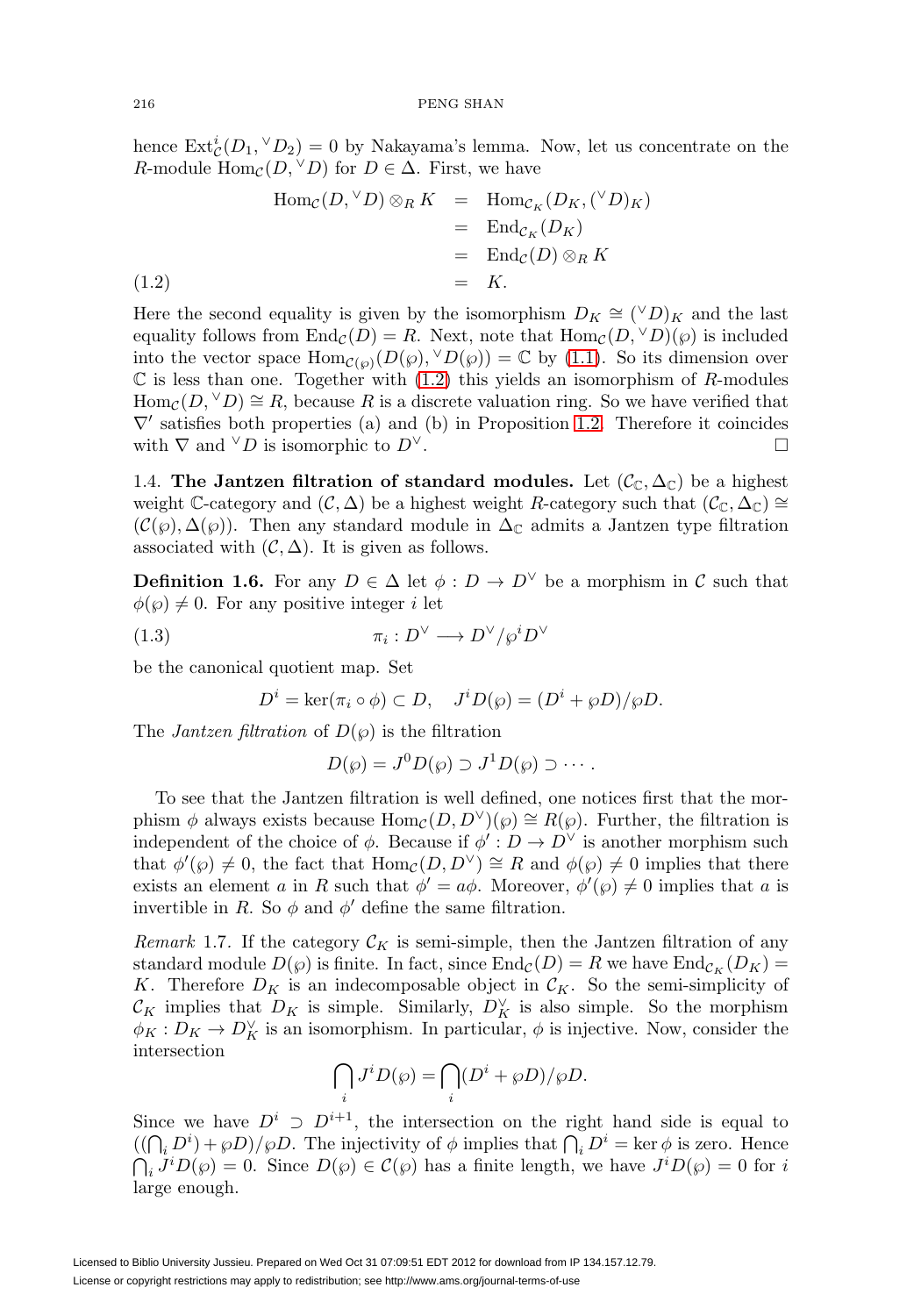1.5. **Equivalences of highest weight categories and Jantzen filtrations.** Let  $(C_1, \Delta_1)$ ,  $(C_2, \Delta_2)$  be highest weight R-categories (resp. C-categories or Kcategories). A functor  $F: \mathcal{C}_1 \to \mathcal{C}_2$  is an equivalence of highest weight categories if it is an equivalence of categories and if for any  $D_1 \in \Delta_1$  there exists  $D_2 \in \Delta_2$  such that  $F(D_1) \cong D_2$ . Note that for such an equivalence F we also have

<span id="page-5-2"></span>
$$
(1.4) \tF(D_1^{\vee}) \cong D_2^{\vee},
$$

because the two properties in Proposition [1.2](#page-2-0) which characterize the costandard objects are preserved by F.

Let  $F: \mathcal{C}_1 \to \mathcal{C}_2$  be an exact functor. Since  $\mathcal{C}_1$  is equivalent to A-mod for some finite projective  $R$ -algebra  $A$ , the functor  $F$  is represented by a projective object  $P$ in  $C_1$ , i.e., we have  $F \cong \text{Hom}_{C_1}(P, -)$ . Set

$$
F(\wp) = \text{Hom}_{\mathcal{C}_1(\wp)}(P(\wp), -) : \mathcal{C}_1(\wp) \to \mathcal{C}_2(\wp).
$$

Note that the functor  $F(\varphi)$  is unique up to equivalence of categories. It is an exact functor, and it is isomorphic to the functor  $\text{Hom}_{\mathcal{C}_1}(P,-)(\wp)$ ; see Lemma [1.3.](#page-3-1) In particular, for  $D \in \Delta_1$  there are canonical isomorphisms

<span id="page-5-1"></span>(1.5) 
$$
F(D)(\wp) \cong F(\wp)(D(\wp)), \quad F(D^{\vee})(\wp) \cong F(\wp)(D^{\vee}(\wp)).
$$

<span id="page-5-0"></span>**Proposition 1.8.** Let  $(C_1, \Delta_1)$ ,  $(C_2, \Delta_2)$  be two equivalent highest weight R-categories. Fix an equivalence  $F: \mathcal{C}_1 \to \mathcal{C}_2$ . Then the following holds.

(a) The functor  $F(\varphi)$  is an equivalence of highest weight categories.

(b) The functor  $F(\varphi)$  preserves the Jantzen filtration of standard modules, i.e., for any  $D_1 \in \Delta_1$  let  $D_2 = F(D_1) \in \Delta_2$ , then

$$
F(\wp)(J^i D_1(\wp)) = J^i D_2(\wp), \quad \forall \ i \in \mathbb{N}.
$$

*Proof.* (a) If  $G: C_2 \to C_1$  is a quasi-inverse of F, then  $G(\wp)$  is a quasi-inverse of  $F(\varphi)$ . So  $F(\varphi)$  is an equivalence of categories. It maps a standard object to a standard one because of the first isomorphism in [\(1.5\)](#page-5-1).

(b) The functor  $F$  yields an isomorphism of  $R$ -modules

$$
\text{Hom}_{\mathcal{C}_1}(D_1, D_1^{\vee}) \stackrel{\sim}{\to} \text{Hom}_{\mathcal{C}_2}(F(D_1), F(D_1^{\vee})),
$$

where the right hand side identifies with  $\text{Hom}_{\mathcal{C}_2}(D_2, D_2^{\vee})$  via the isomorphism [\(1.4\)](#page-5-2). Let  $\phi_1$  be an element in  $\text{Hom}_{\mathcal{C}_1}(D_1, D_1^{\vee})$  such that  $\phi_1(\wp) \neq 0$ . Let

$$
\phi_2 = F(\phi_1) : D_2 \to D_2^{\vee}.
$$

Then we also have  $\phi_2(\wp) \neq 0$ .

For  $a = 1, 2$  and  $i \in \mathbb{N}$  let  $\pi_{a,i}: D_a^{\vee} \to D_a^{\vee}(\wp^i)$  be the canonical quotient map. Since F is R-linear and exact, the isomorphism  $F(D_1^{\vee}) \cong D_2^{\vee}$  maps  $F(\wp^i D_1^{\vee})$  to  $\wp^iD_2^{\vee}$  and induces an isomorphism

$$
F(D_1^{\vee}(\wp^i)) \cong D_2^{\vee}(\wp^i).
$$

Under these isomorphisms the morphism  $F(\pi_{1,i})$  is identified with  $\pi_{2,i}$ . So we have

$$
F(D_1^i) = F(\ker(\pi_{1,i} \circ \phi_1))
$$
  
=  $\ker(F(\pi_{1,i}) \circ F(\phi_1))$   
 $\cong \ker(\pi_{2,i} \circ \phi_2)$   
=  $D_2^i$ .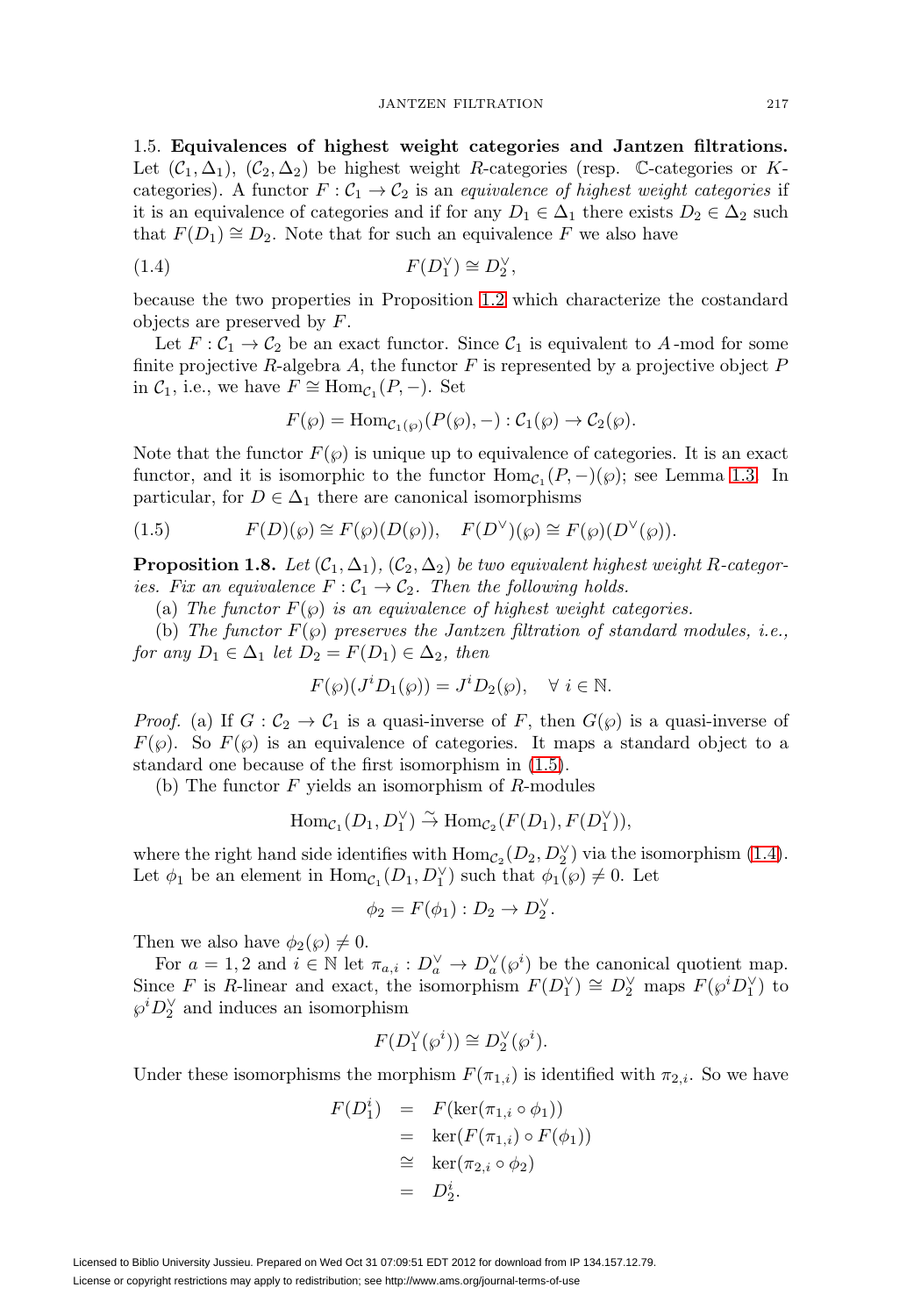Now, apply  $F$  to the short exact sequence

(1.6) 
$$
0 \to \wp D_1 \to D_1^i + \wp D_1 \to J^i D_1(\wp) \to 0,
$$

we get

$$
F(J^{i}D_{1}(\wp)) \cong (F(D_{1}^{i}) + \wp F(D_{1})) / \wp F(D_{1})
$$
  
\n
$$
\cong J^{i}D_{2}(\wp).
$$

<span id="page-6-0"></span>Since  $F(J^iD_1(\wp)) = F(\wp)(J^iD_1(\wp))$ , the proposition is proved.

# 2. AFFINE PARABOLIC CATEGORY  $\mathcal O$  and v-Schur algebras

2.1. **The affine Lie algebra.** Fix an integer  $m > 1$ . Let  $G_0 \supseteq B_0 \supseteq T_0$  be respectively the linear algebraic group  $GL_m(\mathbb{C})$ , the Borel subgroup of upper triangular matrices and the maximal torus of diagonal matrices. Let  $\mathfrak{g}_0 \supset \mathfrak{b}_0 \supset \mathfrak{t}_0$  be their Lie algebras. Let

$$
\mathfrak{g}=\mathfrak{g}_0\otimes \mathbb{C}[t,t^{-1}]\oplus \mathbb{C}\mathbf{1}\oplus \mathbb{C}\partial
$$

be the affine Lie algebra of  $\mathfrak{g}_0$ . Its Lie bracket is given by

$$
[\xi \otimes t^a + x\mathbf{1} + y\partial, \xi' \otimes t^b + x'\mathbf{1} + y'\partial] = [\xi, \xi'] \otimes t^{a+b} + a\delta_{a,-b} \operatorname{tr}(\xi \xi')\mathbf{1} + by \xi' \otimes t^b - ay'\xi \otimes t^a,
$$

where  $\text{tr}: \mathfrak{g}_0 \to \mathbb{C}$  is the trace map. Set  $\mathfrak{t} = \mathfrak{t}_0 \oplus \mathbb{C}1 \oplus \mathbb{C}0$ .

For any Lie algebra  $\alpha$  over  $\mathbb{C}$ , let  $\mathcal{U}(\alpha)$  be its enveloping algebra. For any  $\mathbb{C}$ algebra R, we will abbreviate  $\mathfrak{a}_R = \mathfrak{a} \otimes R$  and  $\mathcal{U}(\mathfrak{a}_R) = \mathcal{U}(\mathfrak{a}) \otimes R$ .

In the rest of the paper, we will fix once for all an integer c such that

$$
(2.1) \t\t \t\t \t\t \kappa = c + m \in \mathbb{Z}_{< 0}.
$$

Let  $\mathcal{U}_{\kappa}$  be the quotient of  $\mathcal{U}(\mathfrak{g})$  by the two-sided ideal generated by  $\mathbf{1} - c$ . The  $\mathcal{U}_{\kappa}$ -modules are precisely the g-modules of level c.

Given a C-linear map  $\lambda : \mathfrak{t} \to R$  and a  $\mathfrak{g}_R$ -module M we set

<span id="page-6-2"></span>(2.2) 
$$
M_{\lambda} = \{v \in M \mid hv = \lambda(h)v, \ \forall \ h \in \mathfrak{t}\}.
$$

Whenever  $M_{\lambda}$  is nonzero, we call  $\lambda$  a *weight* of M.

We equip  $\mathfrak{t}^* = \text{Hom}_{\mathbb{C}}(\mathfrak{t}, \mathbb{C})$  with the basis  $\epsilon_1, \ldots, \epsilon_m, \omega_0, \delta$  such that  $\epsilon_1, \ldots, \epsilon_m \in$  $\mathfrak{t}_0^*$  is dual to the canonical basis of  $\mathfrak{t}_0$ ,

$$
\delta(\partial) = \omega_0(\mathbf{1}) = 1, \quad \omega_0(\mathfrak{t}_0 \oplus \mathbb{C}\partial) = \delta(\mathfrak{t}_0 \oplus \mathbb{C}\mathbf{1}) = 0.
$$

Let  $\langle \bullet : \bullet \rangle$  be the symmetric bilinear form on  $\mathfrak{t}^*$  such that

$$
\langle \epsilon_i : \epsilon_j \rangle = \delta_{ij}, \quad \langle \omega_0 : \delta \rangle = 1, \quad \langle \mathfrak{t}_0^* \oplus \mathbb{C} \delta : \delta \rangle = \langle \mathfrak{t}_0^* \oplus \mathbb{C} \omega_0 : \omega_0 \rangle = 0.
$$

For  $h \in \mathfrak{t}^*$  we will write  $||h||^2 = \langle h : h \rangle$ . The weights of a  $\mathcal{U}_\kappa$ -module belong to

$$
{}_{\kappa}\mathfrak{t}^* = \{\lambda \in \mathfrak{t}^* \mid \langle \lambda : \delta \rangle = c\}.
$$

Let a denote the projection from  $\mathfrak{t}^*$  to  $\mathfrak{t}_0^*$ . Consider the map

<span id="page-6-1"></span>
$$
(2.3) \t\t z: \mathfrak{t}^* \to \mathbb{C}
$$

such that  $\lambda \mapsto z(\lambda)\delta$  is the projection  $\mathfrak{t}^* \to \mathbb{C}\delta$ .

Let  $\Pi$  be the root system of  $\mathfrak g$  with simple roots  $\alpha_i = \epsilon_i - \epsilon_{i+1}$  for  $1 \leq i \leq m-1$ and  $\alpha_0 = \delta - \sum_{i=1}^{m-1} \alpha_i$ . The root system  $\Pi_0$  of  $\mathfrak{g}_0$  is the root subsystem of  $\Pi$ generated by  $\alpha_1, \ldots, \alpha_{m-1}$ . We will write  $\Pi^+$ ,  $\Pi_0^+$  for the sets of positive roots in  $\Pi$ ,  $\Pi$ <sub>0</sub>, respectively.

The affine Weyl group  $\mathfrak S$  is a Coxeter group with simple reflections  $s_i$  for  $0 \leq$  $i \leq m - 1$ . It is isomorphic to the semi-direct product of the symmetric group  $\mathfrak{S}_0$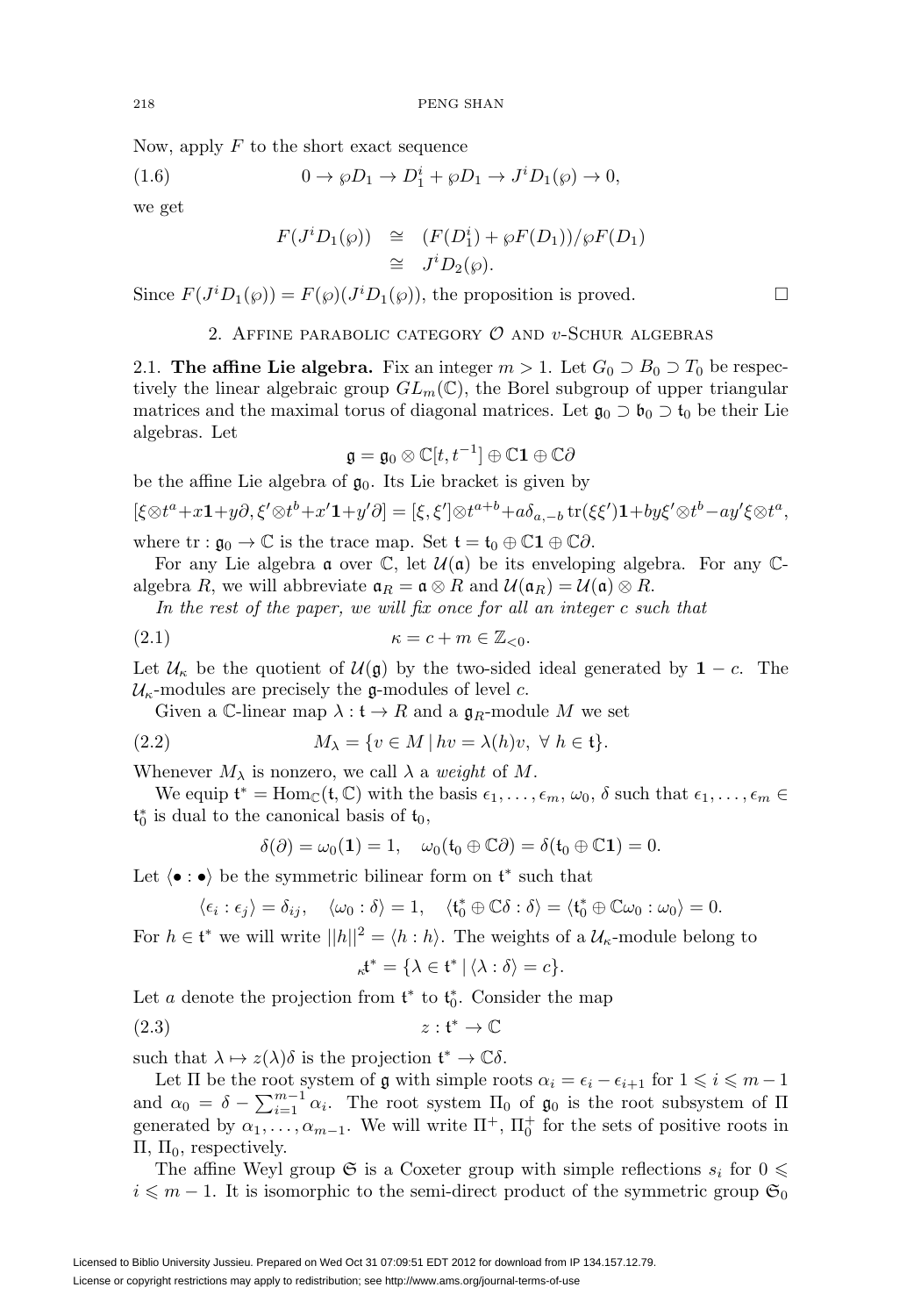with the lattice  $\mathbb{Z}\Pi_0$ . There is a linear action of  $\mathfrak{S}$  on  $\mathfrak{t}^*$  such that  $\mathfrak{S}_0$  fixes  $\omega_0$ ,  $\delta$ , and acts on  $\mathfrak{t}_0^*$  by permuting  $\epsilon_i$ 's, and an element  $\tau \in \mathbb{Z} \Pi_0$  acts by

<span id="page-7-0"></span>(2.4) 
$$
\tau(\delta) = \delta
$$
,  $\tau(\omega_0) = \tau + \omega_0 - \langle \tau : \tau \rangle \delta/2$ ,  $\tau(\lambda) = \lambda - \langle \tau : \lambda \rangle \delta$ ,  $\forall \lambda \in \mathfrak{t}_0^*$ .

Let  $\rho_0$  be the half sum of positive roots in  $\Pi_0$  and  $\rho = \rho_0 + m\omega_0$ . The dot action of  $\mathfrak S$  on  $\mathfrak t^*$  is given by  $w \cdot \lambda = w(\lambda + \rho) - \rho$ . For  $\lambda \in \mathfrak t^*$  we will denote by  $\mathfrak S(\lambda)$  the stabilizer of  $\lambda$  in G under the dot action. Let  $l : \mathfrak{S} \to \mathbb{N}$  be the length function.

2.2. **The parabolic Verma modules and their deformations.** The subset  $\Pi_0$ of Π defines a standard parabolic Lie subalgebra of g, which is given by

$$
\mathfrak{q} = \mathfrak{g}_0 \otimes \mathbb{C}[t] \oplus \mathbb{C}1 \oplus \mathbb{C}\partial.
$$

It has a Levi subalgebra

$$
\mathfrak{l}=\mathfrak{g}_0\oplus\mathbb{C}\mathbf{1}\oplus\mathbb{C}\partial.
$$

The parabolic Verma modules of  $\mathcal{U}_{\kappa}$  associated with q are given as follows. Let  $\lambda$ be an element in

$$
\Lambda^+ = \{ \lambda \in \mathcal{A}^* \mid \langle \lambda : \alpha \rangle \in \mathbb{N}, \ \forall \ \alpha \in \Pi_0^+ \}.
$$

Then there is a unique finite dimensional simple  $\mathfrak{g}_0$ -module  $V(\lambda)$  of highest weight a( $\lambda$ ). It can be regarded as a l-module by letting  $h \in \mathbb{C}1 \oplus \mathbb{C}\partial$  act by the scalar  $\lambda(h)$ . It is, furthermore, a q-module if we let the nilpotent radical of q act trivially. The *parabolic Verma module* of highest weight  $\lambda$  is given by

$$
M_{\kappa}(\lambda) = \mathcal{U}(\mathfrak{g}) \otimes_{\mathcal{U}(\mathfrak{q})} V(\lambda).
$$

It has a unique simple quotient, which we denote by  $L_{\kappa}(\lambda)$ .

Recall that  $R = \mathbb{C}[[s]]$  and  $\wp$  is its maximal ideal. Set

$$
\mathbf{c} = c + s \qquad \text{and} \qquad \mathbf{k} = \kappa + s.
$$

They are elements in R. Write  $\mathcal{U}_k$  for the quotient of  $\mathcal{U}(\mathfrak{g}_R)$  by the two-sided ideal generated by **1**−**c**. So if M is a  $U_k$ -module, then  $M(\wp)$  is a  $U_k$ -module. Now, note that R admits a  $q_R$ -action such that  $\mathfrak{g}_0 \otimes \mathbb{C}[t]$  acts trivially and t acts by the weight  $s\omega_0$ . Denote this  $\mathfrak{q}_R$ -module by  $R_{s\omega_0}$ . For  $\lambda \in \Lambda^+$  the *deformed parabolic Verma* module  $M_{\mathbf{k}}(\lambda)$  is the  $\mathfrak{g}_R$ -module induced from the  $\mathfrak{q}_R$ -module  $V(\lambda) \otimes R_{s\omega_0}$ . It is a  $U_{\mathbf{k}}$ -module of highest weight  $\lambda + s\omega_0$ , and we have a canonical isomorphism

$$
M_{\mathbf{k}}(\lambda)(\wp) \cong M_{\kappa}(\lambda).
$$

We will abbreviate  $\lambda_s = \lambda + s\omega_0$  and will write

$$
k^* = \{\lambda_s \, | \, \lambda \in k^*\}.
$$

<span id="page-7-1"></span>**Lemma 2.1.** The  $\mathfrak{g}_K$ -module  $M_{\mathbf{k}}(\lambda)_K = M_{\mathbf{k}}(\lambda) \otimes_R K$  is simple.

*Proof.* Assume that  $M_{\mathbf{k}}(\lambda)_K$  is not simple. Then it contains a nontrivial submodule. This submodule must have a highest weight vector of weight  $\mu_s$  for some  $\mu \in \Lambda^+$ ,  $\mu \neq \lambda$ . By the linkage principle, there exists  $w \in \mathfrak{S}$  such that  $\mu_s = w \cdot \lambda_s$ . Therefore w fixes  $\omega_0$ , so it belongs to  $\mathfrak{S}_0$ . But then we must have  $w = 1$ , because  $\lambda, \mu \in \Lambda^+$ . So  $\lambda = \mu$ . This is a contradiction.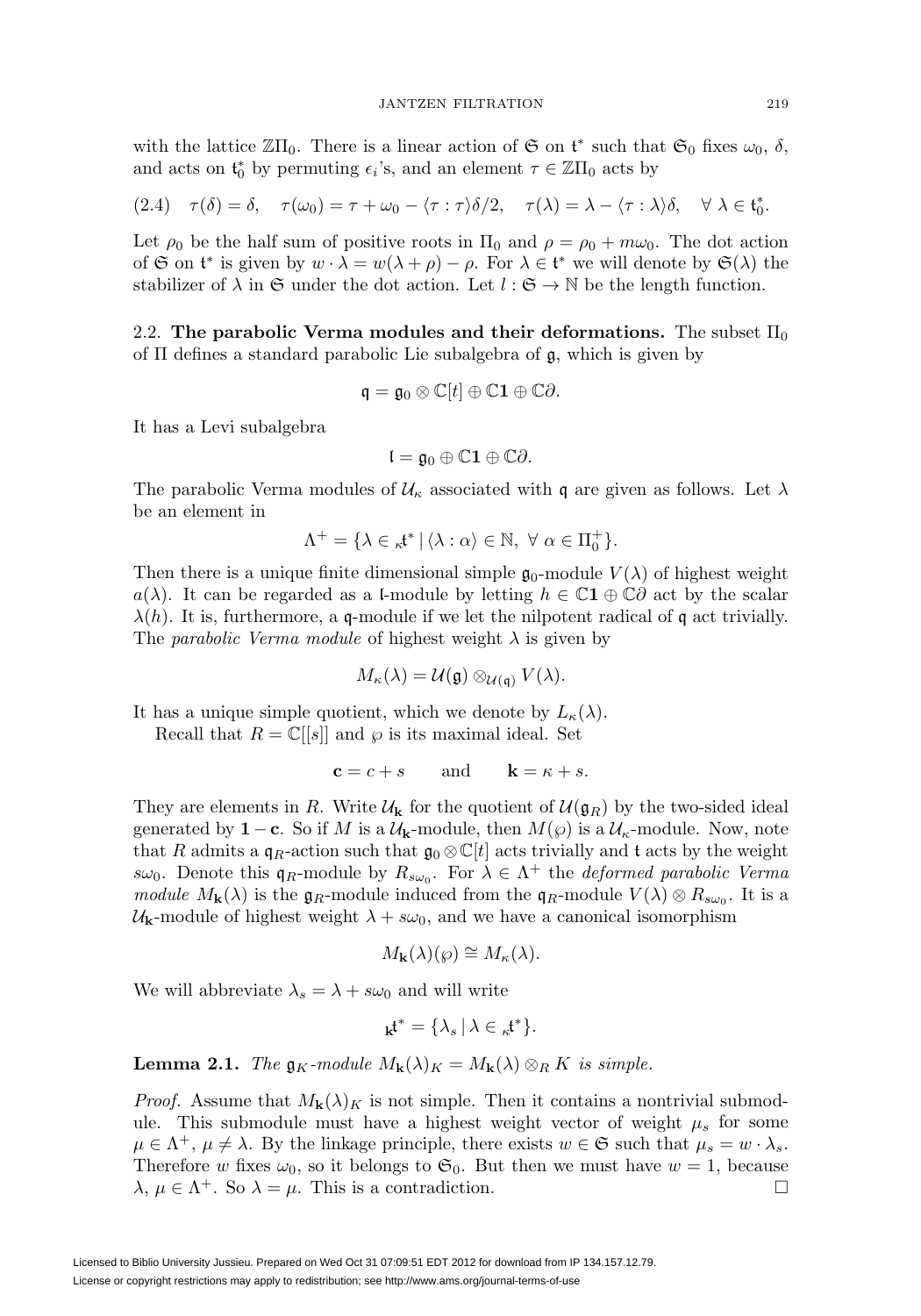#### <span id="page-8-2"></span>220 PENG SHAN

2.3. **The Jantzen filtration of parabolic Verma modules.** For  $\lambda \in \Lambda^+$  the Jantzen filtration of  $M_{\kappa}(\lambda)$  is given as follows. Let  $\sigma$  be the R-linear anti-involution on  $\mathfrak{g}_R$  such that

$$
\sigma(\xi \otimes t^n) = {}^t \xi \otimes t^{-n}, \quad \sigma(\mathbf{1}) = \mathbf{1}, \quad \sigma(\partial) = \partial.
$$

Here  $\xi \in \mathfrak{g}_0$  and  ${}^t\xi$  is the transposed matrix. Let  $\mathfrak{g}_R$  act on  $\text{Hom}_R(M_{\mathbf{k}}(\lambda), R)$  via  $(xf)(v) = f(\sigma(x)v)$  for  $x \in \mathfrak{g}_R$ ,  $v \in M_{\mathbf{k}}(\lambda)$ . Then

<span id="page-8-3"></span>(2.5) 
$$
\mathbf{D}M_{\mathbf{k}}(\lambda) = \bigoplus_{\mu \in \mathbf{k}^*} \text{Hom}_R(M_{\mathbf{k}}(\lambda)_{\mu}, R)
$$

is a  $\mathfrak{g}_R$ -submodule of  $\text{Hom}_R(M_{\mathbf{k}}(\lambda), R)$ . It is the *deformed dual parabolic Verma* module with highest weight  $\lambda_s$ . The  $\lambda_s$ -weight spaces of  $M_{\mathbf{k}}(\lambda)$  and  $\mathbf{D}M_{\mathbf{k}}(\lambda)$  are both free R-modules of rank one. Any isomorphism between them yields, by the universal property of Verma modules, a  $\mathfrak{g}_R$ -module morphism

$$
\phi: M_{\mathbf{k}}(\lambda) \to \mathbf{D}M_{\mathbf{k}}(\lambda)
$$

such that  $\phi(\varphi) \neq 0$ . The Jantzen filtration  $(J^i M_{\kappa}(\lambda))$  of  $M_{\kappa}(\lambda)$  defined by [\[J\]](#page-56-3) is the filtration given by Definition [1.6](#page-4-1) using the morphism  $\phi$  above.

2.4. **The deformed parabolic category** O**.** The deformed parabolic category O, denoted by  $\mathcal{O}_{\mathbf{k}}$ , is the category of  $\mathcal{U}_{\mathbf{k}}$ -modules M such that

- $M = \bigoplus_{\lambda \in \mathbf{k}^{t^*}} M_{\lambda}$  with  $M_{\lambda} \in R$ -mod,
- for any  $m \in M$  the R-module  $\mathcal{U}(\mathfrak{q}_R)m$  is finitely generated.

It is an abelian category and contains deformed parabolic Verma modules. Replacing **k** by  $\kappa$  and R by C we get the usual parabolic category  $\mathcal{O}$ , denoted  $\mathcal{O}_{\kappa}$ .

Recall the map  $z$  in  $(2.3)$ . For any integer  $r$  set

$$
{}_{\kappa}^r \mathfrak{t}^* = \{ \mu \in {}_{\kappa} \mathfrak{t}^* \, | \, r - z(\mu) \in \mathbb{Z}_{\geqslant 0} \}.
$$

Define  ${}_{\mathbf{k}}^{r}$ <sup>*t*</sup> in the same manner. Let  ${}^{r}\mathcal{O}_{\kappa}$  (resp.  ${}^{r}\mathcal{O}_{\mathbf{k}}$ ) be the Serre subcategory of  $\mathcal{O}_{\kappa}$  (resp.  $\mathcal{O}_{\mathbf{k}}$ ) consisting of objects M such that  $M_{\mu} \neq 0$  implies that  $\mu$  belongs to <sup>*r*</sup><sub>*k*</sub><sup>\*</sup> (resp. *r*<sub>*k*</sub><sup>\*</sup>). Write  ${}^r\Lambda^+ = \Lambda^+ \cap {}^r_k\mathfrak{t}^*$ . We have the following lemma.

<span id="page-8-0"></span>**Lemma 2.2.** (a) For any finitely generated projective object  $P$  in  ${}^{\mathsf{r}}\mathcal{O}_{\mathbf{k}}$  and any  $M \in {}^{r}\mathcal{O}_{k}$  the R-module Hom<sub>r $\mathcal{O}_{k}(P, M)$  is finitely generated and the canonical map</sub>

$$
\mathrm{Hom}_{{}^n\mathcal{O}_{\mathbf{k}}}(P,M)(\wp) \to \mathrm{Hom}_{{}^n\mathcal{O}_{\kappa}}(P(\wp),M(\wp))
$$

is an isomorphism. Moreover, if M is free over R, then  $Hom_{C_1}(P,M)$  is also free over R.

(b) The assignment  $M \mapsto M(\wp)$  yields a functor

$$
{}^r\!{\mathcal O}_{\bf k} \to {}^r\!{\mathcal O}_\kappa.
$$

This functor gives a bijection between the isomorphism classes of simple objects and a bijection between the isomorphism classes of indecomposable projective objects.

For any  $\lambda \in {}^{r}\Lambda^{+}$  there is a unique finitely generated projective cover  ${}^{r}P_{\kappa}(\lambda)$  of  $L_{\kappa}(\lambda)$  in  ${}^{\tau}\mathcal{O}_{\kappa}$ ; see [\[RW,](#page-56-4) Lemma 4.12]. Let  $L_{\mathbf{k}}(\lambda)$ ,  ${}^{\tau}P_{\mathbf{k}}(\lambda)$  be respectively the simple object and the indecomposable projective object in  ${}^r\mathcal{O}_{\mathbf{k}}$  that map respectively to  $L_{\kappa}(\lambda)$ ,  $P_{\kappa}(\lambda)$  by the bijections in Lemma [2.2\(](#page-8-0)b).

<span id="page-8-1"></span>**Lemma 2.3.** The object  ${}^{r}P_{k}(\lambda)$  is, up to isomorphism, the unique finitely generated projective cover of  $L_{\mathbf{k}}(\lambda)$  in  ${}^{\mathbf{r}}\mathcal{O}_{\mathbf{k}}$ . It has a filtration by deformed parabolic Verma modules. In particular, it is a free R-module.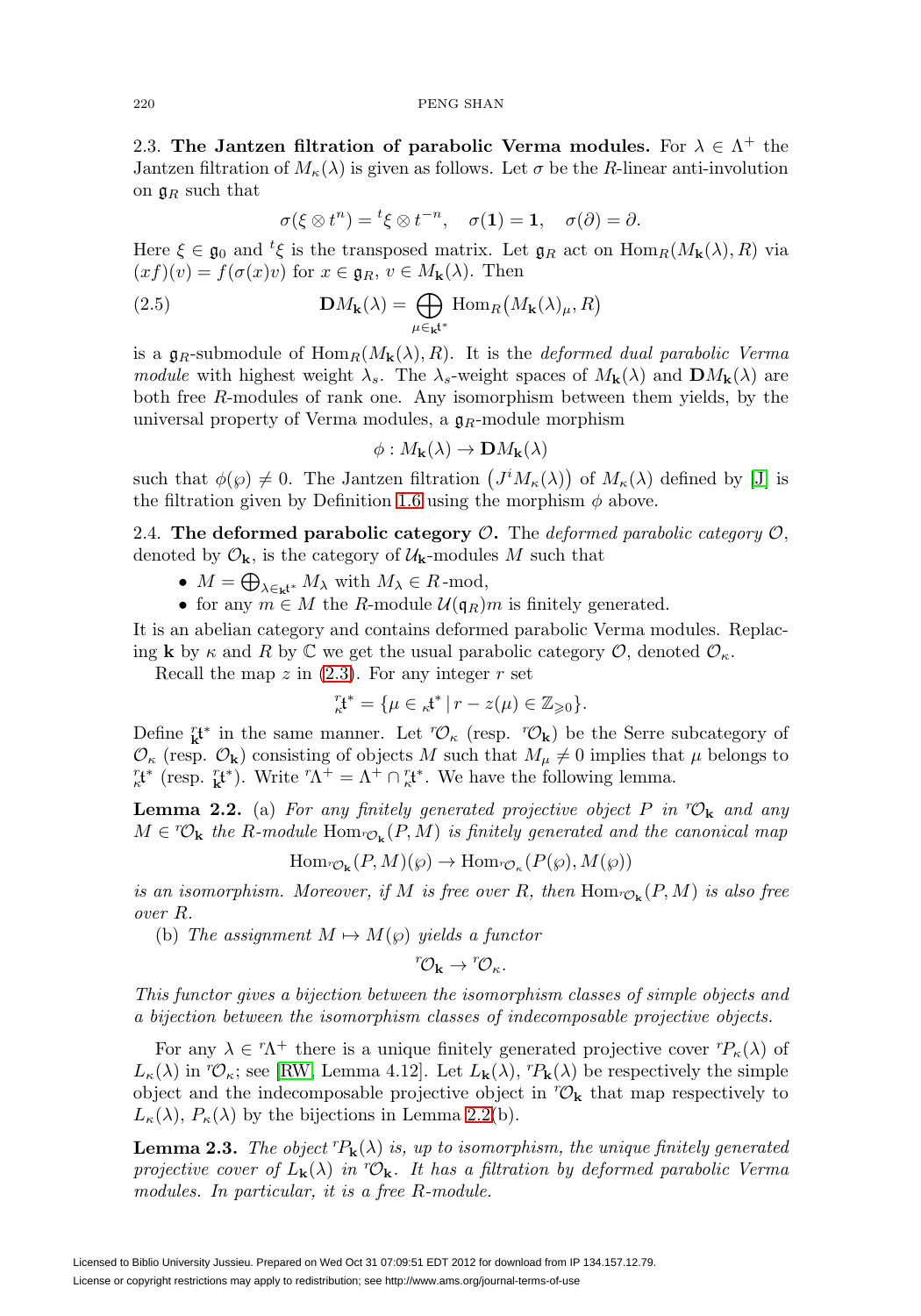The proof of Lemmas [2.2](#page-8-0) and [2.3](#page-8-1) can be given by imitating [\[F,](#page-55-2) Section 2]. There, Fiebig proved the analogue of these results for the (nonparabolic) deformed category  $\mathcal O$  by adapting arguments of [\[RW\]](#page-56-4). The proof here goes in the same way, because the parabolic case is also treated in [\[RW\]](#page-56-4). We left the details to the reader. Note that the deformed parabolic category  $\mathcal O$  for reductive Lie algebras has also been studied in [\[St\]](#page-56-5).

2.5. **The highest weight category**  $\mathcal{E}_{\mathbf{k}}$ . Fix a positive integer  $n \leq m$ . Let  $\mathcal{P}_n$ denote the set of partitions of n. Recall that a *partition*  $\lambda$  of n is a sequence of integers  $\lambda_1 \geqslant \cdots \geqslant \lambda_m \geqslant 0$  such that  $\sum_{i=1}^m \lambda_i = n$ . We associate  $\lambda$  with the element  $\sum_{i=1}^m \lambda_i \epsilon_i \in \mathfrak{t}_0^*$ , which we denote again by  $\lambda$ . We will identify  $\mathcal{P}_n$  with a subset of  $\Lambda^+$  by the following inclusion:

<span id="page-9-1"></span>(2.6) 
$$
\mathcal{P}_n \to \Lambda^+, \quad \lambda \mapsto \lambda + c\omega_0 - \frac{\langle \lambda : \lambda + 2\rho_0 \rangle}{2\kappa} \delta.
$$

We will also fix an integer r large enough such that  $\mathcal{P}_n$  is contained in  ${}^r\Lambda^+$ . Equip  $\Lambda^+$  with the partial order  $\preceq$  given by  $\lambda \preceq \mu$  if and only if there exists  $w \in \mathfrak{S}$  such that  $\mu = w \cdot \lambda$  and  $a(\mu) - a(\lambda) \in \overline{NI}_0^+$ . Let  $\Delta$  denote the dominance order on  $\mathcal{P}_n$ given by

$$
\lambda \leq \mu \iff \sum_{j=1}^i \lambda_j \leqslant \sum_{j=1}^i \mu_j, \quad \forall \ 1 \leqslant i \leqslant m.
$$

Note that for  $\lambda, \mu \in \mathcal{P}_n$  we have

<span id="page-9-0"></span>
$$
\lambda \preceq \mu \Longrightarrow \lambda \trianglelefteq \mu,
$$

because  $\lambda \preceq \mu$  implies that  $\mu - \lambda \in \mathbb{N}$  $\Pi_0^+$ , which implies that

$$
\sum_{j=1}^i \mu_j - \sum_{j=1}^i \lambda_j = \langle \mu - \lambda, \epsilon_1 + \dots + \epsilon_i \rangle \geqslant 0, \quad \forall \ 1 \leqslant i \leqslant m.
$$

Now consider the following subset of  ${}^{r}\Lambda^{+}$ :

$$
E = \{ \mu \in {}^{r}\Lambda^{+} \mid \mu = w \cdot \lambda \text{ for some } w \in \mathfrak{S}, \lambda \in \mathcal{P}_n \}.
$$

**Lemma 2.4.** The set E is finite.

*Proof.* Since  $\mathcal{P}_n$  is finite, it is enough to show that for each  $\lambda \in \mathcal{P}_n$  the set  $\mathfrak{S} \cdot \lambda \cap^r \Lambda^+$ is finite. Note that for  $w \in \mathfrak{S}_0$  and  $\tau \in \mathbb{Z}\Pi_0$  we have  $z(w\tau \cdot \lambda) = z(\tau \cdot \lambda)$ . By [\(2.4\)](#page-7-0) we have

$$
z(\tau \cdot \lambda) = z(\lambda) - \frac{\kappa}{2} (||\tau + \frac{\lambda + \rho}{\kappa}||^2 - ||\frac{\lambda + \rho}{\kappa}||^2).
$$

If  $z(\tau \cdot \lambda) \leqslant r$ , then

$$
||\tau + \frac{\lambda + \rho}{\kappa}||^2 \leqslant \frac{2}{-\kappa}(r - z(\lambda)) + ||\frac{\lambda + \rho}{\kappa}||^2.
$$

There exists only finitely many  $\tau \in \mathbb{Z}[\Pi_0]$  which satisfies this condition, hence the set E is finite.  $\square$ 

Let  $\mathcal{E}_{\kappa}$  be the full subcategory of  ${}^r\mathcal{O}_{\kappa}$  consisting of objects M such that

 $\mu \in {}^{r}\! \Lambda^{+}, \ \mu \notin E \implies \text{Hom}_{{}^{r}\! \mathcal{O}_{\kappa}}({}^{r}\! P_{\kappa}(\mu), M) = 0.$ 

Note that since  ${}^{r}P_{\kappa}(\mu)$  is projective in  ${}^{r}\mathcal{O}_{\kappa}$ , an object  $M \in {}^{r}\mathcal{O}_{\kappa}$  is in  $\mathcal{E}_{\kappa}$  if and only if each simple subquotient of M is isomorphic to  $L_{\kappa}(\mu)$  for  $\mu \in E$ . In particular  $\mathcal{E}_{\kappa}$ is abelian and it is a Serre subcategory of  ${}^r\mathcal{O}_\kappa$ . Furthermore,  $\mathcal{E}_\kappa$  is also an artinian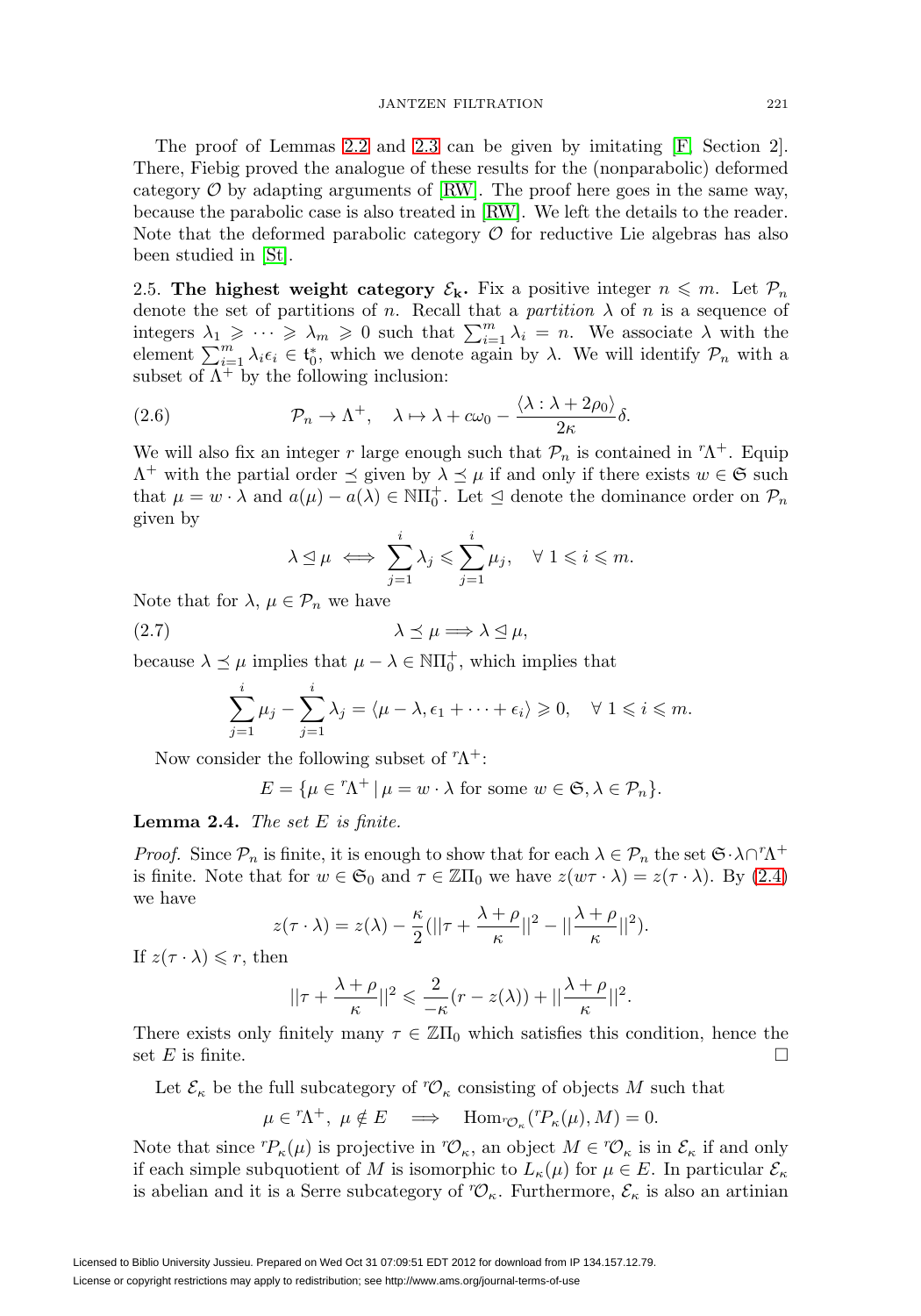category. In fact, each object  $M \in \mathcal{E}_{\kappa}$  has a finite length because E is finite and for each  $\mu \in E$  the multiplicity of  $L_{\kappa}(\mu)$  in M is finite because  $\dim_{\mathbb{C}} M_{\mu} < \infty$ . Let  $\mathfrak{g}'$  denote the Lie subalgebra of  $\mathfrak{g}$  given by

$$
\mathfrak{g}' = \mathfrak{g}_0 \otimes \mathbb{C}[t, t^{-1}] \oplus \mathbb{C} \mathbf{1}.
$$

Forgetting the ∂-action yields an equivalence of categories from  $\mathcal{E}_{\kappa}$  to a category of  $\mathfrak{g}'$ -modules; see [\[So,](#page-56-6) Proposition 8.1] for details. Since  $\kappa$  is negative, this category of  $\mathfrak{g}'$ -modules is equal to the category studied in [\[KL2\]](#page-56-7).

<span id="page-10-0"></span>**Lemma 2.5.** (a) For  $\lambda \in E$ ,  $\mu \in {}^{r}\!{\Lambda}^{+}$  such that  $[M_{\kappa}(\lambda) : L_{\kappa}(\mu)] \neq 0$  we have  $\mu \in E$ and  $\mu \prec \lambda$ .

(b) The module  ${}^{r}P_{\kappa}(\lambda)$  admits a filtration by  $\mathcal{U}_{\kappa}$ -modules

$$
{}^{r}P_{\kappa}(\lambda) = P_0 \supset P_1 \supset \cdots \supset P_l = 0
$$

such that  $P_0/P_1$  is isomorphic to  $M_{\kappa}(\lambda)$  and  $P_i/P_{i+1} \cong M_{\kappa}(\mu_i)$  for some  $\mu_i \succ \lambda$ .

(c) The category  $\mathcal{E}_{\kappa}$  is a highest weight C-category with standard objects  $M_{\kappa}(\lambda)$ ,  $\lambda \in E$ . The indecomposable projective objects in  $\mathcal{E}_{\kappa}$  are the modules  ${}^{r}P_{\kappa}(\lambda)$  with  $\lambda \in E$ .

*Proof.* Let  $\mathbf{U}_v$  be the quantized enveloping algebra of  $\mathfrak{g}_0$  with parameter  $v =$  $\exp(2\pi i/\kappa)$ . Then the Kazhdan-Lusztig tensor equivalence [\[KL2,](#page-56-7) Theorem IV.38.1] identifies  $\mathcal{E}_{\kappa}$  with a full subcategory of the category of finite dimensional  $\mathbf{U}_{v}$ modules. It maps the module  $M_{\kappa}(\lambda)$  to the Weyl module of  $U_{\nu}$  with highest weight  $a(\lambda)$ . Since v is a root of unity, part (a) follows from the strong linkage principle for  $U_v$ ; see [\[An,](#page-55-3) Theorem 3.1]. Part (b) follows from (a) and [\[KL2,](#page-56-7) Proposition I.3.9. Finally, part (c) follows directly from parts (a), (b).  $\Box$ 

Now, let us consider the deformed version. Let  $\mathcal{E}_{\mathbf{k}}$  be the full subcategory of  ${}^{\tau}\mathcal{O}_{\mathbf{k}}$ consisting of objects M such that

$$
\mu \in {}^{r}\Lambda^{+}, \ \mu \notin E \quad \Longrightarrow \quad \mathrm{Hom}_{{}^{r}\mathcal{O}_{\mathbf{k}}}({}^{r}P_{\mathbf{k}}(\mu), M) = 0.
$$

<span id="page-10-1"></span>**Lemma 2.6.** An object  $M \in {}^r\mathcal{O}_k$  belongs to  $\mathcal{E}_k$  if and only if  $M(\wp)$  belongs to  $\mathcal{E}_k$ . In particular  $M_{\mathbf{k}}(\lambda)$  and  ${}^{r}P_{\mathbf{k}}(\lambda)$  belong to  $\mathcal{E}_{\mathbf{k}}$  for  $\lambda \in E$ .

*Proof.* By Lemma [2.2:](#page-8-0) (a) for any  $\mu \in {}^{r}\Lambda^{+}$  the R-module Hom ${}_{r\mathcal{O}_{\mathbf{k}}}({}^{r}P_{\mathbf{k}}(\mu), M)$  is finitely generated and we have

$$
\mathrm{Hom}_{^r\mathcal{O}_\mathbf{k}}({^r\!P_\mathbf{k}}(\mu),M)(\wp)=\mathrm{Hom}_{^r\mathcal{O}_\kappa}({^r\!P_\kappa}(\mu),M(\wp)).
$$

Therefore  $\text{Hom}_{{}^n\mathcal{O}_k}({}^rP_k(\mu),M)$  is nonzero if and only if  $\text{Hom}_{{}^n\mathcal{O}_k}({}^rP_k(\mu),M(\wp))$  is nonzero by Nakayama's lemma. So the first statement follows from the definition of  $\mathcal{E}_{\mathbf{k}}$  and  $\mathcal{E}_{\kappa}$ . The rest follows from Lemma [2.5\(](#page-10-0)c).

Let

$$
P_{\mathbf{k}}(E) = \bigoplus_{\lambda \in E} {}^{r}P_{\mathbf{k}}(\lambda), \quad P_{\kappa}(E) = \bigoplus_{\lambda \in E} {}^{r}P_{\kappa}(\lambda).
$$

We have the following corollary.

**Corollary 2.7.** (a) The category  $\mathcal{E}_{\mathbf{k}}$  is abelian.

(b) For  $M \in \mathcal{E}_{\mathbf{k}}$  there exists a positive integer d and a surjective map

$$
P_{\mathbf{k}}(E)^{\oplus d} \longrightarrow M.
$$

(c) The functor  $\text{Hom}_{^{\tau}\mathcal{O}_{\mathbf{k}}}(P_{\mathbf{k}}(E),-)$  yields an equivalence of R-categories  $\mathcal{E}_{\mathbf{k}} \cong \text{End}_{{}^r\mathcal{O}_{\mathbf{k}}}(P_{\mathbf{k}}(E))^{\text{op}}$ -mod .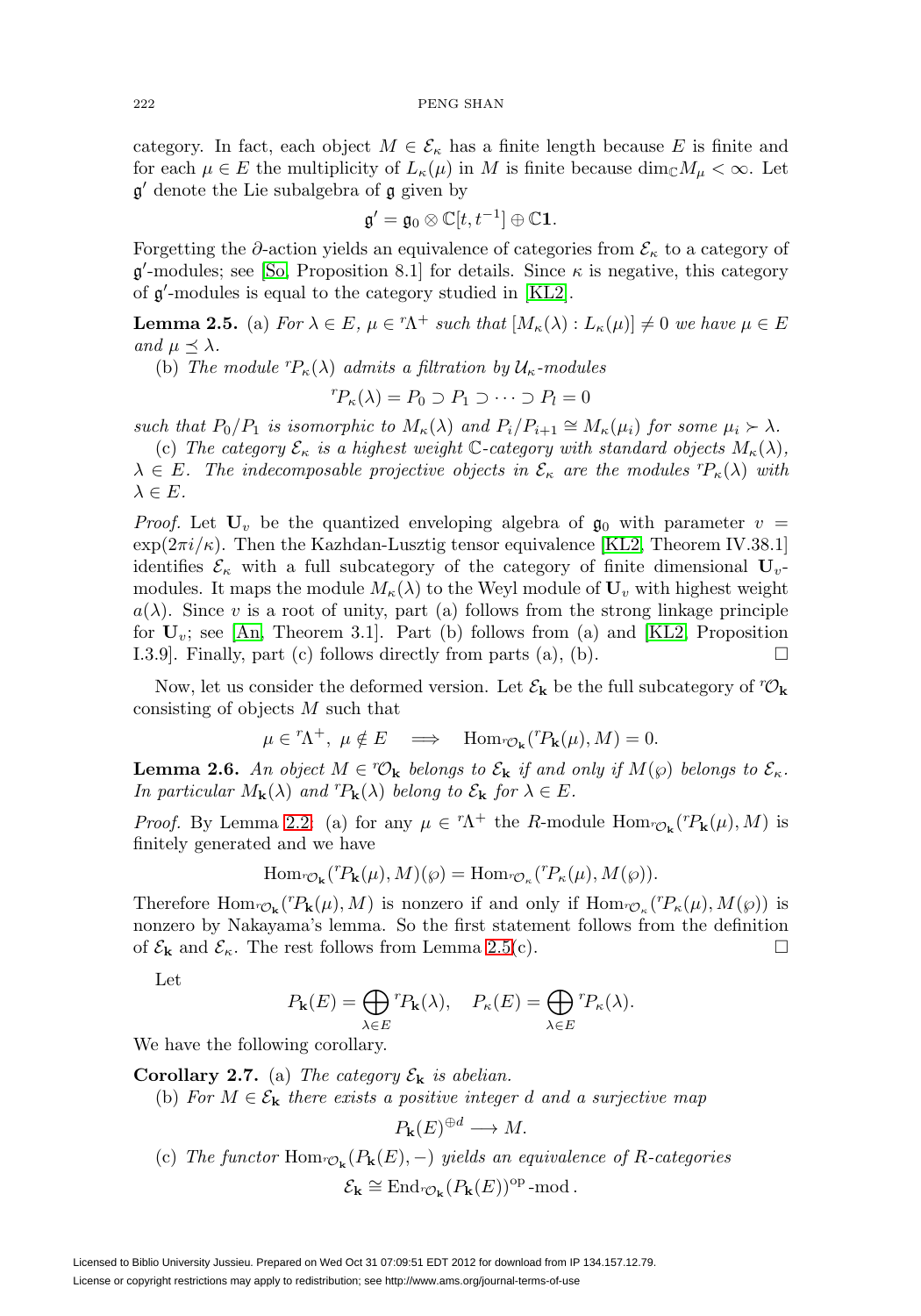Proof. Let  $M \in \mathcal{E}_{k}$ ,  $N \in {}^r\mathcal{O}_{k}$ . First assume that  $N \subset M$ . For  $\mu \in {}^r\Lambda^+$  if  $\text{Hom}_{^{\text{P}}\mathcal{O}_{\mathbf{k}}}(^{r}P_{\mathbf{k}}(\mu), N) \neq 0$ , then  $\text{Hom}_{^{\text{P}}\mathcal{O}_{\mathbf{k}}}(^{r}P_{\mathbf{k}}(\mu), M) \neq 0$ , so  $\mu$  belongs to E. Hence N belongs to  $\mathcal{E}_k$ . Now, if N is a quotient of M, then  $N(\wp)$  is a quotient of  $M(\wp)$ . Since  $M(\wp)$  belongs to  $\mathcal{E}_{\kappa}$ , we also have  $N(\wp) \in \mathcal{E}_{\kappa}$ . Hence N belongs to  $\mathcal{E}_{\mathbf{k}}$  by Lemma [2.6.](#page-10-1) This proves part (a). Let us concentrate on (b). Since  $M \in \mathcal{E}_{\mathbf{k}}$  we have  $M(\wp) \in \mathcal{E}_{\kappa}$ . The category  $\mathcal{E}_{\kappa}$  is artinian with  $P_{\kappa}(E)$  a projective generator. Hence there exists a positive integer  $d$  and a surjective map

$$
f: P_{\kappa}(E)^{\oplus d} \longrightarrow M(\wp).
$$

Since  $P_{\mathbf{k}}(E)^{\oplus d}$  is projective in  ${}^r\mathcal{O}_{\mathbf{k}}$ , this map lifts to a map of  $\mathcal{U}_{\mathbf{k}}$ -modules  $\tilde{f}$ :  $P_k(E)^{\oplus d} \to M$  such that the following diagram commutes



Now, since the map  $\tilde{f}$  preserves weight spaces and all the weight spaces of  $P_{\mathbf{k}}(E)^{\oplus r}$ and  $M$  are finitely generated  $R$ -modules, by Nakayama's lemma, the surjectivity of f implies that  $\tilde{f}$  is surjective. This proves (b). Finally part (c) is a direct consequence of parts (a) and (b) by Morita theory.  $\Box$ 

**Proposition 2.8.** The category  $\mathcal{E}_{\mathbf{k}}$  is a highest weight R-category with standard modules  $M_{\mathbf{k}}(\mu)$ ,  $\mu \in E$ .

*Proof.* Note that  $\text{End}_{\mathcal{O}_k}(P_k(E))^{\text{op}}$  is a finite projective R-algebra by Lemmas [2.2](#page-8-0) and [2.3.](#page-8-1) Since  $\mathcal{E}_{\kappa}$  is a highest weight C-category by Lemma [2.5\(](#page-10-0)c), the result follows from Proposition [1.4.](#page-3-0)

2.6. **The highest weight category**  $A_k$ . By definition  $\mathcal{P}_n$  is a subset of E. Let  $\mathcal{A}_{\mathbf{k}}$  be the full subcategory of  $\mathcal{E}_{\mathbf{k}}$  consisting of the objects M such that

$$
\mathrm{Hom}_{{}^n\mathcal{O}_{\mathbf{k}}}(M_{\mathbf{k}}(\lambda), M) = 0, \quad \forall \ \lambda \in E, \ \lambda \notin \mathcal{P}_n.
$$

We define the subcategory  $\mathcal{A}_{\kappa}$  of  $\mathcal{E}_{\kappa}$  in the same way. Let

$$
\Delta_{\mathbf{k}} = \{ M_{\mathbf{k}}(\lambda) \, | \, \lambda \in \mathcal{P}_n \}, \quad \Delta_{\kappa} = \{ M_{\kappa}(\lambda) \, | \, \lambda \in \mathcal{P}_n \}.
$$

Recall that  $E \subset \Lambda^+$  is equipped with the partial order  $\preceq$ , and that  $\mathcal{P}_n \subset E$ . We have the following lemma.

**Lemma 2.9.** The set  $\mathcal{P}_n$  is an ideal in E, i.e., for  $\lambda \in E$ ,  $\mu \in \mathcal{P}_n$ , if  $\lambda \preceq \mu$ , then we have  $\lambda \in \mathcal{P}_n$ .

*Proof.* Let  $\lambda \in E$  and  $\mu \in \mathcal{P}_n$  and assume that  $\lambda \preceq \mu$ . Recall that  $E \subset \kappa^{*}$ , so we can write  $a(\lambda) = \sum_{i=1}^{m} \lambda_i \epsilon_i$ . Since  $E \subset {}^{r}\Lambda^{+}$  we have  $\lambda_i \in \mathbb{Z}$  and  $\lambda_i \geq \lambda_{i+1}$ . We need to show that  $\lambda_m \in \mathbb{N}$ . Since  $\lambda \leq \mu$  there exist  $r_i \in \mathbb{N}$  such that  $a(\mu) - a(\lambda) =$  $\sum_{i=1}^{m-1} r_i \alpha_i$ . Therefore we have  $\lambda_m = \mu_m + r_{m-1} \geq 0$ .

Now, we can prove the following proposition.

**Proposition 2.10.** The category  $(A_k, \Delta_k)$  is a highest weight R-category with respect to the partial order  $\leq$  on  $\mathcal{P}_n$ . The highest weight category  $(\mathcal{A}_{\mathbf{k}}(\wp), \Delta_{\mathbf{k}}(\wp))$ given by base change is equivalent to  $(\mathcal{A}_{\kappa}, \Delta_{\kappa}).$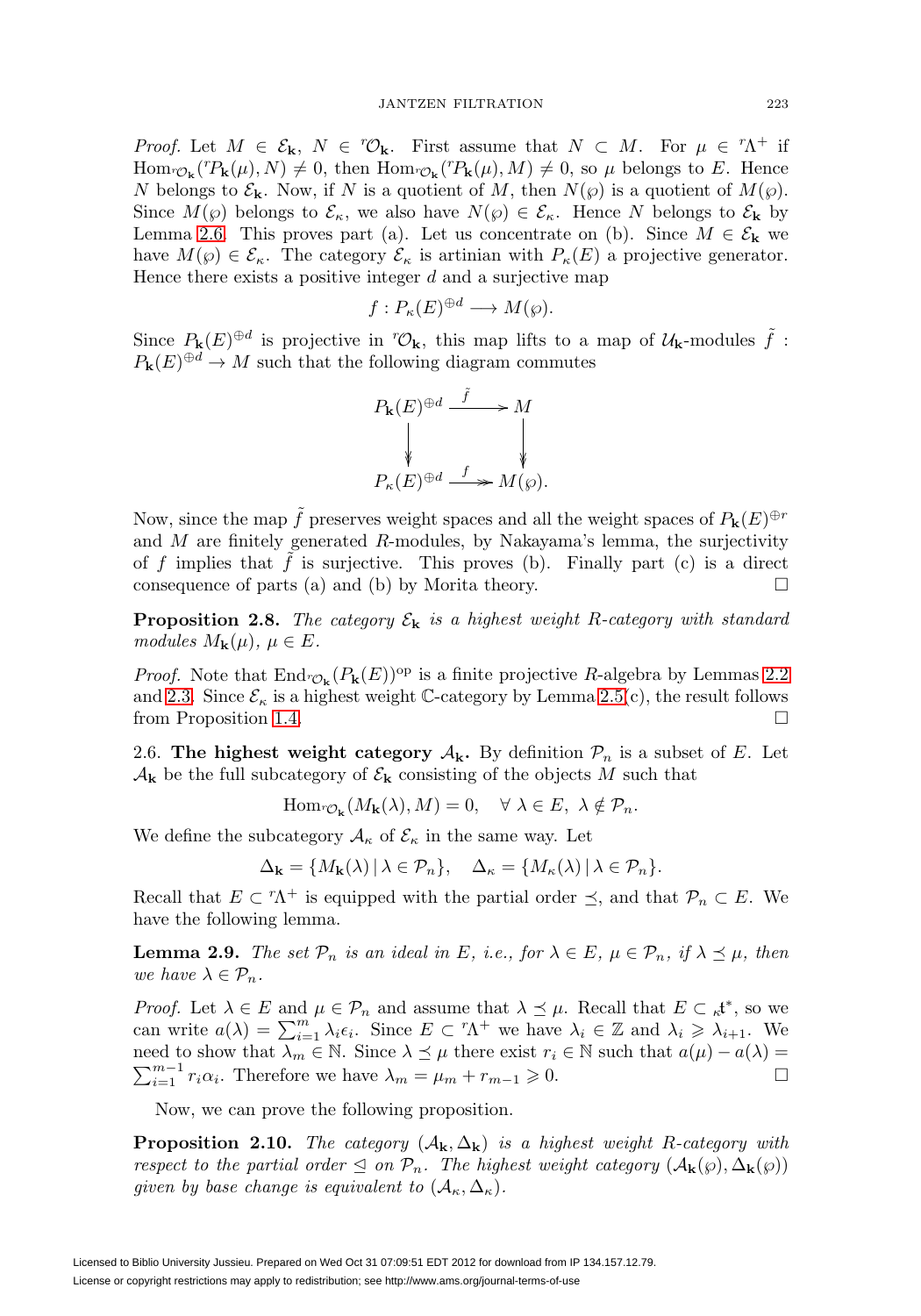*Proof.* Since  $\mathcal{E}_{\mathbf{k}}$  is a highest weight R-category and  $\mathcal{P}_n$  is an ideal of E, [\[R,](#page-56-2) Proposition 4.14] implies that  $(A_k, \Delta_k)$  is a highest weight R-category with respect to the partial order  $\leq$  on  $\mathcal{P}_n$ . By [\(2.7\)](#page-9-0) this implies that  $(\mathcal{A}_k, \Delta_k)$  is also a highest weight R-category with respect to  $\leq$ . Finally, the equivalence  $\mathcal{A}_{\mathbf{k}}(\varphi) \cong \mathcal{A}_{\kappa}$  follows from the equivalence  $\mathcal{E}_{\mathbf{k}}(\wp) \cong \mathcal{E}_{\kappa}$  and loc. cit. □

2.7. **Costandard objects of**  $A_k$ **.** Consider the (contravariant) duality functor **D** on  $\mathcal{O}_{\mathbf{k}}$  given by

(2.8) 
$$
\mathbf{D}M = \bigoplus_{\mu \in \mathbf{k}^{*}} \text{Hom}_{R}(M_{\mu}, R),
$$

where the action of  $U_{\mathbf{k}}$  on  $\mathbf{D}M$  is given as in Section [2.3,](#page-8-2) with the module  $M_{\mathbf{k}}(\lambda)$ there replaced by  $M$ . Similarly, we define the (contravariant) *duality* functor  $\bf{D}$  on  $\mathcal{O}_{\kappa}$  by

(2.9) 
$$
\mathbf{D}M = \bigoplus_{\mu \in \mathbf{k}^{\mathbf{t}^*}} \text{Hom}(M_{\mu}, \mathbb{C}),
$$

with the  $\mathcal{U}_{\kappa}$ -action given in the same way. This functor fixes the simple modules in  $\mathcal{O}_{\kappa}$ . Hence it restricts to a duality functor on  $\mathcal{A}_{\kappa}$ , because  $\mathcal{A}_{\kappa}$  is a Serre subcategory of  $\mathcal{O}_{\kappa}$ . Therefore  $(\mathcal{A}_{\kappa}, \Delta_{\kappa})$  is a highest weight category with duality in the sense of [\[CPS\]](#page-55-4). It follows from [\[CPS,](#page-55-4) Proposition 1.2] that the costandard module  $M_{\kappa}(\lambda)^{\vee}$ in  $\mathcal{A}_{\kappa}$  is isomorphic to  $\mathbf{D}M_{\kappa}(\lambda)$ .

<span id="page-12-1"></span>**Lemma 2.11.** The costandard module  $M_{\mathbf{k}}(\lambda)^{\vee}$  in  $\mathcal{A}_{\mathbf{k}}$  is isomorphic to  $\mathbf{D}M_{\mathbf{k}}(\lambda)$ for any  $\lambda \in \mathcal{P}_n$ .

Proof. By definition we have a canonical isomorphism

$$
(\mathbf{D}M_{\mathbf{k}}(\lambda))(\wp) \cong \mathbf{D}(M_{\kappa}(\lambda)) \cong M_{\kappa}(\lambda)^{\vee}.
$$

Recall from Lemma [2.1](#page-7-1) that  $M_{\mathbf{k}}(\lambda)_{K}$  is a simple  $\mathcal{U}_{\mathbf{k},K}$ -module. Therefore we have  $(\mathbf{D}M_{\mathbf{k}}(\lambda))_K \cong M_{\mathbf{k}}(\lambda)_K$ . So the lemma follows from Lemma [1.5](#page-3-3) applied to the highest weight category  $(A_{\mathbf{k}}, \Delta_{\mathbf{k}})$  and the set  $\{ \mathbf{D}M_{\mathbf{k}}(\lambda) | \lambda \in \mathcal{P}_n \}$ .

2.8. **Comparison of the Jantzen filtrations.** By Definition [1.6](#page-4-1) for any  $\lambda \in \mathcal{P}_n$ there is a Jantzen filtration of  $M_{\kappa}(\lambda)$  associated with the highest weight category  $(\mathcal{A}_k, \Delta_k)$ . Lemma [2.11](#page-12-1) implies that this Jantzen filtration coincides with the one given in Section [2.3.](#page-8-2)

<span id="page-12-0"></span>2.9. **The** v**-Schur algebra.** In this section let R denote an arbitrary integral do*main.* Let **v** be an invertible element in R. The Hecke algebra  $\mathcal{H}_{\mathbf{v}}$  over R is an R-algebra, which is free as a R-module with basis  $\{T_w | w \in \mathfrak{S}_0\}$ , the multiplication is given by

$$
T_{w_1}T_{w_2} = T_{w_1w_2},
$$
 if  $l(w_1w_2) = l(w_1) + l(w_2),$   
\n $(T_{s_i} + 1)(T_{s_i} - \mathbf{v}) = 0,$   $1 \le i \le m - 1.$ 

Next, recall that a composition of n is a sequence  $\mu = (\mu_1, \ldots, \mu_d)$  of positive integers such that  $\sum_{i=1}^d \mu_i = n$ . Let  $\mathcal{X}_n$  be the set of compositions of n. For  $\mu \in \mathcal{X}_n$  let  $\mathfrak{S}_{\mu}$  be the subgroup of  $\mathfrak{S}_0$  generated by  $s_i$  for all  $1 \leq i \leq d-1$  such that  $i \neq \mu_1 + \cdots + \mu_j$  for any j. Write

$$
x_{\mu} = \sum_{w \in \mathfrak{S}_{\mu}} T_w
$$
 and  $y_{\mu} = \sum_{w \in \mathfrak{S}_{\mu}} (-\mathbf{v})^{-l(w)} T_w$ .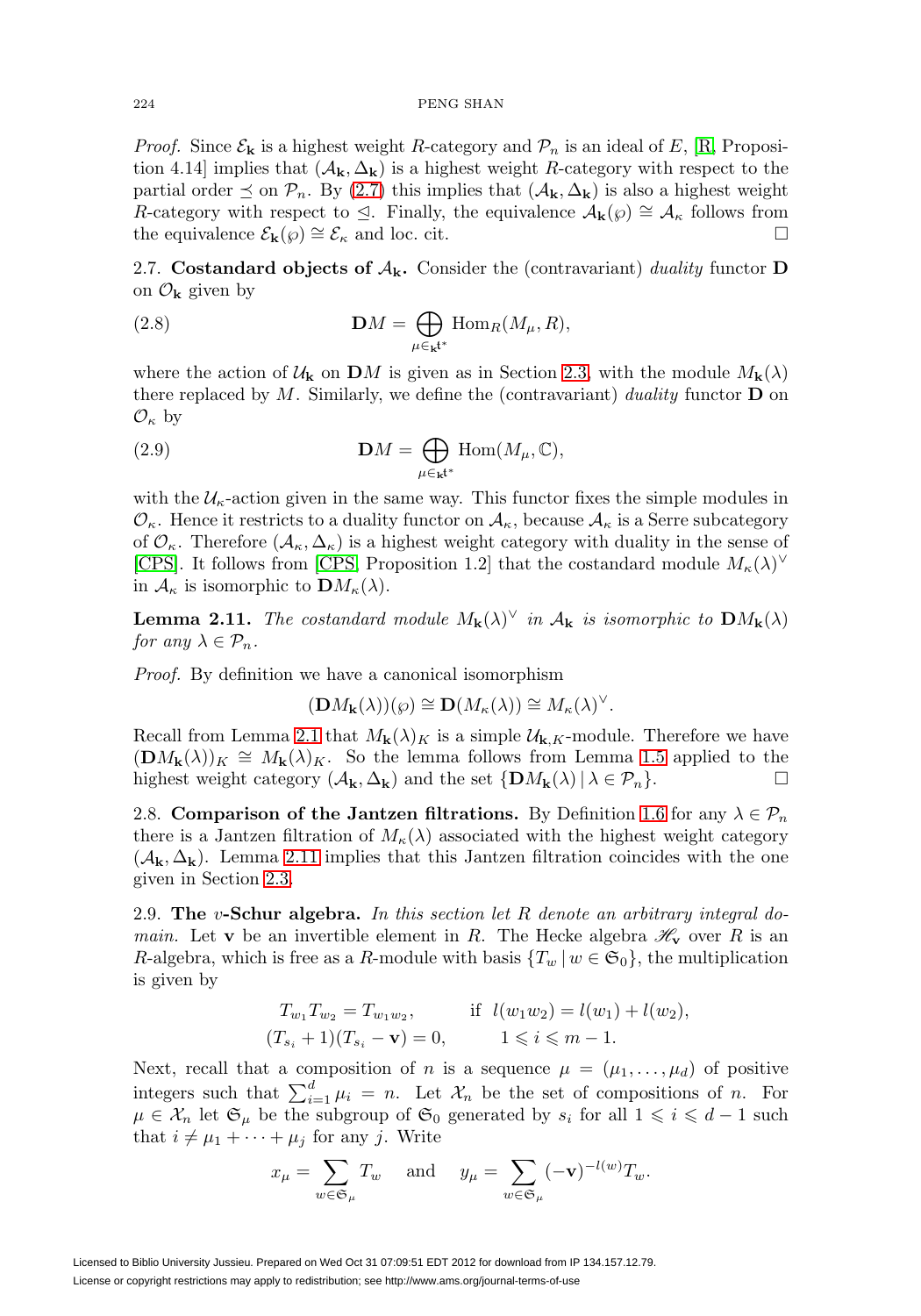The v-Schur algebra  $S_v$  of parameter **v** is the endomorphism algebra of the right  $\mathscr{H}_{\mathbf{v}}$ -module  $\bigoplus_{\mu \in \mathcal{X}_n} x_{\mu} \mathscr{H}_{\mathbf{v}}$ . We will abbreviate

$$
\mathcal{A}_{\mathbf{v}} = \mathbf{S}_{\mathbf{v}} \text{-mod}.
$$

Consider the composition  $\varpi$  of n such that  $\varpi_i = 1$  for  $1 \leq i \leq n$ . Then  $x_{\varpi} \mathscr{H}_{\mathbf{v}} =$  $\mathcal{H}_{\mathbf{v}}$ . So the Hecke algebra  $\mathcal{H}_{\mathbf{v}}$  identifies with a subalgebra of  $\mathbf{S}_{\mathbf{v}}$  via the canonical isomorphism  $\mathscr{H}_{\mathbf{v}} \cong \text{End}_{\mathscr{H}_{\mathbf{v}}}(\mathscr{H}_{\mathbf{v}}).$ 

For  $\lambda \in \mathcal{P}_n$  let  $\lambda'$  be the transposed partition of  $\lambda$ . Let  $\varphi_\lambda$  be the element in **Sv** given by  $\varphi_{\lambda}(h) = x_{\lambda}h$  for  $h \in x_{\varpi} \mathcal{H}_{\mathbf{v}}$  and  $\varphi_{\lambda}(x_{\mu} \mathcal{H}_{\mathbf{v}}) = 0$  for any composition  $\mu \neq \varpi$ . Then there is a particular element  $w_{\lambda} \in \mathfrak{S}_0$  associated with  $\lambda$  such that the Weyl module  $W_{\mathbf{v}}(\lambda)$  is the left ideal in  $\mathbf{S}_{\mathbf{v}}$  generated by the element

$$
z_{\lambda} = \varphi_{\lambda} T_{w_{\lambda}} y_{\lambda'} \in \mathbf{S}_{\mathbf{v}}.
$$

See [\[JM\]](#page-56-1) for details. We will write

$$
\Delta_{\mathbf{v}} = \{W_{\mathbf{v}}(\lambda) \, | \, \lambda \in \mathcal{P}_n\}.
$$

## 2.10. **The Jantzen filtration of Weyl modules.** Now, set again  $R = \mathbb{C}[[s]]$ . Fix

$$
v = \exp(2\pi i/\kappa) \in \mathbb{C}
$$
 and  $\mathbf{v} = \exp(2\pi i/\mathbf{k}) \in R$ .

Below we will consider the v-Schur algebra over  $\mathbb C$  with the parameter v, and the v-Schur algebra over R with the parameter **v**. The category  $(\mathcal{A}_v, \Delta_v)$  is a highest weight C-category. Write  $L_v(\lambda)$  for the simple quotient of  $W_v(\lambda)$ . The canonical algebra isomorphism  $\mathbf{S}_{\mathbf{v}}(\wp) \cong \mathbf{S}_v$  implies that  $(\mathcal{A}_{\mathbf{v}}, \Delta_{\mathbf{v}})$  is a highest weight Rcategory and there is a canonical equivalence

$$
(\mathcal{A}_{\mathbf{v}}(\wp), \Delta_{\mathbf{v}}(\wp)) \cong (\mathcal{A}_{v}, \Delta_{v}).
$$

We define the Jantzen filtration  $(J^iW_v(\lambda))$  of  $W_v(\lambda)$  by applying Definition [1.6](#page-4-1) to  $(\mathcal{A}_{\mathbf{v}}, \Delta_{\mathbf{v}})$ . This filtration coincides with the one defined in [\[JM\]](#page-56-1), because the contravariant form on  $W_{\mathbf{v}}(\lambda)$  used in [\[JM\]](#page-56-1)'s definition is equivalent to a morphism from  $W_{\mathbf{v}}(\lambda)$  to the dual standard module  $W_{\mathbf{v}}(\lambda)^{\vee} = \text{Hom}_{R}(W_{\mathbf{v}}(\lambda), R)$ .

2.11. **Equivalence of**  $A_k$  **and**  $A_v$ **.** In this section we will show that the highest weight R-categories  $A_k$  and  $A_v$  are equivalent. The proof uses rational double affine Hecke algebras and Suzuki's functor. Let us first give some reminders. Let  $\mathfrak{h} = \mathbb{C}^n$ , let  $y_1, \ldots, y_n$  be its standard basis and  $x_1, \ldots, x_n \in \mathfrak{h}^*$  be the dual basis. Let  $\mathbf{H}_{1/\kappa}$ be the rational double affine Hecke algebra associated with  $\mathfrak{S}_n$  with parameter  $1/\kappa$ . It is the quotient of the smash product of the tensor algebra  $T(\mathfrak{h} \oplus \mathfrak{h}^*)$  with  $\mathbb{C} \mathfrak{S}_n$ by the relations

$$
[y_i, x_i] = 1 + \frac{1}{\kappa} \sum_{j \neq i} s_{ij}, \quad [y_i, x_j] = \frac{-1}{\kappa} s_{ij}, \quad 1 \leq i, j \leq n, i \neq j.
$$

Here  $s_{ij}$  denotes the element of  $\mathfrak{S}_n$  that permutes i and j. Denote by  $\mathcal{B}_\kappa$  the category  $\mathcal{O}$  of  $\mathbf{H}_{1/\kappa}$  as defined in [\[GGOR\]](#page-55-5). It is a highest weight C-category. Let  ${B_{\kappa}(\lambda) | \lambda \in \mathcal{P}_n}$  be the set of standard modules.

Now, let  $V = \mathbb{C}^m$  be the dual of the vectorial representation of  $\mathfrak{g}_0$ . For any object M in  $\mathcal{A}_{\kappa}$  consider the action of the Lie algebra  $\mathfrak{g}_0 \otimes \mathbb{C}[z]$  on the vector space

$$
T(M) = V^{\otimes n} \otimes M \otimes \mathbb{C}[\mathfrak{h}]
$$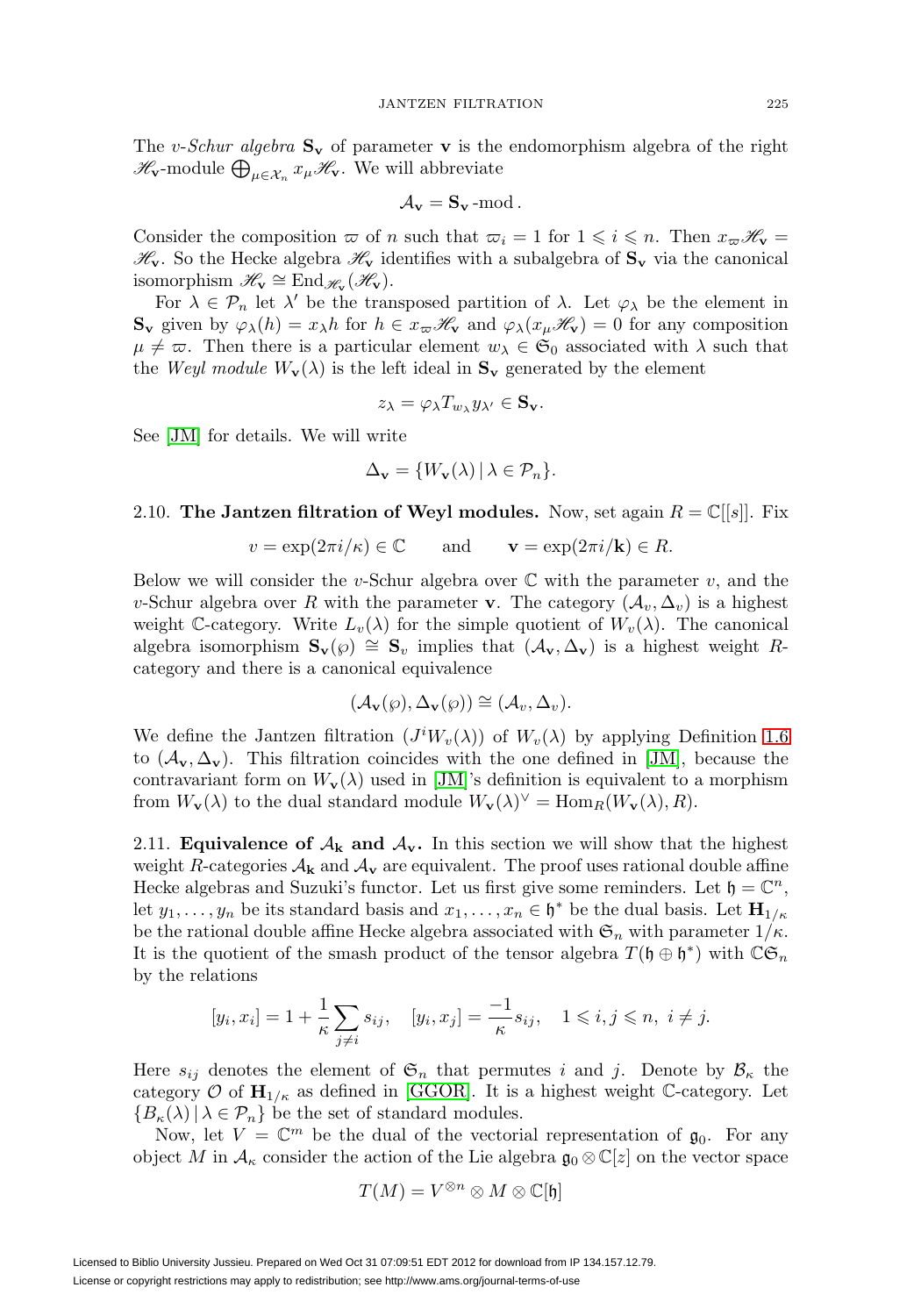given by

$$
(\xi \otimes z^a)(v \otimes m \otimes f) = \sum_{i=1}^n \xi_{(i)}(v) \otimes m \otimes x_i^a f + v \otimes (-1)^a (\xi \otimes t^{-a}) m \otimes f
$$

for  $\xi \in \mathfrak{g}_0, a \in \mathbb{N}, v \in V^{\otimes n}, m \in M, f \in \mathbb{C}[\mathfrak{h}]$ . Here  $\xi_{(i)}$  is the operator on  $V^{\otimes n}$ that acts on the *i*-th copy of V by  $\xi$  and acts on the other copies of V by identity. Suzuki defined a natural action of  $H_{1/\kappa}$  on the space of coinvariants

$$
\mathfrak{E}_{\kappa}(M) = H_0(\mathfrak{g}_0 \otimes \mathbb{C}[z], T(M)).
$$

The assignment  $M \mapsto \mathfrak{E}_{\kappa}(M)$  gives a right exact functor

$$
\mathfrak{E}_{\kappa}:\mathcal{A}_{\kappa}\to\mathcal{B}_{\kappa}.
$$

See [\[Su\]](#page-56-8) or [\[VV2,](#page-57-1) Section 2] for details. We have

$$
\mathfrak{E}_{\kappa}(M_{\kappa}(\lambda))=B_{\kappa}(\lambda),
$$

and  $\mathfrak{E}_{\kappa}$  is an equivalence of highest weight categories [\[VV2,](#page-57-1) Theorem A.5.1].

Next, we consider the rational double affine Hecke algebra  $\mathbf{H}_{1/\mathbf{k}}$  over R with parameter  $1/\mathbf{k}$ . The category  $\mathcal{O}$  of  $\mathbf{H}_{1/\mathbf{k}}$  is defined in the obvious way. It is a highest weight R-category. We will denote it by  $\mathcal{B}_{k}$ . The standard modules will be denoted by  $B_{\mathbf{k}}(\lambda)$ . The Suzuki functor over R,

$$
\mathfrak{E}_{\mathbf{k}}: \mathcal{A}_{\mathbf{k}} \to \mathcal{B}_{\mathbf{k}}, \quad M \mapsto H_0(\mathfrak{g}_0 \otimes \mathbb{C}[z], T(M)).
$$

is defined in the same way. It has the following properties.

<span id="page-14-0"></span>**Lemma 2.12.** (a) We have  $\mathfrak{E}_{\mathbf{k}}(M_{\mathbf{k}}(\lambda)) = B_{\mathbf{k}}(\lambda)$  for  $\lambda \in \mathcal{P}_n$ .

(b) The functor  $\mathfrak{E}_{\mathbf{k}}$  restricts to an exact functor  $\mathcal{A}_{\mathbf{k}}^{\Delta} \to \mathcal{B}_{\mathbf{k}}^{\Delta}$ .

(c) The functor E**<sup>k</sup>** maps a projective generator of A**<sup>k</sup>** to a projective generator of  $\mathcal{B}_k$ .

Proof. The proof of part (a) is the same as in the nondeformed case. For part (b), since  $\mathfrak{E}_{\mathbf{k}}$  is right exact over  $\mathcal{A}_{\mathbf{k}}$ , it is enough to prove that for any injective morphism  $f: M \to N$  with  $M, N \in \mathcal{A}_{\mathbf{k}}^{\Delta}$  the map

$$
\mathfrak{E}_{\mathbf{k}}(f) : \mathfrak{E}_{\mathbf{k}}(M) \to \mathfrak{E}_{\mathbf{k}}(N)
$$

is injective. Recall from Lemma [2.1](#page-7-1) that the  $\mathcal{U}_{\mathbf{k},K}$ -module  $M_{\mathbf{k}}(\lambda)_{K}$  is simple for any  $\lambda$ . So the functor

 $\mathfrak{E}_{\mathbf{k},K} : \mathcal{A}_{\mathbf{k},K} \to \mathcal{B}_{\mathbf{k},K}$ 

is an equivalence. Hence the map

$$
\mathfrak{E}_{\mathbf{k}}(f) \otimes_R K : \mathfrak{E}_{\mathbf{k},K}(M_K) \to \mathfrak{E}_{\mathbf{k},K}(N_K)
$$

is injective. Since both  $\mathfrak{E}_{\mathbf{k}}(M)$  and  $\mathfrak{E}_{\mathbf{k}}(N)$  are free R-modules, this implies that  $\mathfrak{E}_{\mathbf{k}}(f)$  is also injective. Now, let us concentrate on (c). Let P be a projective generator of  $A_k$ . Then  $P(\varphi)$  is a projective generator of  $A_k$ . Since  $\mathfrak{E}_k$  is an equivalence of categories, we have  $\mathfrak{E}_{\kappa}(P(\wp))$  is a projective generator of  $\mathcal{B}_{\kappa}$ . By (b) the object  $\mathfrak{E}_{\mathbf{k}}(P)$  belongs to  $\mathcal{B}_{\mathbf{k}}^{\Delta}$ , so it is free over R. Therefore by the Universal Coefficient Theorem we have

$$
(\mathfrak{E}_{\mathbf{k}}(P))(\wp) \cong \mathfrak{E}_{\kappa}(P(\wp)).
$$

Hence  $\mathfrak{E}_{\mathbf{k}}(P)$  is a projective object of  $\mathcal{B}_{\mathbf{k}}$ . Note that for any  $\lambda \in \mathcal{P}_n$  there is a surjective map  $P \to M_{\mathbf{k}}(\lambda)$ . The right exact functor  $\mathfrak{E}_{\mathbf{k}}$  sends it to a surjective map  $\mathfrak{E}_{\mathbf{k}}(P) \to B_{\mathbf{k}}(\lambda)$ . This proves that  $\mathfrak{E}_{\mathbf{k}}(P)$  is a projective generator of  $\mathcal{B}_{\mathbf{k}}$ .  $\Box$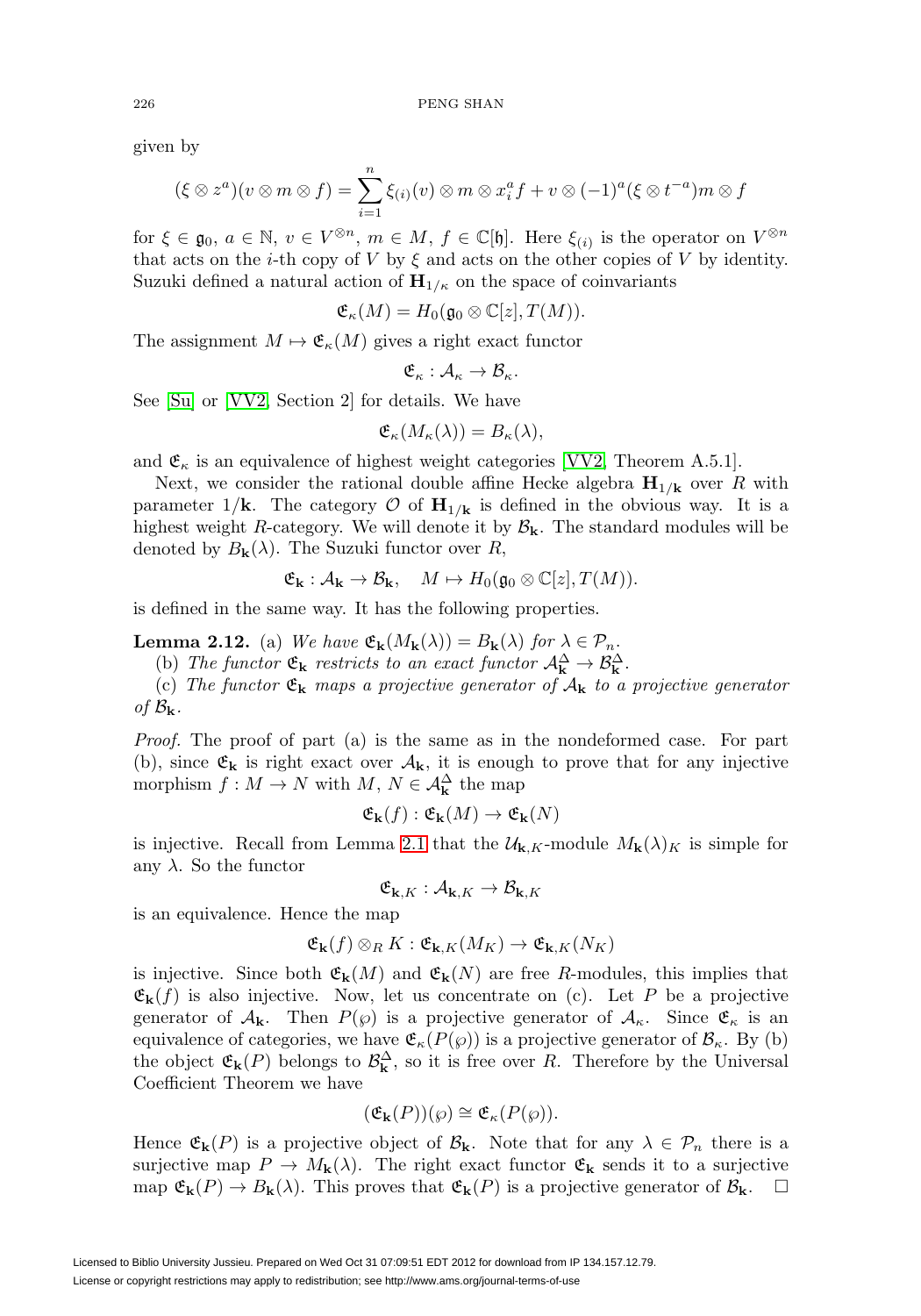<span id="page-15-1"></span>**Proposition 2.13.** Assume that  $\kappa \leq -3$ . Then there exists an equivalence of highest weight R-categories

$$
\mathcal{A}_{\mathbf{k}} \stackrel{\sim}{\rightarrow} \mathcal{A}_{\mathbf{v}},
$$

which maps  $M_{\mathbf{k}}(\lambda)$  to  $W_{\mathbf{v}}(\lambda)$  for any  $\lambda \in \mathcal{P}_n$ .

Proof. We first give an equivalence of highest weight categories

 $\Phi: \mathcal{A}_{\mathbf{k}} \to \mathcal{B}_{\mathbf{k}}$ 

as follows. Let P be a projective generator of  $A_k$ . Then  $Q = \mathfrak{E}_k(P)$  is a projective generator of  $\mathcal{B}_{k}$  by Lemma [2.12\(](#page-14-0)c). By Morita theory we have equivalences of categories

$$
\text{Hom}_{\mathcal{A}_{\mathbf{k}}}(P,-): \mathcal{A}_{\mathbf{k}} \stackrel{\sim}{\to} \text{End}_{\mathcal{A}_{\mathbf{k}}}(P)^{\text{op}} \text{-mod},
$$
  

$$
\text{Hom}_{\mathcal{B}_{\mathbf{k}}}(Q,-): \mathcal{B}_{\mathbf{k}} \stackrel{\sim}{\to} \text{End}_{\mathcal{B}_{\mathbf{k}}}(Q)^{\text{op}} \text{-mod}.
$$

We claim that the algebra homomorphism

<span id="page-15-0"></span>(2.10) 
$$
\text{End}_{\mathcal{A}_{\mathbf{k}}}(P) \to \text{End}_{\mathcal{B}_{\mathbf{k}}}(Q), \quad f \mapsto \mathfrak{E}_{\mathbf{k}}(f),
$$

is an isomorphism. To see this, note that we have

$$
Q(\wp) = \mathfrak{E}_{\kappa}(P(\wp)), \quad (\text{End}_{\mathcal{A}_{\mathbf{k}}}(P))(\wp) = \text{End}_{\mathcal{A}_{\kappa}}(P(\wp)),
$$

$$
(\text{End}_{\mathcal{B}_{\mathbf{k}}}(Q))(\wp) = \text{End}_{\mathcal{B}_{\kappa}}(Q(\wp)).
$$

Since  $\mathfrak{E}_{\kappa}$  is an equivalence, it yields an isomorphism

$$
\operatorname{End}_{\mathcal{A}_{\kappa}}(P(\wp)) \stackrel{\sim}{\to} \operatorname{End}_{\mathcal{B}_{\kappa}}(Q(\wp)), \quad f \mapsto \mathfrak{E}_{\kappa}(f).
$$

Since both  $\text{End}_{\mathcal{A}_{k}}(P)$  and  $\text{End}_{\mathcal{B}_{k}}(Q)$  are finitely generated free R-modules, by Nakayama's lemma the morphism [\(2.10\)](#page-15-0) is an isomorphism. In particular, it yields an equivalence of categories

$$
\mathrm{End}_{\mathcal{A}_{\mathbf{k}}}(P)^{\mathrm{op}}\operatorname{-mod}\nolimits\cong \mathrm{End}_{\mathcal{B}_{\mathbf{k}}}(Q)^{\mathrm{op}}\operatorname{-mod}\nolimits.
$$

Combined with the other two equivalences above, we get an equivalence of categories

$$
\Phi: \mathcal{A}_{\mathbf{k}} \to \mathcal{B}_{\mathbf{k}}.
$$

It remains to show that

$$
\Phi(M_{\mathbf{k}}(\lambda)) \cong B_{\mathbf{k}}(\lambda), \quad \lambda \in \mathcal{P}_n.
$$

Note that the functor  $\mathfrak{E}_k$  yields a morphism of finitely generated R-modules

$$
\begin{array}{lcl} \mathrm{Hom}_{{\mathcal B}_{\mathbf{k}}}(Q, \Phi(M_{\mathbf{k}}(\lambda))) & = & \mathrm{End}_{{\mathcal B}_{\mathbf{k}}}(Q)^{\mathrm{op}} \otimes_{\mathrm{End}_{{\mathcal A}_{\mathbf{k}}}(P)^{\mathrm{op}}} \mathrm{Hom}_{{\mathcal A}_{\mathbf{k}}}(P, M_{\mathbf{k}}(\lambda)) \\ \\ & \to & \mathrm{Hom}_{{\mathcal B}_{\mathbf{k}}}(Q, \mathfrak{E}_{\mathbf{k}}(M_{\mathbf{k}}(\lambda))) \\ & = & \mathrm{Hom}_{{\mathcal B}_{\mathbf{k}}}(Q, B_{\mathbf{k}}(\lambda)). \end{array}
$$

Let us denote it by  $\varphi$ . Note also that we have isomorphisms

$$
\begin{array}{rcl}\n\operatorname{Hom}_{\mathcal{A}_{\mathbf{k}}}(P, M_{\mathbf{k}}(\lambda))(\varphi) & = & \operatorname{Hom}_{\mathcal{A}_{\kappa}}(P(\varphi), M_{\kappa}(\lambda)), \\
\operatorname{Hom}_{\mathcal{B}_{\mathbf{k}}}(Q, B_{\mathbf{k}}(\lambda))(\varphi) & = & \operatorname{Hom}_{\mathcal{B}_{\kappa}}(Q(\varphi), B_{\kappa}(\lambda)),\n\end{array}
$$

and note that  $\mathfrak{E}_{\kappa}$  is an equivalence of categories. So the map  $\varphi(\varphi)$  is an isomorphism. Furthermore,  $\text{Hom}_{\mathcal{B}_{\mathbf{k}}}(Q, B_{\mathbf{k}}(\lambda))$  is free over R, so Nakayama's lemma implies that  $\varphi$  is also an isomorphism. The preimage of  $\varphi$  under the equivalence Hom<sub>Bk</sub>(*Q*, −) yields an isomorphism

$$
\Phi(M_{\mathbf{k}}(\lambda)) \simeq B_{\mathbf{k}}(\lambda).
$$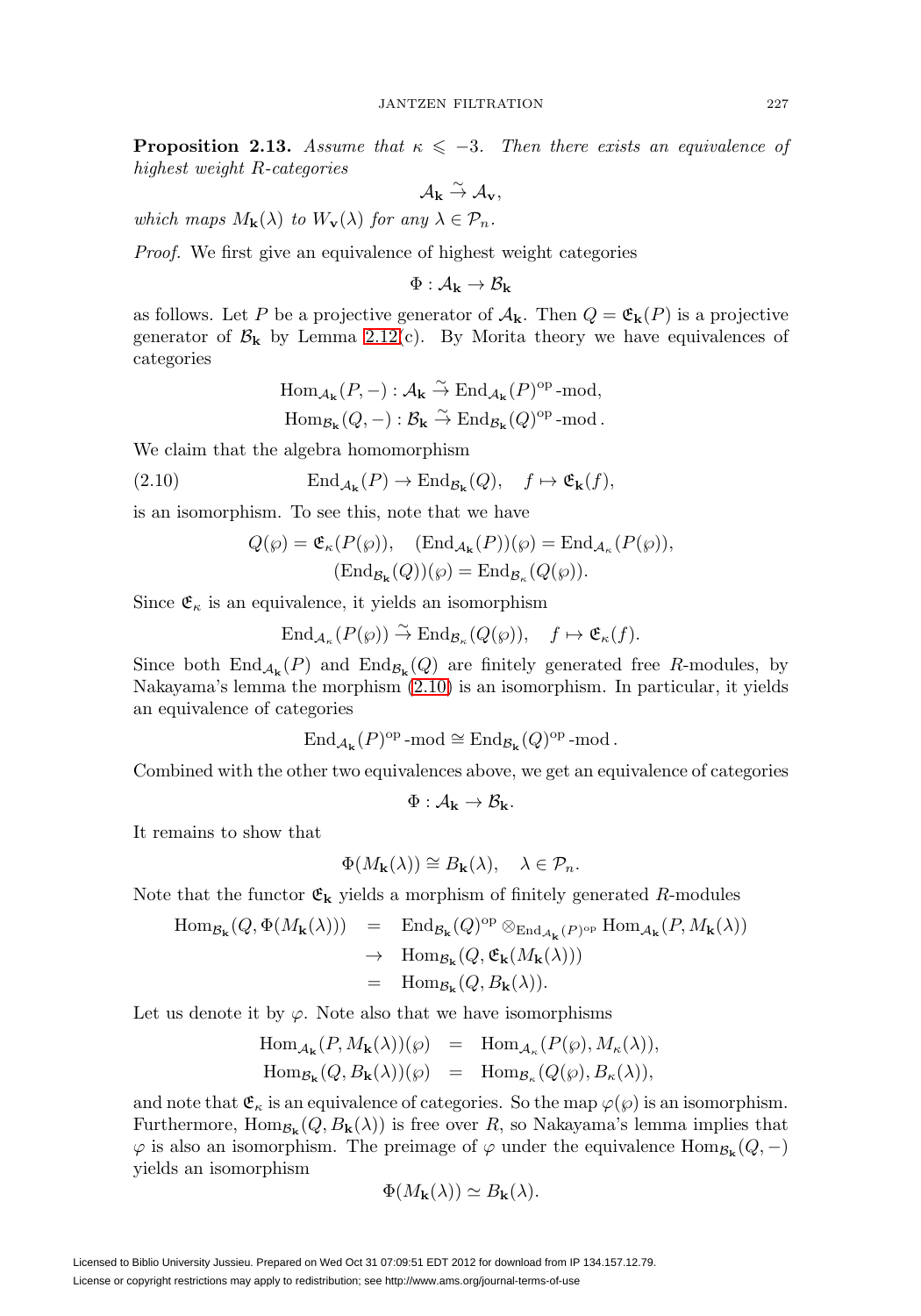Finally, if  $v \neq -1$ , i.e.,  $\kappa \leq -3$ , then by [\[R,](#page-56-2) Theorem 6.8] the categories  $\mathcal{B}_{\mathbf{k}}$ and  $A_{\mathbf{v}}$  are equivalent highest weight R-categories with  $B_{\mathbf{k}}(\lambda)$  corresponding to  $W_{\mathbf{v}}(\lambda)$ . This equivalence composed with  $\Phi$  gives the desired equivalence in the proposition.  $\Box$ 

<span id="page-16-2"></span><span id="page-16-1"></span>**Corollary 2.14.** Assume that  $\kappa \leq -3$ . Then for any  $\lambda, \mu \in \mathcal{P}_n$  and  $i \in \mathbb{N}$  we have  $(2.11)$  $M_{\kappa}(\lambda)/J^{i+1}M_{\kappa}(\lambda): L_{\kappa}(\mu)]=[J^{i}W_{v}(\lambda)/J^{i+1}W_{v}(\lambda): L_{v}(\mu)].$ 

*Proof.* This follows from the proposition above and Proposition [1.8.](#page-5-0)  $\Box$ 

To prove the main theorem, it remains to compute the left hand side of [\(2.11\)](#page-16-2). This will be done by generalizing the approach of [\[BB\]](#page-55-6) to the affine parabolic case. To this end, we first give some reminders on  $\mathscr{D}$ -modules on affine flag varieties.

# 3. GENERALITIES ON  $\mathscr{D}$ -MODULES ON IND-SCHEMES

<span id="page-16-0"></span>In this section, we first recall basic notion for  $\mathscr{D}\text{-modules on (possibly singular)}$ schemes. We will also discuss twisted  $\mathscr{D}$ -modules and holonomic  $\mathscr{D}$ -modules. Then we introduce the notion of  $\mathscr{D}$ -modules on ind-schemes following [\[BD\]](#page-55-7) and [\[KV\]](#page-56-9).

<span id="page-16-3"></span>3.1. **Reminders on**  $\mathscr{D}$ -modules. Unless specified otherwise, all the schemes will be assumed to be of finite type over C, quasi-separated and quasi-projective. Although a large number of statements are true in a larger generality, we will only use them for quasi-projective schemes. For any scheme Z, let  $\mathscr{O}_Z$  be the structure sheaf over Z. We write  $O(Z)$  for the category of quasi-coherent  $\mathscr{O}_Z$ -modules on Z. Note that we abbreviate  $\mathscr{O}_Z$ -module for sheaf of  $\mathscr{O}_Z$ -modules over Z. For  $f: Z \to Y$ a morphism of schemes, we write  $f_*$ ,  $f^*$  for the functors of direct and inverse images on  $\mathbf{O}(Z)$ ,  $\mathbf{O}(Y)$ . If f is a closed embedding and  $\mathscr{M} \in \mathbf{O}(Y)$ , we consider the quasi-coherent  $\mathscr{O}_Z$ -module

$$
f^! \mathscr{M} = f^{-1} \mathscr{H}om_{\mathscr{O}_Y}(f_* \mathscr{O}_Z, \mathscr{M}).
$$

It is the restriction to  $Z$  of the subsheaf of  $\mathcal M$  consisting of sections supported scheme-theoretically on  $f(Z) \subset Y$ .

Let Z be a smooth scheme. Let  $\mathscr{D}_Z$  be the ring of differential operators on Z. We denote by  $\mathbf{M}(Z)$  the category of right  $\mathscr{D}_Z$ -modules that are quasi-coherent as  $\mathscr{O}_Z$ -modules. It is an abelian category. Let  $\Omega_Z$  denote the sheaf of differential forms of highest degree on Z. The category of right  $\mathscr{D}_Z$ -modules is equivalent to the category of left  $\mathscr{D}_Z$ -modules via  $\mathscr{M} \mapsto \Omega_Z \otimes_{\mathscr{O}_Z} \mathscr{M}$ . Let  $i: Y \to Z$  be a morphism of smooth schemes. We consider the  $(\mathscr{D}_Y, i^{-1}\mathscr{D}_Z)$ -bimodule

$$
\mathscr{D}_{Y\to Z}=i^*\mathscr{D}_Z=\mathscr{O}_Y\otimes_{i^{-1}\mathscr{O}_Z}i^{-1}\mathscr{D}_Z.
$$

We define the following functors:

$$
i^*: \mathbf{M}(Z) \to \mathbf{M}(Y), \qquad \mathcal{M} \mapsto \Omega_Y \otimes_{\mathcal{O}_Y} (\mathcal{D}_{Y \to Z} \otimes_{\mathcal{D}_Z} (\Omega_Z \otimes_{\mathcal{O}_Z} \mathcal{M})),
$$
  

$$
i_{\bullet}: \mathbf{M}(Y) \to \mathbf{M}(Z), \qquad \mathcal{M} \mapsto i_*(\mathcal{M} \otimes_{\mathcal{D}_Y} \mathcal{D}_{Y \to Z}).
$$

For any  $\mathcal{M} \in \mathbf{M}(Y)$  let  $\mathcal{M}^{\mathcal{O}}$  denote the underlying  $\mathcal{O}_Y$ -module of  $\mathcal{M}$ . Then we have

$$
i^*(\mathscr{M}^{\mathscr{O}})=i^*(\mathscr{M})^{\mathscr{O}}.
$$

If i is a locally closed affine embedding, then the functor  $i_{\bullet}$  is exact. For any closed subscheme Z' of Z, we denote by  $\mathbf{M}(Z, Z')$  the full subcategory of  $\mathbf{M}(Z)$ consisting of  $\mathscr{D}_Z$ -modules supported set-theoretically on Z'. If  $i: Y \to Z$  is a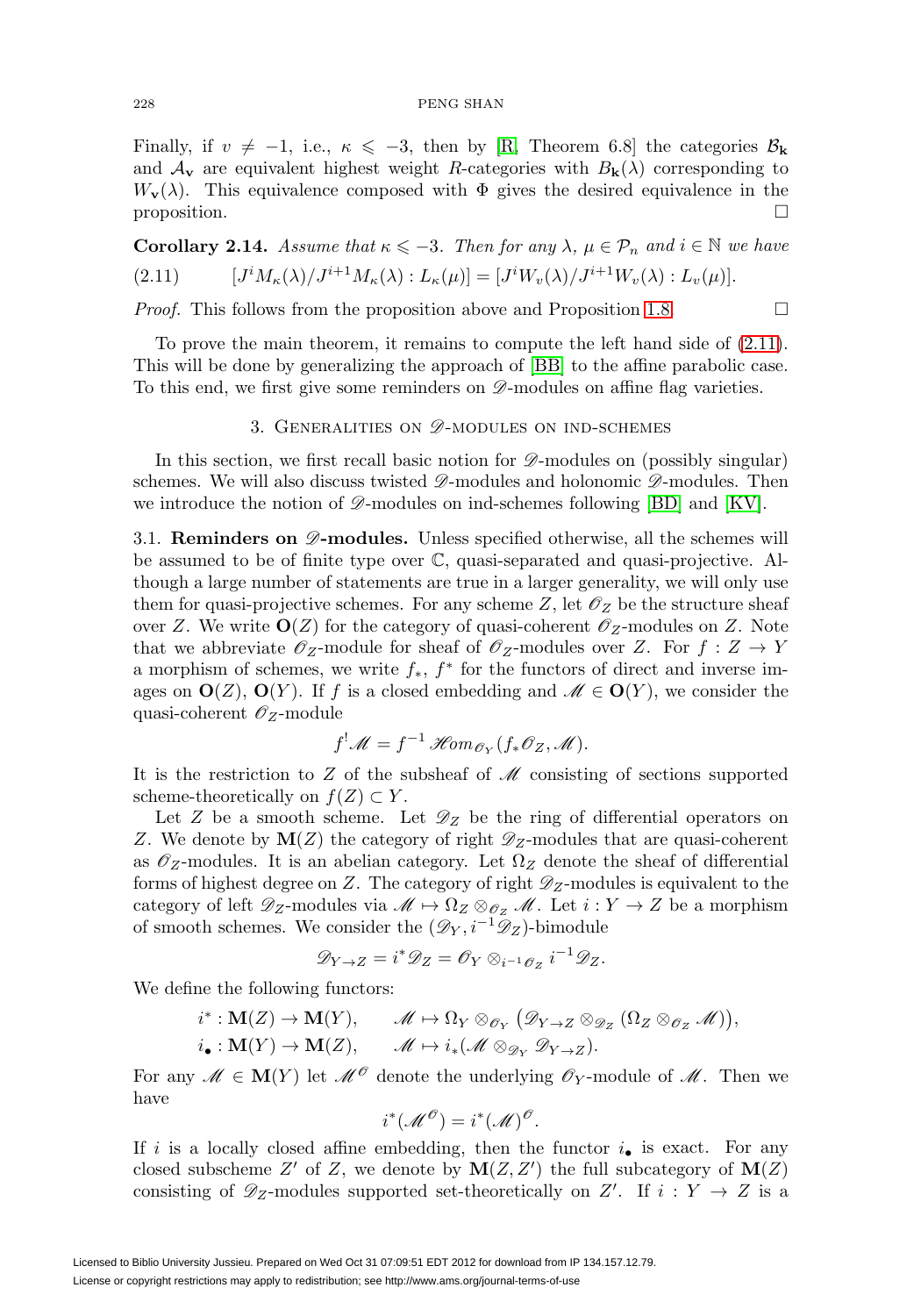closed embedding of smooth varieties, then by a theorem of Kashiwara, the functor  $i_{\bullet}$  yields an equivalence of categories

<span id="page-17-0"></span>
$$
\mathbf{M}(Y) \cong \mathbf{M}(Z, Y).
$$

We refer to  $[HTT]$  for more details about  $\mathscr{D}$ -modules on smooth schemes

Now, let Z be a possibly singular scheme. We consider the abelian category  $\mathbf{M}(Z)$  of right  $\mathscr{D}$ -modules on Z with a faithful *forgetful* functor

$$
\mathbf{M}(Z) \to \mathbf{O}(Z), \quad \mathscr{M} \mapsto \mathscr{M}^{\mathscr{O}}
$$

as in [\[BD,](#page-55-7) 7.10.3]. If Z is smooth, it is equivalent to the category  $\mathbf{M}(Z)$  above; see [\[BD,](#page-55-7) 7.10.12]. For any closed embedding  $i: Z \to X$  there is a left exact functor

$$
i^!: \mathbf{M}(X) \to \mathbf{M}(Z)
$$

such that  $(i^{!}(\mathcal{M}))^{\mathcal{O}}=i^{!}(\mathcal{M}^{\mathcal{O}})$  for all  $\mathcal{M}$ . It admits an exact left adjoint functor

$$
i_{\bullet}: \mathbf{M}(Z) \to \mathbf{M}(X).
$$

In the smooth case these functors coincide with the one before. If  $X$  is smooth, then  $i_{\bullet}$  and  $i'$  yield mutually inverse equivalences of categories

$$
\mathbf{M}(Z) \cong \mathbf{M}(X, Z)
$$

such that  $i' \circ i_{\bullet} =$  Id; see [\[BD,](#page-55-7) 7.10.11]. Note that when Z is smooth, this is Kashiwara's equivalence [\(3.1\)](#page-17-0). We will always consider  $\mathscr{D}$ -modules on a (possibly singular) scheme  $Z$  which is given an embedding into a smooth scheme. Finally, if  $j: Y \to Z$  is a locally closed affine embedding and Y is smooth, then we have the following exact functor

<span id="page-17-1"></span>(3.3) 
$$
j_{\bullet} = i^{!} \circ (i \circ j)_{\bullet} : \mathbf{M}(Y) \to \mathbf{M}(Z).
$$

<span id="page-17-2"></span>Its definition is independent of the choice of i.

3.2. **Holonomic**  $\mathscr{D}$ -modules. Let Z be a scheme. If Z is smooth, we denote by  $\mathbf{M}_h(Z)$  the category of holonomic  $\mathscr{D}_Z$ -modules; see e.g., [\[HTT,](#page-55-8) Definition 2.3.6]. Otherwise, let  $i: Z \to X$  be a closed embedding into a smooth scheme X. We define  $\mathbf{M}_h(Z)$  to be the full subcategory of  $\mathbf{M}(Z)$  consisting of objects  $\mathcal M$  such that  $i_{\bullet}$  is holonomic. The category  $\mathbf{M}_{h}(Z)$  is abelian. There is a (contravariant) duality functor on  $\mathbf{M}_h(Z)$  given by

$$
\mathbb{D}: \mathbf{M}_h(Z) \to \mathbf{M}_h(Z), \quad \mathscr{M} \mapsto i^!\big(\Omega_X \otimes_{\mathscr{O}_X} \mathscr{E}\mathscr{H}^{\mathrm{dim}X}_{\mathscr{D}_X}(i_\bullet \mathscr{M}, \mathscr{D}_X)\big).
$$

For a locally closed affine embedding  $i: Y \rightarrow Z$  with Y a smooth scheme, the functor *i*<sub>•</sub> given by [\(3.3\)](#page-17-1) maps  $M_h(Y)$  to  $M_h(Z)$ . We put

$$
i_! = \mathbb{D} \circ i_{\bullet} \circ \mathbb{D} : \mathbf{M}_h(Y) \to \mathbf{M}_h(Z).
$$

There is a canonical morphism of functors

 $\psi: i_! \to i_{\bullet}$ .

The intermediate extension functor is given by

$$
i_{!}\bullet: \mathbf{M}_{h}(Y) \to \mathbf{M}_{h}(Z), \quad \mathscr{M} \mapsto \mathrm{Im}(\psi(\mathscr{M}): i_{!}\mathscr{M} \to i_{\bullet}\mathscr{M}).
$$

Note that the functors  $i_{\bullet}$ ,  $i_{\parallel}$  are exact. Moreover, if the embedding i is closed, then  $\psi$  is an isomorphism of functors  $i_! \cong i_{\bullet}$ .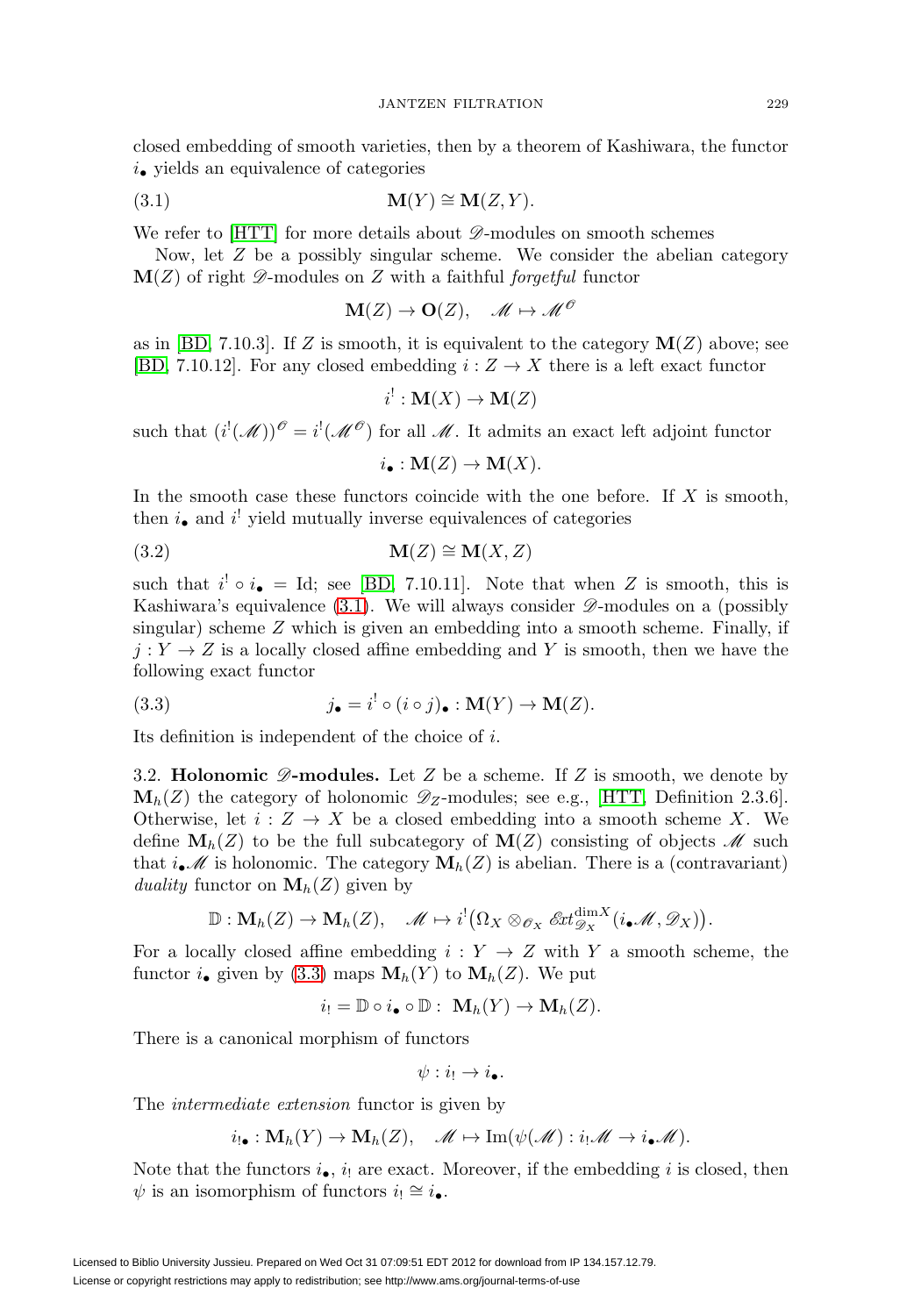#### 230 PENG SHAN

3.3. Weakly equivariant  $\mathscr{D}$ -modules. Let T be a linear group. For any Tscheme Z there is an abelian category  $\mathbf{M}^T(Z)$  of weakly T-equivariant right  $\mathscr{D}$ modules on Z with a faithful forgetful functor

<span id="page-18-0"></span>(3.4) 
$$
\mathbf{M}^T(Z) \to \mathbf{M}(Z).
$$

If Z is smooth, an object  $\mathcal{M}$  of  $\mathbf{M}^T(Z)$  is an object  $\mathcal{M}$  of  $\mathbf{M}(Z)$  equipped with a structure of T-equivariant  $\mathscr{O}_Z$ -module such that the action map  $\mathscr{M} \otimes_{\mathscr{O}_Z} \mathscr{D}_Z \to \mathscr{M}$ is T-equivariant. For any T-scheme  $Z$  with a T-equivariant closed embedding  $i$ :  $Z \rightarrow X$  into a smooth T-scheme X, the functor i<sub>•</sub> yields an equivalence **M**<sup>T</sup>(Z) ≅  $M<sup>T</sup>(X, Z)$ , where  $M<sup>T</sup>(X, Z)$  is the subcategory of  $M<sup>T</sup>(X)$  consisting of objects supported set-theoretically on Z.

<span id="page-18-3"></span>3.4. **Twisted**  $\mathscr{D}$ -modules. Let T be a torus, and let t be its Lie algebra. Let  $\pi: Z^{\dagger} \to Z$  be a right T-torsor over the scheme Z. For any object  $\mathcal{M} \in \mathbf{M}^{T}(Z^{\dagger})$ the  $\mathscr{O}_Z$ -module  $\pi_*(\mathscr{M}^{\mathscr{O}})$  carries a T-action. Let

$$
\mathscr{M}^{\dagger} = \pi_* (\mathscr{M}^{\mathscr{O}})^T
$$

be the  $\mathscr{O}_Z$ -submodule of  $\pi_*(\mathscr{M}^{\mathscr{O}})$  consisting of the T-invariant local sections. We have

$$
\Gamma(Z, \mathscr{M}^\dagger) = \Gamma(Z^\dagger, \mathscr{M})^T.
$$

For any weight  $\lambda \in \mathfrak{t}^*$  we define the categories  $\mathbf{M}^{\tilde{\lambda}}(Z)$ ,  $\mathbf{M}^{\lambda}(Z)$  as follows.

First, assume that Z is a smooth scheme. Then  $Z^{\dagger}$  is also smooth. So we have a sheaf of algebras on Z given by

$$
\mathscr{D}_Z^{\dagger}=(\mathscr{D}_{Z^{\dagger}})^{\dagger},
$$

and  $\mathcal{M}^{\dagger}$  is a right  $\mathcal{D}_Z^{\dagger}$ -module for any  $\mathcal{M} \in \mathbf{M}^T(Z^{\dagger})$ . For any open subscheme  $U \subset Z$  the T-action on  $\pi^{-1}(U)$  yields an algebra homomorphism

<span id="page-18-1"></span>(3.5) 
$$
\delta_r: \mathcal{U}(\mathfrak{t}) \to \Gamma(U, \mathscr{D}_Z^{\dagger}),
$$

whose image lies in the center of the right hand side. Thus there is also an action of  $U(t)$  on  $\mathscr{M}^{\dagger}$  commuting with the  $\mathscr{D}_Z^{\dagger}$ -action. For  $\lambda \in \mathfrak{t}^*$  let  $\mathfrak{m}_\lambda \subset U(\mathfrak{t})$  be the ideal generated by

$$
\{h + \lambda(h) \mid h \in \mathfrak{t}\}.
$$

We define  $\mathbf{M}^{\lambda}(Z)$  (resp.  $\mathbf{M}^{\tilde{\lambda}}(Z)$ ) to be the full subcategory of  $\mathbf{M}^{T}(Z^{\dagger})$  consisting of the objects  $\mathcal M$  such that the action of  $\mathfrak{m}_{\lambda}$  on  $\mathcal M^{\dagger}$  is zero (resp. nilpotent). In particular  $\mathbf{M}^{\lambda}(Z)$  is a full subcategory of  $\mathbf{M}^{\tilde{\lambda}}(Z)$  and both categories are abelian. We will write

<span id="page-18-2"></span>(3.6) 
$$
\Gamma(Z, \mathscr{M}) = \Gamma(Z, \mathscr{M}^{\dagger}), \quad \forall \mathscr{M} \in \mathbf{M}^{\tilde{\lambda}}(Z).
$$

Now, let Z be any scheme. We say that a T-torsor  $\pi : Z^{\dagger} \to Z$  is *admissible* if there exists a T-torsor  $X^{\dagger} \to X$  with X smooth and a closed embedding  $i: Z \to X$ such that  $Z^{\dagger} \cong X^{\dagger} \times_X Z$  as a T-scheme over Z. We will only use admissible T-torsors. Let  $\mathbf{M}^{\lambda}(X, Z)$ ,  $\mathbf{M}^{\tilde{\lambda}}(X, Z)$  be respectively the subcategories of  $\mathbf{M}^{\lambda}(X)$ ,  $\mathbf{M}^{\tilde{\lambda}}(X)$  consisting of objects supported on  $Z^{\dagger}$ . We define  $\mathbf{M}^{\lambda}(Z)$ ,  $\mathbf{M}^{\tilde{\lambda}}(Z)$  to be the full subcategories of  $\mathbf{M}^T(Z^{\dagger})$  consisting of objects M such that  $i_{\bullet}(\mathcal{M})$  belongs to  $\mathbf{M}^{\lambda}(X, Z)$ ,  $\mathbf{M}^{\tilde{\lambda}}(X, Z)$  respectively. Their definition only depends on  $\pi$ .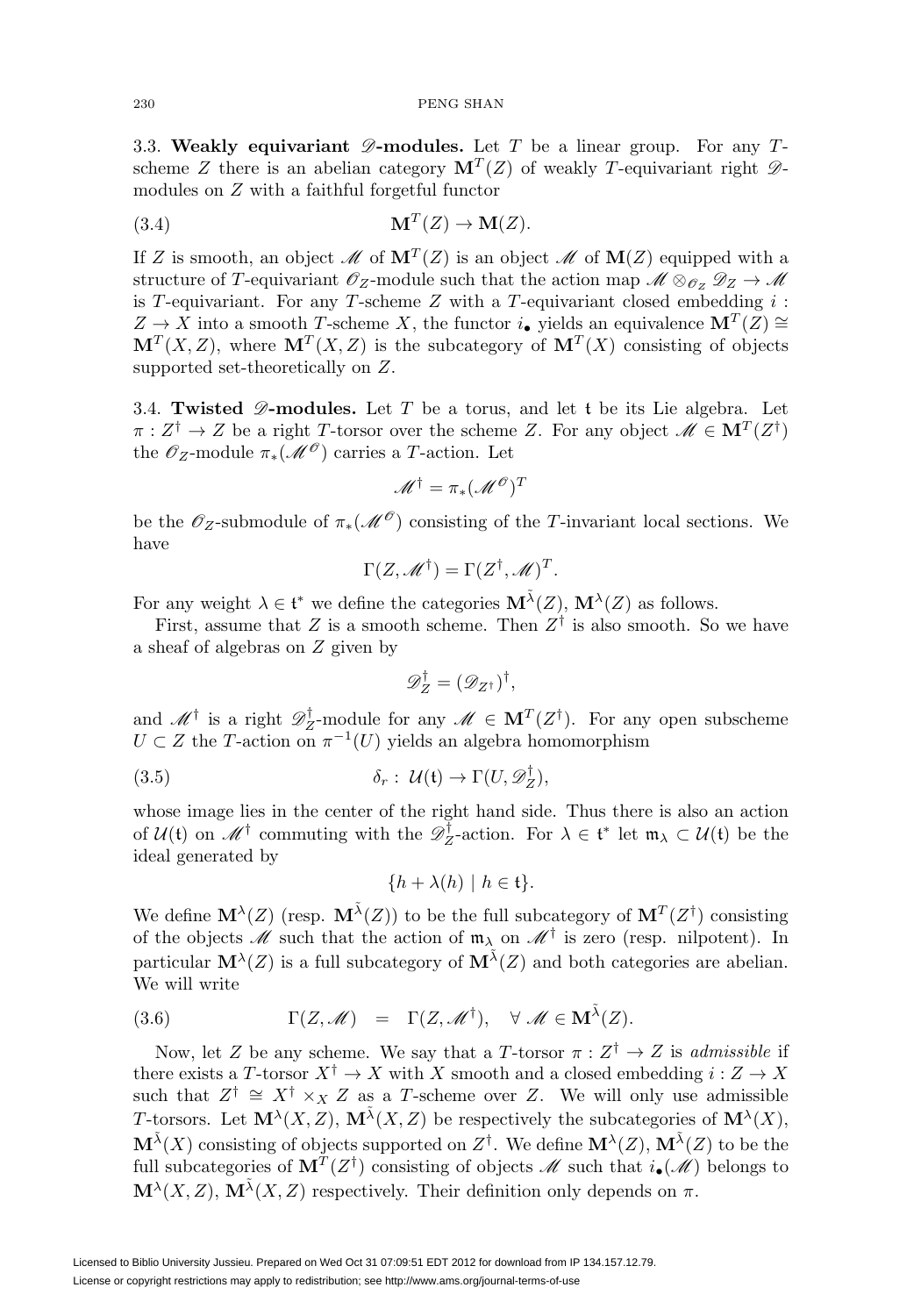*Remark* 3.1. Let Z be a smooth scheme. Let  $\mathbf{M}(\mathscr{D}_{Z}^{T})$  be the category of right  $\mathscr{D}_Z^{\dagger}$ -modules on Z that are quasi-coherent as  $\mathscr{O}_Z$ -modules. The functor

<span id="page-19-1"></span>(3.7) 
$$
\mathbf{M}^T(Z^{\dagger}) \stackrel{\sim}{\to} \mathbf{M}(\mathscr{D}_Z^{\dagger}), \quad \mathscr{M} \mapsto \mathscr{M}^{\dagger}
$$

is an equivalence of categories. A quasi-inverse is given by  $\pi^*$ ; see e.g., [\[BB,](#page-55-6) Lemma 1.8.10].

<span id="page-19-0"></span>Remark 3.2. We record the following fact for a further use. For any smooth T-torsor  $\pi: Z^{\dagger} \to Z$ , the exact sequence of relative differential 1-forms

$$
\pi^*(\Omega^1_Z) \longrightarrow \Omega^1_{Z^{\dagger}} \longrightarrow \Omega^1_{Z^{\dagger}/Z} \longrightarrow 0
$$

yields an isomorphism

$$
\Omega_{Z^\dagger} = \pi^*(\Omega_Z) \otimes_{\mathscr{O}_{Z^\dagger}} \Omega_{Z^\dagger/Z}.
$$

Since  $\pi$  is a T-torsor we have indeed

$$
\Omega_{Z^\dagger/Z} = \mathscr{O}_{Z^\dagger}
$$

as a line bundle. Therefore we have an isomorphism of  $\mathscr{O}_{Z^{\dagger}}\text{-modules}$ 

$$
\Omega_{Z^{\dagger}} = \pi^*(\Omega_Z).
$$

<span id="page-19-4"></span>Below, we will identify them whenever needed.

3.5. **Twisted holonomic**  $\mathscr{D}$ -modules and duality functors. Let  $\pi : Z^{\dagger} \to Z$ be an admissible T-torsor. We define  $\mathbf{M}_{h}^{T}(Z^{\dagger})$  to be the full subcategory of  $\mathbf{M}^{T}(Z^{\dagger})$ consisting of objects M whose image via the functor [\(3.4\)](#page-18-0) belongs to  $\mathbf{M}_h(Z^{\dagger})$ . We define the categories  $\mathbf{M}_{h}^{\lambda}(Z)$ ,  $\mathbf{M}_{h}^{\tilde{\lambda}}(Z)$  in the same manner.

Assume that Z is smooth. Then the category  $\mathbf{M}^T(Z^{\dagger})$  has enough injective objects; see e.g., [\[Kas,](#page-56-10) Proposition 3.3.5] and the references there. We define a (contravariant) duality functor on  $\mathbf{M}_{h}^{T}(Z^{\dagger})$  by

$$
\mathbb{D}': \mathbf{M}_{h}^{T}(Z^{\dagger}) \to \mathbf{M}_{h}^{T}(Z^{\dagger}), \quad \mathscr{M} \mapsto \Omega_{Z^{\dagger}} \otimes_{\mathscr{O}_{Z^{\dagger}}} \mathscr{E}xt_{\mathbf{M}^{T}(Z^{\dagger})}^{\dim Z^{\dagger}}(\mathscr{M}, \mathscr{D}_{Z^{\dagger}}).
$$

We may write  $\mathbb{D}' = \mathbb{D}'_Z$ . Note that by Remark [3.2](#page-19-0) and the equivalence [\(3.7\)](#page-19-1) we have

(3.8) 
$$
(\mathbb{D}_Z' \mathscr{M})^{\dagger} = \Omega_Z \otimes_{\mathscr{O}_Z} \mathscr{E}xt_{\mathscr{D}_Z^{\dagger}}^{\dim Z^{\dagger}}(\mathscr{M}^{\dagger}, \mathscr{D}_Z^{\dagger}), \quad \forall \mathscr{M} \in \mathbf{M}^T(Z^{\dagger}).
$$

For any  $\lambda \in \mathfrak{t}^*$  the functor  $\mathbb{D}'$  restricts to (contravariant) equivalences of categories

<span id="page-19-2"></span>(3.9) 
$$
\mathbb{D}': \mathbf{M}_{h}^{\tilde{\lambda}}(Z) \to \mathbf{M}_{h}^{-\tilde{\lambda}}(Z), \qquad \mathbb{D}': \mathbf{M}_{h}^{\lambda}(Z) \to \mathbf{M}_{h}^{-\lambda}(Z);
$$

see e.g., [\[BB,](#page-55-6) Remark 2.5.5(iv)]. In particular, if  $\lambda = 0$ , then  $\mathbb{D}'$  yields a duality on  $\mathbf{M}_{h}^{0}(Z^{\dagger})$ . It is compatible with the duality functor  $\mathbb{D}$  on  $\mathbf{M}_{h}(Z)$  defined in Section [3.2](#page-17-2) via the equivalence

$$
\Phi: \mathbf{M}^0_h(Z) \to \mathbf{M}_h(Z), \quad \mathscr{M} \mapsto \mathscr{M}^\dagger
$$

given by [\(3.7\)](#page-19-1). More precisely, we have the following lemma.

<span id="page-19-3"></span>**Lemma 3.3.** We have  $\Phi \circ \mathbb{D}' = \mathbb{D} \circ \Phi$ .

The proof is standard, and is left to the reader.

Similarly, for an admissible T-torsor  $\pi : Z^{\dagger} \to Z$  with an embedding i into a smooth T-torsor  $X^{\dagger} \to X$ , we define the functor

$$
\mathbb{D}':\mathbf{M}_h^T(Z^{\dagger})\to\mathbf{M}_h^T(Z^{\dagger}),\quad \mathscr{M}\mapsto i^!\mathbb{D}_X'(i_\bullet(\mathscr{M})).
$$

Its definition only depends on  $\pi$ . The equivalence [\(3.9\)](#page-19-2) and Lemma [3.3](#page-19-3) hold again.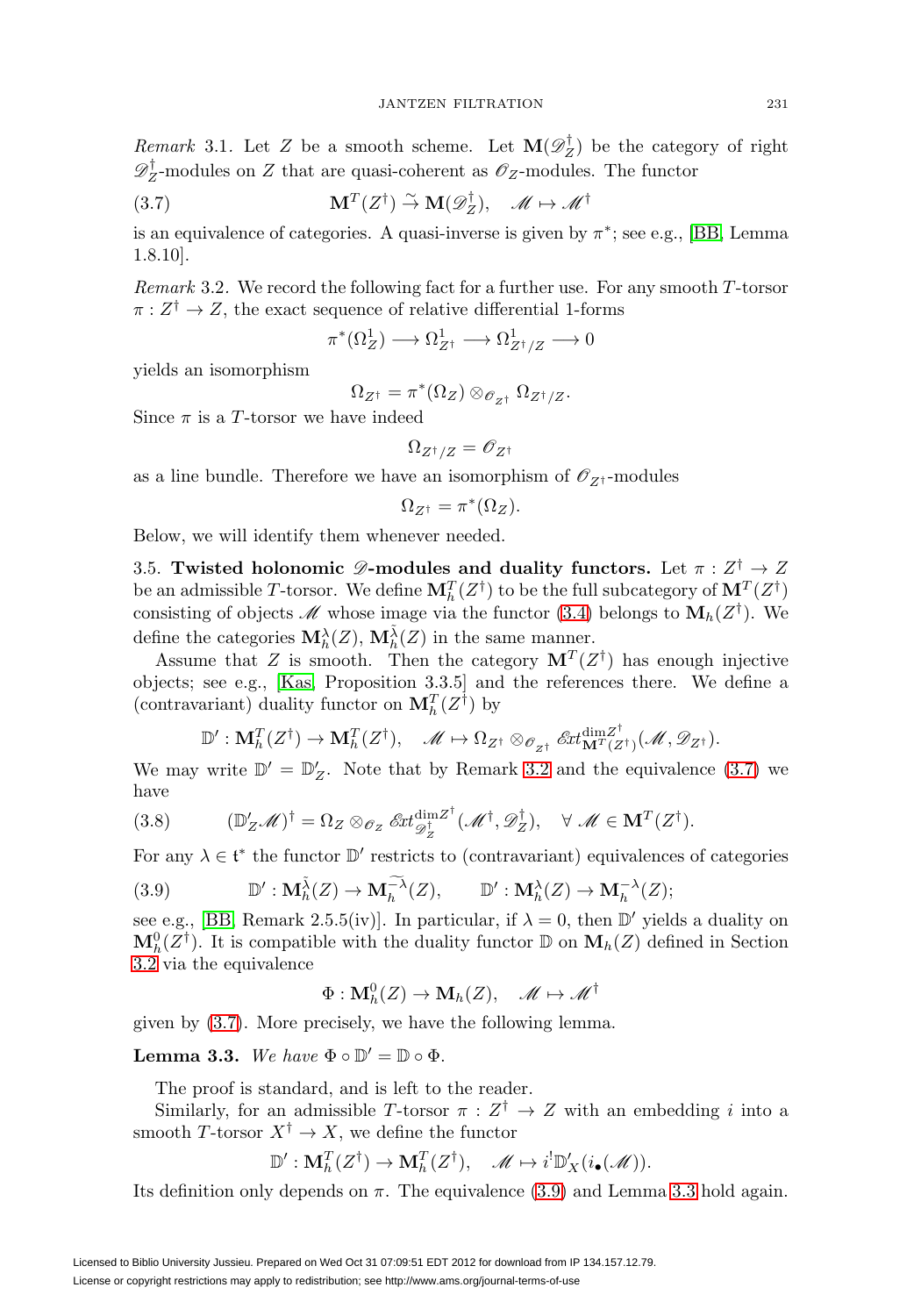A weight  $\lambda \in \mathfrak{t}^*$  is *integral* if it is given by the differential of a character  $e^{\lambda}$ :  $T \to \mathbb{C}^*$ . For such a  $\lambda$  we consider the invertible sheaf  $\mathscr{L}_Z^{\lambda} \in \mathbf{O}(Z)$  defined by

$$
\Gamma(U, \mathscr{L}_Z^{\lambda}) = \{ \gamma \in \Gamma(\pi^{-1}(U), \mathscr{O}_{Z^{\dagger}}) \mid \gamma(xh^{-1}) = e^{\lambda}(h)\gamma(x), \quad (x, h) \in \pi^{-1}(U) \times T \}
$$

for any open set  $U \subset Z$ . We define the following translation functor:

$$
\Theta^{\lambda}: \mathbf{M}_{h}^{T}(Z^{\dagger}) \to \mathbf{M}_{h}^{T}(Z^{\dagger}), \quad \mathscr{M} \mapsto \mathscr{M} \otimes_{\mathscr{O}_{Z^{\dagger}}} \pi^{*}(\mathscr{L}_{Z}^{\lambda}).
$$

It is an equivalence of categories. A quasi-inverse is given by  $\Theta^{-\lambda}$ . For any  $\mu \in \mathfrak{t}^*$ the restriction of  $\Theta^{\lambda}$  yields equivalences of categories

<span id="page-20-0"></span>(3.10) 
$$
\Theta^{\lambda}: \mathbf{M}_{h}^{\tilde{\mu}}(Z) \to \mathbf{M}_{h}^{\widetilde{\mu+\lambda}}(Z), \quad \Theta^{\lambda}: \mathbf{M}_{h}^{\mu}(Z) \to \mathbf{M}_{h}^{\mu+\lambda}(Z).
$$

We define the *duality* functor on  $\mathbf{M}_{h}^{\tilde{\lambda}}(Z)$  to be

$$
\mathbb{D} : \mathbf{M}_h^{\tilde{\lambda}}(Z) \to \mathbf{M}_h^{\tilde{\lambda}}(Z), \quad \mathscr{M} \mapsto \Theta^{2\lambda} \circ \mathbb{D}'(\mathscr{M}).
$$

It restricts to a duality functor on  $\mathbf{M}_{h}^{\lambda}(Z)$ , which we denote again by  $\mathbb{D}$ . To avoid any confusion, we may write  $\mathbb{D} = \mathbb{D}^{\lambda}$ . The equivalence  $\Theta^{\lambda}$  intertwines the duality functors, i.e., we have

<span id="page-20-1"></span>(3.11) 
$$
\mathbb{D}^{\lambda+\mu} \circ \Theta^{\lambda} = \Theta^{\lambda} \circ \mathbb{D}^{\mu}.
$$

For any locally closed affine embedding of T-torsors  $i: Z \to Y$  with Z smooth, we define the functor

$$
i_! = \mathbb{D} \circ i_{\bullet} \circ \mathbb{D} : \mathbf{M}_h^{\tilde{\lambda}}(Z) \to \mathbf{M}_h^{\tilde{\lambda}}(Y).
$$

As in Section [3.2,](#page-17-2) we have a morphism of exact functors  $\psi : i_! \to i_{\bullet}$  which is an isomorphism if i is a closed embedding. The intermediate extension functor  $i_{!}$  is defined in the same way.

*Remark* 3.4. Assume that Z is smooth. Let  $\mathcal{M} \in \mathbf{M}_{h}^{\lambda}(Z)$ . Put  $\mu = 0$  in [\(3.10\)](#page-20-0). Using the equivalence  $\Phi$  we see that  $\mathcal{M}^{\dagger}$  is a right module over the sheaf of algebras

$$
\mathscr{D}_Z^{\lambda}=\mathscr{L}_Z^{-\lambda}\otimes_{\mathscr{O}_Z}\mathscr{D}_Z\otimes_{\mathscr{O}_Z}\mathscr{L}_Z^{\lambda}.
$$

Furthermore, we have

$$
\mathbb{D}(\mathscr{M})^{\dagger} = \Omega_Z \otimes_{\mathscr{O}_Z} \otimes_{\mathscr{O}_Z} \mathscr{L}_Z^{2\lambda} \otimes_{\mathscr{O}_Z} \mathscr{E}xt_{\mathscr{D}_Z^{\lambda}}^{\dim Z}(\mathscr{M}^{\dagger}, \mathscr{D}_Z^{\lambda})
$$

by Lemma [3.3](#page-19-3) and [\(3.11\)](#page-20-1), compare [\[KT1,](#page-56-11) (2.1.2)].

3.6. **Injective and projective limit of categories.** Let us introduce the following notation. Let A be a filtering poset. For any inductive system of categories  $(\mathcal{C}_{\alpha})_{\alpha \in A}$  with functors  $i_{\alpha\beta} : \mathcal{C}_{\alpha} \to \mathcal{C}_{\beta}, \ \alpha \leq \beta$ , we denote by  $2 \underset{\alpha \in A}{\lim} \mathcal{C}_{\alpha}$  its *inductive limit*, i.e., the category whose objects are pairs  $(\alpha, M_{\alpha})$  with  $\alpha \in A$ ,  $M_{\alpha} \in C_{\alpha}$  and

$$
\operatorname{Hom}_{2\varinjlim{\mathcal C}_{\alpha}}((\alpha,M_{\alpha}),(\beta,N_{\beta}))=\varinjlim_{\gamma\geqslant\alpha,\beta}\operatorname{Hom}_{{\mathcal C}_{\gamma}}(i_{\alpha\gamma}(M_{\alpha}),i_{\beta\gamma}(N_{\beta})).
$$

For any projective system of categories  $(\mathcal{C}_{\alpha})_{\alpha \in A}$  with functors  $j_{\alpha\beta} : \mathcal{C}_{\beta} \to \mathcal{C}_{\alpha}$ ,  $\alpha \leq \beta$ , we denote by  $2\lim_{\alpha \to \infty} C_{\alpha}$  its *projective limit*, i.e., the category whose objects are systems consisting of objects  $M_{\alpha} \in \mathcal{C}_{\alpha}$  given for all  $\alpha \in A$  and isomorphisms  $j_{\alpha\beta}(M_{\beta}) \to M_{\alpha}$  for each  $\alpha \leq \beta$  and satisfying the compatibility condition for each  $\alpha \leq \beta \leq \gamma$ . Morphisms are defined in the obvious way. See e.g., [\[KV,](#page-56-9) 3.2, 3.3].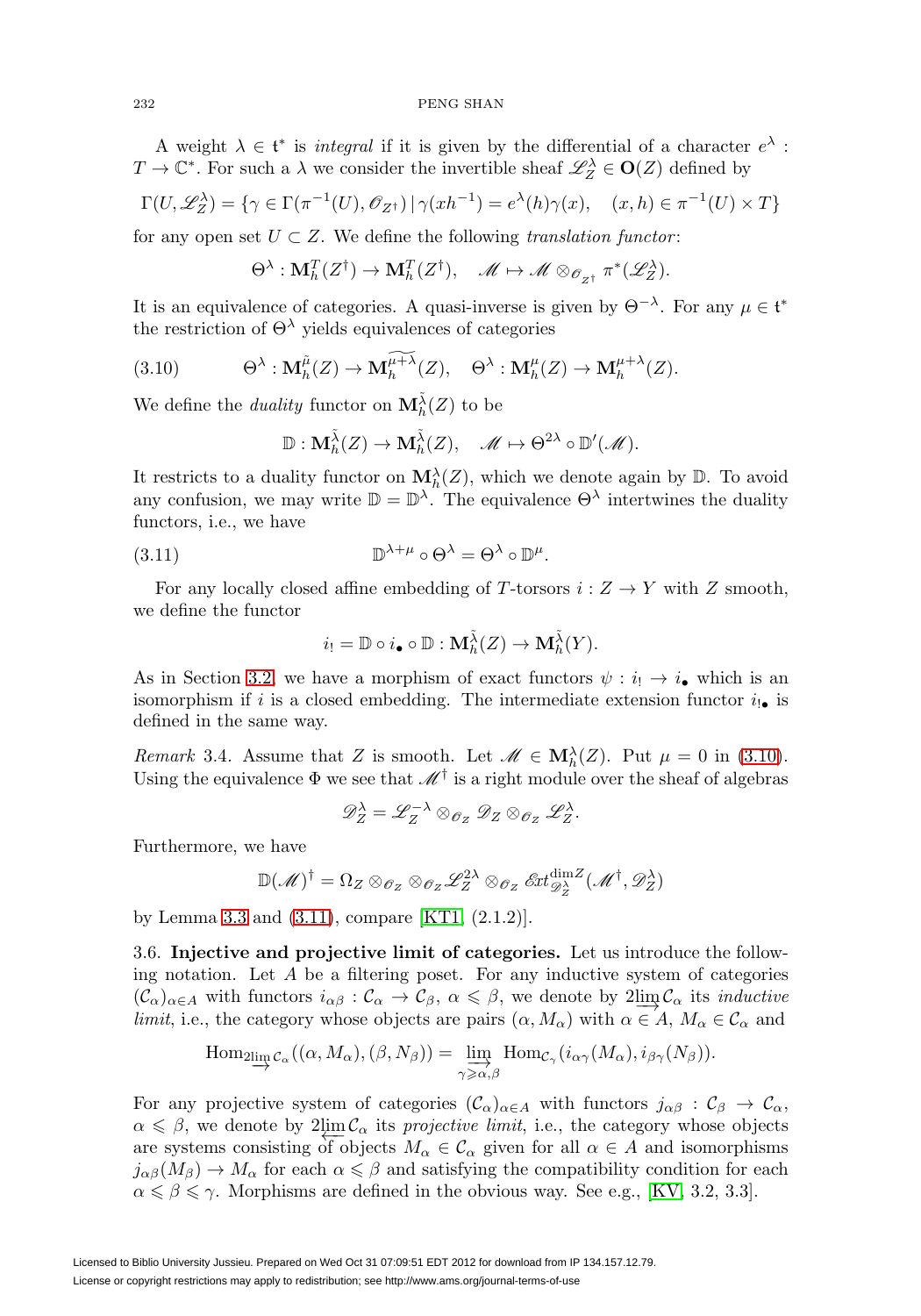<span id="page-21-1"></span>3.7. **The**  $\mathscr O$ **-modules on ind-schemes.** An *ind-scheme X* is a filtering inductive system of schemes  $(X_{\alpha})_{\alpha \in A}$  with closed embeddings  $i_{\alpha\beta}: X_{\alpha} \to X_{\beta}$  for  $\alpha \leq \beta$ such that X represents the ind-object " $\lim_{\alpha}$ "X<sub>α</sub>. See [\[KS,](#page-56-12) 1.11] for details on indobjects. Below we will simply write lim for "lim<sub></sub>", hoping this does not create any confusion. The categories  $O(X_\alpha)$  form a projective system via the functors  $i_{\alpha\beta}^! : \mathbf{O}(X_\beta) \to \mathbf{O}(X_\alpha)$ . Following [\[BD,](#page-55-7) 7.11.4] and [\[KV,](#page-56-9) 3.3] we define the category of  $\mathcal O$ -modules on X as

$$
\mathbf{O}(X) = 2 \underset{\mathbf{A}}{\lim} \mathbf{O}(X_{\alpha}).
$$

It is an abelian category. An object  $\mathcal M$  of  $O(X)$  is represented by

$$
\mathscr{M}=(\mathscr{M}_\alpha,\ \varphi_{\alpha\beta}:i^!_{\alpha\beta}\mathscr{M}_\beta\to\mathscr{M}_\alpha)
$$

where  $\mathscr{M}_{\alpha}$  is an object of  $\mathbf{O}(X_{\alpha})$  and  $\varphi_{\alpha\beta}, \alpha \leq \beta$ , is an isomorphism in  $\mathbf{O}(X_{\alpha})$ .

Note that any object M of  $\mathbf{O}(X)$  is an inductive limit of objects from  $\mathbf{O}(X_\alpha)$ . More precisely, we first identify  $\mathbf{O}(X_\alpha)$  as a full subcategory of  $\mathbf{O}(X)$  in the following way: since the poset A is filtering, to any  $\mathscr{M}_{\alpha} \in \mathbf{O}(X_{\alpha})$  we may associate a canonical object  $(\mathcal{N}_{\beta})$  in  $\mathbf{O}(X)$  such that  $\mathcal{N}_{\beta} = i_{\alpha\beta*}(\mathcal{M}_{\alpha})$  for  $\alpha \leq \beta$  and the structure isomorphisms  $\varphi_{\beta\gamma}, \beta \leq \gamma$ , are the obvious ones. Let us denote this object in  $\mathbf{O}(X)$  again by  $\mathcal{M}_{\alpha}$ . Given any object  $\mathcal{M} \in \mathbf{O}(X)$  represented by  $\mathcal{M} = (\mathcal{M}_{\alpha}, \varphi_{\alpha\beta})$ , these  $\mathscr{M}_{\alpha} \in \mathbf{O}(X)$ ,  $\alpha \in A$ , form an inductive system via the canonical morphisms  $\mathcal{M}_{\alpha} \to \mathcal{M}_{\beta}$ . Then, the ind-object lim $\mathcal{M}_{\alpha}$  of  $\mathbf{O}(X)$  is represented by  $\mathcal{M}$ . So, we define the space of global sections of  $\mathcal M$  to be the inductive limit of vector spaces

<span id="page-21-2"></span>(3.12) 
$$
\Gamma(X, \mathscr{M}) = \varinjlim \Gamma(X_{\alpha}, \mathscr{M}_{\alpha}).
$$

We will also use the category  $\mathbf{O}(X)$  defined as the limit of the projective system of categories  $(O(X_\alpha), i_{\alpha\beta}^*)$ ; see [\[BD,](#page-55-7) 7.11.3] or [\[KV,](#page-56-9) 3.3]. Note that the canonical isomorphisms  $i_{\alpha\beta}^* \mathscr{O}_{X_{\beta}} = \mathscr{O}_{X_{\alpha}}$  yield an object  $(\mathscr{O}_{X_{\alpha}})_{\alpha \in A}$  in  $\hat{O}(X)$ . We denote this object by  $\mathscr{O}_X$ . An object  $\mathscr{F} \in \mathbf{O}(X)$  is said to be flat if each  $\mathscr{F}_{\alpha}$  is a flat  $\mathscr{O}_{X_{\alpha}}$ -module. Such a  $\mathscr{F}$  yields an exact functor

(3.13) **O**(X) → **O**(X), M → M ⊗O<sup>X</sup> F = (M<sup>α</sup> ⊗OXα Fα)α∈A.

For  $\mathscr{F} \in \mathbf{O}(X)$  the vector spaces  $\Gamma(X_\alpha, \mathscr{F}_\alpha)$  form a projective system with the structure maps induced by the functors  $i^*_{\alpha\beta}$ . We set

<span id="page-21-0"></span>(3.14) 
$$
\Gamma(X,\mathscr{F}) = \varprojlim \Gamma(X_{\alpha},\mathscr{F}_{\alpha}).
$$

3.8. **The**  $\mathscr{D}$ **-modules on ind-schemes.** The category of  $\mathscr{D}$ -modules on the indscheme X is defined as the limit of the inductive system of categories  $(\mathbf{M}(X_{\alpha}), i_{\alpha\beta\bullet});$ see e.g., [\[KV,](#page-56-9) 3.3]. We will denote it by  $\mathbf{M}(X)$ . Since  $\mathbf{M}(X_{\alpha})$  are abelian categories and  $i_{\alpha\beta}$ • are exact functors, the category  $\mathbf{M}(X)$  is abelian. Recall that an object of  $\mathbf{M}(X)$  is represented by a pair  $(\alpha, \mathcal{M}_{\alpha})$  with  $\alpha \in A$ ,  $\mathcal{M}_{\alpha} \in \mathbf{M}(X_{\alpha})$ . There is an exact and faithful forgetful functor

$$
\mathbf{M}(X) \to \mathbf{O}(X), \quad \mathscr{M} = (\alpha, \mathscr{M}_{\alpha}) \to \mathscr{M}^{\mathscr{O}} = (i_{\alpha\beta\bullet}(\mathscr{M}_{\alpha})^{\mathscr{O}})_{\beta \geq \alpha}.
$$

The *global sections* functor on  $\mathbf{M}(X)$  is defined by

$$
\Gamma(X, \mathscr{M}) = \Gamma(X, \mathscr{M}^{\mathscr{O}}).
$$

Next, we say that X is a T-ind-scheme if  $X = \lim_{\epsilon \to 0} X_{\alpha}$  with each  $X_{\alpha}$  being a T-scheme and  $i_{\alpha\beta}: X_{\alpha} \to X_{\beta}$  being T-equivariant. We define  $\mathbf{M}^T(X)$  to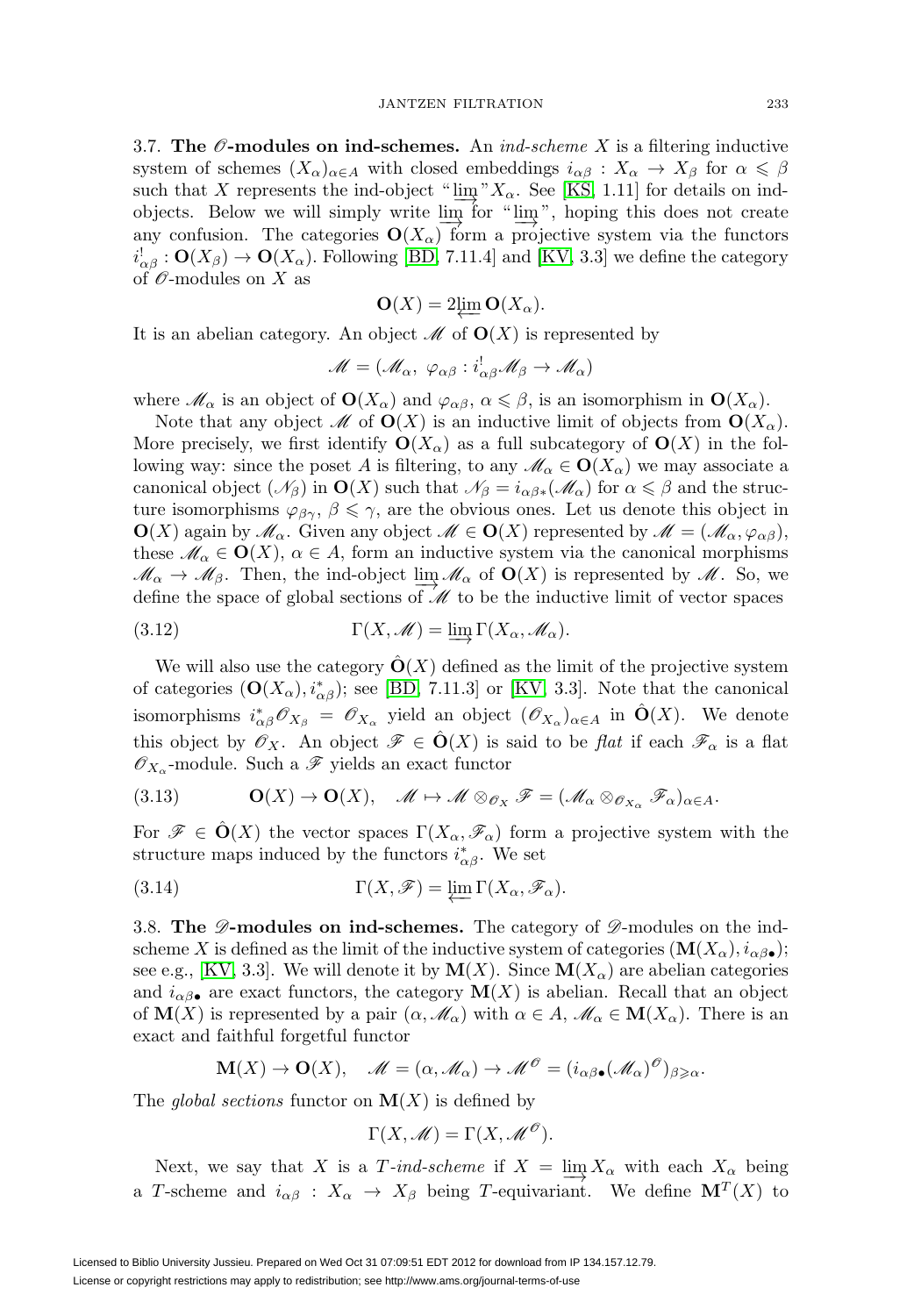be the abelian category given by the limit of the inductive system of categories  $(M^T(X_\alpha), i_{\alpha\beta\bullet})$ . The functors [\(3.4\)](#page-18-0) for each  $X_\alpha$  yield an exact and faithful functor

$$
\mathbf{M}^T(X) \to \mathbf{M}(X).
$$

The functor  $\Gamma$  on  $\mathbf{M}^T(X)$  is given by the functor  $\Gamma$  on  $\mathbf{M}(X)$ .

Finally, given a T-ind-scheme  $X = \lim_{\alpha \to \infty} X_{\alpha}$  let  $\pi : X^{\dagger} \to X$  be a T-torsor over X, i.e.,  $\pi$  is the limit of an inductive system of T-torsors  $\pi_{\alpha}: X_{\alpha}^{\dagger} \to X_{\alpha}$ . We say that  $\pi$  is *admissible* if each of the  $\pi_{\alpha}$  is admissible. Assume this is the case. Then the categories  $\mathbf{M}^{\lambda}(X_{\alpha})$ ,  $\mathbf{M}^{\tilde{\lambda}}(X_{\alpha})$  form, respectively, two inductive systems of categories via  $i_{\alpha\beta}$ . Let

$$
\mathbf{M}^{\lambda}(X) = 2\varinjlim \mathbf{M}^{\lambda}(X_{\alpha}), \qquad \mathbf{M}^{\tilde{\lambda}}(X) = 2\varinjlim \mathbf{M}^{\tilde{\lambda}}(X_{\alpha}).
$$

They are abelian subcategories of  $M^T(X^{\dagger})$ . For any object  $\mathscr{M} = (\alpha, \mathscr{M}_{\alpha})$  of  $\mathbf{M}^T(X^{\dagger})$ , the  $\mathscr{O}_{X_{\beta}}$ -modules  $(i_{\alpha\beta\bullet}\mathscr{M}_{\alpha})^{\dagger}$  with  $\beta \geq \alpha$  give an object of  $\mathbf{O}(X)$ . We will denote it by  $\mathcal{M}^{\dagger}$ . The functor

$$
\mathbf{M}^T(X^{\dagger}) \to \mathbf{O}(X), \quad \mathscr{M} \mapsto \mathscr{M}^{\dagger}
$$

is exact and faithful. For  $\mathscr{M} \in \mathbf{M}^{\tilde{\lambda}}(X)$  we will write

<span id="page-22-1"></span>(3.16) 
$$
\Gamma(\mathscr{M}) = \Gamma(X, \mathscr{M}^{\dagger}).
$$

Note that it is also equal to  $\Gamma(X^{\dagger}, \mathcal{M})^T$ . We will consider the following categories

$$
\mathbf{M}_{h}^{\tilde{\lambda}}(X) = 2\lim_{\longrightarrow} \mathbf{M}_{h}^{\tilde{\lambda}}(X_{\alpha}), \quad \mathbf{M}_{h}^{\lambda}(X) = 2\lim_{\longrightarrow} \mathbf{M}_{h}^{\lambda}(X_{\alpha}).
$$

Let Y be a smooth scheme. A locally closed affine embedding  $i: Y \to X$  is the composition of an affine open embedding  $i_1 : Y \to \overline{Y}$  with a closed embedding  $i_2 : \overline{Y} \to X$ . For such a morphism the functor  $i_{\bullet} : \mathbf{M}_{h}^{\tilde{\lambda}}(Y) \to \mathbf{M}_{h}^{\tilde{\lambda}}(X)$  is defined by  $i_{\bullet} = i_{2\bullet} \circ i_{1\bullet}$ , and the functor  $i_{!}: \mathbf{M}_{h}^{\tilde{\lambda}}(Y) \to \mathbf{M}_{h}^{\tilde{\lambda}}(X)$  is defined by  $i_{!} = i_{2\bullet} \circ i_{1!}$ .

3.9. **The sheaf of differential operators on a formally smooth ind-scheme.** Let X be a formally smooth<sup>[1](#page-22-0)</sup> ind-scheme. Fix  $\beta \geq \alpha$  in A. Let  $\mathscr{Diff}_{\beta,\alpha}$  be the  $\mathscr{O}_{X_{\beta}\times X_{\alpha}}$ -submodule of  $\mathscr{H}\mathit{om}_{\mathbb{C}}(\mathscr{O}_{X_{\beta}},i_{\alpha\beta*}\mathscr{O}_{X_{\alpha}})$  consisting of local sections supported set-theoretically on the diagonal  $X_\alpha \subset X_\beta \times X_\alpha$ . Here  $\mathcal{H}om_{\mathbb{C}}(\mathcal{O}_{X_\beta}, i_{\alpha\beta*}\mathcal{O}_{X_\alpha})$ denotes the sheaf of morphisms between the sheaves of C-vector spaces associated with  $\mathscr{O}_{X_{\beta}}$  and  $i_{\alpha\beta*}\mathscr{O}_{X_{\alpha}}$ . As a left  $\mathscr{O}_{X_{\alpha}}$ -module  $\mathscr{Diff}_{\beta,\alpha}$  is quasi-coherent; see e.g., [\[BB,](#page-55-6) Section 1.1]. So it is an object in  $\mathbf{O}(X_{\alpha})$ . For  $\beta \leq \gamma$  the functor  $i_{\beta\gamma*}$  and the canonical map  $\mathscr{O}_{X_{\gamma}} \to i_{\beta\gamma*} \mathscr{O}_{X_{\beta}}$  yield a morphism of  $\mathscr{O}_{X_{\alpha}}$ -modules

$$
\mathscr{H}om_{\mathbb{C}}(\mathscr{O}_{X_{\beta}},i_{\alpha\beta*}\mathscr{O}_{X_{\alpha}})\rightarrow \mathscr{H}om_{\mathbb{C}}(\mathscr{O}_{X_{\gamma}},i_{\alpha\gamma*}\mathscr{O}_{X_{\alpha}}).
$$

It induces a morphism  $\mathscr{Diff}_{\beta,\alpha} \to \mathscr{Diff}_{\gamma,\alpha}$  in  $\mathbf{O}(X_\alpha)$ . The  $\mathscr{O}_{X_\alpha}$ -modules  $\mathscr{Diff}_{\beta,\alpha}$ ,  $\beta \geq \alpha$ , together with these maps form an inductive system. Let

$$
\mathscr{Diff}_{\alpha} = \varinjlim_{\beta \geq \alpha} \mathscr{Diff}_{\beta,\alpha} \in \mathbf{O}(X_{\alpha}).
$$

The system consisting of the  $\mathcal{D}iff_\alpha$ 's and the canonical isomorphisms  $i^*_{\alpha\beta}\mathcal{D}iff_\beta \to$  $\mathscr{Diff}_{\alpha}$  is a flat object in  $\mathbf{O}(X)$ ; see [\[BD,](#page-55-7) 7.11.11]. We will call it the *sheaf of* differential operators on X and denote it by  $\mathscr{D}_X$ . It carries canonically a structure of  $\mathscr{O}_X$ -bimodules, and a structure of algebra given by

$$
\mathscr{D}\!\mathit{iff}_{\gamma,\beta} \otimes_{\mathscr{O}_{X_{\beta}}} \mathscr{D}\!\mathit{iff}_{\beta,\alpha} \to \mathscr{D}\!\mathit{iff}_{\gamma,\alpha}, \quad (g,f) \mapsto g \circ f, \quad \alpha \leqslant \beta \leqslant \gamma.
$$

<span id="page-22-0"></span><sup>&</sup>lt;sup>1</sup>See [\[BD,](#page-55-7) 7.11.1] and the references there for the definition of formally smooth.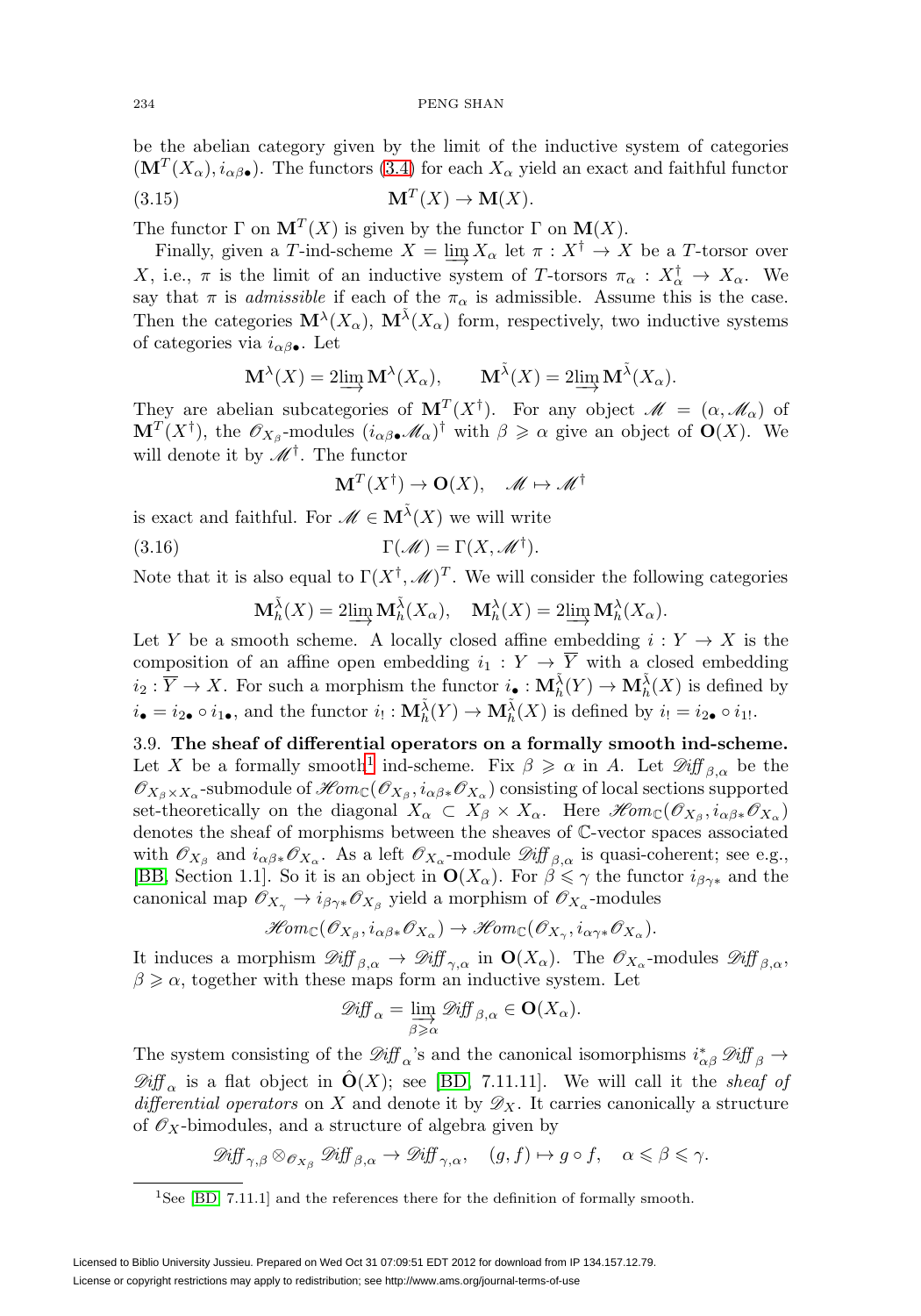Any object  $\mathcal{M} \in \mathbf{M}(X)$  admits a canonical right  $\mathscr{D}_X$ -action given by a morphism

<span id="page-23-1"></span>
$$
\mathscr{M} \otimes_{\mathscr{O}_X} \mathscr{D}_X \to \mathscr{M}
$$

in  $\mathbf{O}(X)$  which is compatible with the multiplication in  $\mathscr{D}_X$ .

# <span id="page-23-0"></span>4. Localization theorem for affine Lie algebras of negative level

In this section we first consider the affine localization theorem which relates right  $\mathscr{D}$ -modules on the affine flag variety (an ind-scheme) to a category of modules over the affine Lie algebra with integral weights and a negative level. Then we compute the  $\mathscr{D}$ -modules corresponding to Verma and parabolic Verma modules. All the constructions here hold for a general simple linear group. We will only use the case of  $SL_m$ , since the multiplicities on the left hand side of  $(2.11)$  that we want to compute are the same for  $\mathfrak{sl}_m$  and  $\mathfrak{gl}_m$ . We will use, for  $\mathfrak{sl}_m$ , the same notation as in Section [2](#page-6-0) for  $\mathfrak{gl}_m$ . In particular  $\mathfrak{g}_0 = \mathfrak{sl}_m$  and  $\mathfrak{t}_0^*$  is now given the basis consisting of the weights  $\epsilon_i - \epsilon_{i+1}$  with  $1 \leqslant i \leqslant m-1$ . We identify  $\mathcal{P}_n$  as a subset of  $\mathfrak{t}_0^*$  via the map

$$
\mathcal{P}_n \to \mathfrak{t}_0^*, \quad \lambda = (\lambda_1, \ldots, \lambda_m) \mapsto \sum_{i=1}^m (\lambda_i - n/m) \epsilon_i.
$$

Finally, we will modify slightly the definition of  $\mathfrak g$  by extending  $\mathbb C[t, t^{-1}]$  to  $\mathbb C((t))$ , i.e., from now on we set

$$
\mathfrak{g} = \mathfrak{g}_0 \otimes \mathbb{C}((t)) \oplus \mathbb{C}1 \oplus \mathbb{C}\partial.
$$

The bracket is given in the same way as before. We will again denote by b, n, q, etc., the corresponding Lie subalgebras of g.

4.1. **The affine Kac-Moody group.** Consider the group ind-scheme  $LG_0 =$  $G_0(\mathbb{C}((t)))$  and the group scheme  $L^+G_0 = G_0(\mathbb{C}[[t]])$ . Let  $I \subset L^+G_0$  be the Iwahori subgroup. It is the preimage of  $B_0$  via the canonical map  $L^+G_0 \to G_0$ . For  $z \in \mathbb{C}^*$ the loop rotation  $t \mapsto zt$  yields a  $\mathbb{C}^*$ -action on  $LG_0$ . Write

$$
\widehat{L}\widehat{G}_0=\mathbb{C}^*\ltimes LG_0.
$$

Let G be the Kac-Moody group associated with  $\mathfrak{g}$ . It is a group ind-scheme which is a central extension

$$
1 \to \mathbb{C}^* \to G \to \widehat{LG}_0 \to 1;
$$

see e.g., [\[Ku2,](#page-56-13) Section 13.2]. There is an obvious projection pr :  $G \to LG_0$ . We set

$$
B = pr^{-1}(I)
$$
,  $Q = pr^{-1}(L^+G_0)$ ,  $T = pr^{-1}(T_0)$ .

Finally, let  $N$  be the prounipotent radical of  $B$ . We have

$$
\mathfrak{g} = \text{Lie}(G), \quad \mathfrak{b} = \text{Lie}(B), \quad \mathfrak{q} = \text{Lie}(Q), \quad \mathfrak{t} = \text{Lie}(T), \quad \mathfrak{n} = \text{Lie}(N).
$$

4.2. **The affine flag variety.** Let  $X = G/B$  be the affine flag variety. It is a formally smooth ind-scheme. The enhanced affine flag variety  $X^{\dagger} = G/N$  is a  $T$ -torsor over  $X$  via the canonical projection

$$
\pi: X^{\dagger} \to X.
$$

The T-action on  $X^{\dagger}$  is given by  $gN \mapsto gh^{-1}N$  for  $h \in T$ ,  $g \in G$ . The T-torsor  $\pi$  is admissible; see the end of Section [A.1.](#page-38-1) The ind-scheme  $X^{\dagger}$  is also formally smooth.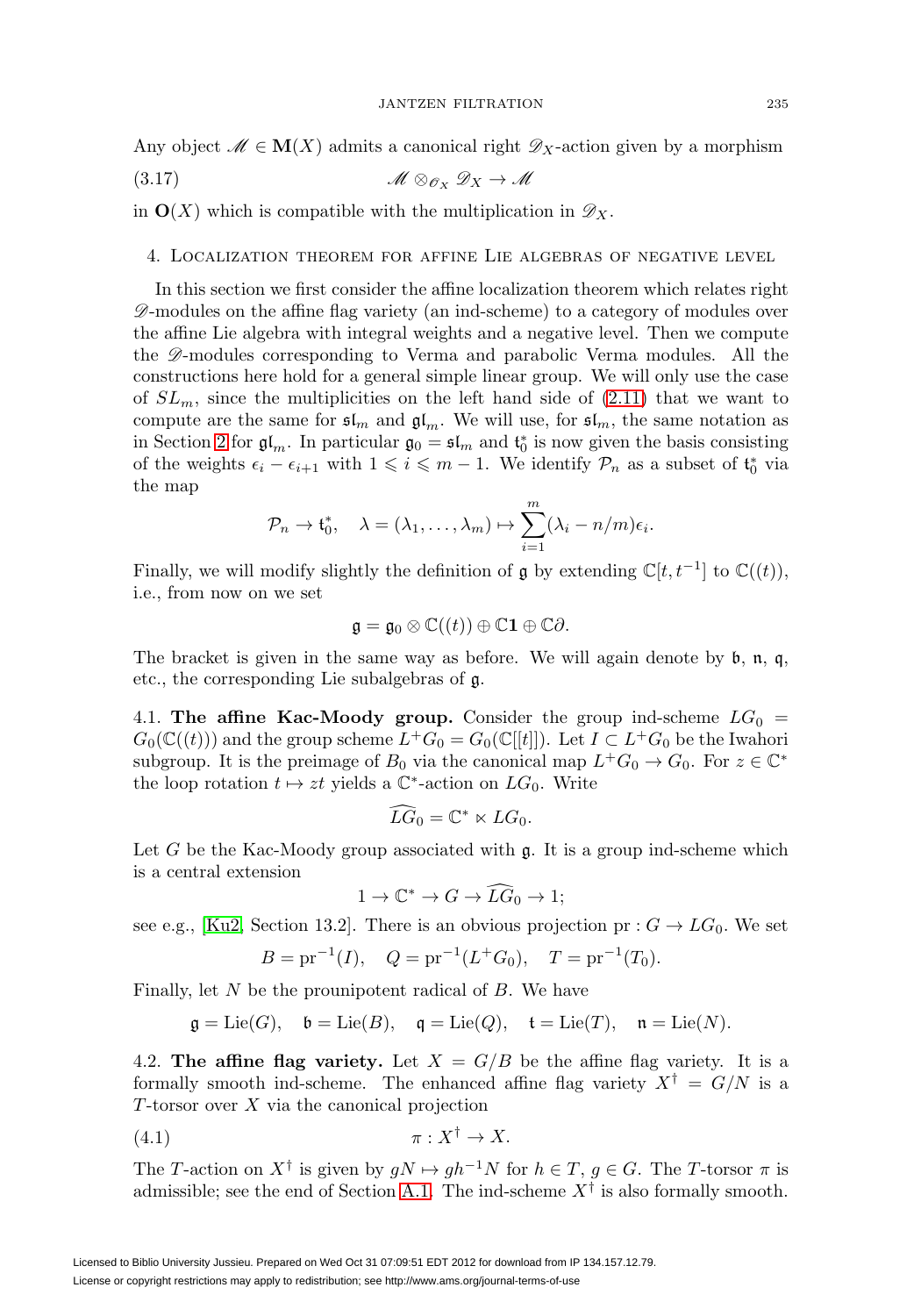For any subscheme Z of X we will write  $Z^{\dagger} = \pi^{-1}(Z)$ . The B-orbit decomposition of  $X$  is

$$
X = \bigsqcup_{w \in \mathfrak{S}} X_w, \qquad X_w = B\dot{w}B/B,
$$

where  $\dot{w}$  is a representative of w in the normalizer of T in G. Each  $X_w$  is an affine space of dimension  $l(w)$ . Its closure  $\overline{X}_w$  is an irreducible projective variety. We have

$$
\overline{X}_w = \bigsqcup_{w' \leq w} X_{w'}, \qquad X = \lim_{w} \overline{X}_w.
$$

<span id="page-24-2"></span>4.3. **Localization theorem.** Recall the sheaf of differential operators  $\mathscr{D}_{X^{\dagger}} \in$  $\hat{\mathbf{O}}(X^{\dagger})$ . The space of sections of  $\mathscr{D}_{X^{\dagger}}$  is defined as in [\(3.14\)](#page-21-0). The left action of G on  $X^{\dagger}$  yields an algebra homomorphism

(4.2) 
$$
\delta_l: \mathcal{U}(\mathfrak{g}) \to \Gamma(X^{\dagger}, \mathscr{D}_{X^{\dagger}}).
$$

Since the G-action on  $X^{\dagger}$  commutes with the right T-action, the image of the map above lies in the T-invariant part of  $\Gamma(X^{\dagger}, \mathscr{D}_{X^{\dagger}})$ . So for  $\mathscr{M} \in {\bf M}^T(X^{\dagger})$  the  $\mathscr{D}_{X^{\dagger}}$ -action on M given by [\(3.17\)](#page-23-1) induces a g-action<sup>[2](#page-24-0)</sup> on M<sup>†</sup> via  $\delta_l$ . In particular the vector space  $\Gamma(\mathcal{M})$  as defined in [\(3.16\)](#page-22-1) is a g-module. Let  $\mathbf{M}(\mathfrak{g})$  be the category of **g**-modules. We say that a weight  $\lambda \in \mathfrak{t}^*$  is antidominant (resp. dominant, regular) if for any  $\alpha \in \Pi^+$  we have  $\langle \lambda : \alpha \rangle \leq 0$  (resp.  $\langle \lambda : \alpha \rangle \geq 0, \langle \lambda : \alpha \rangle \neq 0$ ).

<span id="page-24-1"></span>**Proposition 4.1.** (a) The functor

$$
\Gamma: \mathbf{M}^{\lambda}(X) \to \mathbf{M}(\mathfrak{g}), \quad \mathscr{M} \mapsto \Gamma(\mathscr{M})
$$

is exact if  $\lambda + \rho$  is antidominant. (b) The functor

$$
\Gamma: \mathbf{M}^{\tilde{\lambda}}(X) \to \mathbf{M}(\mathfrak{g}), \quad \mathscr{M} \mapsto \Gamma(\mathscr{M})
$$

is exact if  $\lambda + \rho$  is antidominant.

Proof. A proof of part (a) is sketched in [\[BD,](#page-55-7) Theorem 7.15.6]. A detailed proof can be given using similar techniques as in the proof of the Proposition [A.2](#page-43-0) below. This is left to the reader. See also [\[FG,](#page-55-9) Theorem 2.2] for another proof of this result. Now, let us concentrate on part (b). Let  $\mathscr{M} = (\alpha, \mathscr{M}_\alpha)$  be an object in  $\mathbf{M}^{\tilde{\lambda}}(X)$ . By definition the action of  $\mathfrak{m}_{\lambda}$  on  $\mathcal{M}^{\dagger}$  is nilpotent. Let  $\mathcal{M}_n$  be the maximal subobject of M such that the ideal  $(\mathfrak{m}_{\lambda})^n$  acts on  $\mathcal{M}_n^{\dagger}$  by zero. We have  $\mathcal{M}_{n-1} \subset \mathcal{M}_n$  and  $\mathcal{M} = \lim \mathcal{M}_n$ . Write  $R^k\Gamma(X, -)$  for the k-th derived functor of the global sections functor  $\Gamma(X, -)$ . Given  $n \geq 1$ , suppose that

$$
R^k \Gamma(X, \mathscr{M}_n^{\dagger}) = 0, \qquad \forall k > 0.
$$

Since  $\mathcal{M}_{n+1}/\mathcal{M}_n$  is an object of  $\mathbf{M}^{\lambda}(X)$ , by part (a) we have

$$
R^k \Gamma(X, (\mathcal{M}_{n+1}/\mathcal{M}_n)^{\dagger}) = 0, \quad \forall k > 0.
$$

The long exact sequence for  $R\Gamma(X, -)$  applied to the short exact sequence

$$
0 \longrightarrow \mathscr{M}_n^{\dagger} \longrightarrow \mathscr{M}_{n+1}^{\dagger} \longrightarrow (\mathscr{M}_{n+1}/\mathscr{M}_n)^{\dagger} \longrightarrow 0
$$

<span id="page-24-0"></span><sup>&</sup>lt;sup>2</sup>More precisely, here by  $g$ -action we mean the  $g$ -action on the associated sheaf of vector spaces  $(\mathcal{M}^{\dagger})^{\mathbb{C}}$ ; see Step 1 of the proof of Proposition [A.2](#page-43-0) for details.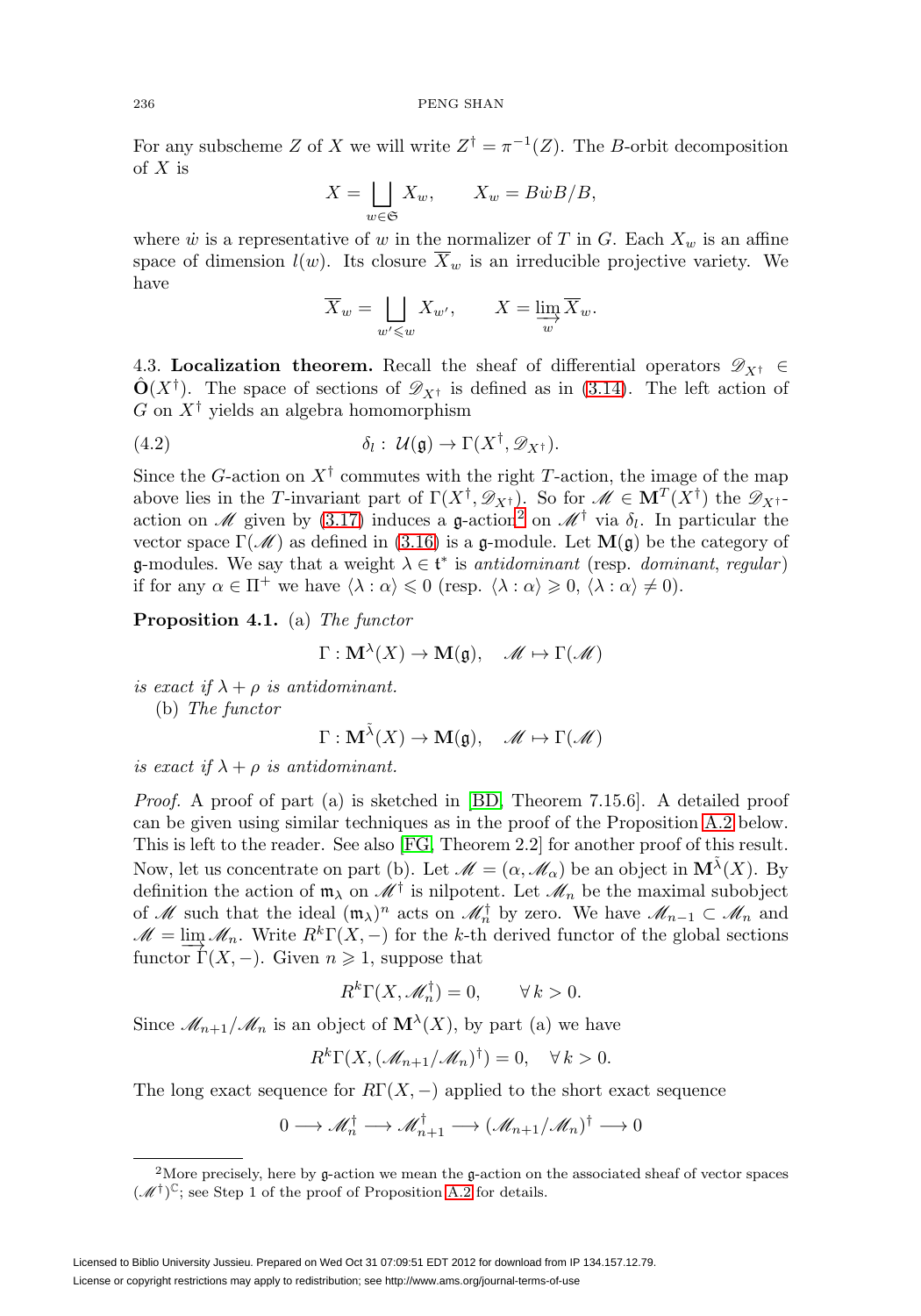implies that  $R^k\Gamma(X, \mathscr{M}_{n+1}^{\dagger}) = 0$  for any  $k > 0$ . Therefore by induction the vector space  $R^k\Gamma(X, \mathcal{M}_n^{\dagger})$  vanishes for any  $n \geq 1$  and  $k > 0$ . Finally, since the functor  $R<sup>k</sup>Γ(X, -)$  commutes with direct limits (see e.g., [\[TT,](#page-56-14) Lemma B.6]), we have

$$
R^k \Gamma(X, \mathcal{M}^\dagger) = \varinjlim R^k \Gamma(X, \mathcal{M}_n^\dagger) = 0, \qquad \forall \ k > 0.
$$

<span id="page-25-1"></span>4.4. **The category**  $\tilde{\mathcal{O}}_{\kappa}$  and Verma modules. For a t-module M and  $\lambda \in \mathfrak{t}^*$  let

(4.3) 
$$
M_{\tilde{\lambda}} = \{ m \in M \mid (h - \lambda(h))^N m = 0, \ \forall \ h \in \mathfrak{t}, \ N \gg 0 \}.
$$

We call a t-module  $M$  a *generalized weight module* if it satisfies the conditions

$$
M=\bigoplus_{\lambda\in\kappa^{{\mathfrak t}^*}}M_{\tilde\lambda},
$$
  

$$
{\rm dim}_{\mathbb C}M_{\tilde\lambda}<\infty,\qquad\forall\;\lambda\in{\mathfrak t}^*.
$$

Its character  $ch(M)$  is defined as the formal sum

<span id="page-25-2"></span>(4.4) 
$$
\operatorname{ch}(M) = \sum_{\lambda \in \mathfrak{t}^*} \dim_{\mathbb{C}}(M_{\tilde{\lambda}}) e^{\lambda}.
$$

Let  $\tilde{\mathcal{O}}$  be the category consisting of the  $\mathcal{U}(\mathfrak{g})$ -modules M such that

- as a t-module  $M$  is a generalized weight module,
- there exists a finite subset  $\Xi \subset \mathfrak{t}^*$  such that  $M_{\tilde{\lambda}} \neq 0$  implies that  $\lambda \in$  $\Xi + \sum_{i=0}^{m-1} \mathbb{Z}_{\leq 0} \alpha_i$ .

The category  $\tilde{\mathcal{O}}$  is abelian. We define the duality functor **D** on  $\tilde{\mathcal{O}}$  by

<span id="page-25-0"></span>(4.5) 
$$
\mathbf{D}M = \bigoplus_{\lambda \in \mathfrak{t}^*} \text{Hom}(M_{\tilde{\lambda}}, \mathbb{C}),
$$

with the action of g given by the involution  $\sigma$ ; see Section [2.3.](#page-8-2) Let  $\tilde{\mathcal{O}}_{\kappa}$  be the full subcategory of  $\hat{\mathcal{O}}$  consisting of the g-modules on which **1** − ( $\kappa$  − m) acts locally nilpotently. The category  $\mathcal{O}_{\kappa}$  is also abelian. It is stable under the duality functor, because  $\sigma(1) = 1$ . The category  $\mathcal{O}_{\kappa}$  is a Serre subcategory of  $\tilde{\mathcal{O}}_{\kappa}$ . For  $\lambda \in \kappa^{t^*}$  we consider the Verma module

$$
N_{\kappa}(\lambda) = \mathcal{U}(\mathfrak{g}) \otimes_{\mathcal{U}(\mathfrak{b})} \mathbb{C}_{\lambda}.
$$

Here  $\mathbb{C}_{\lambda}$  is the one-dimensional **b**-module such that **n** acts trivially and **t** acts by λ. It is an object of  $\mathcal{O}_{\kappa}$ . Let  $L_{\kappa}(\lambda)$  be the unique simple quotient of  $N_{\kappa}(\lambda)$ . We have  $\mathbf{D}L_{\kappa}(\lambda) = L_{\kappa}(\lambda)$  for any  $\lambda$ . A simple subquotient of a module  $M \in \mathcal{O}_{\kappa}$  is isomorphic to  $L_{\kappa}(\lambda)$  for some  $\lambda \in \kappa^{*}$ . The classes  $[L_{\kappa}(\lambda)]$  form a basis of the vector space  $[O_\kappa]$ , because the characters of the  $L_\kappa(\lambda)$ 's are linearly independent.

Denote by  $\Lambda$  the set of integral weights in  $\kappa^*$ . Let  $\lambda \in \Lambda$  and  $w \in \mathfrak{S}$ . Recall the line bundle  $\mathscr{L}^{\lambda}_{X_w}$  from Section [3.5.](#page-19-4) Let

(4.6) 
$$
\mathscr{A}_w^{\lambda} = \Omega_{X_w^{\dagger}} \otimes_{\mathscr{O}_{X_w^{\dagger}}} \pi^*(\mathscr{L}_{X_w}^{\lambda}).
$$

It is an object of  $\mathbf{M}_{h}^{\lambda}(X_w)$  and

$$
\mathbb{D}(\mathscr{A}^\lambda_w) = \mathscr{A}^\lambda_w.
$$

Let  $i_w : X_w^{\dagger} \to X^{\dagger}$  be the canonical embedding. It is locally closed and affine. We have the following objects in  $\mathbf{M}_{h}^{\lambda}(X)$ ,

$$
\mathscr{A}_{w1}^{\lambda} = i_{w1}(\mathscr{A}_{w}^{\lambda}), \quad \mathscr{A}_{w1\bullet}^{\lambda} = i_{w1\bullet}(\mathscr{A}_{w}^{\lambda}), \quad \mathscr{A}_{w\bullet}^{\lambda} = i_{w\bullet}(\mathscr{A}_{w}^{\lambda})
$$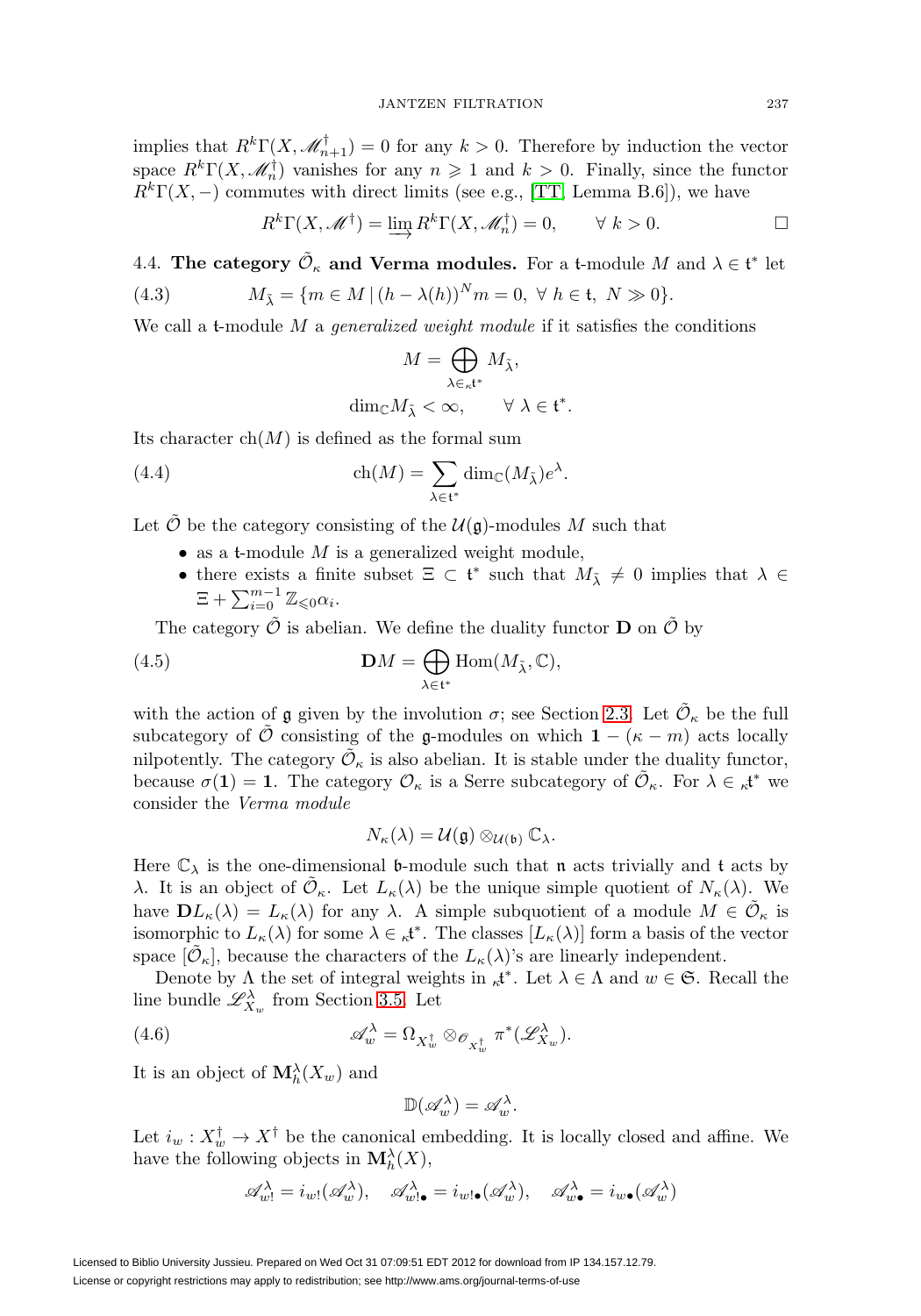We will consider the Serre subcategory  $\mathbf{M}^{\lambda}_{0}(X)$  of  $\mathbf{M}^{\lambda}_{h}(X)$  generated by the simple objects  $\mathscr{A}_{w,\bullet}^{\lambda}$  for  $w \in \mathfrak{S}$ . It is an artinian category. Since  $\mathbb{D}(\mathscr{A}_{w,\bullet}^{\lambda}) = \mathscr{A}_{w,\bullet}^{\lambda}$ , the category  $\mathbf{M}_{0}^{\lambda}(X)$  is stable under the duality. We have the following proposition.

<span id="page-26-0"></span>**Proposition 4.2.** Let  $\lambda \in \Lambda$  such that  $\lambda + \rho$  is antidominant. Then

(a) 
$$
\Gamma(\mathscr{A}_{w}^{\lambda}) = N_{\kappa}(w \cdot \lambda),
$$
  
\n(b)  $\Gamma(\mathscr{A}_{w\bullet}^{\lambda}) = \mathbf{D}N_{\kappa}(w \cdot \lambda),$   
\n(c)  $\Gamma(\mathscr{A}_{w\bullet}^{\lambda}) = \begin{cases} L_{\kappa}(w \cdot \lambda) & \text{if } w \text{ is the shortest element in } w\mathfrak{S}(\lambda), \\ 0 & \text{else.} \end{cases}$ 

The proof of the proposition will be given in Appendix [A.](#page-38-0) It relies on results of Kashiwara-Tanisaki [\[KT1\]](#page-56-11) and uses translation functors for the affine category O.

4.5. **The parabolic Verma modules.** Let  $\mathscr{C}$  be the set of the longest representatives of the cosets  $\mathfrak{S}_0 \backslash \mathfrak{S}$ . Let  $w_0$  be the longest element in  $\mathfrak{S}_0$ . Recall the following basic facts.

<span id="page-26-2"></span>**Lemma 4.3.** For  $w \in \mathfrak{S}$  if  $w \cdot \lambda \in \Lambda^+$  for some  $\lambda \in \Lambda$  with  $\lambda + \rho$  antidominant, then  $w \in \mathcal{Q}$ . Further, if  $w \in \mathcal{Q}$  then we have

- (a) the element w is the unique element v in  $\mathfrak{S}_0 w$  such that  $\Pi_0^+ \subset -v(\Pi^+),$
- (b) for any  $v \in \mathfrak{S}_0$  we have  $l(vw) = l(w) l(v)$ ,

(c) the element  $w_0w$  is the shortest element in  $\mathfrak{S}_0w$ .

The  $Q$ -orbit decomposition of  $X$  is given by

$$
X = \bigsqcup_{w \in \Im \mathfrak{S}} Y_w, \qquad Y_w = Q \dot{w} B / B.
$$

Each  $Y_w$  is a smooth subscheme of X, and  $X_w$  is open and dense in  $Y_w$ . The closure of  $Y_w$  in X is an irreducible projective variety of dimension  $l(w)$  given by

$$
\overline{Y}_w = \bigsqcup_{w' \in \mathcal{Q} \in \mathcal{W}, w' \leq w} Y_{w'}.
$$

Recall that  $Y_w^{\dagger} = \pi^{-1}(Y_w)$ . The canonical embedding  $j_w : Y_w^{\dagger} \to X^{\dagger}$  is locally closed and affine; see Remark [5.2\(](#page-29-0)b). For  $\lambda \in \Lambda$  and  $w \in \mathcal{Q}_\mathfrak{S}$  let

(4.7) 
$$
\mathscr{B}_{w}^{\lambda} = \Omega_{Y_{w}^{\dagger}} \otimes_{\mathscr{O}_{Y_{w}^{\dagger}}} \pi^{*}(\mathscr{L}_{Y_{w}}^{\lambda}).
$$

We have the following objects in  $\mathbf{M}_{h}^{\lambda}(X)$ 

$$
\mathscr{B}^{\lambda}_{w!} = j_{w!}(\mathscr{B}^{\lambda}_{w}), \quad \mathscr{B}^{\lambda}_{w! \bullet} = j_{w! \bullet}(\mathscr{B}^{\lambda}_{w}), \quad \mathscr{B}^{\lambda}_{w \bullet} = j_{w \bullet}(\mathscr{B}^{\lambda}_{w}).
$$

Now, consider the canonical embedding  $r: X_w^{\dagger} \to Y_w^{\dagger}$ . Since r is open and affine, we have  $r^* = r!$  and the functors

$$
(r_!,r^!=r^*,r_\bullet)
$$

form a triple of adjoint functors between the categories  $\mathbf{M}_{h}^{\tilde{\lambda}}(Y_w)$  and  $\mathbf{M}_{h}^{\tilde{\lambda}}(X_w)$ . Note that  $r^*(\mathscr{B}_w^{\lambda}) \cong \mathscr{A}_w^{\lambda}$ .

<span id="page-26-4"></span>**Lemma 4.4.** For  $\lambda \in \Lambda$  and  $w \in \mathcal{Q}$  the following holds.

(a) The adjunction map  $r_!r^* \to \text{Id}$  yields a surjective morphism in  $\mathbf{M}_h^{\lambda}(Y_w)$ ,

<span id="page-26-3"></span>
$$
(4.8) \t\t\t r_!(\mathscr{A}_w^\lambda) \to \mathscr{B}_w^\lambda.
$$

(b) The adjunction map  $\text{Id} \to r \bullet r^*$  yields an injective morphism in  $\mathbf{M}_h^{\lambda}(Y_w)$ ,

<span id="page-26-1"></span>(4.9) 
$$
\mathscr{B}_w^{\lambda} \to r_{\bullet}(\mathscr{A}_w^{\lambda}).
$$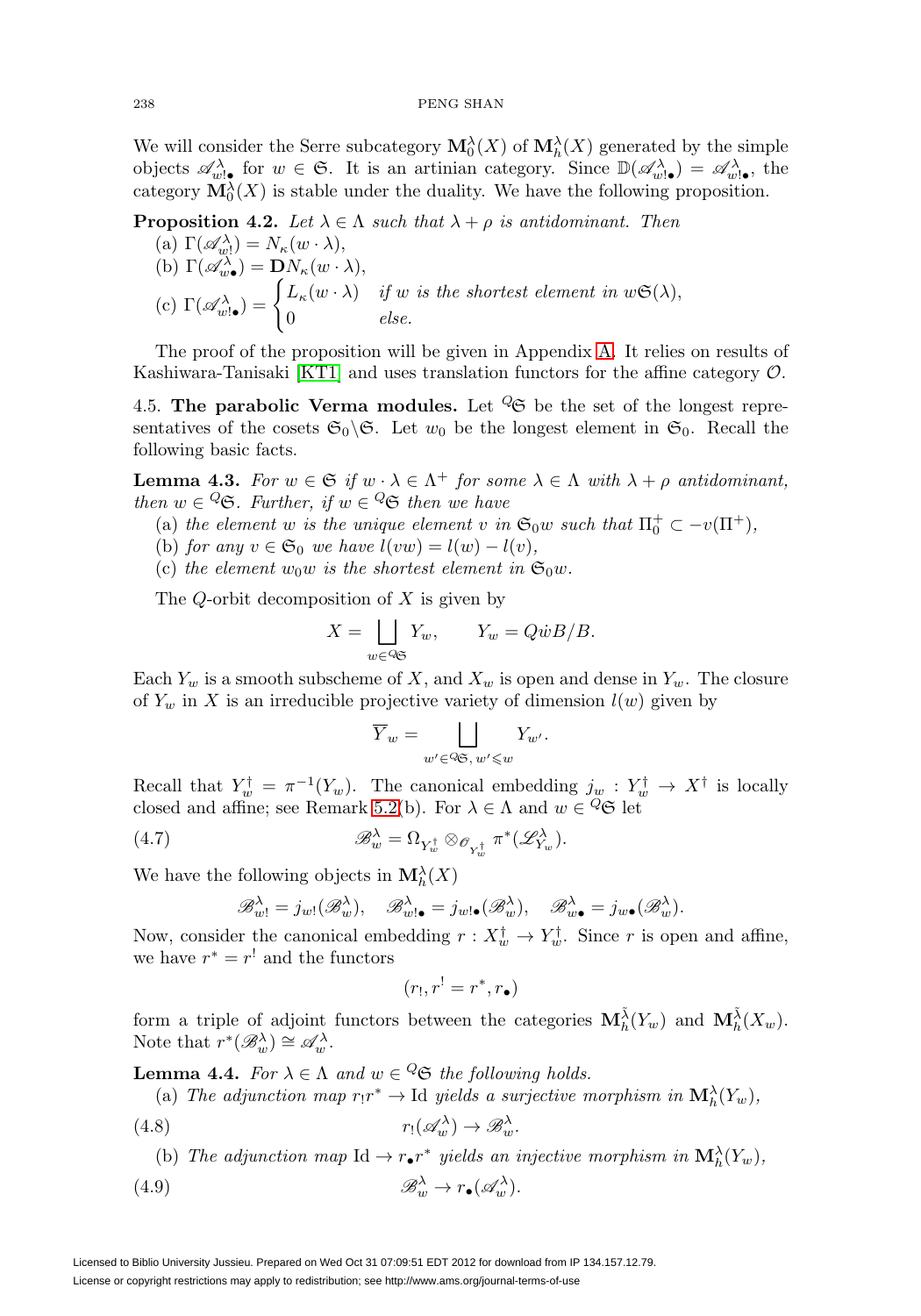*Proof.* We will only prove part (b). Part (a) follows from (b) by applying the duality functor  $\mathbb{D}$ . To prove (b), it is enough to show that the  $\mathscr{O}_{Y^{\dagger}_{w}}$ -module morphism

<span id="page-27-0"></span>(4.10) 
$$
(\mathscr{B}^{\lambda}_{w})^{\mathscr{O}} \to (r_{\bullet}r^{*}(\mathscr{B}^{\lambda}_{w}))^{\mathscr{O}}
$$

is injective. Since r is an open embedding, the right hand side is equal to  $r_*r^*((\mathscr{B}^{\lambda}_w)^{\mathscr{O}})$ . Now, consider the closed embedding

$$
i: Y_w^{\dagger} - X_w^{\dagger} \longrightarrow Y_w^{\dagger}.
$$

The morphism [\(4.10\)](#page-27-0) can be completed into the following exact sequence in  $O(Y_w^{\dagger})$ ,

$$
0 \to i_*i^!((\mathscr{B}^\lambda_w)^{\mathscr{O}}) \to (\mathscr{B}^\lambda_w)^{\mathscr{O}} \to r_*r^*((\mathscr{B}^\lambda_w)^{\mathscr{O}});
$$

see e.g., [\[HTT,](#page-55-8) Proposition 1.7.1]. The  $\mathscr{O}_{Y_w^{\dagger}}$ -module  $(\mathscr{B}_w^{\lambda})^{\mathscr{O}}$  is locally free. So it has no subsheaf supported on the closed subscheme  $Y_w^{\dagger} - X_w^{\dagger}$ . We deduce that  $i_*i^!((\mathscr{B}_w^{\lambda})^{\mathscr{O}})=0.$  Hence the morphism [\(4.10\)](#page-27-0) is injective.

<span id="page-27-2"></span>**Lemma 4.5.** For  $\lambda \in \Lambda$  and  $w \in \mathcal{Q}$  we have

$$
\mathscr{A}^\lambda_{w!\bullet} \cong \mathscr{B}^\lambda_{w!\bullet}.
$$

*Proof.* By applying the exact functor  $j_{w\bullet}$  to the map [\(4.9\)](#page-26-1) we see that  $\mathscr{B}_{w\bullet}^{\lambda}$  is a subobject of  $\mathscr{A}_{w\bullet}^{\lambda}$  in  $\mathbf{M}_{h}^{\lambda}(X)$ . In particular  $\mathscr{B}_{w\bullet}^{\lambda}$  is a simple subobject of  $\mathscr{A}_{w\bullet}^{\lambda}$ ; so it is isomorphic to  $\mathscr{A}_{m}^{\lambda}$ .  $w!$  •  $\Box$ 

<span id="page-27-3"></span>**Proposition 4.6.** Let  $\lambda \in \Lambda$  such that  $\lambda + \rho$  is antidominant, and let  $w \in \mathcal{Q}$ .

(a) If there exists  $\alpha \in \Pi_0^+$  such that  $\langle w(\lambda + \rho) : \alpha \rangle = 0$ , then

$$
\Gamma(\mathscr{B}^{\lambda}_{w!})=0.
$$

(b) We have

$$
\langle w(\lambda + \rho) : \alpha \rangle \neq 0, \quad \forall \alpha \in \Pi_0^+ \quad \Longleftrightarrow \quad w \cdot \lambda \in \Lambda^+.
$$

In this case, we have

$$
\Gamma(\mathscr{B}^{\lambda}_{w!}) = M_{\kappa}(w \cdot \lambda), \qquad \Gamma(\mathscr{B}^{\lambda}_{w \bullet}) = \mathbf{D}M_{\kappa}(w \cdot \lambda).
$$

(c) We have

$$
\Gamma(\mathscr{B}^\lambda_{w!\bullet}) = \begin{cases} L_\kappa(w\cdot\lambda) & \text{if } w \text{ is the shortest element in } w\mathfrak{S}(\lambda), \\ 0 & \text{else.} \end{cases}
$$

Proof. The proof is inspired by the proof in the finite type case; see e.g., [\[M,](#page-56-15) Theorem G.2.10]. First, by Kazhdan-Lusztig's algorithm (see Remark [6.3\)](#page-35-0), the following equality holds in  $[\mathbf{M}_0^{\lambda}(X)]$ :

(4.11) 
$$
[\mathscr{B}_{w}^{\lambda}] = \sum_{y \in \mathfrak{S}_0} (-1)^{l(y)} [\mathscr{A}_{yw}^{\lambda}].
$$

Since  $\lambda + \rho$  is antidominant, the functor  $\Gamma$  is exact on  $\mathbf{M}^{\lambda}_{0}(X)$  by Proposition [4.1\(](#page-24-1)a). Therefore we have the following equalities in  $[\tilde{\mathcal{O}}_{\kappa}].$ 

<span id="page-27-1"></span>(4.12) 
$$
\begin{array}{rcl} [\Gamma(\mathscr{B}^{\lambda}_{w!})] & = & \sum_{y \in \mathfrak{S}_0} (-1)^{l(y)} [\Gamma(\mathscr{A}^{\lambda}_{yw!})] \\ & = & \sum_{y \in \mathfrak{S}_0} (-1)^{l(y)} [N_{\kappa}(yw \cdot \lambda)]. \end{array}
$$

Licensed to Biblio University Jussieu. Prepared on Wed Oct 31 07:09:51 EDT 2012 for download from IP 134.157.12.79. License or copyright restrictions may apply to redistribution; see http://www.ams.org/journal-terms-of-use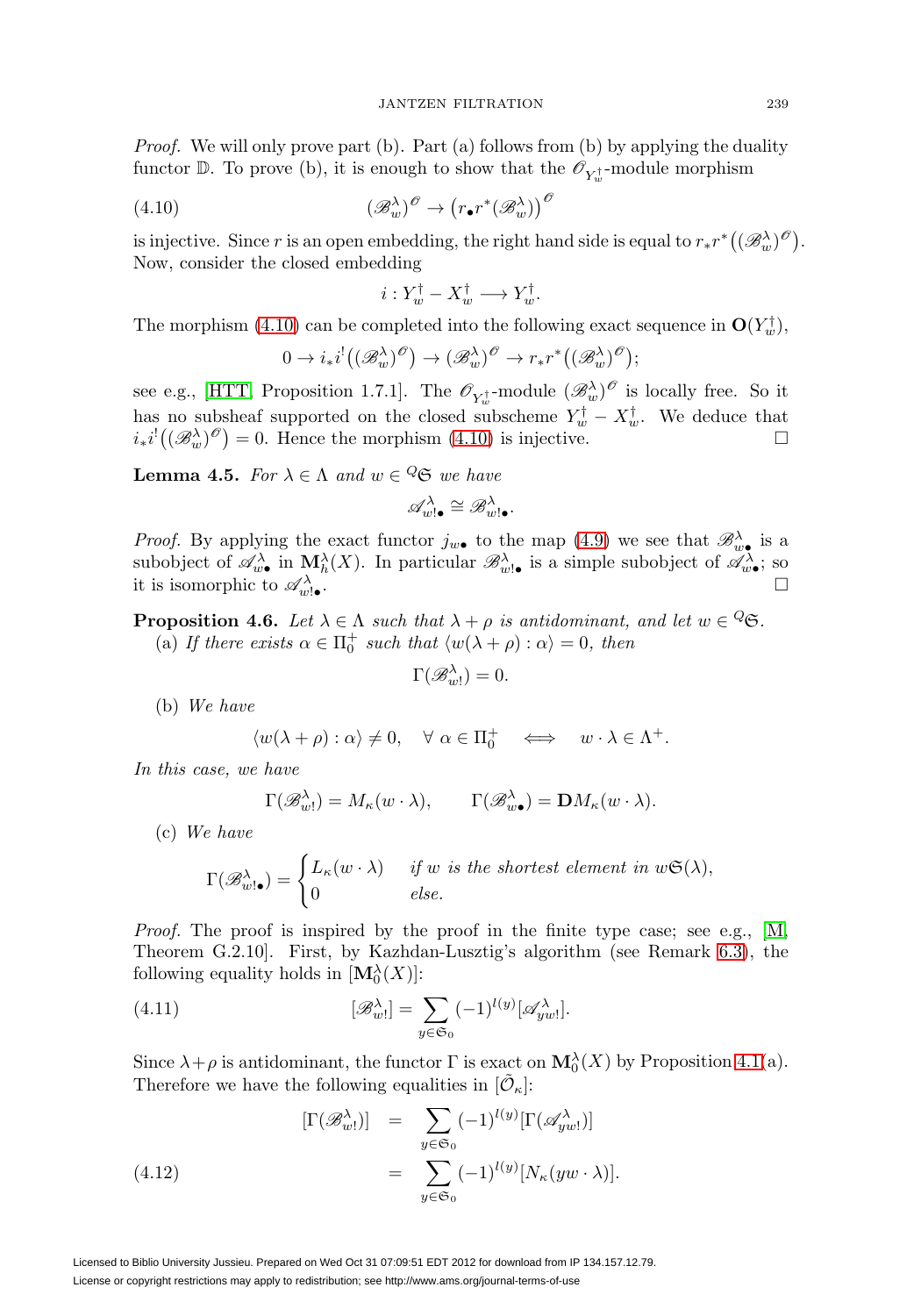#### 240 PENG SHAN

Here the second equality is given by Proposition [4.2.](#page-26-0) Now, suppose that there exists  $\alpha \in \Pi_0^+$  such that  $\langle w(\lambda + \rho) : \alpha \rangle = 0$ . Let  $s_\alpha$  be the corresponding reflection in  $\mathfrak{S}_0$ . Then we have

$$
s_{\alpha}w\cdot\lambda=w\cdot\lambda.
$$

By Lemma [4.3\(](#page-26-2)b) we have  $l(w) = l(s_\alpha w) + 1$ . So the right hand side of [\(4.12\)](#page-27-1) vanishes. Therefore we have  $\Gamma(\mathcal{B}_{w}^{\lambda}) = 0$ . This proves part (a). Now, let us concentrate on part (b). Note that  $\lambda + \rho$  is antidominant. Thus by Lemma [4.3\(](#page-26-2)a) we have  $\langle w(\lambda + \rho) : \alpha \rangle \in \mathbb{N}$  for any  $\alpha \in \Pi_0^+$ . Hence

$$
\langle w(\lambda + \rho) : \alpha \rangle \neq 0 \iff \langle w(\lambda + \rho) : \alpha \rangle \geq 1 \iff \langle w \cdot \lambda : \alpha \rangle \geq 0.
$$

By consequence  $\langle w(\lambda + \rho) : \alpha \rangle \neq 0$  for all  $\alpha \in \Pi_0^+$  if and only if  $w \cdot \lambda$  belongs to  $\Lambda^+$ . In this case, the right hand side of [\(4.12\)](#page-27-1) is equal to  $[M_\kappa(w \cdot \lambda)]$  by the BGG-resolution. We deduce that

<span id="page-28-1"></span>(4.13) 
$$
[\Gamma(\mathscr{B}^{\lambda}_{w!})] = [M_{\kappa}(w \cdot \lambda)].
$$

Now, applying the exact functor  $j_!$  to the surjective morphism in [\(4.8\)](#page-26-3) yields a quotient map  $\mathscr{B}^{\lambda}_{w!} \to \mathscr{A}^{\lambda}_{w!}$  in  $\mathbf{M}^{\lambda}(X)$ . The exactness of  $\Gamma$  implies that  $\Gamma(\mathscr{B}^{\lambda}_{w!})$  is a quotient of  $N_{\kappa}(w \cdot \lambda) = \Gamma(\mathscr{A}_{w}^{\lambda})$ . Since  $M_{\kappa}(w \cdot \lambda)$  is the maximal q-locally-finite quotient of  $N_{\kappa}(w \cdot \lambda)$  and  $\Gamma(\mathscr{B}_{w}^{\lambda})$  is q-locally finite, we deduce that  $\Gamma(\mathscr{B}_{w}^{\lambda})$  is a quotient of  $M_{\kappa}(w \cdot \lambda)$ . So the first equality in part (b) follows from [\(4.13\)](#page-28-1). The proof of the second one is similar. Finally, part (c) follows from Lemma [4.5](#page-27-2) and Proposition [4.2.](#page-26-0)

<span id="page-28-2"></span>Remark 4.7. Note that if  $w \in \mathcal{Q}$  is a shortest element in  $w\mathfrak{S}(\lambda)$ , then we have  $\langle w(\lambda + \rho) : \alpha \rangle \neq 0$  for all  $\alpha \in \Pi_0^+$ . Indeed, if there exists  $\alpha \in \Pi_0^+$  such that  $\langle w(\lambda + \rho) : \alpha \rangle = 0$ . Let  $s' = w^{-1} s_\alpha w$ . Then s' belongs to  $\mathfrak{S}(\lambda)$ . Therefore we have  $l(ws')>l(w)$ . But  $ws'=s_\alpha w$  and  $s_\alpha\in\mathfrak{S}_0$ , by Lemma [4.3](#page-26-2) we have  $l(ws')=$  $l(s_\alpha w) < l(w)$ . This is a contradiction.

### 5. The geometric construction of the Jantzen filtration

<span id="page-28-0"></span>In this part, we give the geometric construction of the Jantzen filtration in the affine parabolic case by generalizing the result of [\[BB\]](#page-55-6).

<span id="page-28-3"></span>5.1. **Notation.** Let R be any noetherian C-algebra. To any abelian category  $\mathcal{C}$  we associate a category  $\mathcal{C}_R$  whose objects are the pairs  $(M, \mu_M)$  with M an object of C and  $\mu_M : R \to \text{End}_{\mathcal{C}}(M)$  a ring homomorphism. A morphism  $(M, \mu_M) \to (N, \mu_N)$ is a morphism  $f : M \to N$  in C such that  $\mu_N(r) \circ f = f \circ \mu_M(r)$  for  $r \in R$ . The category  $C_R$  is also abelian. We have a faithful forgetful functor

<span id="page-28-4"></span>(5.1) 
$$
for: \mathcal{C}_R \to \mathcal{C}, \qquad (M, \mu_M) \to M.
$$

Any functor  $F: \mathcal{C} \to \mathcal{C}'$  gives rise to a functor

$$
F_R: \mathcal{C}_R \to \mathcal{C}'_R, \quad (M, \mu_M) \mapsto (F(M), \mu_{F(M)})
$$

such that  $\mu_{F(M)}(r) = F(\mu_M(r))$  for  $r \in R$ . The functor  $F_R$  is R-linear. If F is exact, then  $F_R$  is also exact. We have  $for \circ F_R = F \circ for$ . Given an inductive system of categories  $(C_{\alpha}, i_{\alpha\beta})$ , it yields an inductive system  $((C_{\alpha})_R, (i_{\alpha\beta})_R)$ , and we have a canonical equivalence

$$
(2\lim_{\longrightarrow} \mathcal{C}_{\alpha})_R = 2\lim_{\longrightarrow} ((\mathcal{C}_{\alpha})_R).
$$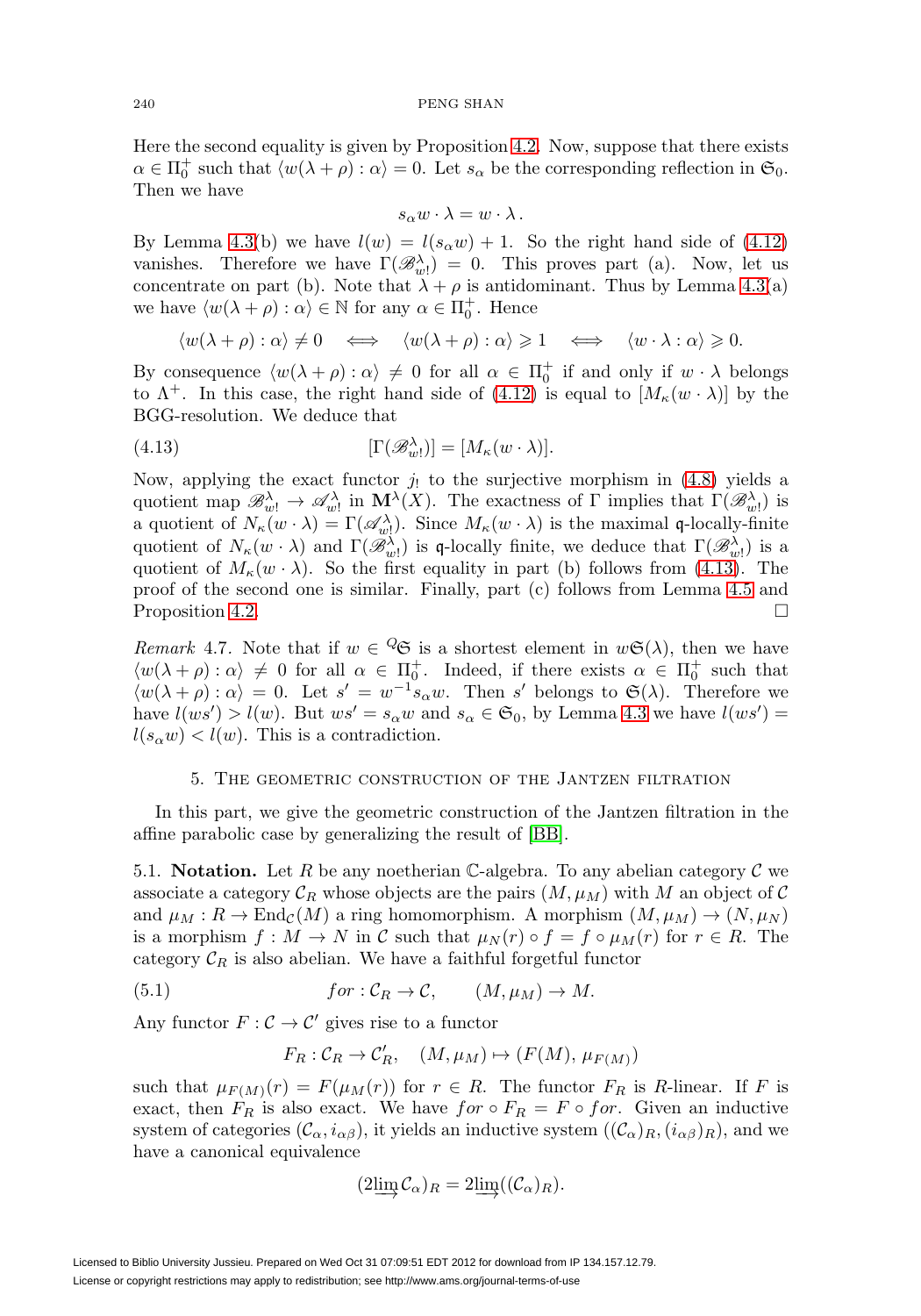5.2. **The function**  $f_w$ . Let  $Q' = (Q, Q)$  be the commutator subgroup of Q. It acts transitively on  $Y_w^{\dagger}$  for  $w \in \mathcal{Q}$ . We have the following lemma.

**Lemma 5.1.** For any  $w \in \mathcal{Q}$  there exists a regular function  $f_w : \overline{Y}_w^{\dagger} \to \mathbb{C}$  such that  $f_w^{-1}(0) = \overline{Y}_w^{\dagger} - Y_w^{\dagger}$  and

$$
f_w(qxh^{-1}) = e^{w^{-1}\omega_0}(h)f_w(x), \qquad q \in Q', \ x \in Y_w^{\dagger}, \ h \in T.
$$

*Proof.* Let V denote the simple g-module of highest weight  $\omega_0$ . It is integrable, hence it admits an action of G. Let  $v_0 \in V$  be a nonzero vector in the weight space  $V_{\omega_0}$ . It is fixed under the action of  $Q'$ . So the map

<span id="page-29-1"></span>
$$
\varphi: G \to V, \quad g \mapsto g^{-1}v_0
$$

maps  $Q\dot{w}B$  to  $B\dot{w}^{-1}v_0$  for any  $w \in \mathcal{Q}$ . Let  $V(w^{-1})$  be the  $\mathcal{U}(\mathfrak{b})$ -submodule of V generated by the weight space  $V_{w^{-1}\omega_0}$ . We have  $Bw^{-1}v_0 \subset V(w^{-1})$ . Recall that for  $w' \in {}^Q \mathfrak{S}$  we have

(5.2) 
$$
w' < w \iff (w')^{-1} < w^{-1} \iff (\dot{w}')^{-1}v_0 \in \mathfrak{n}\dot{w}^{-1}v_0;
$$

see e.g., [\[Ku2,](#page-56-13) Proposition 7.1.20]. Thus, if  $w' \leq w$ , then  $\varphi(Q\dot{w}'B) \subset V(w^{-1})$ . The C-vector space  $V(w^{-1})$  is finite dimensional. We choose a linear form  $l_w$ :  $V(w^{-1}) \to \mathbb{C}$  such that

$$
l_w(\dot{w}^{-1}v_0) \neq 0
$$
 and  $l_w(\mathfrak{n}\dot{w}^{-1}v_0) = 0.$ 

Set  $\tilde{f}_w = l_w \circ \varphi$ . Then for  $q \in Q'$ ,  $h \in T$ ,  $u \in N$  we have

$$
\tilde{f}_w(q\dot{w}h^{-1}u) = l_w(u^{-1}h\dot{w}^{-1}v_0) \n= e^{w^{-1}\omega_0}(h)l_w(\dot{w}^{-1}v_0) \n= e^{w^{-1}\omega_0}(h)\tilde{f}_w(\dot{w}^{-1}).
$$

A similar calculation together with [\(5.2\)](#page-29-1) yields that  $\tilde{f}_w(Q\dot{w}'B) = 0$  for  $w' < w$ . Hence  $\tilde{f}_w$  defines a regular function on  $\bigsqcup_{w' \leq w} Q\dot{w}'B$  which is invariant under the right action of N. By consequence it induces a regular function  $f_w$  on  $\overline{Y}_w^{\dagger}$  which has the required properties.

<span id="page-29-0"></span>Remark 5.2. (a) The function  $f_w$  above is completely determined by its value on the point  $\dot{w}N/N$ , hence is unique up to scalar.

(b) The lemma implies that the embedding  $j_w : Y_w^{\dagger} \to X^{\dagger}$  is affine.

(c) The function  $f_w$  is an analogue of the function defined in [\[BB,](#page-55-6) Lemma 3.5.1] in the finite type case. Below we will use it to define the Jantzen filtration on  $\mathscr{B}_{w!}^{\lambda}$ . Note that [\[BB\]](#page-55-6)'s function is defined on the whole enhanced flag variety (which is a smooth scheme). Although our  $f_w$  is only defined on the singular scheme  $\overline{Y}_w^{\dagger}$ , this does not create any problem, because the definition of the Jantzen filtration is local (see Section [5.5\)](#page-31-1), and each point of  $\overline{Y}_{w}^{\dagger}$  admits a neighborhood V which can be embedded into a smooth scheme U such that  $f_w$  extends to U. The choice of such an extension will not affect the filtration; see [\[BB,](#page-55-6) Remark 4.2.2(iii)].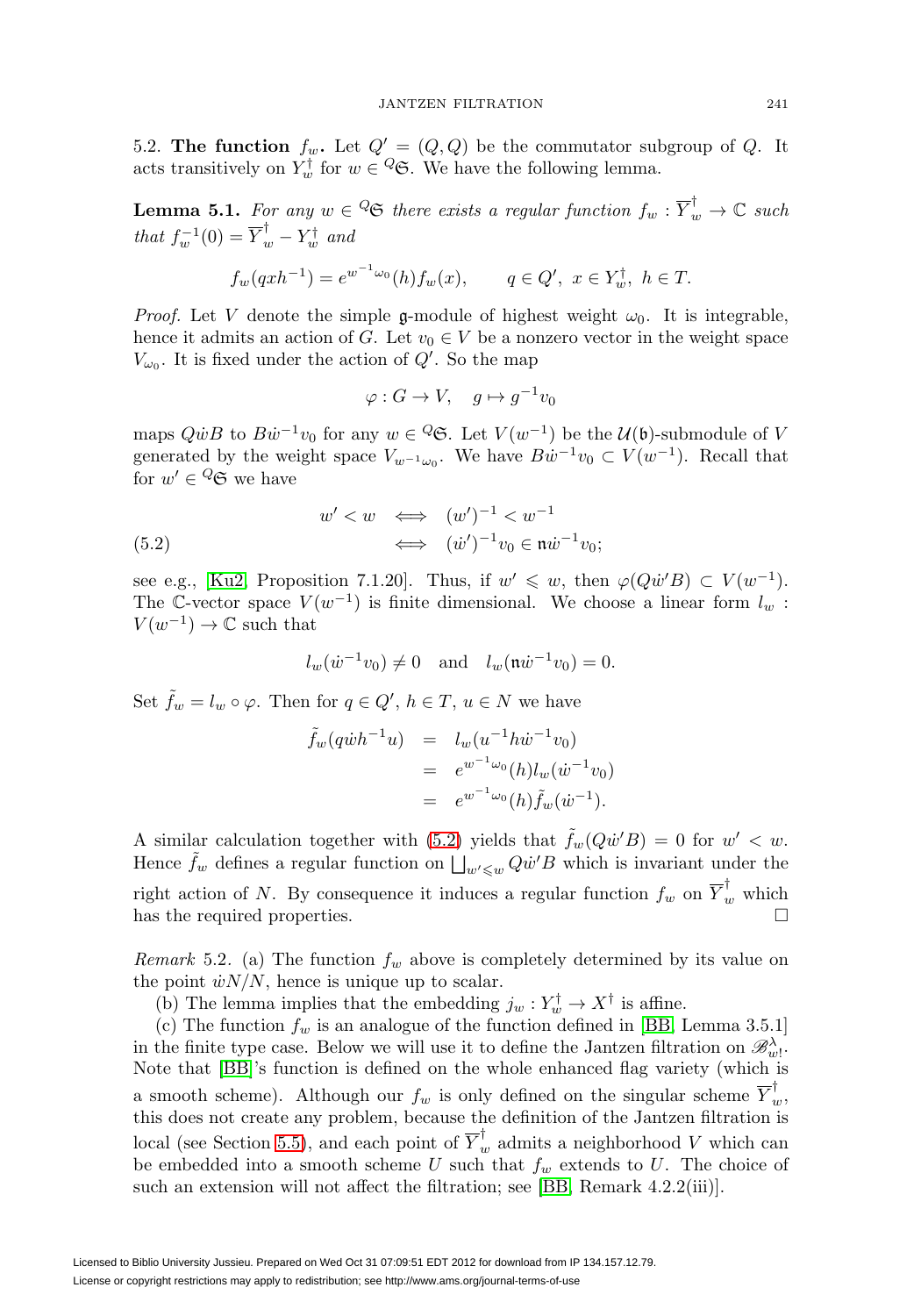5.3. **The**  $\mathscr{D}$ **-module**  $\mathscr{B}^{(n)}$ . Fix  $\lambda \in \Lambda$  and  $w \in \mathscr{C}$ . In the rest of Section [5,](#page-28-0) we will abbreviate

$$
j = j_w
$$
,  $f = f_w$ ,  $\mathscr{B} = \mathscr{B}^{\lambda}_w$ ,  $\mathscr{B}_! = \mathscr{B}^{\lambda}_w$ , etc.

Following [\[BB\]](#page-55-6) we introduce the deformed version of  $\mathscr{B}$ . Recall that  $R = \mathbb{C}[[s]]$  and  $\wp$  is the maximal ideal. Let x denote a coordinate on  $\mathbb C$ . For each integer  $n > 0$  set  $R^{(n)} = R(\varphi^n)$ . Consider the left  $\mathscr{D}_{\mathbb{C}^*}$ -module

$$
\mathscr{I}^{(n)} = (\mathscr{O}_{\mathbb{C}^*} \otimes R^{(n)})x^s.
$$

It is a rank one  $\mathscr{O}_{\mathbb{C}^*} \otimes R^{(n)}$ -module generated by a global section  $x^s$  such that the action of  $\mathscr{D}_{\mathbb{C}^*}$  is given by  $x\partial_x(x^s) = s(x^s)$ . The restriction of f yields a map  $Y_w^{\dagger} \to \mathbb{C}^*$ . Thus  $f^* \mathscr{I}^{(n)}$  is a left  $\mathscr{D}_{Y_w^{\dagger}} \otimes R^{(n)}$ -module. So we get a right  $\mathscr{D}_{Y_w^{\dagger}} \otimes R^{(n)}$ module

$$
{\mathscr B}^{(n)}={\mathscr B}\otimes_{{\mathscr O}_{Y^{\dagger}_{w}}}f^*{\mathscr I}^{(n)}
$$

.

<span id="page-30-0"></span>**Lemma 5.3.** The right  $\mathscr{D}_{Y_w^{\dagger}} \otimes R^{(n)}$ -module  $\mathscr{B}^{(n)}$  is an object of  $\mathbf{M}_{h}^{\tilde{\lambda}}(Y_w)$ .

*Proof.* Since  $R^{(n)}$  is a C-algebra of dimension n and  $\mathscr{B}$  is locally free of rank one over  $\mathscr{O}_{Y^{\dagger}_w}$ , the  $\mathscr{O}_{Y^{\dagger}_w}$ -module  $\mathscr{B}^{(n)}$  is locally free of rank n. Hence it is a holonomic  $\mathscr{D}_{Y^{\dagger}_w}$ -module. Note that the  $\mathscr{D}_{\mathbb{C}^*}$ -module  $\mathscr{I}^{(n)}$  is weakly T-equivariant such that  $x^s$ is a T-invariant global section. Since the map  $f$  is T-equivariant, the  $\mathscr{D}_{Y_w^{\dagger}}$ -module  $f^*\mathscr{I}^{(n)}$  is also weakly T-equivariant. Let  $f^s$  be the global section of  $f^*\mathscr{I}^{(n)}$  given by the image of  $x^s$  under the inclusion

$$
\Gamma(\mathbb{C}^*, \mathscr{I}^{(n)}) \subset \Gamma(Y_w^{\dagger}, f^* \mathscr{I}^{(n)}).
$$

Then  $f^s$  is T-invariant. It is nowhere vanishing on  $Y_w^{\dagger}$ . Thus it yields an isomorphism of  $\mathscr{O}_{Y^{\dagger}_w}\otimes R^{(n)}$ -modules

$$
f^*\mathscr{I}^{(n)}\cong \mathscr{O}_{Y_w^\dagger}\otimes R^{(n)}.
$$

By consequence we have the following isomorphism

$$
\begin{array}{rcl}\n(\mathscr{B}^{(n)})^{\dagger} & = & \pi_{*}(\pi^{*}(\Omega_{Y_{w}} \otimes_{\mathscr{O}_{Y_{w}}} \mathscr{L}_{Y_{w}}^{\lambda}) \otimes_{\mathscr{O}_{Y_{w}^{\dagger}}} f^{*} \mathscr{I}^{(n)})^{T} \\
 & = & \Omega_{Y_{w}} \otimes_{\mathscr{O}_{Y_{w}}} \mathscr{L}_{Y_{w}}^{\lambda} \otimes_{\mathscr{O}_{Y_{w}}} \pi_{*}(f^{*} \mathscr{I}^{(n)})^{T} \\
 & \cong & \Omega_{Y_{w}} \otimes_{\mathscr{O}_{Y_{w}}} \mathscr{L}_{Y_{w}}^{\lambda} \otimes_{\mathscr{O}_{Y_{w}}} (\mathscr{O}_{Y_{w}} \otimes R^{(n)}).\n\end{array}
$$

See Remark [3.2](#page-19-0) for the first equality. Next, recall from [\(3.5\)](#page-18-1) that the right T-action on  $Y_w^{\dagger}$  yields a morphism of Lie algebras

$$
\delta_r: \mathfrak{t} \to \Gamma(Y_w^{\dagger}, \mathscr{D}_{Y_w^{\dagger}}).
$$

The right  $\mathscr{D}_{Y_w}^{\dagger}$ -module structure of  $f^*(\mathscr{I}^{(n)})$  is such that

$$
(f^s \cdot \delta_r(h))(m) = sw^{-1}\omega_0(-h)f^s(m), \quad \forall \ m \in Y_w^{\dagger}.
$$

So the action of the element

$$
h + \lambda(h) + sw^{-1}\omega_0(h) \in \mathcal{U}(\mathfrak{t}) \otimes R^{(n)}
$$

on  $(\mathscr{B}^{(n)})^{\dagger}$  via the map  $\delta_r$  vanishes. Since the multiplication by s on  $(\mathscr{B}^{(n)})^{\dagger}$  is nilpotent, the action of the ideal  $m_{\lambda}$  is also nilpotent. Therefore  $\mathscr{B}^{(n)}$  belongs to the category  $\mathbf{M}_{h}^{\tilde{\lambda}}(Y_w)$ .  $\frac{\lambda}{h}(Y_w).$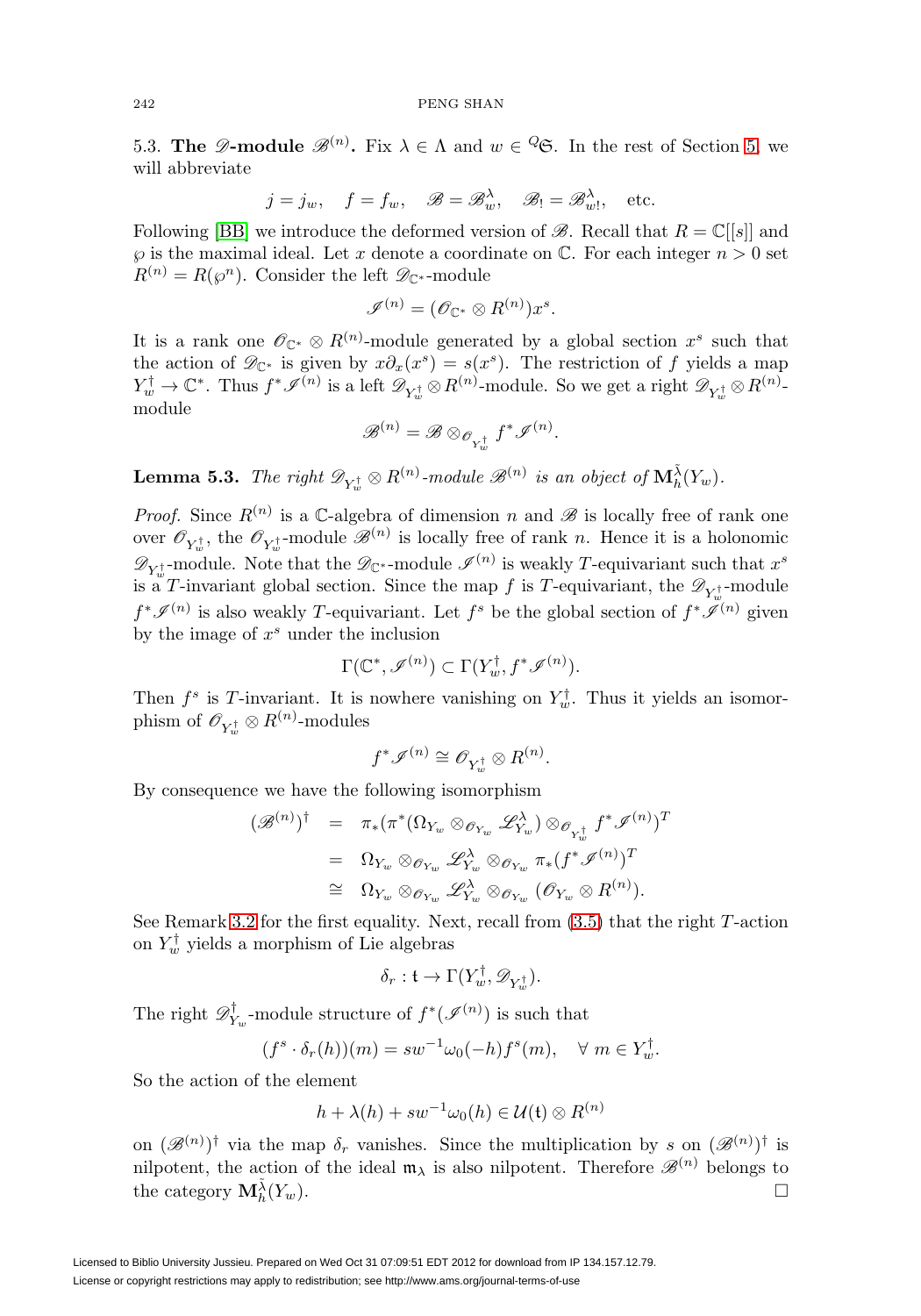It follows from the lemma that we have the following objects in  $\mathbf{M}^{\tilde{\lambda}}_h(X)$ 

$$
\mathscr{B}_{!}^{(n)}=j_! (\mathscr{B}^{(n)}), \quad \mathscr{B}_{! \bullet}^{(n)}=j_{! \bullet} (\mathscr{B}^{(n)}), \quad \mathscr{B}_{\bullet}^{(n)}=j_{\bullet} (\mathscr{B}^{(n)}).
$$

5.4. **Deformed parabolic Verma modules.** Fix  $\lambda \in \Lambda$  and  $w \in \mathcal{Q}$  as before. Let  $n > 0$ . If  $w \cdot \lambda \in \Lambda^+$  we will abbreviate

$$
M_{\kappa} = M_{\kappa}(w \cdot \lambda), \quad M_{\mathbf{k}} = M_{\mathbf{k}}(w \cdot \lambda), \quad M_{\mathbf{k}}^{(n)} = M_{\mathbf{k}}(\wp^n), \quad \mathbf{D}M_{\mathbf{k}}^{(n)} = (\mathbf{D}M_{\mathbf{k}})(\wp^n).
$$

Note that the condition is satisfied when w is a shortest element in  $w\mathfrak{S}(\lambda)$ ; see Remark [4.7.](#page-28-2)

<span id="page-31-0"></span>**Proposition 5.4.** Assume that  $\lambda + \rho$  is antidominant and that w is a shortest element in  $w\mathfrak{S}(\lambda)$ . Then there are isomorphisms of  $\mathfrak{g}_{R(n)}$ -modules

$$
\Gamma(\mathcal{B}_!^{(n)}) = M_{\mathbf{k}}^{(n)}, \quad \Gamma(\mathcal{B}_{\bullet}^{(n)}) = \mathbf{D}M_{\mathbf{k}}^{(n)}.
$$

The proof will be given in Appendix [B.](#page-48-0)

<span id="page-31-1"></span>5.5. **The geometric Jantzen filtration.** Now, we define the Jantzen filtration on  $\mathscr{B}_!$  following [\[BB,](#page-55-6) Sections 4.1,4.2]. Recall that  $\mathscr{B}^{(n)}$  is an object of  $\mathbf{M}_{h}^{\tilde{\lambda}}(Y_w)$ . Consider the map

$$
\mu: R^{(n)} \to \text{End}_{\mathbf{M}_h^{\bar{\lambda}}(Y_w)}(\mathscr{B}^{(n)}), \qquad \mu(r)(m) = rm,
$$

where m denotes a local section of  $\mathscr{B}^{(n)}$ . Then the pair  $(\mathscr{B}^{(n)}, \mu)$  is an object of the category  $\mathbf{M}_{h}^{\tilde{\lambda}}(Y_w)_{R^{(n)}}$  defined in Section [5.1.](#page-28-3) We will abbreviate  $\mathscr{B}^{(n)} = (\mathscr{B}^{(n)}, \mu)$ . Fix an integer  $a \ge 0$ . Recall the morphism of functors  $\psi : j_! \to j_\bullet$ . We consider the morphism

$$
\psi(a,n): \mathscr{B}_!^{(n)} \to \mathscr{B}_\bullet^{(n)}
$$

in the category  $\mathbf{M}_{h}^{\tilde{\lambda}}(X)_{R^{(n)}}$  given by the composition of the chain of maps

(5.3) 
$$
\mathscr{B}_!^{(n)} \xrightarrow{j_! (\mu(s^a))} \mathscr{B}_!^{(n)} \xrightarrow{\psi(\mathscr{B}^{(n)})} \mathscr{B}_\bullet^{(n)}.
$$

The category  $\mathbf{M}_{h}^{\tilde{\lambda}}(X)_{R^{(n)}}$  is abelian. The obvious projection  $R^{(n)} \to R^{(n-1)}$  yields a canonical map

 $Coker(\psi(a, n)) \to Coker(\psi(a, n-1)).$ 

By  $[B, Lemma 2.1]$  $[B, Lemma 2.1]$  this map is an isomorphism when n is sufficiently large. We define

<span id="page-31-2"></span>(5.4) 
$$
\pi^a(\mathscr{B}) = \text{Coker}(\psi(a, n)), \quad n \gg 0.
$$

This is an object of  $\mathbf{M}_{h}^{\tilde{\lambda}}(X)_{R^{(n)}}$ . We view it as an object of  $\mathbf{M}_{h}^{\tilde{\lambda}}(X)$  via the forgetful functor [\(5.1\)](#page-28-4). Now, let us consider the maps

$$
\alpha : \mathscr{B}_! \to \pi^1(\mathscr{B}), \quad \beta : \pi^1(\mathscr{B}) \to \pi^0(\mathscr{B})
$$

in  $\mathbf{M}_{h}^{\tilde{\lambda}}(X)$  given as follows. First, since

$$
\pi^{0}(\mathscr{B}) = \mathrm{Coker}(\psi(\mathscr{B}^{(n)})) \quad \text{and} \quad \pi^{1}(\mathscr{B}) = \mathrm{Coker}(\psi(\mathscr{B}^{(n)}) \circ j_{!}(\mu(s))),
$$

there is a canonical projection  $\pi^1(\mathscr{B}) \to \pi^0(\mathscr{B})$ . We define  $\beta$  to be this map. Next, the morphism  $\psi(\mathscr{B}^{(n)})$  maps  $j_! (s(\mathscr{B}^{(n)}))$  to Im $(\psi(1,n))$ . Hence it induces a map

$$
j_!({\mathscr B}^{(n)}/s({\mathscr B}^{(n)}))\to \pi^1({\mathscr B}), \qquad n\gg 0.
$$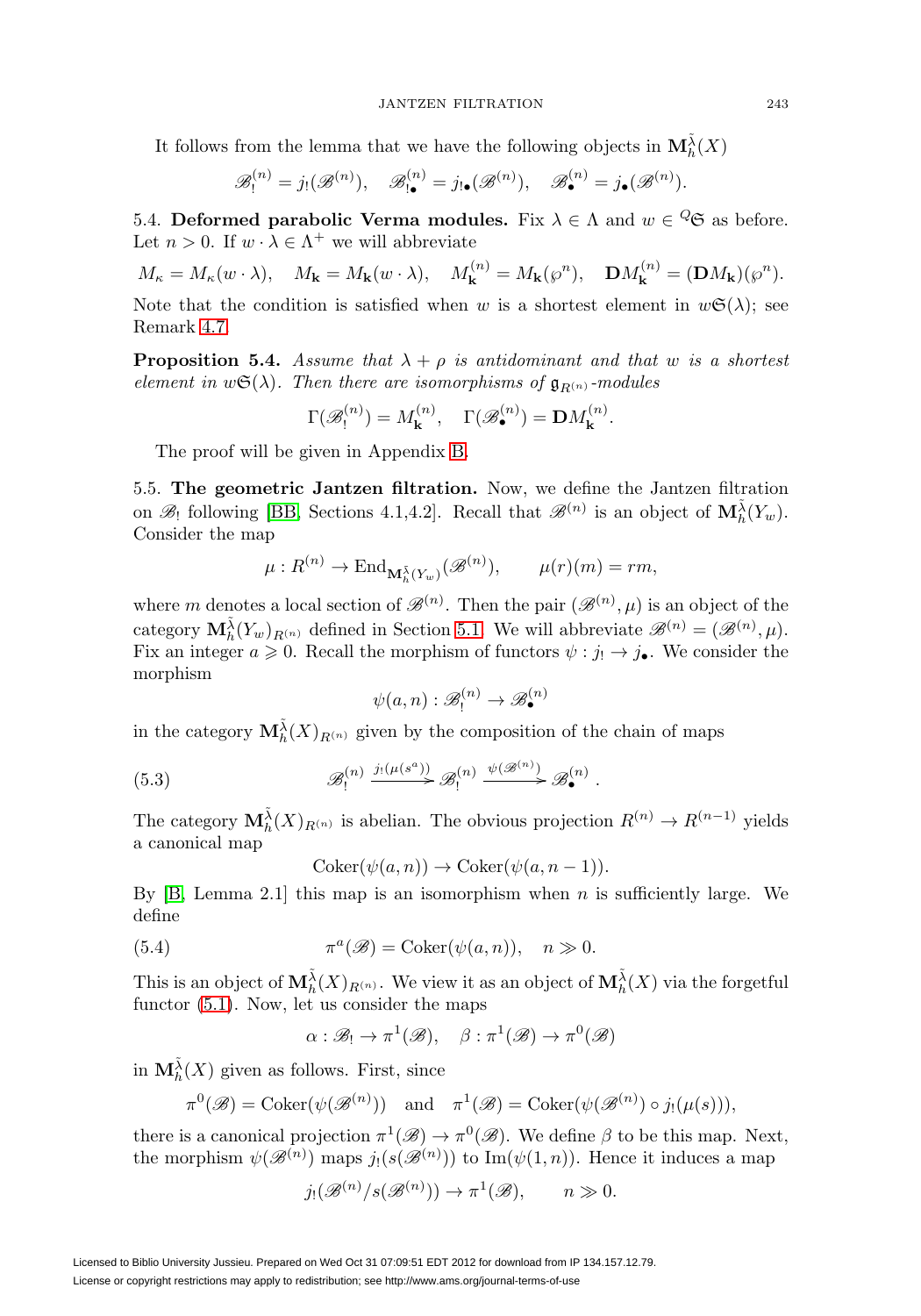Composing it with the isomorphism  $\mathscr{B} \cong \mathscr{B}^{(n)}/s(\mathscr{B}^{(n)})$  we get the map  $\alpha$ . Let  $\mu^1$ denote the  $R^{(n)}$ -action on  $\pi^1(\mathscr{B})$ . Then by [\[B\]](#page-55-10) the sequence

<span id="page-32-0"></span>(5.5) 
$$
0 \longrightarrow \mathscr{B}_! \stackrel{\alpha}{\longrightarrow} \pi^1(\mathscr{B}) \stackrel{\beta}{\longrightarrow} \pi^0(\mathscr{B}) \longrightarrow 0,
$$

is exact and  $\alpha$  induces an isomorphism

$$
\mathscr{B}_! \to \mathrm{Ker}(\mu^1(s) : \pi^1(\mathscr{B}) \to \pi^1(\mathscr{B})).
$$

The *Jantzen filtration* of  $\mathcal{B}_!$  is defined by

<span id="page-32-1"></span>(5.6) 
$$
J^{i}(\mathscr{B}_{!}) = \text{Ker}(\mu^{1}(s)) \cap \text{Im}(\mu^{1}(s)^{i}), \qquad \forall i \geq 0.
$$

5.6. **Comparison of the Jantzen filtrations.** Fix  $\lambda \in \Lambda$  and  $w \in \mathcal{Q}$ . Consider the Jantzen filtration  $(J^i M_{\kappa})$  on  $M_{\kappa}$  as defined in Section [2.3.](#page-8-2) The following proposition compares it with the geometric Jantzen filtration on  $\mathscr{B}_!$ .

<span id="page-32-2"></span>**Proposition 5.5.** Assume that  $\lambda + \rho$  is antidominant and that w is a shortest element in  $w\mathfrak{S}(\lambda)$ . Then we have

$$
J^i M_\kappa = \Gamma(J^i \mathscr{B}_!) , \quad \forall i \geqslant 0.
$$

Proof. By Proposition [4.6\(](#page-27-3)b) and Proposition [5.4](#page-31-0) we have

$$
\Gamma(\mathscr{B}_!)=M_\kappa
$$
,  $\Gamma(\mathscr{B}_!^{(n)})=M_{\mathbf{k}}^{(n)}$ ,  $\Gamma(\mathscr{B}_{\bullet}^{(n)})=\mathbf{D}M_{\mathbf{k}}^{(n)}$ .

So the map

$$
\phi^{(n)} = \Gamma(\psi(\mathcal{B}^{(n)})): \Gamma(\mathcal{B}^{(n)}_! \to \Gamma(\mathcal{B}^{(n)}_{\bullet}).
$$

identifies with a  $\mathfrak{g}_{R^{(n)}}$ -module homomorphism

$$
\phi^{(n)}: M_{\mathbf{k}}^{(n)} \to \mathbf{D}M_{\mathbf{k}}^{(n)}.
$$

Consider the projective systems  $(M_{\mathbf{k}}^{(n)})$ ,  $(\mathbf{D}M_{\mathbf{k}}^{(n)})$ ,  $n > 0$ , induced by the quotient map  $R^{(n)} \to R^{(n-1)}$ . Their limits are respectively  $M_{\mathbf{k}}$  and  $\mathbf{D}M_{\mathbf{k}}$ . The morphisms  $\phi^{(n)}$ ,  $n > 0$ , yield a morphism of  $\mathfrak{g}_R$ -modules

$$
\phi = \varprojlim \phi^{(n)} : M_{\mathbf{k}} \to \mathbf{D}M_{\mathbf{k}}
$$

such that

$$
\phi(\wp) = \phi^{(1)} = \Gamma(\psi(\mathscr{B})).
$$

The functor  $\Gamma$  is exact by Proposition [4.1.](#page-24-1) So the image of  $\phi(\varphi)$  is  $\Gamma(\mathscr{B}_{\cdot\bullet})$ . It is nonzero by Proposition [4.6\(](#page-27-3)c). Hence  $\phi$  satisfies the condition of Definition [1.6](#page-4-1) and we have

$$
J^iM_{\kappa}=\left(\{x\in M_{\mathbf{k}}\,|\,\phi(x)\in s^i\mathbf{D}M_{\mathbf{k}}\}+sM_{\mathbf{k}}\right)/sM_{\mathbf{k}}.
$$

By Lemma [2.1](#page-7-1) and Remark [1.7](#page-4-2) the map  $\phi$  is injective. So the equality above can be rewritten as

$$
J^iM_{\kappa}=\big(\phi(M_{\bold{k}})\cap s^i\bold{D} M_{\bold{k}}+s\phi(M_{\bold{k}})\big)/s\phi(M_{\bold{k}}).
$$

Now, for  $a \geqslant 0$  let

$$
\phi(a, n) : M_{\mathbf{k}}^{(n)} \to \mathbf{D}M_{\mathbf{k}}^{(n)}
$$

be the  $\mathfrak{g}_{R(n)}$ -module homomorphism given by the composition

(5.7) 
$$
M_{\mathbf{k}}^{(n)} \xrightarrow{\mu(s^{a})} M_{\mathbf{k}}^{(n)} \xrightarrow{\phi^{(n)}} \mathbf{D} M_{\mathbf{k}}^{(n)}.
$$

Then we have  $\Gamma(\psi(a, n)) = \phi(a, n)$ . Since  $\Gamma$  is exact, we have

 $Coker(\phi(a, n)) = \Gamma(Coker(\psi(a, n))).$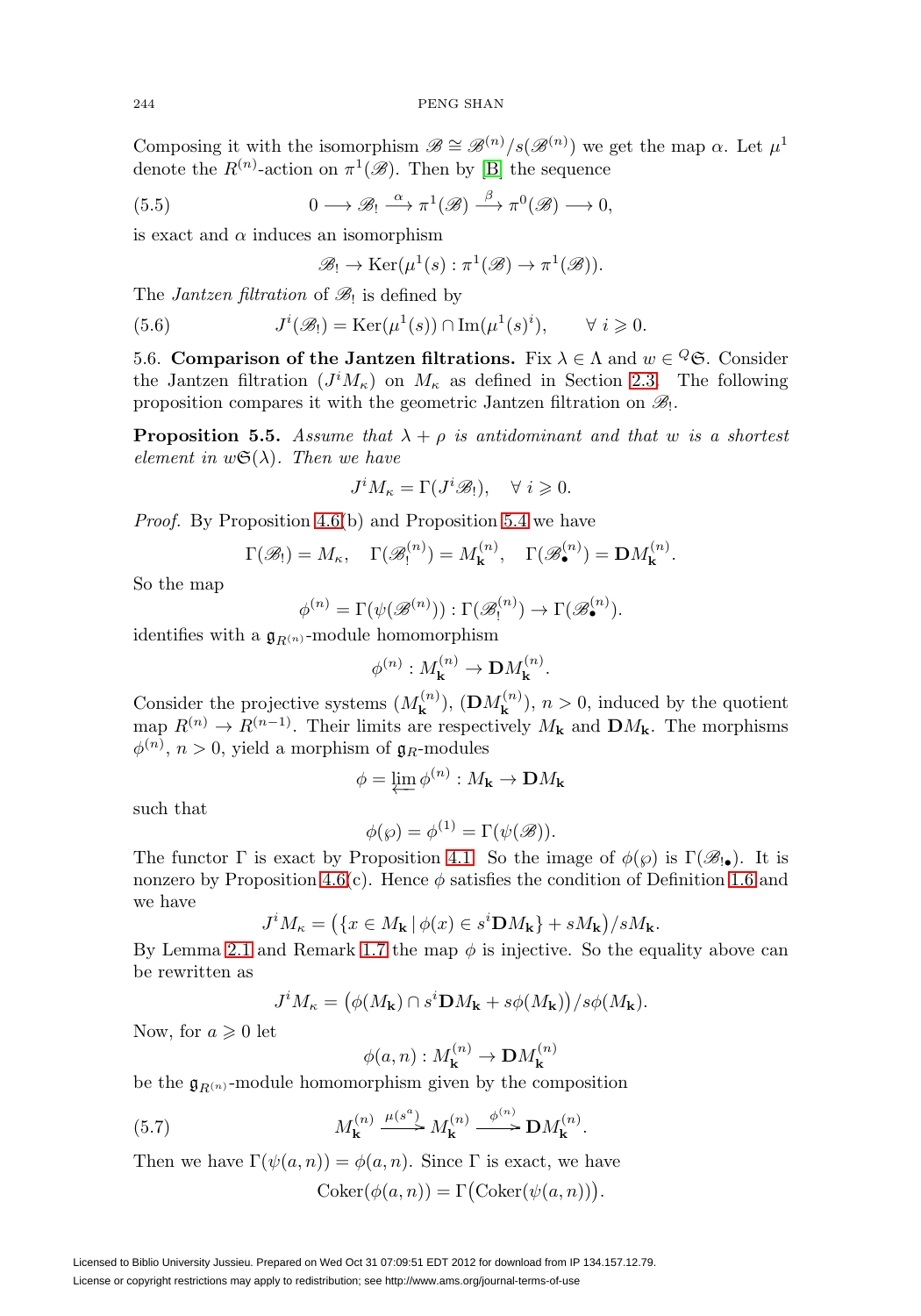So the discussion in Section [5.5](#page-31-1) and the exactness of  $\Gamma$  yields that the canonical map

$$
Coker(\phi(a, n)) \to Coker(\phi(a, n - 1))
$$

is an isomorphism if  $n$  is large enough. We deduce that

$$
\mathbf{D}M_{\mathbf{k}}/s^{a}M_{\mathbf{k}} = \mathrm{Coker}(\phi(a, n)) = \Gamma(\pi^{a}(\mathscr{B})), \quad n \gg 0;
$$

see [\(5.4\)](#page-31-2). The action of  $\mu(s)$  on  $\mathbf{D}M_k/s^a\phi(M_k)$  is nilpotent, because  $\mu(s)$  is nilpotent on  $\mathbf{D}M_{\mathbf{k}}^{(n)}$ . Furthermore,  $\Gamma$  maps the exact sequence [\(5.5\)](#page-32-0) to an exact sequence

(5.8) 
$$
0 \longrightarrow M_{\kappa} \longrightarrow \mathbf{D}M_{\mathbf{k}}/s\phi(M_{\mathbf{k}}) \longrightarrow \mathbf{D}M_{\mathbf{k}}/\phi(M_{\mathbf{k}}) \longrightarrow 0,
$$

and the first map yields an isomorphism

$$
M_{\kappa} = \text{Ker}(\mu(s) : \mathbf{D}M_{\mathbf{k}}/s\phi(M_{\mathbf{k}}) \to \mathbf{D}M_{\mathbf{k}}/s\phi(M_{\mathbf{k}})).
$$

Note that since  $\mathbf{D}M_{\mathbf{k}}$  is a free R-module, for  $x \in \mathbf{D}M_{\mathbf{k}}$  if  $sx \in s\phi(M_{\mathbf{k}})$ , then  $x \in \phi(M_k)$ . So by [\(5.6\)](#page-32-1) and the exactness of Γ, we have for  $i \geq 0$ ,

$$
\Gamma(J^{i}\mathscr{B}_{!}) = \text{Ker}(\mu(s)) \cap \text{Im}(\mu(s)^{i})
$$
  
=  $(\phi(M_{\mathbf{k}}) \cap s^{i} \mathbf{D} M_{\mathbf{k}} + s\phi(M_{\mathbf{k}}))/s\phi(M_{\mathbf{k}})$   
=  $J^{i} M_{\kappa}$ .

<span id="page-33-0"></span>The proposition is proved.  $\Box$ 

### 6. Proof of the main theorem

6.1. **Mixed Hodge modules.** Let Z be a smooth scheme. Let  $MHM(Z)$  be the category of mixed Hodge modules on Z [\[Sa\]](#page-56-16). It is an abelian category. Each object  $M$  of **MHM**(Z) carries a canonical filtration

$$
W^{\bullet} \mathscr{M} = \cdots W^k \mathscr{M} \supset W^{k-1} \mathscr{M} \cdots,
$$

called the *weight filtration*. For each  $k \in \mathbb{Z}$  the Tate twist is an auto-equivalence

$$
(k) : \mathbf{MHM}(Z) \to \mathbf{MHM}(Z), \quad \mathscr{M} \mapsto \mathscr{M}(k)
$$

such that  $W^{\bullet}(\mathcal{M}(k)) = W^{\bullet+2k}(\mathcal{M})$ . Let  $\text{Perv}(Z)$  be the category of perverse sheaves on  $Z$  with coefficient in  $\mathbb{C}$ . There is an exact forgetful functor

$$
\varrho: \mathbf{MHM}(Z) \to \mathbf{Perv}(Z).
$$

For any locally closed affine embedding  $i: Z \to Y$  we have exact functors

$$
i_!, i_{\bullet} : \mathbf{MHM}(Z) \to \mathbf{MHM}(Y)
$$

which correspond via  $\rho$  to the same named functors on the categories of perverse sheaves.

If Z is not smooth we embed it into a smooth variety Y and we define  $MHM(Z)$ as the full subcategory of  $MHM(Y)$  consisting of the objects supported on Z. It is independent of the choice of the embedding for the same reason as for  $\mathscr{D}$ -modules.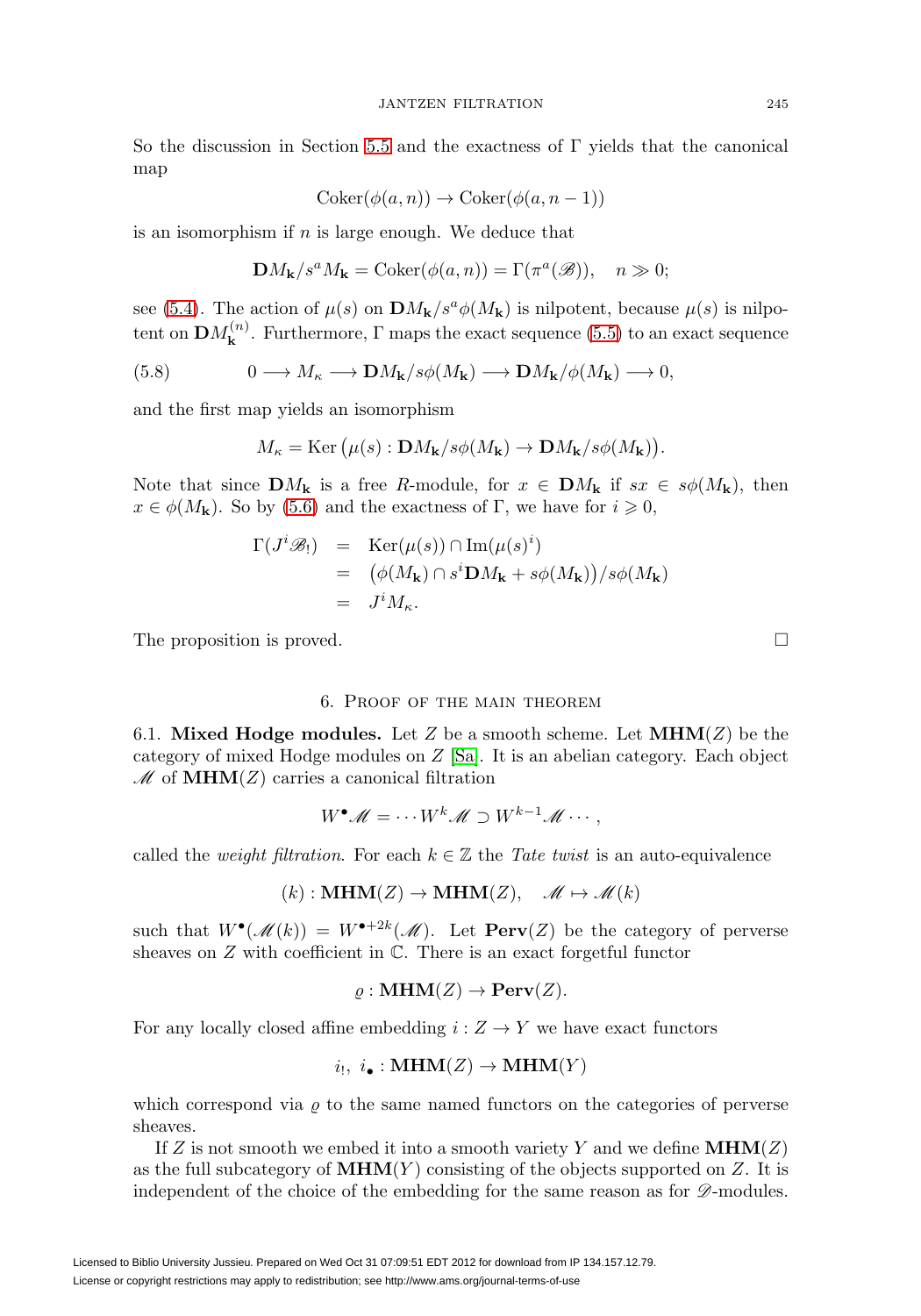6.2. **The graded multiplicities of**  $\mathscr{B}_{x|\bullet}^{\lambda}$  **in**  $\mathscr{B}_{w}^{\lambda}$ **. Now, let us calculate the multi**plicities of a simple object  $\mathscr{B}_{x|\bullet}^{\lambda}$  in the successive quotients of the Jantzen filtration of  $\mathscr{B}_{w}^{\lambda}$  for  $x, w \in \mathscr{Q}$  with  $x \leqslant w$ .

We fix once for all an element  $v \in \mathfrak{S}$ , and we consider the Serre subcategory  $\mathbf{M}_{0}^{\lambda}(\overline{X}_{v})$  of  $\mathbf{M}_{h}^{\lambda}(\overline{X}_{v})$  generated by the objects  $\mathscr{A}_{w_{v}}^{\lambda}$  with  $w \leq v, w \in \mathfrak{S}$ . The de Rham functor yields an exact fully faithful functor

$$
\mathrm{DR}: \mathbf{M}^\lambda_0(\overline{X}_v) \longrightarrow \mathbf{Perv}(\overline{X}_v).
$$

See e.g., [\[KT1,](#page-56-11) Section 4]. Let  $\text{MHM}_0(\overline{X}_v)$  be the full subcategory of  $\text{MHM}(\overline{X}_v)$ consisting of objects whose image by  $\rho$  belong to the image of the functor DR. There exists a unique exact functor

$$
\eta: \mathbf{MHM}_0(\overline{X}_v) \to \mathbf{M}_0^{\lambda}(\overline{X}_v)
$$

such that DR  $\circ \eta = \varrho$ . An object M in **MHM**<sub>0</sub>( $\overline{X}_v$ ) is *pure of weight i* if we have  $W^k \mathscr{M}/W^{k-1} \mathscr{M} = 0$  for any  $k \neq i$ . For any  $w \in \mathfrak{S}$ ,  $w \leq v$ , there is a unique simple object  $\tilde{\mathscr{A}}_w^{\lambda}$  in **MHM**( $X_w$ ) pure of weight  $l(w)$  such that  $\eta(\tilde{\mathscr{A}}_w^{\lambda}) = \mathscr{A}_w^{\lambda}$ ; see e.g. [\[KT2\]](#page-56-17). Let

$$
\tilde{\mathscr{A}}_{w!}^{\lambda} = (i_{w})_! (\tilde{\mathscr{A}}_{w}^{\lambda}), \qquad \tilde{\mathscr{A}}_{w! \bullet}^{\lambda} = (i_{w})_{! \bullet} (\tilde{\mathscr{A}}_{w}^{\lambda}).
$$

They are objects of  $\text{MHM}_0(X_v)$  such that

$$
\eta(\tilde{\mathscr{A}}_{w!}^{\lambda}) = \mathscr{A}_{w!}^{\lambda}, \qquad \eta(\tilde{\mathscr{A}}_{w!\bullet}^{\lambda}) = \mathscr{A}_{w!\bullet}^{\lambda}.
$$

Now, assume that  $w \in {}^Q\mathfrak{S}$  and  $w \leq v$ . Recall that  $\mathscr{B}^\lambda_w \in M^\lambda(Y_w)$ , and that  $\mathscr{B}_{w!}^{\lambda} \in \mathbf{M}^{\lambda}(X)$  can be viewed as an object of  $\mathbf{M}^{\lambda}(\overline{X}_{v})$ . We define similarly the objects  $\tilde{\mathscr{B}}_w^{\lambda} \in \mathbf{MHM}(Y_w)$  and  $\tilde{\mathscr{B}}_w^{\lambda}$ ,  $\tilde{\mathscr{B}}_w^{\lambda}$ ,  $\in \mathbf{MHM}_0(\overline{X}_v)$  such that

$$
\eta(\tilde{\mathscr{B}}_{w!}^{\lambda})=\mathscr{B}_{w!}^{\lambda},\qquad \eta(\tilde{\mathscr{B}}_{w!\bullet}^{\lambda})=\mathscr{B}_{w!\bullet}^{\lambda}.
$$

The object  $\tilde{\mathscr{B}}_{w}^{\lambda}$  has a canonical weight filtration  $W^{\bullet}$ . We set  $J^k \mathscr{B}_{w}^{\lambda} = \mathscr{B}_{w}^{\lambda}$  for  $k < 0$ . The following proposition is due to Gabber and Beilinson-Bernstein [\[BB,](#page-55-6) Theorem 5.1.2, Corollary 5.1.3].

<span id="page-34-0"></span>**Proposition 6.1.** We have 
$$
\eta(W^{l(w)-k}\tilde{\mathcal{B}}_{w}^{\lambda})=J^k\mathcal{B}_{w}^{\lambda}
$$
 in  $\mathbf{M}_0^{\lambda}(\overline{X}_v)$  for all  $k \in \mathbb{Z}$ .

So the problem that we posed at the beginning of the section reduces to calculate the multiplicities of  $\tilde{\mathscr{B}}_{x|\bullet}^{\lambda}$  in  $\tilde{\mathscr{B}}_{w}^{\lambda}$  in the category **MHM**<sub>0</sub>( $\overline{X}_v$ ). Let q be a formal parameter. The Hecke algebra  $\mathcal{H}_q(\mathfrak{S})$  of  $\mathfrak{S}$  is a  $\mathbb{Z}[q, q^{-1}]$ -algebra with a  $\mathbb{Z}[q, q^{-1}]$ basis  ${T_w}_{w \in \mathfrak{S}}$  whose multiplication is given by

$$
T_{w_1}T_{w_2} = T_{w_1w_2}, \quad \text{if } l(w_1w_2) = l(w_1) + l(w_2),
$$
  

$$
(T_{s_i} + 1)(T_{s_i} - q) = 0, \quad 0 \le i \le m - 1.
$$

On the other hand, the Grothendieck group  $[\textbf{MHM}_0(\overline{X}_v)]$  is a  $\mathbb{Z}[q, q^{-1}]$ -module such that

$$
q^k[\mathcal{M}] = [\mathcal{M}(-k)], \qquad k \in \mathbb{Z}, \ \mathcal{M} \in \mathbf{MHM}_0(\overline{X}_v).
$$

For  $x \in \mathfrak{S}$  with  $x \leq v$  consider the closed embedding

$$
c_x
$$
: pt  $\rightarrow \overline{X}_v$ , pt  $\rightarrow \dot{x}B/B$ .

There is an injective  $\mathbb{Z}[q, q^{-1}]$ -module homomorphism; see e.g., [\[KT2,](#page-56-17) (5.4)],

$$
\Psi : [\mathbf{MHM}_0(\overline{X}_v)] \longrightarrow \mathscr{H}_q(\mathfrak{S}),
$$
  

$$
[\mathscr{M}] \longrightarrow \sum_{x \leqslant v} \sum_{k \in \mathbb{Z}} (-1)^k [H^k c_x^*(\mathscr{M})] T_x.
$$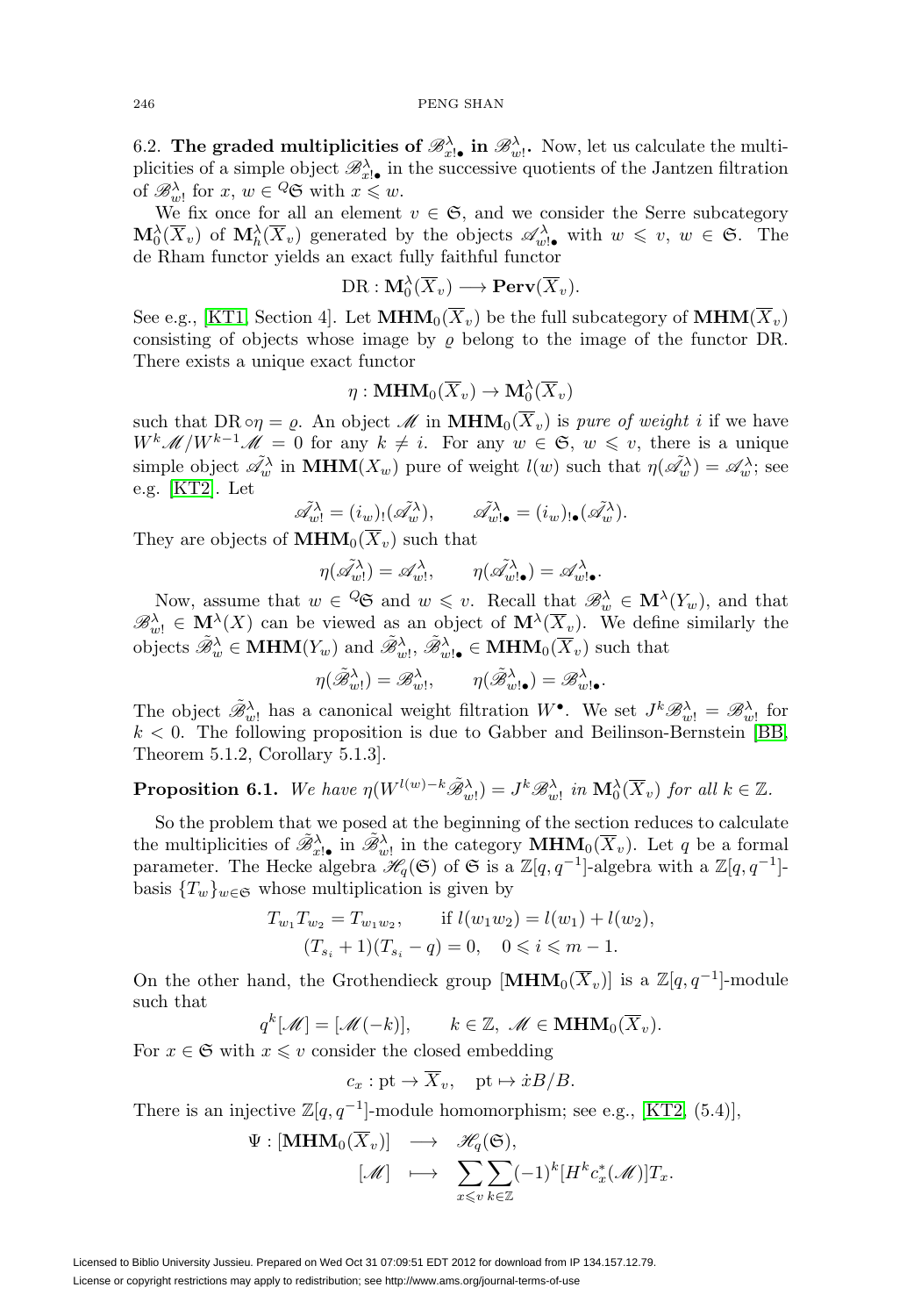The desired multiplicities are given by the following lemma.

**Lemma 6.2.** For  $w \in \mathcal{Q}$  we have

$$
\Psi([\tilde{\mathscr{B}}_{w!\bullet}^{\lambda}]) = \sum_{x \in \mathcal{Q}_{\mathfrak{S},x \leq w}} (-1)^{l(w)-l(x)} P_{x,w} \Psi([\tilde{\mathscr{B}}_{x}^{\lambda}]),
$$

where  $P_{x,w} \in \mathbb{Z}[q, q^{-1}]$  is the Kazhdan-Lusztig polynomial.

*Proof.* Since the choice for the element  $v$  above is arbitrary, we may assume that  $w \leq v$ . By the definition of  $\Psi$  we have

<span id="page-35-2"></span>(6.1) 
$$
\Psi([\tilde{\mathscr{A}}_w^{\lambda}]) = (-1)^{l(w)} T_w.
$$

By [\[KL1\]](#page-56-18), [\[KT1\]](#page-56-11), we have

<span id="page-35-3"></span>(6.2) 
$$
\Psi([\tilde{\mathscr{A}}_{w!\bullet}^{\lambda}]) = (-1)^{l(w)} \sum_{x \in \mathfrak{S}} P_{x,w} T_x.
$$

Next, for  $x \in \mathcal{Q}$  with  $x \leq v$  we have

<span id="page-35-1"></span>(6.3)  
\n
$$
\Psi([\tilde{\mathscr{B}}_x^{\lambda}]) = \sum_{y \in \mathfrak{S}_0} \sum_{k \in \mathbb{Z}} (-1)^k [H^k c_{yx}^* (\tilde{\mathscr{B}}_x^{\lambda})] T_{yx}
$$
\n
$$
= (-1)^{l(x)} \sum_{y \in \mathfrak{S}_0} T_{yx}.
$$

Since by Lemma [4.5](#page-27-2) we have

$$
\tilde{\mathscr{A}}_{w!\bullet}^{\lambda}=\tilde{\mathscr{B}}_{w!\bullet}^{\lambda},
$$

the following equalities hold

$$
\Psi([\tilde{\mathscr{B}}_{w!\bullet}^{\lambda}]) = \Psi([\tilde{\mathscr{A}}_{w!\bullet}^{\lambda}])
$$
\n
$$
= (-1)^{l(w)} \sum_{x \in \mathcal{Q} \in \mathcal{X}} \sum_{x \in w} P_{yx,w} T_{yx}
$$
\n
$$
= (-1)^{l(w)} \sum_{x \in \mathcal{Q} \in \mathcal{X}} P_{x,w} \sum_{y \in \mathcal{S}_0} T_{yx}
$$
\n
$$
= \sum_{x \in \mathcal{Q} \in \mathcal{X}} (-1)^{l(w)-l(x)} P_{x,w} \Psi([\tilde{\mathscr{B}}_{x}^{\lambda}]).
$$

Here the third equality is given by the well-known identity,

$$
P_{yx,w} = P_{x,w}, \quad y \in \mathfrak{S}_0, \ x \in {}^Q\mathfrak{S}, \ x \leq w.
$$

<span id="page-35-0"></span>Remark 6.3. Let  $x \in {}^Q \mathfrak{S}$ . Since  $\Psi$  is injective, the equation [\(6.3\)](#page-35-1) yields that

$$
[\tilde{\mathscr{B}}_{x}^{\lambda}]=\sum_{y\in\mathfrak{S}_0}(-1)^{l(y)}[\tilde{\mathscr{A}}_{yx}^{\lambda}].
$$

By applying the functor  $\eta$  we get the following equality in  $[\mathbf{M}_0^{\lambda}(X)]$ :

(6.4) 
$$
[\mathscr{B}_{x}^{\lambda}] = \sum_{y \in \mathfrak{S}_0} (-1)^{l(y)} [\mathscr{A}_{yx}^{\lambda}].
$$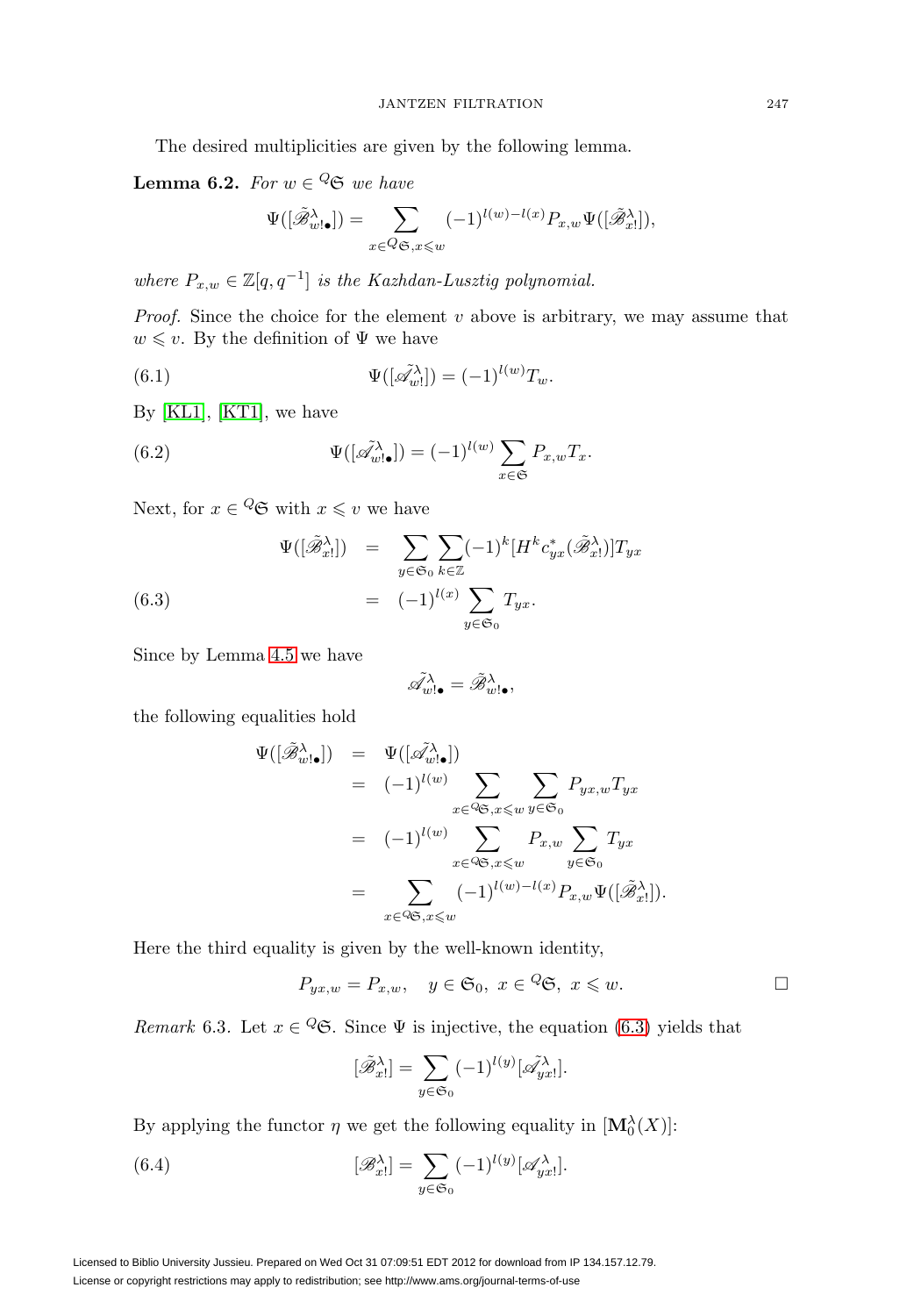### 248 PENG SHAN

6.3. **Proof of Theorem [0.1.](#page-1-1)** Recall from  $(2.6)$  that we view  $P_n$  as a subset of  $\Lambda^{+}$ . By Corollary [2.14,](#page-16-1) Theorem [0.1](#page-1-1) is a consequence of the following theorem.

**Theorem 6.4.** Let  $\lambda$ ,  $\mu$  be partitions of n. Then for any negative integer  $\kappa$  we have

(6.5) 
$$
d_{\lambda'\mu'}(q) = \sum_{i\geqslant 0} [J^i M_\kappa(\lambda)/J^{i+1} M_\kappa(\lambda) : L_\kappa(\mu)] q^i.
$$

Here  $d_{\lambda'\mu'}(q)$  is the polynomial defined in the introduction with  $v = \exp(2\pi i/\kappa)$ .

*Proof.* Let  $\nu \in \Lambda$  such that  $\nu + \rho$  is antidominant. We may assume that  $\mu$ ,  $\lambda$  belong to the same orbit of  $\nu$  under the dot action of  $\mathfrak{S}$ ; see [\(A.7\)](#page-42-0). For any  $\mu \in \Lambda^+ \cap (\mathfrak{S} \cdot \nu)$ let  $w(\mu)_{\nu}$  be the shortest element in the set

$$
w(\mu)_{\nu}\mathfrak{S}(\nu) = \{w \in \mathfrak{S} \mid \mu = w \cdot \nu\}.
$$

Note that  $w(\mu)_{\nu} \mathfrak{S}(\nu)$  is contained in  $\mathcal{Q} \mathfrak{S}$  by Lemma [4.3.](#page-26-2) We fix  $v \in \mathfrak{S}$  such that  $v \geqslant w(\gamma)_{\nu}$  for any  $\gamma \in \mathcal{P}_n$ . Let  $q^{1/2}$  be a formal variable. We identify  $q = (q^{1/2})^2$ . Let  $\bar{P}_{x,w}$  be the Kazhdan-Lusztig polynomial normalized as follows:

$$
P_{x,w}(q) = q^{(l(w)-l(x))/2} \tilde{P}_{x,w}(q^{-1/2}).
$$

Let  $Q_{x,w}$  be the inverse Kazhdan-Lusztig polynomial given by

$$
\sum_{x \in \mathfrak{S}} \tilde{Q}_{x,z}(-q) \tilde{P}_{x,w}(q) = \delta_{z,w}, \quad z, w \in \mathfrak{S}.
$$

Then by  $(6.1)$ ,  $(6.2)$  we have

$$
[\tilde{\mathscr{A}}_{x!}^{\nu}]=\sum_{w\in\mathfrak{S}}q^{(l(x)-l(w))/2}\tilde{Q}_{x,w}(q^{-1/2})[\tilde{\mathscr{A}}_{w!\bullet}^{\nu}],\quad\forall\ x\in\mathfrak{S}.
$$

By Remark [6.3](#page-35-0) we see that

<span id="page-36-0"></span>
$$
(6.6)\ \ [\tilde{\mathscr{B}}'_{x}]\ = \ \sum_{w\in Q_{\mathfrak{S}}} \Big(\sum_{s\in\mathfrak{S}_{0}} (-1)^{l(s)} q^{(l(sx)-l(w))/2} \tilde{Q}_{sx,w}(q^{-1/2})\Big) [\tilde{\mathscr{B}}'_{w!\bullet}], \quad \forall \ x\in {}^{Q}\mathfrak{S}.
$$

Now, let

$$
[\mathbf{M}_0^{\nu}(\overline{X}_v)]_q = [\mathbf{M}_0^{\nu}(\overline{X}_v)] \otimes_{\mathbb{Z}} \mathbb{Z}[q^{1/2}, q^{-1/2}], \qquad [\tilde{\mathcal{O}}_\kappa]_q = [\tilde{\mathcal{O}}_\kappa] \otimes_{\mathbb{Z}} \mathbb{Z}[q^{1/2}, q^{-1/2}].
$$

We have a  $\mathbb{Z}[q, q^{-1}]$ -module homomorphism

$$
\varepsilon : [\mathbf{MHM}_{0}(\overline{X}_{v})] \longrightarrow [\mathbf{M}_{0}^{\nu}(\overline{X}_{v})]_{q}, \n[\mathscr{M}] \longrightarrow \sum_{i \in \mathbb{Z}} [\eta(W^{i} \mathscr{M}/W^{i-1} \mathscr{M})] q^{i/2}.
$$

Note that  $\varepsilon([\tilde{\mathcal{B}}_{x|\bullet}^{\nu}]) = q^{l(x)/2}[\mathcal{B}_{x|\bullet}^{\nu}]$  and by Proposition [6.1](#page-34-0) we have

$$
\varepsilon([\tilde{\mathscr{B}}^{\nu}_{x!}]) = \sum_{i \in \mathbb{N}} [J^{i} \mathscr{B}^{\nu}_{x!} / J^{i+1} \mathscr{B}^{\nu}_{x!}] q^{(l(x)-i)/2}, \quad x \in \mathscr{C} \mathfrak{S}, \ x \leq v.
$$

Next, let

$$
[M_{\kappa}(\lambda)]_q = \sum_{i \in \mathbb{N}} [J^i M_{\kappa}(\lambda) / J^{i+1} M_{\kappa}(\lambda)] q^{-i/2}.
$$

Then by Proposition [5.5,](#page-32-2) we have

$$
\Gamma \varepsilon ( [\tilde{\mathcal{B}}_{w(\lambda)_{\nu}}^{\nu}]) = q^{l(w(\lambda)_{\nu})/2} [M_{\kappa}(\lambda)]_q.
$$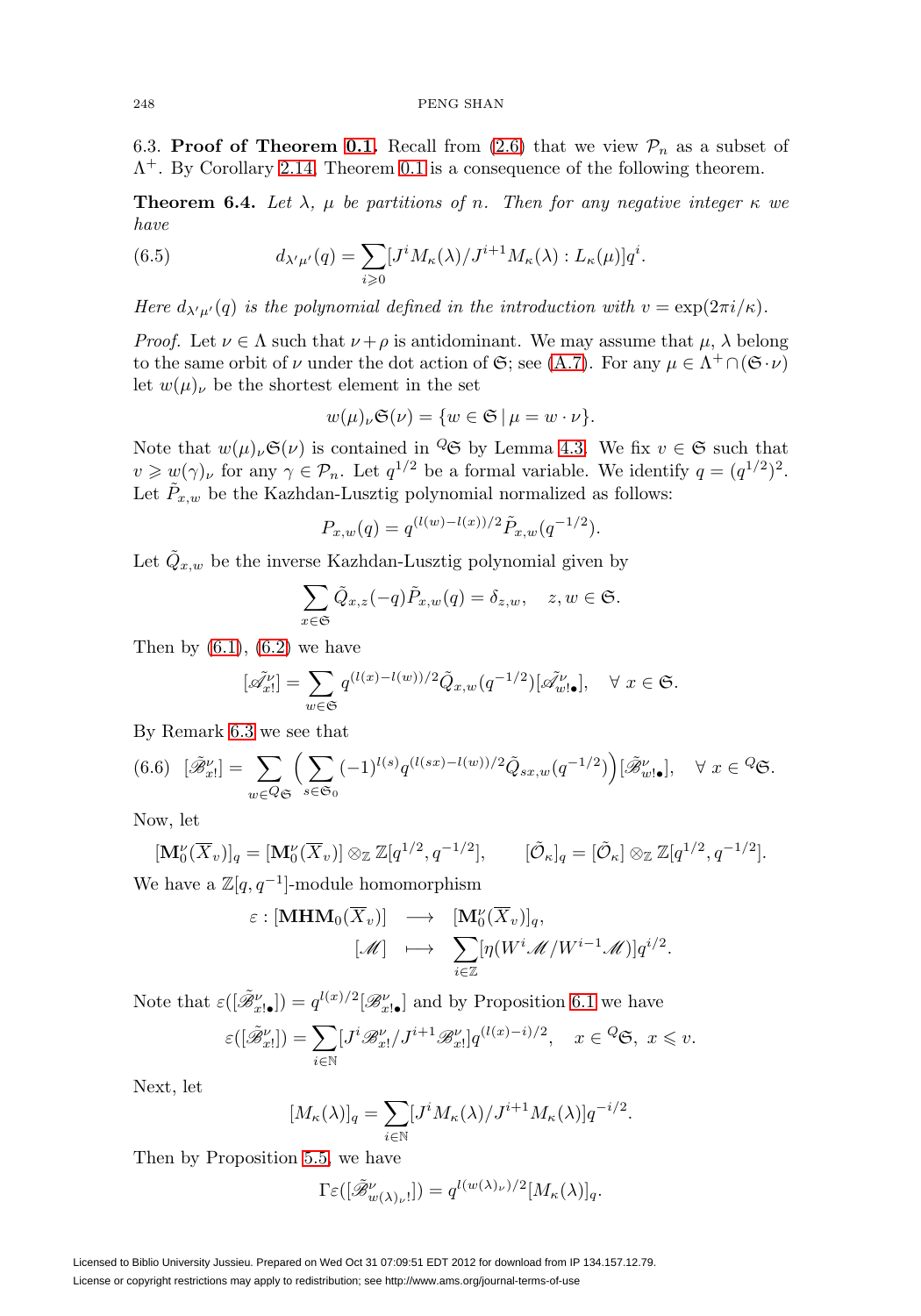On the other hand, by [\(6.6\)](#page-36-0) we have

$$
\begin{split} &\Gamma\varepsilon([\tilde{\mathscr{B}}_{w(\lambda)_{\nu}}^{\nu}])\n= \sum_{w\in Q_{\mathfrak{S}}}\Big(\sum_{s\in\mathfrak{S}_{0}}(-1)^{l(s)}q^{(l(sw(\lambda)_{\nu})-l(w))/2}\tilde{Q}_{sw(\lambda)_{\nu},w}(-q^{1/2})\Big)\Gamma\varepsilon[\tilde{\mathscr{B}}_{w'\bullet}^{\nu}]\n\\ &=\sum_{\mu\in\mathcal{P}_{n}}\Big(\sum_{s\in\mathfrak{S}_{0}}(-1)^{l(s)}q^{(l(sw(\lambda)_{\nu})-l(w(\mu)_{\nu}))/2}\tilde{Q}_{sw(\lambda)_{\nu},w(\mu)_{\nu}}(q^{-1/2})\Big)q^{l(w(\mu)_{\nu})/2}[L_{\kappa}(\mu)].\end{split}
$$

Here in the second equality we have used Proposition [4.6\(](#page-27-3)c) and the fact that  $\mathcal{P}_n$  is an ideal in  $\Lambda^+$ . Note that  $l(sw(\lambda)_\nu) = l(w(\lambda)_\nu) - l(s)$  for  $s \in \mathfrak{S}_0$  by Lemma [4.3\(](#page-26-2)b). We deduce that

$$
[M_{\kappa}(\lambda)]_q = \sum_{\mu \in \mathcal{P}_n} \left( \sum_{s \in \mathfrak{S}_0} (-q^{-1/2})^{l(s)} \tilde{Q}_{sw(\lambda)\nu,w(\mu)\nu}(q^{-1/2}) \right) [L_{\kappa}(\mu)];
$$

By [\[L,](#page-56-19) Proposition 5], we have

$$
d_{\lambda',\mu'}(q^{-1/2}) = \sum_{s \in \mathfrak{S}_0} (-q^{-1/2})^{l(s)} \tilde{Q}_{sw(\lambda)_\nu, w(\mu)_\nu}(q^{-1/2}),
$$

see also the beginning of the proof of Proposition 6 in loc. cit., and [\[LT2,](#page-56-20) Lemma 2.2] for instance. We deduce that

$$
\sum_{i\in\mathbb{N}}[J^iM_\kappa(\lambda)/J^{i+1}M_\kappa(\lambda)]q^i=\sum_{\mu\in\mathcal{P}_n}d_{\lambda',\mu'}(q)[L_\kappa(\mu)].
$$
  
The theorem is proved.

Remark 6.5. The q-multiplicities of the Weyl modules  $W_v(\lambda)$  have also been considered in [\[Ar\]](#page-55-11) and [\[RT\]](#page-56-21). Both papers are of combinatorial nature, and are very different from the approach used here. In  $[Ar]$  Ariki defined a grading on the q-Schur algebra and he proved that the q-multiplicities of the Weyl module with respect to this grading is also given by the same polynomials  $d_{\lambda',\mu'}$ . However, it not clear to us how to relate this grading to the Jantzen filtration.

Remark 6.6. The radical filtration  $C^{\bullet}(M)$  of an object M in an abelian category C is given by putting  $C^0(M) = M$  and  $C^{i+1}(M)$  to be the radical of  $C^i(M)$  for  $i \leq 0$ . It follows from [\[BB,](#page-55-6) Lemma 5.2.2] and Proposition [5.5](#page-32-2) that the Jantzen filtration of  $\mathscr{B}_!$  coincides with the radical filtration. If  $\lambda \in \Lambda$  such that  $\lambda + \rho$  is antidominant and regular, then the exact functor  $\Gamma$  is faithful; see [\[BD,](#page-55-7) Theorem 7.15.6]. In this case, we have

$$
\Gamma(C^{\bullet}(\mathscr{B}_!)) = C^{\bullet}(\Gamma(\mathscr{B}_!)) = C^{\bullet}M_{\kappa}(\lambda).
$$

So the Jantzen filtration on  $M_{\kappa}(\lambda)$  coincides with the radical filtration. If we have further  $\lambda \in \mathcal{P}_n$  and  $\kappa \leqslant -3$ , then by the equivalence in Proposition [2.13](#page-15-1) we deduce that the Jantzen filtration of  $W_v(\lambda)$  also coincides with the radical filtration. This is compatible with recent result of Parshall-Scott [\[PS\]](#page-56-22), where they computed the radical filtration of  $W_v(\lambda)$  under the same assumption of regularity here but without assuming  $\kappa \leq -3$ . We conjecture that for any  $\lambda$  the Jantzen filtration on  $M_{\kappa}(\lambda)$ coincides with the radical filtration.

Remark 6.7. The results of Sections [4,](#page-23-0) [5,](#page-28-0) [6](#page-33-0) hold for any standard parabolic subgroup  $Q$  of  $G$  with the same proof. In particular, it allows us to calculate the graded decomposition matrices associated with the Jantzen filtration of the parabolic Verma modules in more general cases.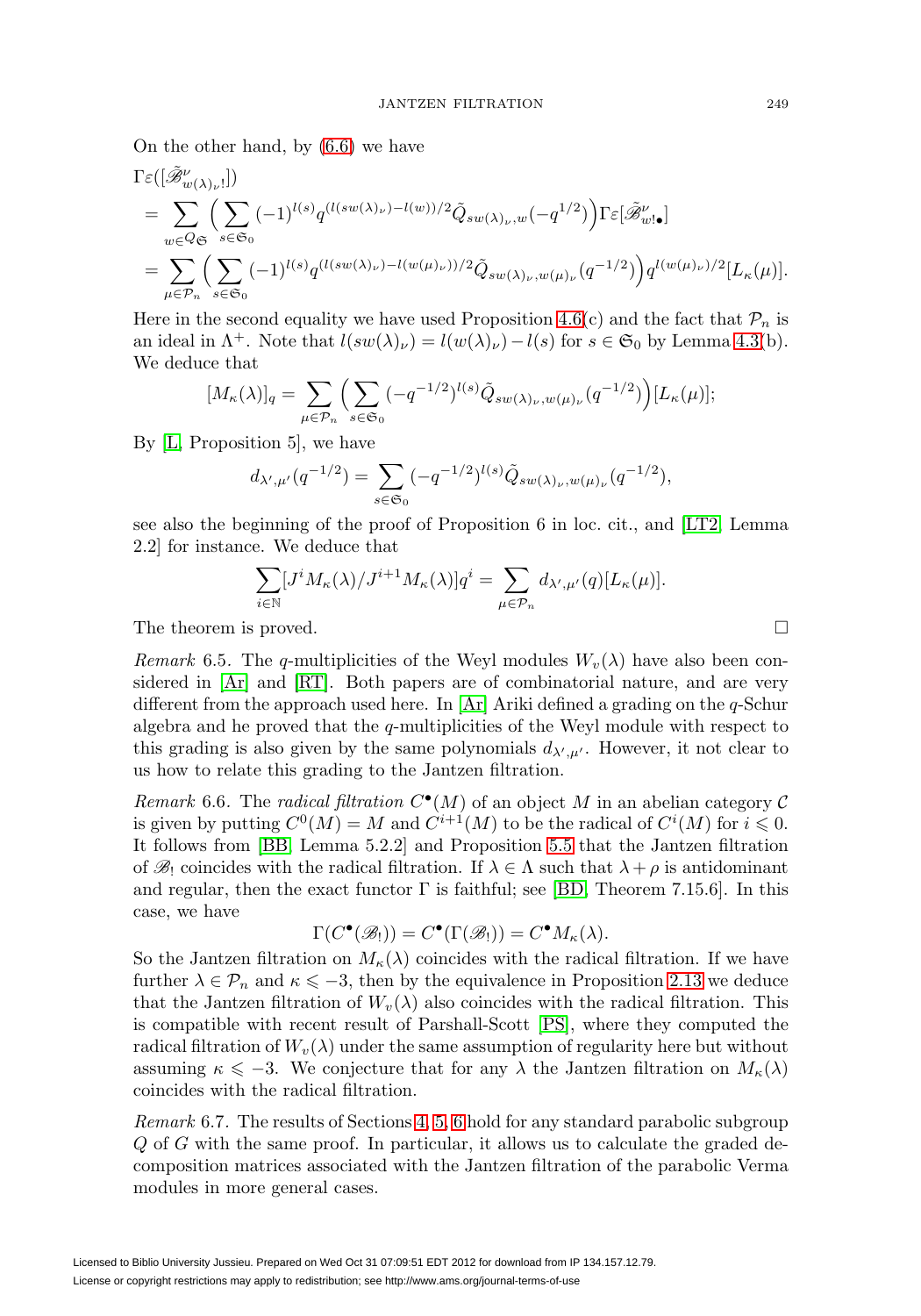#### 250 PENG SHAN

# Appendix A. Kashiwara-Tanisaki's construction, translation functors and Proof of Proposition [4.2](#page-26-0)

The goal of this appendix is to prove Proposition [4.2.](#page-26-0) We first consider the case when  $\lambda + \rho$  is regular. In this case, the result is essentially due to Kashiwara and Tanisaki [\[KT1\]](#page-56-11). However, the setting of loc. cit. is slightly different from the one used here. So we will first recall their construction and adapt it to our setting to complete the proof of the proposition in the regular case. Next, we give a geometric construction of the translation functor for the affine category  $\mathcal O$  inspired from [\[BG\]](#page-55-12), and apply it to deduce the result for singular blocks. We will use the same notation as in Section [4.](#page-23-0)

<span id="page-38-1"></span>A.1. **The Kashiwara affine flag variety.** Recall that Π is the root system of g and  $\Pi^+$  is the set of positive root. Write  $\Pi^- = -\Pi^+$ . For  $\alpha \in \Pi$  we write

$$
\mathfrak{g}_{\alpha} = \{ x \in \mathfrak{g} \mid [h, x] = \alpha(h)x, \quad \forall \ h \in \mathfrak{t} \}.
$$

For any subset  $\Upsilon$  of  $\Pi^+$ ,  $\Pi^-$  we set respectively

$$
\mathfrak{n}(\Upsilon)=\bigoplus_{\alpha\in\Upsilon}\mathfrak{g}_{\alpha},\qquad \mathfrak{n}^{-}(\Upsilon)=\bigoplus_{\alpha\in\Upsilon}\mathfrak{g}_{\alpha}.
$$

For  $\alpha = \sum_{i=0}^{m-1} h_i \alpha_i \in \Pi$  we write  $\text{ht}(\alpha) = \sum_{i=0}^{m-1} h_i$  and for  $l \in \mathbb{N}$  we set

$$
\Pi_l^- = \{ \alpha \in \Pi^- \mid \mathrm{ht}(\alpha) \leqslant -l \}, \qquad \mathfrak{n}_l^- = \mathfrak{n}^-(\Pi_l^-).
$$

Consider the group scheme  $L^-G_0 = G_0(\mathbb{C}[[t^{-1}]])$ . Let  $B^-$  be the preimage of  $B_0^$ by the map

$$
L^-G_0 \to G_0, \qquad t^{-1} \to 0,
$$

where  $B_0^-$  is the Borel subgroup of  $G_0$  opposite to  $B_0$ . Let  $N^-$  be the prounipotent radical of  $B^-$ . Let  $N_l^- \subset B^-$  be the group subscheme given by

$$
N_l^- = \varprojlim_k \exp(\mathfrak{n}_l^- / \mathfrak{n}_k^-).
$$

Let  $\mathfrak X$  be the Kashiwara affine flag variety; see [\[K\]](#page-56-23). It is a quotient scheme  $\mathfrak{X} = G_{\infty}/B$ , where  $G_{\infty}$  is a coherent scheme with a locally free left action of  $B^-$  and a locally free right action of B. The scheme  $\mathfrak X$  is coherent, prosmooth, nonquasi-compact, locally of countable type, with a left action of  $B^-$ . There is a right T-torsor

$$
\pi: \mathfrak{X}^{\dagger} = G_{\infty}/N \to \mathfrak{X}.
$$

For any subscheme Z of  $\mathfrak{X}$  let  $Z^{\dagger}$  be its preimage by  $\pi$ . Let

$$
\mathfrak{X} = \bigsqcup_{w \in \mathfrak{S}} \overset{\circ}{\mathfrak{X}}^w.
$$

be the B<sup>-</sup>-orbit decomposition. Then  $\mathfrak X$  is covered by the following open sets

$$
\mathfrak{X}^w=\bigsqcup_{v\leqslant w}\overset{\circ}{\mathfrak{X}}^v.
$$

For each w there is a canonical closed embedding  $\overline{X}_w \to \mathfrak{X}^w$ . Moreover, for any integer l that is large enough, the group  $N_l^-$  acts locally freely on  $\mathfrak{X}^w$ ,  $\mathfrak{X}^{w\dagger}$ , the quotients

$$
\mathfrak{X}_l^w = N_l^- \backslash \mathfrak{X}^w, \qquad \mathfrak{X}_l^{w\dagger} = N_l^- \backslash \mathfrak{X}^{w\dagger}
$$

<span id="page-38-0"></span>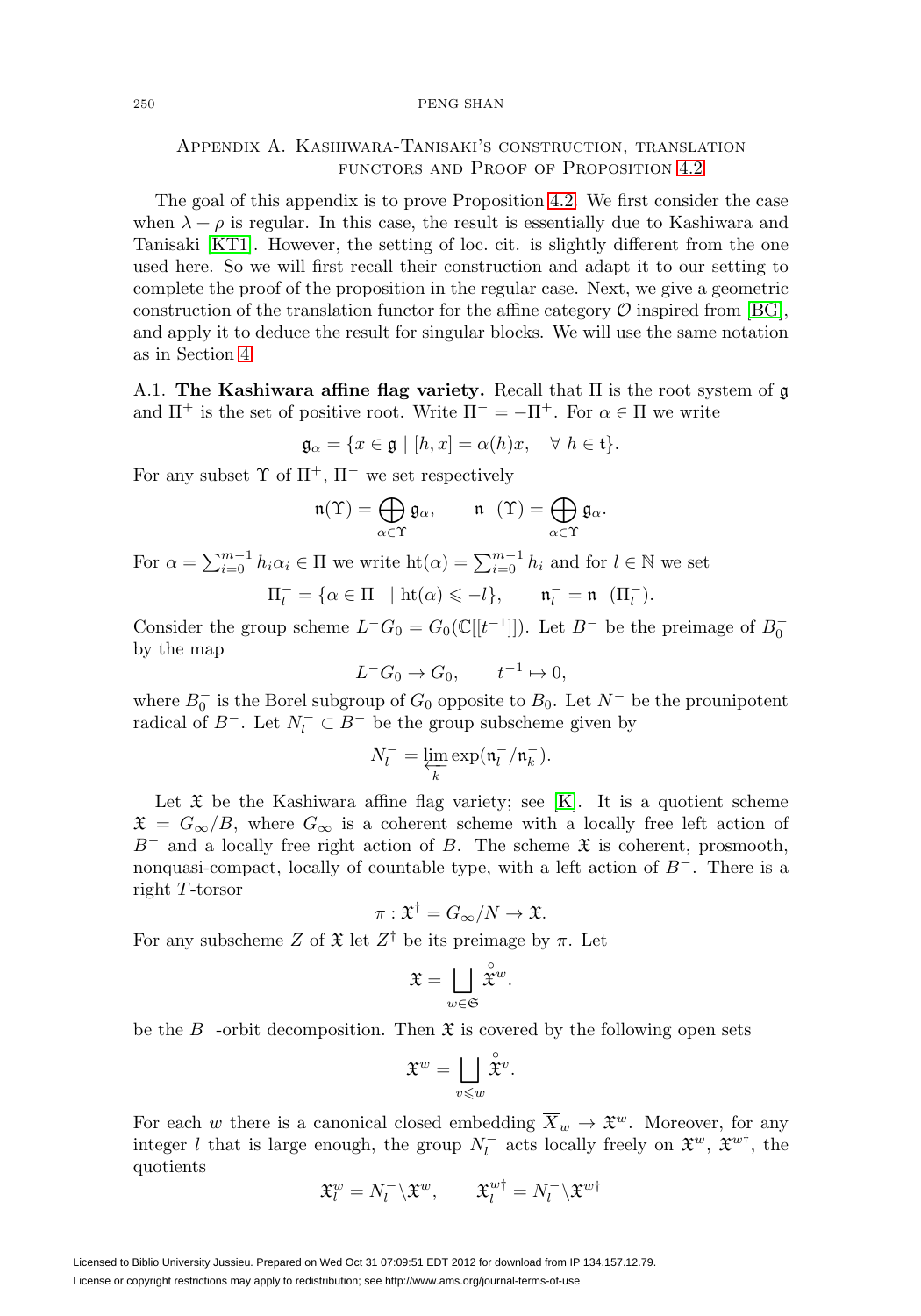are smooth schemes<sup>[3](#page-39-0)</sup>, and the induced morphism

<span id="page-39-1"></span>
$$
\overline{X}_w \to \mathfrak{X}_l^w
$$

is a closed immersion. See [\[KT1,](#page-56-11) Lemma 2.2.1]. Furthermore, we have

$$
\overline{X}_{w}^{\dagger} = \overline{X}_{w} \times_{\mathfrak{X}_{l}^{w}} \mathfrak{X}_{l}^{w\dagger}.
$$

In particular, we get a closed embedding of  $\overline{X}_{w}^{\dagger} \to \overline{X}_{w}$  into the T-torsor  $\mathfrak{X}_{l}^{w\dagger} \to \mathfrak{X}_{l}^{w}$ . This implies that the T-torsor  $\pi : X^{\dagger} \to X$  is admissible. Finally, let

$$
p_{l_1l_2}: \mathfrak{X}_{l_1}^{w\dagger} \to \mathfrak{X}_{l_2}^{w\dagger}, \quad p_l: \mathfrak{X}^{w\dagger} \to \mathfrak{X}_l^{w\dagger}, \quad l_1 \geqslant l_2
$$

be the canonical projections. They are affine morphisms.

A.2. **The category**  $\mathbf{H}^{\tilde{\lambda}}(X)$ **.** Fix  $w, y \in \mathfrak{S}$  with  $y \geq w$ . For  $l_1 \geq l_2$  large enough, the functor

$$
(p_{l_1l_2})_{\bullet} : \mathbf{M}_{h}^{\tilde{\lambda}}(\mathfrak{X}_{l_1}^y,\overline{X}_w) \to \mathbf{M}_{h}^{\tilde{\lambda}}(\mathfrak{X}_{l_2}^y,\overline{X}_w)
$$

yields a filtering projective system of categories, and we set

$$
\mathbf{H}^{\tilde{\lambda}}(\mathfrak{X}^y,\overline{X}_w)=2\underset{l}{\varprojlim}\,\mathbf{M}^{\tilde{\lambda}}_h(\mathfrak{X}^y_l,\overline{X}_w).
$$

For  $z \geq y$  let  $j_{yz} : \mathfrak{X}^{y\dagger} \to \mathfrak{X}^{z\dagger}$  be the canonical open embedding. It yields a map  $j_{yz}: \mathfrak{X}_l^{y\dagger} \to \mathfrak{X}_l^{z\dagger}$  for each l. The pull-back functors by these maps yield, by base change, a morphism of projective systems of categories

$$
(\mathbf{M}_{h}^{\tilde{\lambda}}(\mathfrak{X}_{l}^{z},\overline{X}_{w}))_{l}\rightarrow (\mathbf{M}_{h}^{\tilde{\lambda}}(\mathfrak{X}_{l}^{y},\overline{X}_{w}))_{l}.
$$

Hence we get a map

$$
\mathbf{H}^{\tilde{\lambda}}(\mathfrak{X}^z,\overline{X}_w)\to \mathbf{H}^{\tilde{\lambda}}(\mathfrak{X}^y,\overline{X}_w).
$$

As y, z varies these maps yield again a projective system of categories and we set

$$
\mathbf{H}^{\tilde{\lambda}}(\overline{X}_w) = 2 \varprojlim_{y \geqslant w} \mathbf{H}^{\tilde{\lambda}}(\mathfrak{X}^y, \overline{X}_w).
$$

Finally, for  $w \leqslant v$  the category  $\mathbf{H}^{\tilde{\lambda}}(\overline{X}_w)$  is canonically a full subcategory of  $\mathbf{H}^{\tilde{\lambda}}(\overline{X}_v)$ . We define

$$
\mathbf{H}^{\tilde{\lambda}}(X) = 2\lim_{w} \mathbf{H}^{\tilde{\lambda}}(\overline{X}_{w}).
$$

This definition is inspired from [\[KT1\]](#page-56-11), where the authors considered the categories  $\mathbf{M}_{h}^{\lambda}(\mathfrak{X}_{l}^{y}, \overline{X}_{w})$  instead of the categories  $\mathbf{M}_{h}^{\tilde{\lambda}}(\mathfrak{X}_{l}^{y}, \overline{X}_{w})$ . Finally, note that since the category  $\mathbf{H}^{\tilde{\lambda}}(\overline{X}_w)$  is equivalent to  $\mathbf{M}_{h}^{\tilde{\lambda}}(\mathfrak{X}_{l}^y, \overline{X}_w)$  for y, l large enough, and since the latter is equivalent to  $\mathbf{M}_{h}^{\tilde{\lambda}}(\overline{X}_{w})$  (see Section [3.1\)](#page-16-3), we have an equivalence of categories

$$
\mathbf{H}^{\tilde{\lambda}}(X) \cong \mathbf{M}_{h}^{\tilde{\lambda}}(X).
$$

<span id="page-39-0"></span><sup>&</sup>lt;sup>3</sup>For *l* large enough the scheme  $\mathfrak{X}_l^w$  is separated (hence quasi-separated). To see this, one uses the fact that  $\mathfrak{X}^w$  is separated and applies [\[TT,](#page-56-14) Proposition C.7].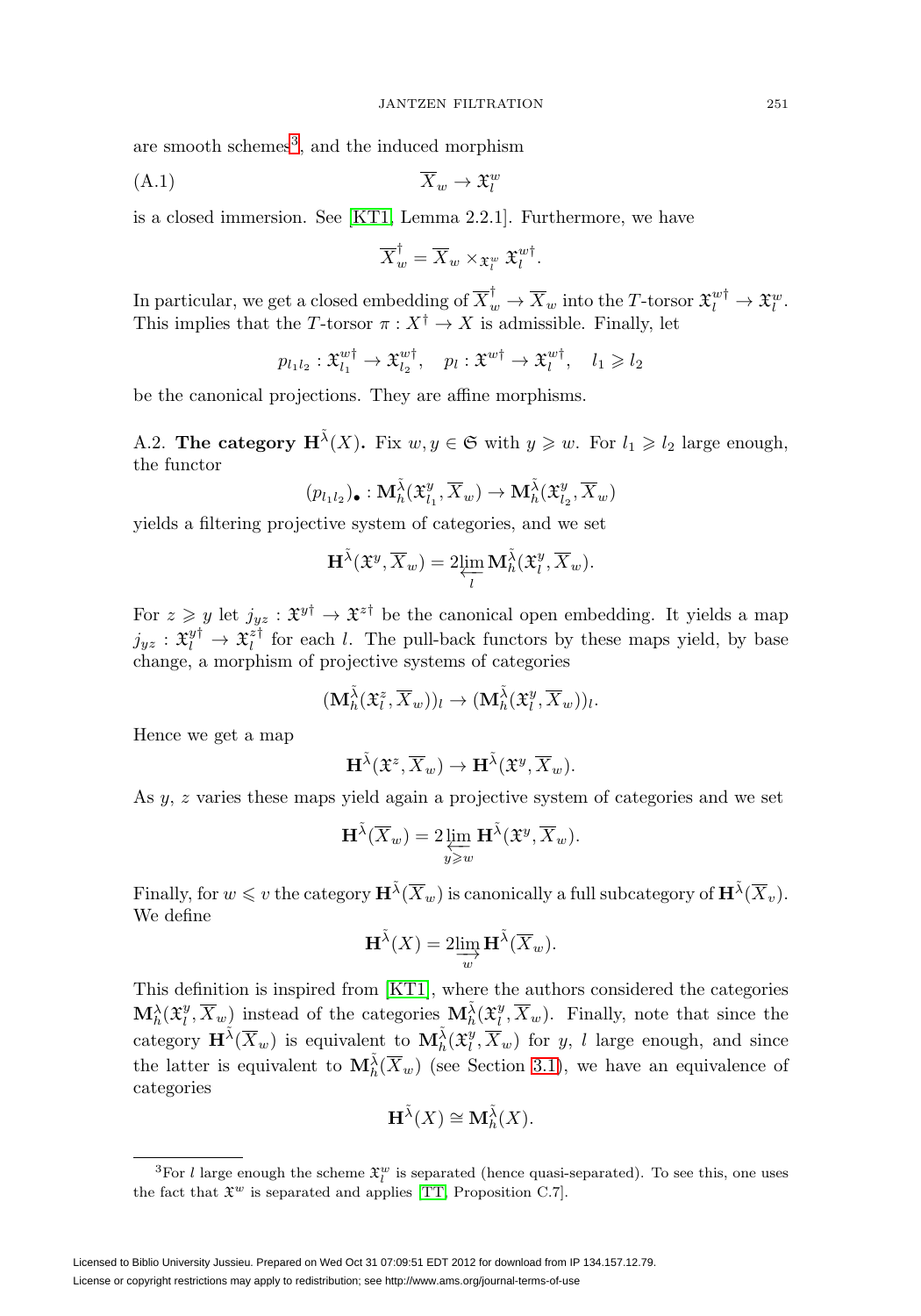A.3. **The functors**  $\hat{\Gamma}$  and  $\overline{\Gamma}$ . For an object M of  $\mathbf{H}^{\tilde{\lambda}}(X)$ , there exists  $w \in \mathfrak{S}$ such that  $\mathscr M$  is an object of the subcategory  $\mathbf{H}^{\tilde{\lambda}}(\overline{X}_w)$ . Thus  $\mathscr M$  is represented by a system  $(\mathscr{M}_l^y)_{y \geq w, l}$ , with  $\mathscr{M}_l^y \in \mathbf{M}_h^{\tilde{\lambda}}(\mathfrak{X}_l^y, \overline{X}_w)$  and l large enough. For  $l_1 \geqslant l_2$  there is a canonical map

$$
(p_{l_1l_2})_*(\mathcal{M}_{l_1}^y)\to (p_{l_1l_2})_*(\mathcal{M}_{l_1}^y)=\mathcal{M}_{l_2}^y.
$$

It yields a map (see [\(3.6\)](#page-18-2) for the notation)

$$
\Gamma(\mathfrak{X}_{l_1}^y,\mathscr{M}_{l_1}^y)\to \Gamma(\mathfrak{X}_{l_2}^y,\mathscr{M}_{l_2}^y).
$$

Next, for  $y, z \geq w$  and l large enough, we have a canonical isomorphism

$$
\Gamma(\mathfrak{X}_l^y,\mathscr{M}_l^y)=\Gamma(\mathfrak{X}_l^z,\mathscr{M}_l^z).
$$

Following [\[KT1\]](#page-56-11), we choose a  $y \geq w$  and we set

$$
\hat{\Gamma}(\mathscr{M}) = \varprojlim_l \Gamma(\mathfrak{X}_l^y, \mathscr{M}_l^y).
$$

This definition does not depend on the choice of w, y. Now, regard  $\mathcal M$  as an object of  $M_h^{\tilde{\lambda}}(X)$ . Recall the object  $\mathscr{M}^{\dagger} \in \mathbf{O}(X)$  from Section [3.4.](#page-18-3) Suppose that  $\mathscr{M}^{\dagger}$  is represented by a system  $(\mathscr{M}_y^{\mathscr{O}})_{y\geq w}$  with  $\mathscr{M}_y^{\mathscr{O}} \in \mathbf{O}(\overline{X}_y)$ . By definition we have  $\mathcal{M}_y^{\mathcal{O}} = (i^! \mathcal{M}_l^y)^{\dagger}$ , where i denotes the closed embedding  $\overline{X}_y^{\dagger} \to \mathfrak{X}_l^y{}^{\dagger}$ ; see [\(A.1\)](#page-39-1). Therefore we have

$$
\Gamma(\overline{X}_y, \mathscr{M}_y^{\mathscr{O}}) = \Gamma(\overline{X}_y, i^! (\mathscr{M}_l^y)^{\dagger})
$$
  
(A.2) 
$$
\subset \Gamma(\mathfrak{X}_l^y, \mathscr{M}_l^y).
$$

Next, recall that we have

<span id="page-40-0"></span>
$$
\Gamma(\mathscr{M}) = \Gamma(X, \mathscr{M}^{\dagger}) = \varinjlim_{y} \Gamma(\overline{X}_y, \mathscr{M}_y^{\mathscr{O}}).
$$

So by first taking the projective limit on the right hand side of [\(A.2\)](#page-40-0) with respect to l and then taking the inductive limit on the left hand side with respect to  $y$  we get an inclusion

$$
\Gamma(\mathscr{M}) \subset \hat{\Gamma}(\mathscr{M}).
$$

It identifies  $\Gamma(\mathcal{M})$  with the subset of  $\widehat{\Gamma}(\mathcal{M})$  consisting of the sections supported on subschemes (of finite type) of X.

The vector space  $\hat{\Gamma}(\mathscr{M})$  has a g-action; see [\[KT1,](#page-56-11) Section 2.3]. The vector space  $\Gamma(\mathcal{M})$  has also a g-action by Section [4.3.](#page-24-2) The inclusion is compatible with these g-actions. Following loc. cit., let

$$
\overline{\Gamma}(\mathscr{M})\subset \hat{\Gamma}(\mathscr{M})
$$

be the set of t-finite elements. It is a  $\mathfrak{q}$ -submodule of  $\hat{\Gamma}(\mathcal{M})$ .

A.4. **The regular case.** In this subsection we prove Proposition [4.2](#page-26-0) in the regular case. More precisely, we prove the following result.

<span id="page-40-1"></span>**Proposition A.1.** Let  $\lambda \in \Lambda$  be such that  $\lambda + \rho$  is antidominant and regular. Then we have isomorphisms of g-modules

(A.3) 
$$
\Gamma(\mathscr{A}_{v!}^{\lambda}) = N_{\kappa}(v \cdot \lambda), \quad \Gamma(\mathscr{A}_{v\bullet}^{\lambda}) = \mathbf{D}N_{\kappa}(v \cdot \lambda), \quad \Gamma(\mathscr{A}_{v \cdot \bullet}^{\lambda}) = L_{\kappa}(v \cdot \lambda), \quad \forall v \in \mathfrak{S}.
$$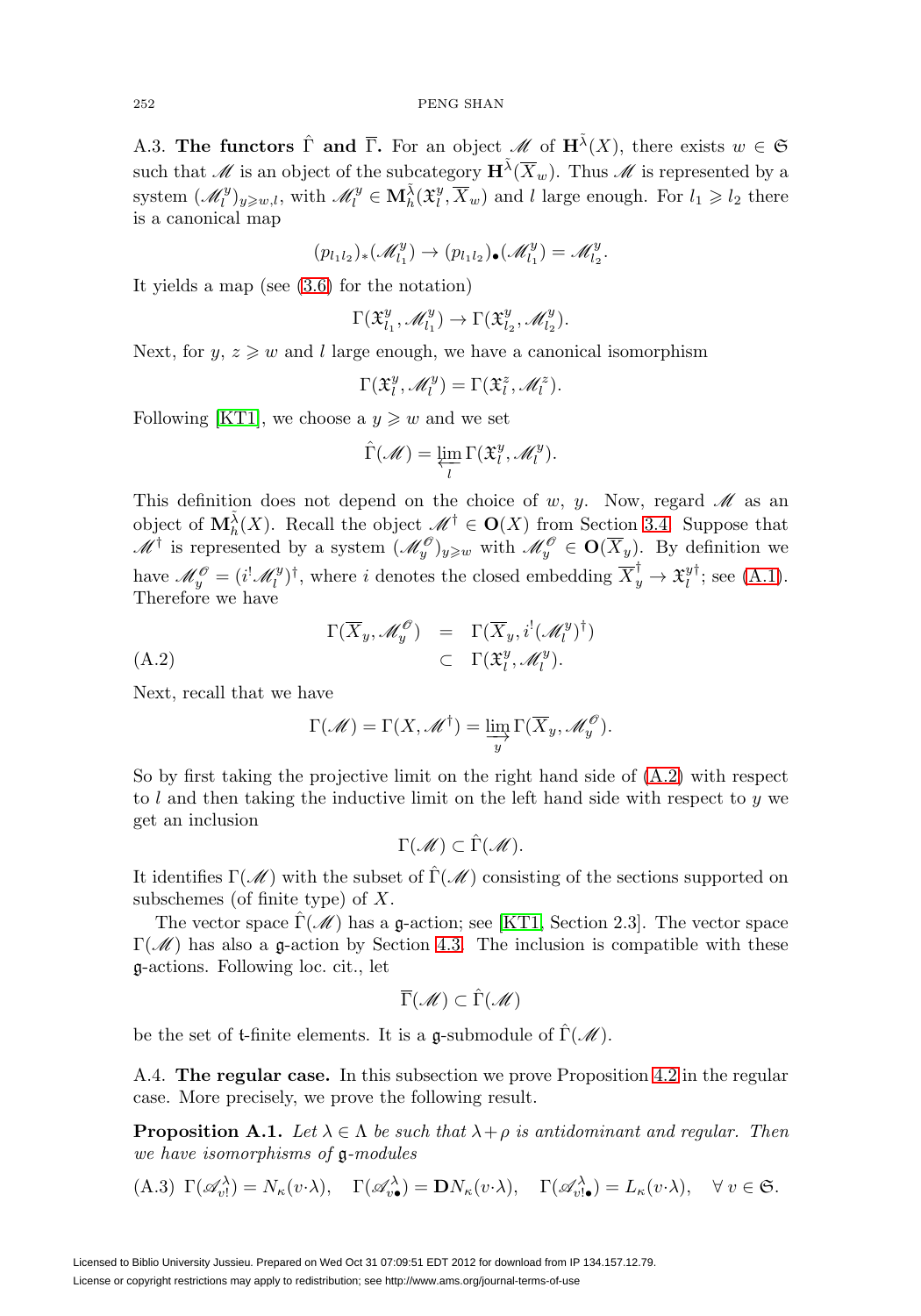Proof. By [\[KT1,](#page-56-11) Theorem 3.4.1] under the assumption of the proposition we have isomorphisms of g-modules.

 $\overline{\Gamma}(\mathscr{A}_{v\cdot}^{\lambda}) = N_{\kappa}(v \cdot \lambda), \qquad \overline{\Gamma}(\mathscr{A}_{v\bullet}^{\lambda}) = \mathbf{D}N_{\kappa}(v \cdot \lambda), \qquad \overline{\Gamma}(\mathscr{A}_{v\cdot \bullet}^{\lambda}) = L_{\kappa}(v \cdot \lambda), \quad \forall v \in \mathfrak{S}.$ We must check that for  $\sharp =!, \bullet, \text{ or } !\bullet,$  the g-submodules  $\Gamma(\mathscr{A}_{v\sharp}^{\lambda})$  and  $\overline{\Gamma}(\mathscr{A}_{v\sharp}^{\lambda})$  of  $\hat{\Gamma}(\mathscr{A}_{v\sharp}^{\lambda})$  are equal. Let us first prove this for  $\sharp = \bullet$ . We will do this in several steps.

Step 1. Following [\[KT1\]](#page-56-11) we first define a particular section  $\vartheta$  in  $\hat{\Gamma}(\mathscr{A}_{v\bullet})$ . Let  $\omega$  be a nowhere vanishing section of  $\Omega_{X_v}$ . It is unique up to a nonzero scalar. Let  $t^{\lambda}$ be the nowhere vanishing section of  $\mathscr{L}^{\lambda}_{X_v}$  such that  $t^{\lambda}(uvb) = e^{-\lambda}(b)$  for  $u \in N$ ,  $b \in B$ . Then  $\omega \otimes t^{\lambda}$  is a nowhere vanishing section of  $\mathscr{A}_{v}^{\lambda,\dagger}$  over  $X_{v}$ . Now, for  $y \geq v$  and l large enough, let  $i_l^v : X_v \to \tilde{X}_l^y$  be the composition of the locally closed embedding  $X_v \to \overline{X}_y$  and the closed embedding  $\overline{X}_y \to \mathfrak{X}_l^y$  in [\(A.1\)](#page-39-1). We will denote the corresponding embedding  $X_v^{\dagger} \to \mathfrak{X}_l^{y\dagger}$  again by  $i_l^v$ . Note that  $(i_{l\bullet}^v(\mathscr{A}_v^{\lambda}))_l$ represents the object  $\mathscr{A}_{v\bullet}^{\lambda}$  in  $\mathbf{H}^{\tilde{\lambda}}(X)$ . Therefore we have

$$
\widehat{\Gamma}(\mathscr{A}^{\lambda}_{v\bullet}) = \varprojlim_{l} \Gamma(\mathfrak{X}_{l}^{y}, i_{l\bullet}^{v}(\mathscr{A}^{\lambda}_{v})).
$$

Consider the canonical inclusion of  $\mathscr{O}_{\mathfrak{X}_l^y}$ -modules

$$
i_{l*}^v(\mathscr{A}_v^\lambda)^\dagger \longrightarrow i_{l\bullet}^v(\mathscr{A}_v^\lambda)^\dagger.
$$

Let  $\vartheta_l \in \Gamma(\mathfrak{X}_l^y, i_{l\bullet}^v(\mathscr{A}_v^{\lambda})^{\dagger})$  be the image of  $\omega \otimes t^{\lambda}$  under this map. The family  $(\vartheta_l)$ defines an element

$$
\vartheta \in \widehat{\Gamma}(\mathscr{A}_{v\bullet}^{\lambda}).
$$

Step 2. Let  $V^y = yB^- \cdot B/B$ . It is an affine open set in  $\mathfrak{X}^y$ . For l large enough, let  $V_l^y$ be the image of  $V^y$  in  $\mathfrak{X}_l^y$  via the canonical projection  $\mathfrak{X}^y\to\mathfrak{X}_l^y$ . Write  $j^y_l:V^y_l\to\mathfrak{X}_l^y$ for the inclusion. Note that  $V_l^y \cong N^-/N_l^-$  as affine spaces. Therefore, if l is large enough such that  $\Pi_l^- \subset \Pi^- \cap v \Pi^-$ , then the right  $\mathscr{D}^\dagger_{X_v}$ -module structure on  $\mathscr{A}_v^{\lambda, \dagger}$ yields an isomorphism of sheaves of  $\mathbb{C}$ -vector spaces over  $V_l^y$ ,

$$
j_l^{y*}(i_{l*}^v \mathscr{O}_{X_v}) \otimes \mathcal{U}(\mathfrak{n}^-(\Pi^- \cap v(\Pi^-))/\mathfrak{n}_l^-) \overset{\sim}{\to} j_l^{y*}(i_{l\bullet}^v(\mathscr{A}_v^{\lambda})^{\dagger}),
$$
  

$$
f \otimes p \mapsto (\vartheta \cdot f) \cdot \delta_l(p).
$$

This yields an isomorphism of t-modules

<span id="page-41-0"></span>(A.4) 
$$
\Gamma(\mathfrak{X}_l^y, i_{l\bullet}^v(\mathscr{A}_v^\lambda)) = \mathcal{U}(\mathfrak{n}^-/\mathfrak{n}_l^-) \otimes \mathbb{C}_{v \cdot \lambda};
$$

see [\[KT1,](#page-56-11) Lemma 3.2.1]. By consequence we have an isomorphism of t-modules

<span id="page-41-1"></span>(A.5) 
$$
\widehat{\Gamma}(\mathscr{A}_{v\bullet}^{\lambda}) = (\varprojlim_{l} \mathcal{U}(\mathfrak{n}^- / \mathfrak{n}_l^-)) \otimes \mathbb{C}_{v \cdot \lambda}.
$$

Step 3. Now, let us prove  $\Gamma(\mathscr{A}_{v\bullet}^{\lambda}) = \overline{\Gamma}(\mathscr{A}_{v\bullet}^{\lambda})$ . First, by [\(A.4\)](#page-41-0) the space  $\Gamma(\mathfrak{X}_{l}^y, i_{l\bullet}^v(\mathscr{A}_{v}^{\lambda}))$  is t-locally finite. So  $(A.2)$  implies that  $\Gamma(\mathscr{A}_{v\bullet}^{\lambda})$  is the inductive limit of a system of t-locally finite submodules. Therefore it is itself t-locally finite. Hence we have

$$
\Gamma(\mathscr{A}_{v\bullet}^{\lambda}) \subset \overline{\Gamma}(\mathscr{A}_{v\bullet}^{\lambda}).
$$

To see that this is indeed an equality, note that if  $m \in \hat{\Gamma}(\mathscr{A}_{v\bullet}^{\lambda})$  is not t-locally finite, then by  $(A.5)$  the section m is represented by an element in

$$
\varprojlim_l \mathcal{U}(\mathfrak{n}^-/\mathfrak{n}_l^-) \otimes \mathbb{C}_{v\cdot\lambda}
$$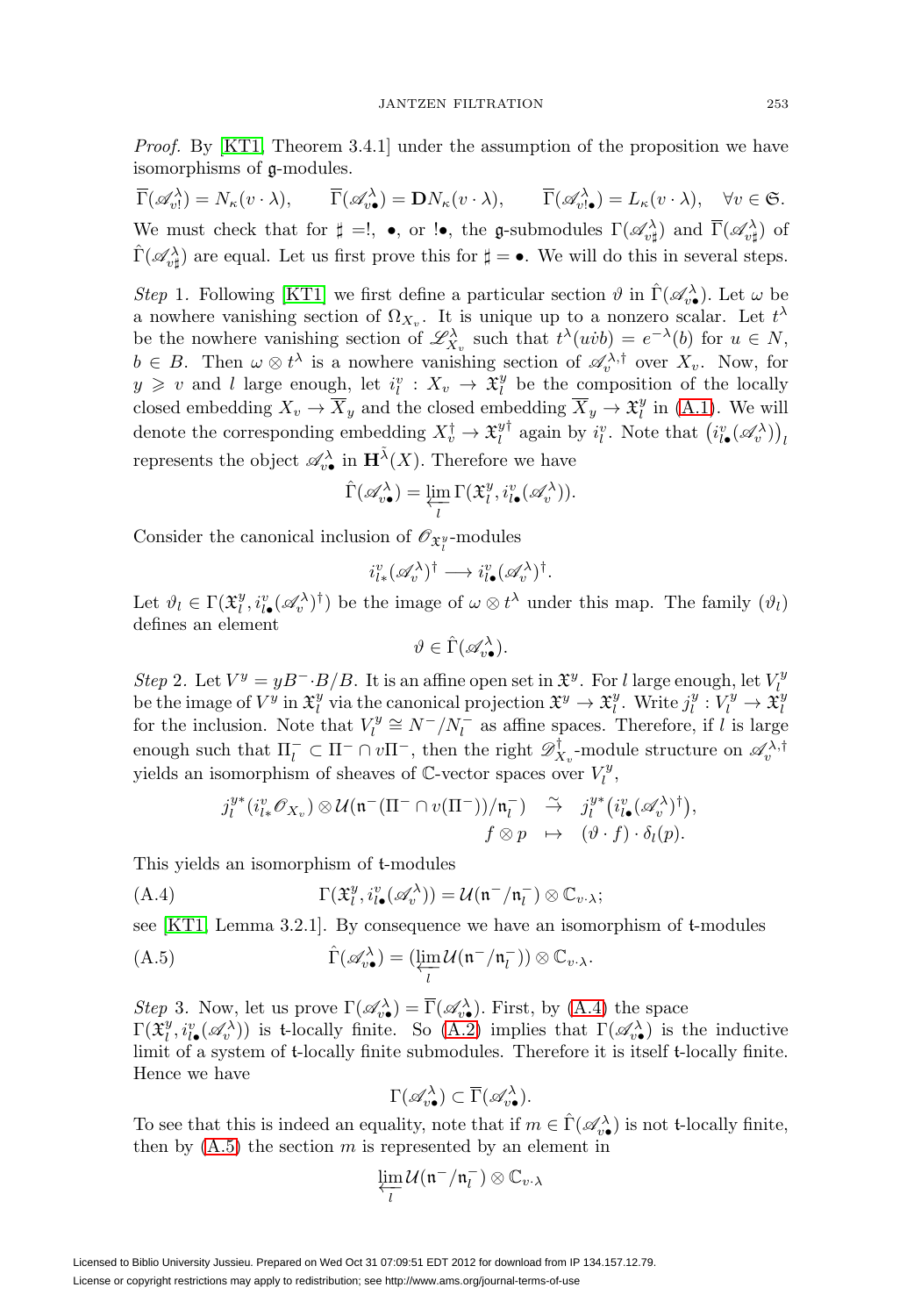which does not come from  $\mathcal{U}(\mathfrak{n}^-) \otimes \mathbb{C}_{v \cdot \lambda}$  via the obvious map. Then one sees that m cannot be supported on a finite dimensional scheme, i.e., it cannot belong to  $\Gamma(\mathscr{A}_{v\bullet}^{\lambda})$ . This proves that

$$
\Gamma(\mathscr{A}_{v\bullet}^{\lambda}) = \overline{\Gamma}(\mathscr{A}_{v\bullet}^{\lambda}).
$$

Now, we can prove the other two equalities in the proposition. Since  $\lambda + \rho$  is antidominant, by Proposition [4.1\(](#page-24-1)a) the functor  $\Gamma$  is exact on  $\mathbf{M}^{\lambda}(X)$ . So  $\Gamma(\mathscr{A}_{v|\bullet})$ is a g-submodule of  $\Gamma(\mathscr{A}_{v\bullet})$ . Therefore all the elements in  $\Gamma(\mathscr{A}_{v\bullet})$  are t-finite, i.e., we have

$$
\Gamma(\mathscr{A}_{v!\bullet}^\lambda)\subset \overline{\Gamma}(\mathscr{A}_{v!\bullet}^\lambda).
$$

On the other hand, by [\[KT1,](#page-56-11) Theorem 3.4.1] we have

$$
\overline{\Gamma}(\mathscr{A}_{v! \bullet}^{\lambda}) \subset \overline{\Gamma}(\mathscr{A}_{v \bullet}^{\lambda}).
$$

Therefore, Step 3 yields that each section in  $\overline{\Gamma}(\mathscr{A}_{v^{\dagger}\bullet}^{\lambda})$  is supported on a finite dimensional scheme, and hence belongs to  $\Gamma(\mathscr{A}_{v,\bullet}^{\lambda})$ . We deduce that

<span id="page-42-1"></span>
$$
\Gamma(\mathscr{A}_{v! \bullet}^{\lambda}) = \overline{\Gamma}(\mathscr{A}_{v! \bullet}^{\lambda}).
$$

Finally, since  $\mathscr{A}_{v}^{\lambda}$  has a finite composition series whose constituents are given by  $\mathscr{A}_{w}^{\lambda}$  for  $w \leq v$ . Since both  $\Gamma$  and  $\overline{\Gamma}$  are exact functors on  $\mathbf{M}_{0}^{\lambda}(X)$ ; see Proposition [4.1](#page-24-1) and [\[KT1,](#page-56-11) Corollary 3.3.3, Theorem 3.4.1]. We deduce from [\(A.6\)](#page-42-1) that  $\Gamma(\mathscr{A}_{v!}^{\lambda})$ is t-locally finite, and the sections of  $\overline{\Gamma}(\mathscr{A}_{v}^{\lambda})$  are supported on finite dimensional subschemes. Therefore we have

$$
\Gamma(\mathscr{A}_{v!}^{\lambda}) = \overline{\Gamma}(\mathscr{A}_{v!}^{\lambda}).
$$

The proposition is proved.

A.5. **Translation functors.** In order to compute the images of  $\mathscr{A}_{v}^{\lambda}$  and  $\mathscr{A}_{v}^{\lambda}$  in the case when  $\lambda + \rho$  is not regular, we need the translation functors. For  $\lambda \in \kappa^{*}$ such that  $\lambda + \rho$  is anti-dominant, we define  $\mathcal{O}_{\kappa,\lambda}$  to be the Serre subcategory of  $\mathcal{O}_{\kappa}$ generated by  $L_{\kappa}(w \cdot \lambda)$  for all  $w \in \mathfrak{S}$ . The same argument as in the proof of [\[DGK,](#page-55-13) Theorem 4.2] yields that each  $M \in \mathcal{O}_{\kappa}$  admits a decomposition

<span id="page-42-0"></span>(A.7) 
$$
M = \bigoplus M^{\lambda}, \qquad M^{\lambda} \in \tilde{\mathcal{O}}_{\kappa,\lambda},
$$

where  $\lambda$  runs over all the weights in  $\kappa^{*}$  such that  $\lambda + \rho$  is antidominant. The projection

$$
\mathrm{pr}_{\lambda}:\tilde{\mathcal{O}}_{\kappa}\to \tilde{\mathcal{O}}_{\kappa,\lambda},\quad M\mapsto M^{\lambda},
$$

is an exact functor. Fix two integral weights  $\lambda$ ,  $\mu$  in  $\mathfrak{t}^*$  such that  $\lambda + \rho$ ,  $\mu + \rho$  are antidominant and the integral weight  $\nu = \lambda - \mu$  is dominant. Assume that  $\lambda \in \mathcal{A}^*$ , then  $\mu$  belongs to  $\kappa^*$  for an integer  $\kappa' < \kappa$ . Let  $V(\nu)$  be the simple g-module of highest weight  $\nu$ . Then for any  $M \in \tilde{\mathcal{O}}_{\kappa'}$  the module  $M \otimes V(\nu)$  belongs to  $\tilde{\mathcal{O}}_{\kappa}$ . Therefore we can define the following translation functor:

$$
\theta^{\nu}: \tilde{\mathcal{O}}_{\kappa',\mu} \to \tilde{\mathcal{O}}_{\kappa,\lambda}, \quad M \mapsto \mathrm{pr}_{\lambda}(M \otimes V(\nu));
$$

see [\[Ku1\]](#page-56-24). Note that the subcategory  $\tilde{\mathcal{O}}_{\kappa,\lambda}$  of  $\tilde{\mathcal{O}}$  is stable under the duality **D**, because **D** fixes simple modules. We have a canonical isomorphism of functors

<span id="page-42-2"></span>
$$
\theta^{\nu} \circ \mathbf{D} = \mathbf{D} \circ \theta^{\nu}.
$$

Indeed, it follows from [\(4.5\)](#page-25-0) that  $\mathbf{D}(M \otimes V(\nu)) = \mathbf{D}(M) \otimes \mathbf{D}(V(\nu))$  as g-modules. Since  $V(\nu)$  is simple, we have  $\mathbf{D}V(\nu) = V(\nu)$ . The equality [\(A.8\)](#page-42-2) follows.

$$
\Box
$$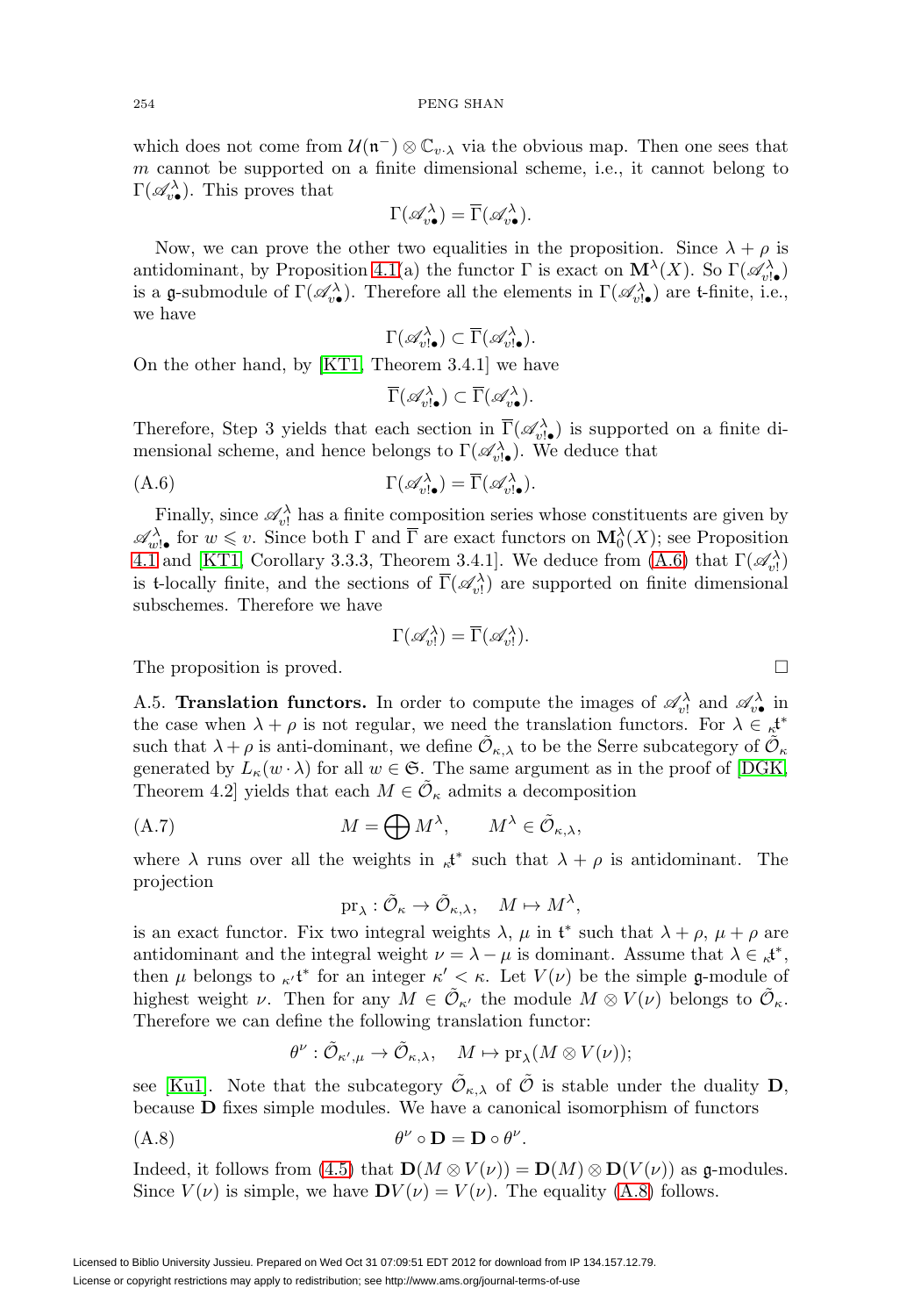On the geometric side, recall the T-torsor  $\pi : X^{\dagger} \to X$ . For any integral weight  $\lambda \in \mathfrak{t}^*$  the family of line bundles  $\mathscr{L}^{\lambda}_{\overline{X}_w}$  (see Section [3.5\)](#page-19-4) with  $w \in \mathfrak{S}$  form a projective system of  $\mathscr O$ -modules under restriction, yielding a flat object  $\mathscr L^\lambda$  of  $\hat O(X)$ . Note that  $\pi^*(\mathscr{L}^{\lambda})$  is a line bundle on  $X^{\dagger}$ . For integral weights  $\lambda, \mu$  in  $\mathfrak{t}^*$  the translation functor

$$
\Theta^{\lambda-\mu}: \mathbf{M}^{\mu}_0(X) \to \mathbf{M}^{\lambda}_0(X), \quad \mathscr{M} \mapsto \mathscr{M} \otimes_{\mathscr{O}_{X^{\dagger}}} \pi^*(\mathscr{L}^{\lambda-\mu}),
$$

is an equivalence of categories. A quasi-inverse is given by  $\Theta^{\mu-\lambda}$ . By the projection formula we have

<span id="page-43-1"></span>
$$
\Theta^{\lambda-\mu}(\mathcal{A}^{\mu}_{w\sharp})=\mathcal{A}^{\lambda}_{w\sharp}, \quad \text{for} \quad \sharp =!, \ \mathsf{!}\bullet,\ \bullet.
$$

Now, assume that  $\mu + \rho$  is antidominant. Consider the exact functor

$$
\Gamma: \mathbf{M}^{\mu}(X) \to \mathbf{M}(\mathfrak{g}), \quad \mathscr{M} \mapsto \Gamma(\mathscr{M})
$$

as in Proposition [4.1.](#page-24-1) Note that if  $\mu + \rho$  is regular, then  $\Gamma$  maps  $\mathscr{A}_{v! \bullet}^{\mu}$  to  $L_{\kappa}(v \cdot \mu)$ by Proposition [A.1.](#page-40-1) Since the subcategory  $\tilde{\mathcal{O}}_{\kappa}$  of  $\mathbf{M}(\mathfrak{g})$  is stable under extension, the exact functor  $\Gamma$  restricts to a functor

$$
\Gamma: \mathbf{M}^{\mu}_0(X) \to \tilde{\mathcal{O}}_{\kappa,\mu}.
$$

The next proposition is an affine analogue of [\[BG,](#page-55-12) Proposition 2.8].

<span id="page-43-0"></span>**Proposition A.2.** Let  $\lambda$ ,  $\mu$  be integral weights in  $\mathfrak{t}^*$  such that  $\lambda + \rho$ ,  $\mu + \rho$  are antidominant and  $\nu = \lambda - \mu$  is dominant. Assume further that  $\mu + \rho$  is regular. Then the functors

$$
\theta^{\nu} \circ \Gamma : \ \mathbf{M}_{0}^{\mu}(X) \to \tilde{\mathcal{O}}_{\kappa,\lambda} \subset \mathbf{M}(\mathfrak{g}) \quad and \quad \Gamma \circ \Theta^{\nu} : \ \mathbf{M}_{0}^{\mu}(X) \to \mathbf{M}(\mathfrak{g})
$$

are isomorphic.

Proof. We will prove the proposition in several steps.

Step 1. First, we define a category  $\mathbf{Sh}(X)$  of sheaves of C-vector spaces on X and we consider g-modules in this category. To do this, for  $w \in \mathfrak{S}$  let  $\mathbf{Sh}(X_w)$  be the category of sheaves of C-vector spaces on  $\overline{X}_w$ . For  $w \leq x$  we have a closed embedding  $i_{w,x}$ :  $\overline{X}_w \rightarrow \overline{X}_x$ , and an exact functor

$$
i^!_{w,x}: \mathbf{Sh}(\overline{X}_x) \to \mathbf{Sh}(\overline{X}_w), \quad \mathscr{F} \mapsto i^!_{w,x}(\mathscr{F}),
$$

where  $i^!_{w,x}(\mathscr{F})$  is the subsheaf of  $\mathscr{F}$  consisting of the local sections supported settheoretically on  $\overline{X}_w$ . We get a projective system of categories

$$
(\mathbf{Sh}(\overline{X}_{w}),\ i_{w,x}^{!}).
$$

Following  $[BD, 7.15.10]$  $[BD, 7.15.10]$  we define the category of sheaves of C-vector spaces on X to be the projective limit

$$
\mathbf{Sh}(X) = 2\underleftarrow{\lim} \mathbf{Sh}(\overline{X}_w).
$$

This is an abelian category. By the same arguments as in the second paragraph of Section [3.7,](#page-21-1) the category  $\mathbf{Sh}(\overline{X}_w)$  is canonically identified with a full subcategory of  $\textbf{Sh}(X)$ , and each object  $\mathscr{F} \in \textbf{Sh}(X)$  is a direct limit

$$
\mathscr{F} = \varinjlim \mathscr{F}_w, \quad \mathscr{F}_w \in \mathbf{Sh}(\overline{X}_w).
$$

The space of global sections of an object of  $\mathbf{Sh}(X)$  is given by

$$
\Gamma(X, \mathscr{F}) = \varinjlim \Gamma(\overline{X}_w, \mathscr{F}_w).
$$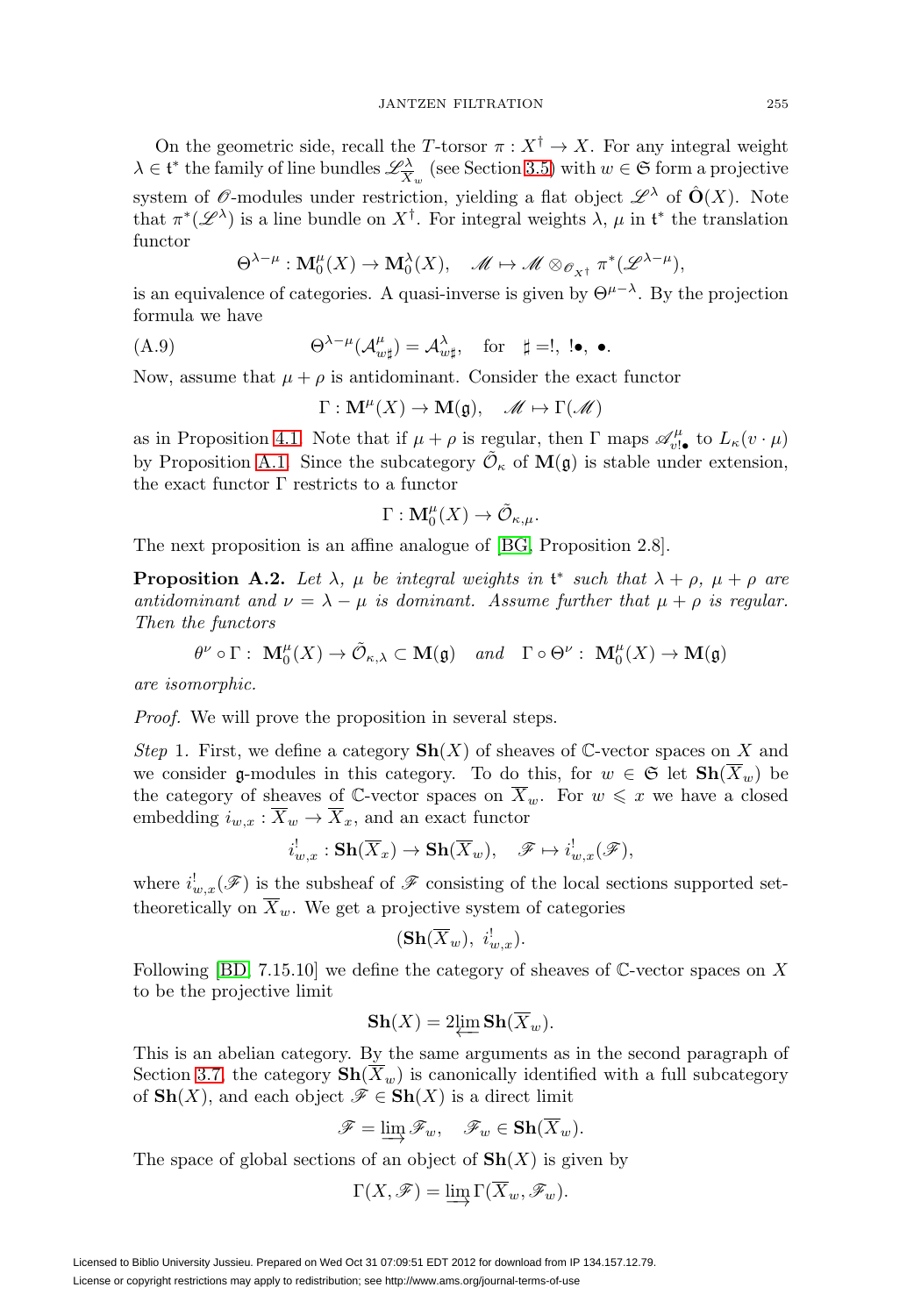Next, consider the forgetful functor

$$
\mathbf{O}(\overline{X}_w) \to \mathbf{Sh}(\overline{X}_w), \quad \mathscr{N} \mapsto \mathscr{N}^{\mathbb{C}}.
$$

Recall that for  $\mathscr{M} \in \mathbf{O}(X)$  we have  $\mathscr{M} = \lim \mathscr{M}_w$  with  $\mathscr{M}_w \in \mathbf{O}(\overline{X}_w)$ . The tuple of sheaves of C-vector spaces

$$
\varinjlim_{x\geq w} i^!_{w,x}(\mathscr{M}_x^{\mathbb{C}}),\ w\in \mathfrak{S},
$$

gives an object in **Sh**(X). Let us denote it by  $\mathscr{M}^{\mathbb{C}}$ . The assignment  $\mathscr{M} \mapsto \mathscr{M}^{\mathbb{C}}$ yields a faithful exact functor

$$
O(X) \to Sh(X)
$$

such that

(A.10) 
$$
\Gamma(X, \mathscr{M}) = \Gamma(X, \mathscr{M}^{\mathbb{C}});
$$

see [\(3.12\)](#page-21-2) for the definition of the left hand side. Now, let  $\mathscr{F} = (\mathscr{F}_w)$  be an object in  $\text{Sh}(X)$ . The vector spaces  $\text{End}(\mathscr{F}_w)$  form a projective system via the maps

$$
End(\mathscr{F}_x)\to End(\mathscr{F}_w),\quad f\mapsto i^!_{w,x}(f).
$$

We set

(A.11) 
$$
\operatorname{End}(\mathscr{F}) = \varprojlim_{w} \operatorname{End}(\mathscr{F}_{w}).
$$

We say that an object  $\mathscr F$  of  $\mathrm{Sh}(X)$  is a g-module if it is equipped with an algebra homomorphism

$$
\mathcal{U}(\mathfrak{g})\to \mathrm{End}(\mathscr{F}).
$$

For instance, for  $\mathcal{M} \in \mathbf{M}^T(X^{\dagger})$  the object  $(\mathcal{M}^{\dagger})^{\mathbb{C}}$  of  $\mathbf{Sh}(X)$  is a g-module via the algebra homomorphism

<span id="page-44-0"></span>
$$
\delta_l: \mathcal{U}(\mathfrak{g}) \to \Gamma(X^\dagger, \mathscr{D}_{X^\dagger}).
$$

See the beginning of Section [4.3.](#page-24-2)

Step 2. Next, we define G-modules in  $\ddot{O}(X)$ . A *standard parabolic subgroup* of G is a group scheme of the form  $P = Q \times_{G_0} P_0$  with  $P_0$  a parabolic subgroup of  $G_0$ . Here the morphism  $Q \to G_0$  is the canonical one. We fix a subposet  ${}^P \mathfrak{S} \subset \mathfrak{S}$  such that for  $w \in {}^P \mathfrak{S}$  the subscheme  $\overline{X}_w \subset X$  is stable under the P-action and

$$
X = \varinjlim_{w \in P_{\mathfrak{S}}} \overline{X}_w.
$$

We say that an object  $\mathscr{F} = (\mathscr{F}_w)$  of  $\hat{O}(X)$  has an *algebraic P-action* if  $\mathscr{F}_w$  has the structure of a P-equivariant quasicoherent  $\mathscr{O}_{\overline{X}_w}$ -module for  $w \in \mathbb{P}^{\mathfrak{S}}$  and if the isomorphism  $i_{w,x}^*\mathscr{F}_x \cong \mathscr{F}_w$  is P-equivariant for  $w \leq x$ . Finally, we say that  $\mathscr{F}$  is a  $G$ -module if it is equipped with an action of the (abstract) group  $G$  such that forany standard parabolic subgroup P, the P-action on  $\mathscr F$  is algebraic.

We are interested in a family of G-modules  $\mathscr{V}^i$  in  $\hat{O}(X)$  defined as follows. Fix a basis  $(m_i)_{i\in\mathbb{N}}$  of  $V(\nu)$  such that each  $m_i$  is a weight vector of weight  $\nu_i$  and  $\nu_j > \nu_i$ implies  $j < i$ . By assumption we have  $\nu_0 = \nu$ . For each i let V<sup>i</sup> be the subspace of  $V(\nu)$  spanned by the vectors  $m_j$  for  $j \leq i$ . Then

$$
V^0\subset V^1\subset V^2\subset\cdots
$$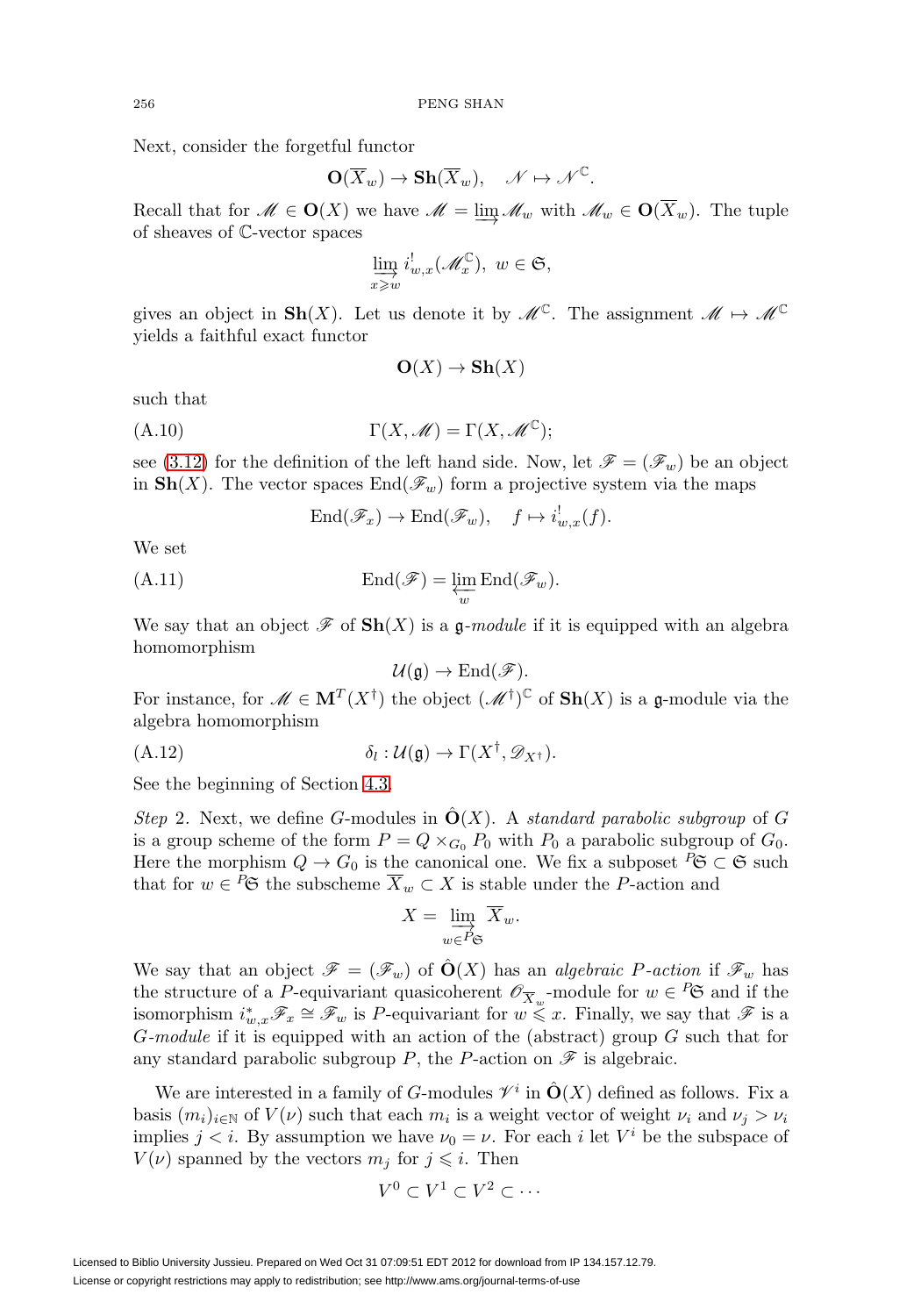is a sequence of B-submodule of  $V(\nu)$ . We write  $V^{\infty} = V(\nu)$ . For  $0 \leqslant i \leqslant \infty$  we define a  $\mathscr{O}_{\mathfrak{X}}$ -module  $\mathscr{V}_{\mathfrak{X}}^i$  on  $\mathfrak{X}$  such that for any open set  $U \subset \mathfrak{X}$  we have

$$
\Gamma(U, \mathscr{V}_{\mathfrak{X}}^i) = \{ f : p^{-1}(U) \to V^i \mid f(gb^{-1}) = bf(g), \quad g \in G_{\infty}, \ b \in B \},\
$$

where  $p: G_{\infty} \to \mathfrak{X}$  is the quotient map. Let  $\mathcal{V}^i_w$  be the restriction of  $\mathcal{V}^i_{\mathfrak{X}}$  to  $\overline{X}_w$ . Then  $(\mathcal{V}^i_w)_{w \in \mathfrak{S}}$  is a flat *G*-module in  $\hat{\mathbf{O}}(X)$ . We will denote it by  $\mathcal{V}^i$ . Note that since  $V(\nu)$  admits a G-action, the G-module  $\mathscr{V}^{\infty} \in \mathcal{O}(X)$  is isomorphic to the G-module  $\mathscr{O}_X \otimes V(\nu)$  with G acting diagonally. Therefore, for  $\mathscr{M} \in \mathbf{M}_{0}^{\mu}(X)$  the projection formula yields a canonical isomorphism of vector spaces

<span id="page-45-3"></span>
$$
\Gamma(\mathcal{M}) \otimes V(\nu) = \Gamma(X, \mathcal{M}^{\dagger}) \otimes V(\nu)
$$
\n
$$
= \Gamma(X, \mathcal{M}^{\dagger} \otimes_{\mathcal{O}_X} \mathcal{V}^{\infty}).
$$
\n(A.13)

On the other hand, we have

<span id="page-45-4"></span>
$$
\Gamma(\Theta^{\nu}(\mathcal{M})) = \Gamma\big(X, (\mathcal{M} \otimes_{\mathscr{O}_{X^{\dagger}}} \pi^*(\mathscr{L}^{\nu}))^{\dagger}\big)
$$
  
(A.14) =  $\Gamma(X, \mathcal{M}^{\dagger} \otimes_{\mathscr{O}_{X}} \mathscr{L}^{\nu}).$ 

Our goal is to compare the g-modules  $\Gamma(\Theta^{\nu}(\mathcal{M}))$  and the direct factor  $\theta^{\nu}(\Gamma(\mathcal{M}))$ of  $\Gamma(\mathcal{M})\otimes V(\nu)$ . To this end, we first define in Step 3 a g-action on  $(\mathcal{M}^\dagger \otimes_{\mathcal{O}_X} \mathcal{V}^i)^{\mathbb{C}}$ for each i, then we prove in Steps 4-6 that the inclusion

<span id="page-45-0"></span>
$$
(A.15) \qquad (\mathcal{M}^{\dagger} \otimes_{\mathcal{O}_X} \mathcal{L}^{\nu})^{\mathbb{C}} \to (\mathcal{M}^{\dagger} \otimes_{\mathcal{O}_X} \mathcal{V}^{\infty})^{\mathbb{C}}
$$

induced by the inclusion  $\mathscr{L}^{\nu} = \mathscr{V}^0 \subset \mathscr{V}^{\infty}$  splits as a q-module homomorphism in  $\mathbf{Sh}(X)$ .

Step 3. Let P be a standard parabolic subgroup of G, and let  $\mathfrak p$  be its Lie algebra. Let <sup>P</sup>S  $\subset$  S be as in Step 2. The P-action on  $\mathcal{V}^i$  yields a Lie algebra homomorphism

$$
\mathfrak{p} \to \mathrm{End}(\mathscr{V}_w^i), \quad \forall \ w \in \mathop{}_{\mathcal{C}}^P \mathfrak{S}.
$$

Consider the g-action on  $(\mathcal{M}^{\dagger})^{\mathbb{C}}$  given by the map  $\delta_l$  in [\(A.12\)](#page-44-0). Note that for  $w \leq x$ in  ${}^P\mathfrak{S}$ , any element  $\xi \in \mathfrak{p}$  maps a local section of  $\mathcal{M}_x^{\dagger}$  supported on  $\overline{X}_w$  to a local section of  $\mathscr{M}_x^{\dagger}$  with the same property. In particular, for  $w \in \tilde{P}$  we have a Lie algebra homomorphism

<span id="page-45-1"></span>(A.16) 
$$
\mathfrak{p} \to \text{End}((\mathcal{M}_w^{\dagger} \otimes_{\mathcal{O}_{\overline{X}_w}} \mathcal{V}_w^i)^{\mathbb{C}}), \quad \xi \mapsto (m \otimes v \mapsto \xi m \otimes v + m \otimes \xi v),
$$

where m denotes a local section of  $\mathscr{M}^{\dagger}_w$ , v denotes a local section of  $\mathscr{V}^i_w$ . These maps are compatible with the restriction

$$
\operatorname{End}\bigl((\mathscr{M}_x^{\dagger} \otimes_{\mathscr{O}_{\overline{X}_x}} \mathscr{V}_x^{i})^{\mathbb{C}}\bigr) \to \operatorname{End}\bigl((\mathscr{M}_w^{\dagger} \otimes_{\mathscr{O}_{\overline{X}_w}} \mathscr{V}_w^{i})^{\mathbb{C}}\bigr), \quad f \mapsto i_{w,x}^! (f).
$$

They yield a Lie algebra homomorphism

$$
\mathfrak{p} \to \mathrm{End} \big((\mathscr{M}^\dagger \otimes_{\mathscr{O}_X} \mathscr{V}^i)^\mathbb{C}\big).
$$

As P varies, these maps glue together yielding a Lie algebra homomorphism

(A.17) 
$$
\mathfrak{g} \to \mathrm{End}((\mathscr{M}^\dagger \otimes_{\mathscr{O}_X} \mathscr{V}^i)^\mathbb{C}).
$$

This defines a g-action on  $(\mathscr{M}^\dagger \otimes_{\mathscr{O}_X} \mathscr{V}^i)^\mathbb{C}$  such that the obvious inclusions

$$
(\mathscr{M}^\dagger \otimes_{\mathscr{O}_X} \mathscr{V}^0)^\mathbb{C} \subset (\mathscr{M}^\dagger \otimes_{\mathscr{O}_X} \mathscr{V}^1)^\mathbb{C} \subset \cdots
$$

are g-equivariant. So  $(A.15)$  is a g-module homomorphism. Note that the flatness of  $\mathscr{V}^i$  yields an isomorphism in  $\mathbf{O}(X)$ :

<span id="page-45-2"></span>(A.18) 
$$
\mathscr{M}^{\dagger} \otimes_{\mathscr{O}_X} \mathscr{V}^i / \mathscr{M}^{\dagger} \otimes_{\mathscr{O}_X} \mathscr{V}^{i-1} \cong \mathscr{M}^{\dagger} \otimes_{\mathscr{O}_X} \mathscr{L}^{\nu_i}.
$$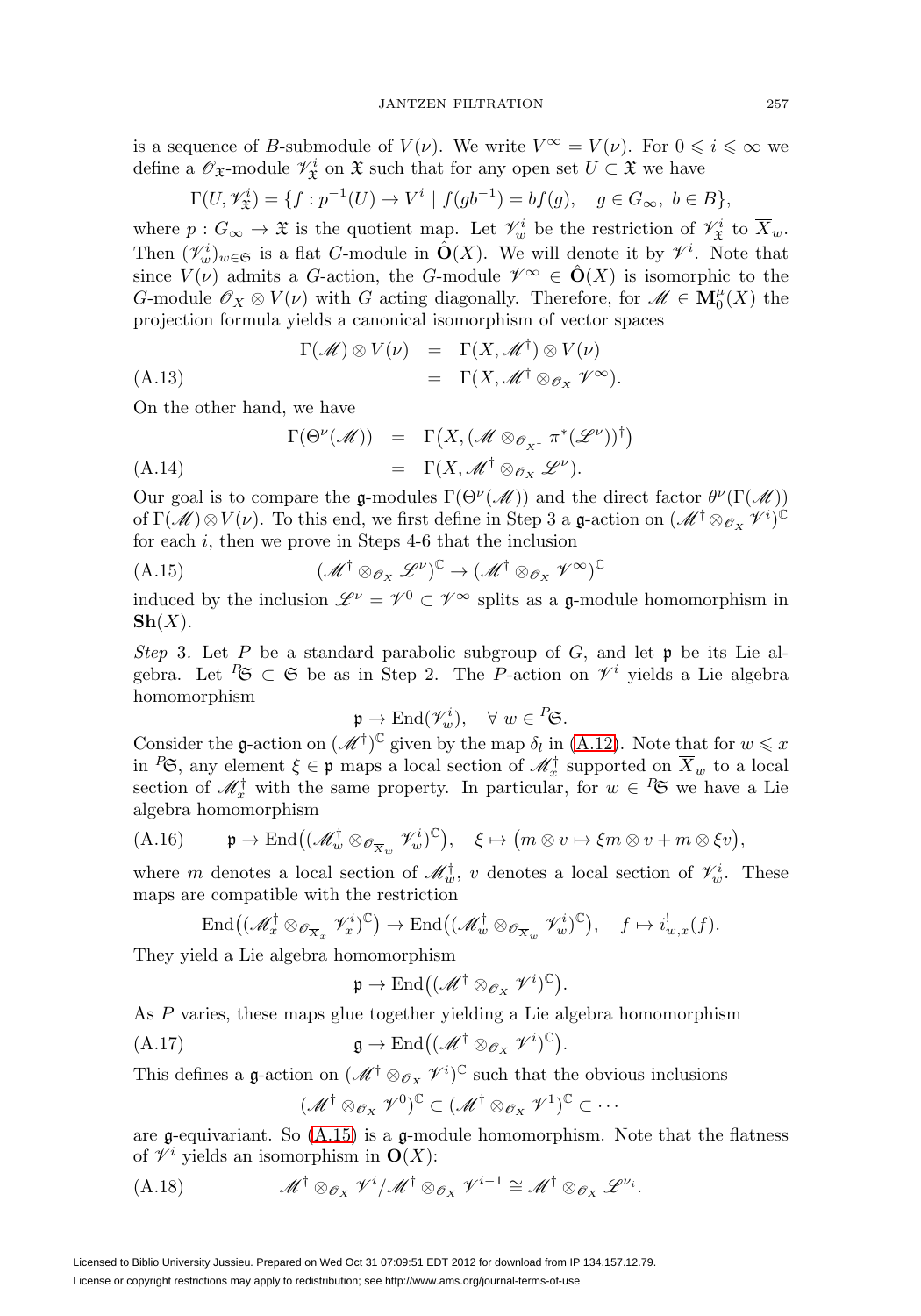Step 4. In order to show that the g-module homomorphism  $(A.15)$  splits, we consider the generalized Casimir operator of  $\mathfrak g$ . Identify  $\mathfrak t$  and  $\mathfrak t^*$  via the pairing  $\langle \bullet : \bullet \rangle$ . Let  $\rho^{\vee} \in \mathfrak{t}$  be the image of  $\rho$ . Let  $h_i$  be a basis of  $\mathfrak{t}_0$ , and let  $h^i$  be its dual basis in  $t_0$  with respect to the pairing  $\langle \bullet : \bullet \rangle$ . For  $\xi \in \mathfrak{g}_0$  and  $n \in \mathbb{Z}$  we will abbreviate  $\xi^{(n)} = \xi \otimes t^n$  and  $\xi = \xi^{(0)}$ . The generalized Casimir operator is given by the formal sum

<span id="page-46-0"></span>
$$
\text{(A.19) $\mathfrak{C} = 2\rho^{\vee} + \sum_{i} h^{i}h_{i} + 2\partial \mathbf{1} + \sum_{i < j} e_{ji}e_{ij} + \sum_{n \geqslant 1} \sum_{i \neq j} e_{ij}^{(-n)} e_{ji}^{(n)} + \sum_{n \geqslant 1} \sum_{i} h^{i, (-n)} h_{i}^{(n)}$};
$$

see e.g., [\[Ka,](#page-56-25) Section 2.5]. Let  $\delta_l(\mathfrak{C})$  be the formal sum given by applying  $\delta_l$  term by term to the right hand side of [\(A.19\)](#page-46-0). We claim that  $\delta_l(\mathfrak{C})$  is a well defined element in  $\Gamma(X^{\dagger}, \mathscr{D}_{X^{\dagger}})$ , i.e., the sum is finite at each point of  $X^{\dagger}$ . More precisely, let

$$
\Sigma = \{e_{ij} \mid i < j\} \cup \{e_{ji}^{(n)}, h_i^{(n)} \mid i \neq j, n \geq 1\},\
$$

and let e be the base point of  $X^{\dagger}$ . We need to prove that the sets

$$
\Sigma_g = \{ \xi \in \Sigma \, | \, \delta_l(\xi)(ge) \neq 0 \}, \quad g \in G,
$$

are finite. To show this, consider the adjoint action of  $G$  on  $\mathfrak g$ 

$$
\mathrm{Ad}: G \to \mathrm{End}(\mathfrak{g}), \quad g \mapsto \mathrm{Ad}_g,
$$

and the G-action on  $\mathscr{D}_{X^{\dagger}} \in \hat{O}(X^{\dagger})$  induced by the G-action on  $X^{\dagger}$ . The map  $\delta_l$  is G-equivariant with respect to these actions. So for  $\xi \in \mathfrak{g}$  and  $g \in G$  we have

$$
\delta_l(\xi)(ge) \neq 0 \iff \delta_l(\mathrm{Ad}_{g^{-1}}(\xi))(e) \neq 0.
$$

Furthermore, the right hand side holds if and only if  $Ad_{a^{-1}}(\xi) \notin \mathfrak{n}$ . Therefore

$$
\Sigma_g = \{ \xi \in \Sigma \mid \ \mathrm{Ad}_{g^{-1}}(\xi) \notin \mathfrak{n} \}
$$

is a finite set, the claim is proved. By consequence  $\mathfrak{C}$  acts on the g-module  $(\mathcal{M}^{\dagger})^{\mathbb{C}}$ for any  $\mathscr{M} \in \mathbf{M}^{T}(X^{\dagger})$ . Next, we claim that the action of  $\mathfrak{C}$  on the g-module  $(\mathscr{M}^\dagger \otimes_{\mathscr{O}_X} \mathscr{V}^i)^\mathbb{C}$  is also well defined. It is enough to prove this for  $(\mathscr{M} \otimes_{\mathscr{O}_X} \mathscr{V}^\infty)^\mathbb{C}$ . By [\(A.16\)](#page-45-1) the action of  $\mathfrak{C}$  on  $(\mathcal{M} \otimes_{\mathcal{O}_X} \mathcal{V}^{\infty})^{\mathbb{C}}$  is given by the operator

$$
\mathfrak{C} \otimes 1 + 1 \otimes \mathfrak{C} - \sum_{n \in \mathbb{Z}, i \neq j} e_{ij}^{(-n)} \otimes e_{ji}^{(n)} - \sum_{n \in \mathbb{Z}, i} h^{i, (-n)} \otimes h_i^{(n)}.
$$

Since for both  $\mathscr{M}^\dagger$  and  $\mathscr{V}^\infty$ , at each point, there are only finitely many elements from  $\Sigma$  which act nontrivially on it, the action of  $\mathfrak C$  on the tensor product is well defined.

Step 5. Now, let us calculate the action of  $\mathfrak{C}$  on  $(\mathcal{M}^{\dagger} \otimes_{\mathcal{O}_X} \mathcal{L}^{\nu_i})^{\mathbb{C}}$ . We have

$$
\mathrm{Ad}_{g^{-1}}(\mathfrak{C}) = \mathfrak{C}, \quad \forall \ g \in G.
$$

Therefore the global section  $\delta_l(\mathfrak{C})$  is G-invariant and its value at e is

$$
\delta_l(\mathfrak{C})(e) = \delta_l(2\rho^{\vee} + \sum_i h^i h_i + 2\partial \mathbf{1})(e).
$$

On the other hand, the right T-action on  $X^{\dagger}$  yields a map

$$
\delta_r: \mathfrak{t} \to \Gamma(X^{\dagger}, \mathscr{D}_{X^{\dagger}}).
$$

Since the right T-action commutes with the left G-action, for any  $h \in \mathfrak{t}$  the global section  $\delta_r(h)$  is G-invariant. We have  $\delta_r(h)(e) = -\delta_l(h)(e)$  because the left and right T-actions on the point e are inverse to each other. Therefore the global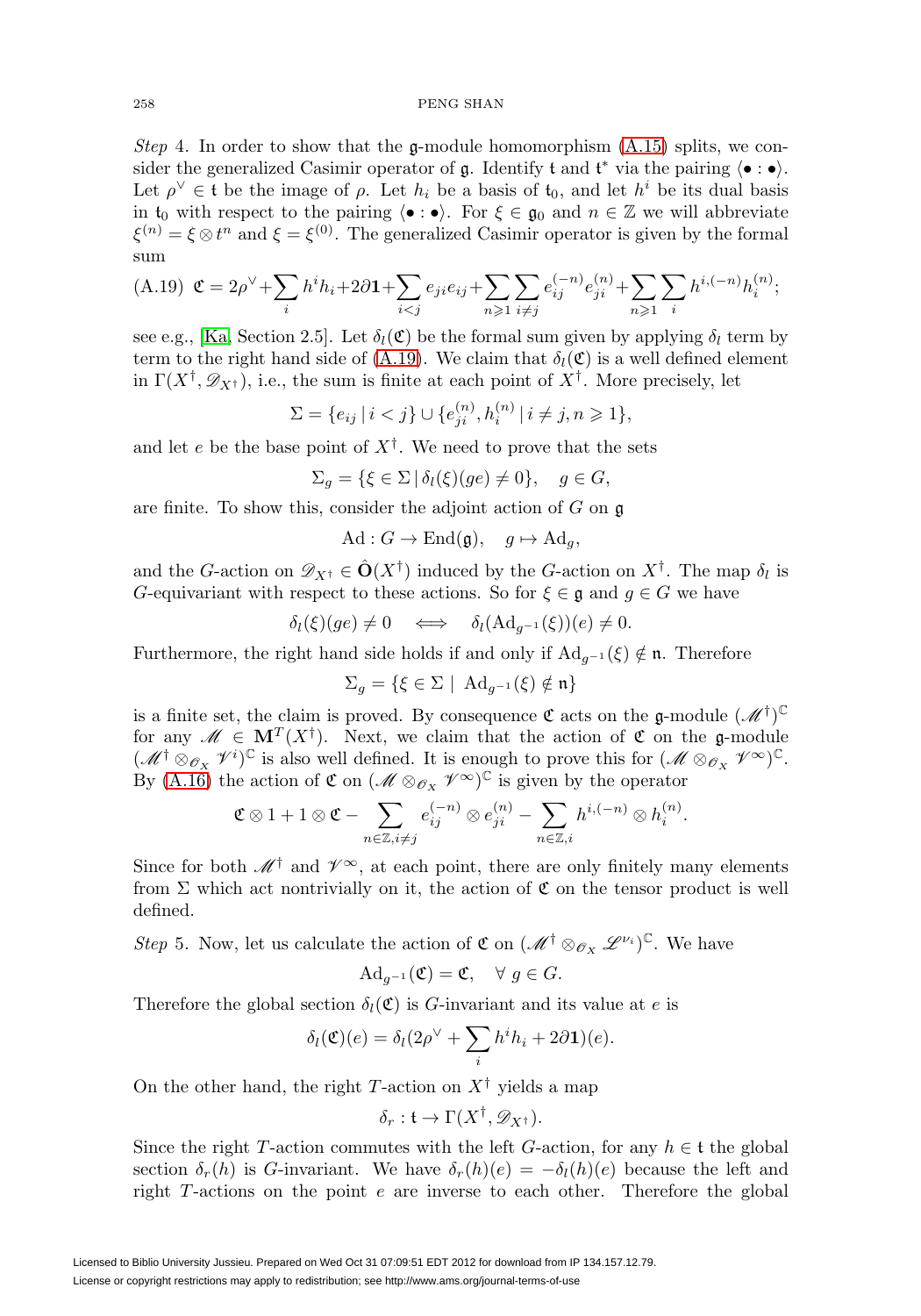sections  $\delta_l(\mathfrak{C})$  and  $\delta_r(-2\rho^{\vee} + \sum_i h^i h_i + 2\partial \mathbf{1})$  takes the same value at the point e. Since both of them are G-invariant, we deduce that

$$
\delta_l(\mathfrak{C}) = \delta_r(-2\rho^{\vee} + \sum_i h^i h_i + 2\partial \mathbf{1}).
$$

Recall from Section [3.4](#page-18-3) that for  $\lambda \in \mathfrak{t}^*$  and  $\mathcal{M} \in \mathbf{M}^{\lambda}(X)$  the operator  $\delta_r(-2\rho^{\vee} + \sum_i h^i h_i + 2\partial \mathbf{1})$  acts on  $\mathcal{M}^{\dagger}$  by the scalar  $i_h h^i h_i + 2\partial \mathbf{1}$  acts on  $\mathscr{M}^{\dagger}$  by the scalar

$$
-\lambda(-2\rho^{\vee} + \sum_i h^i h_i + 2\partial \mathbf{1}) = ||\lambda + \rho||^2 - ||\rho||^2.
$$

Therefore C acts on  $\mathcal{M}^{\dagger}$  by the same scalar. In particular, for  $\mathcal{M} \in \mathbf{M}^{\mu}(X)$ and  $i \in \mathbb{N}$ , the element  $\mathfrak{C}$  acts on  $\mathcal{M}^{\dagger} \otimes_{\mathcal{O}_X} \mathcal{L}^{\nu_i}$  by  $||\mu + \nu_i + \rho||^2 - ||\rho||^2$ . Note that the isomorphism  $(A.18)$  is compatible with the g-actions. So  $\mathfrak C$  also acts by  $||\mu + \nu_i + \rho||^2 - ||\rho||^2$  on  $(\mathscr{M}^\dagger \otimes_{\mathscr{O}_X} \mathscr{V}^i/\mathscr{M}^\dagger \otimes_{\mathscr{O}_X} \mathscr{V}^{i-1})^{\mathbb{C}}$ .

Step 6. Now, we can complete the proof of the proposition. First, we claim that

<span id="page-47-0"></span>(A.20) 
$$
||\lambda + \rho||^2 - ||\rho||^2 = ||\mu + \nu_i + \rho||^2 - ||\rho||^2 \iff \nu_i = \nu.
$$

The "if" part is trivial. For the "only if" part, we have by assumption

$$
||\mu + \nu + \rho||^2 = ||\mu + \nu_i + \rho||^2
$$
  
= 
$$
||\mu + \nu + \rho||^2 + ||\nu - \nu_i||^2 - 2\langle \mu + \nu + \rho : \nu - \nu_i \rangle.
$$

Since  $\nu-\nu_i \in \mathbb{N}\Pi^+$  and  $\mu+\nu+\rho=\lambda+\rho$  is antidominant, the term  $-2\langle \lambda+\rho:\nu-\nu_i \rangle$ is positive. Hence the equality implies that  $||\nu - \nu_i||^2 = 0$ . So  $\nu - \nu_i$  belongs to N $\delta$ . But  $\langle \lambda + \rho : \delta \rangle = \kappa < 0$ . So we have  $\nu = \nu_i$ . This proves the claim in [\(A.20\)](#page-47-0). A direct consequence of this claim and of Step 5 is that the g-module monomorphism [\(A.15\)](#page-45-0) splits. It induces an isomorphism of g-modules

<span id="page-47-1"></span>(A.21) 
$$
\Gamma(\mathscr{M}^\dagger \otimes_{\mathscr{O}_X} \mathscr{L}^\nu) = \mathrm{pr}_{\lambda} \Gamma(\mathscr{M}^\dagger \otimes_{\mathscr{O}_X} \mathscr{V}^\infty), \quad \mathscr{M} \in \mathbf{M}_0^\mu(X).
$$

Finally, note that the vector spaces isomorphisms [\(A.13\)](#page-45-3) and [\(A.14\)](#page-45-4) are indeed isomorphisms of  $\mathfrak g$ -modules by the definition of the  $\mathfrak g$ -actions on  $(\mathscr M^\dagger\otimes_{\mathscr O_X}\mathscr V^\infty)^\mathbb C$ and  $(\mathcal{M}^{\dagger} \otimes_{\mathcal{O}_X} \mathcal{L}^{\nu})^{\mathbb{C}}$ . Therefore [\(A.21\)](#page-47-1) yields an isomorphism of  $\mathfrak{g}$ -modules

$$
\Gamma(\Theta^{\nu}(\mathcal{M})) = \theta^{\nu}(\Gamma(\mathcal{M})).
$$

Remark A.3. We have assumed  $\mu + \rho$  regular in Proposition [A.2](#page-43-0) in order to have  $\Gamma(\mathbf{M}_{0}^{\mu}(X)) \subset \tilde{\mathcal{O}}_{\kappa,\mu}$ . It follows from Proposition [A.2](#page-43-0) that this inclusion still holds if  $\mu + \rho$  is not regular. So Proposition [A.2](#page-43-0) makes sense without this regularity assumption, and the proof is the same in this case.

A.6. **Proof of Proposition [4.2.](#page-26-0)** By Proposition [A.1](#page-40-1) it is enough to prove the proposition in the case when  $\lambda + \rho$  is not regular. Let  $\omega_i$ ,  $0 \leq i \leq m - 1$ , be the fundamental weights in  $\mathfrak{t}^*$ . Let

$$
\nu=\sum\omega_i,
$$

where the sum runs over all  $i = 0, \ldots, m - 1$  such that  $\langle \lambda + \rho : \alpha_i \rangle = 0$ . The weight  $\nu$  is dominant. Let  $\mu = \lambda - \nu$ . Then  $\mu + \rho$  is an antidominant weight. It is, moreover, regular, because we have

$$
\langle \mu + \rho : \alpha_i \rangle = \langle \lambda + \rho : \alpha_i \rangle - \langle \nu : \alpha_i \rangle < 0, \quad 0 \leq i \leq m - 1.
$$

Let  $\kappa' = \langle \mu + \rho : \delta \rangle$ . So Propositions [A.1,](#page-40-1) [A.2](#page-43-0) and the equation [\(A.9\)](#page-43-1) imply that  $\Gamma(\mathscr{A}_{w}^{\lambda}) = \theta^{\nu}(N_{\kappa'}(w \cdot \mu)), \quad \Gamma(\mathscr{A}_{w \cdot \bullet}^{\lambda}) = \theta^{\nu}(L_{\kappa'}(w \cdot \mu)), \quad \Gamma(\mathscr{A}_{w \cdot \bullet}^{\lambda}) = \theta^{\nu}(\mathbf{D}N_{\kappa'}(w \cdot \mu)).$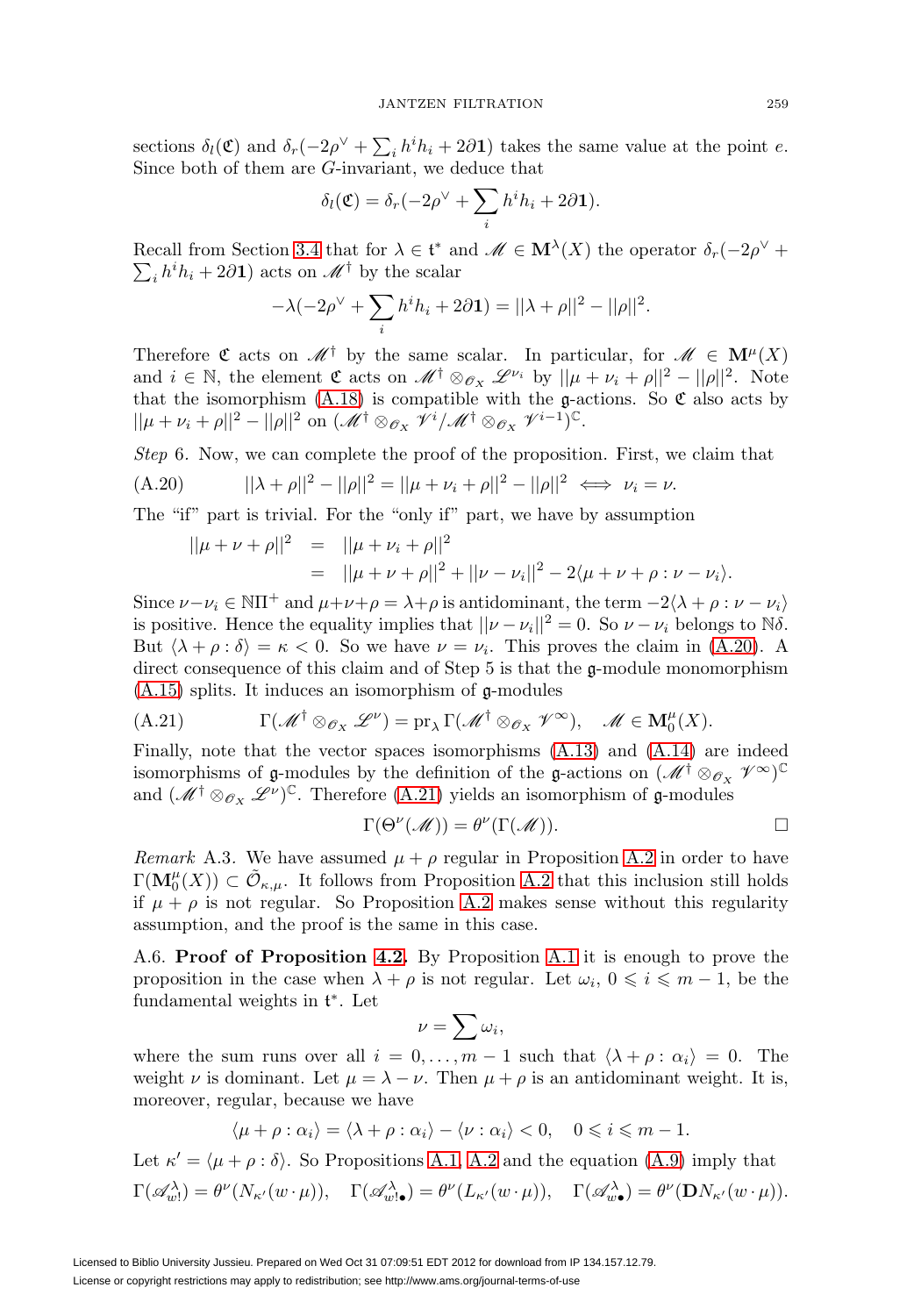<span id="page-48-0"></span>So parts (a) and (c) follow from the properties of the translation functor  $\theta^{\nu}$  given in [\[Ku1,](#page-56-24) Proposition 1.7]. Part (b) follows from (a) and the equality [\(A.8\)](#page-42-2).  $\Box$ 

## Appendix B. Proof of Proposition [5.4](#page-31-0)

In this appendix, we prove Proposition [5.4.](#page-31-0) We will first study localization of deformed Verma modules; see Lemmas [B.2](#page-50-0) and [B.3.](#page-51-0) Then we use them to deduce the parabolic version. In this appendix we will keep the notation of Section [5.](#page-28-0) In particular, recall that  $j = j_w$ ,  $f = f_w$ , etc.

B.1. **Deformed Verma modules.** Fix  $\lambda \in \Lambda$  and  $w \in \mathcal{C}$ . Let  $n > 0$  be an integer. For  $v = xw \in \mathfrak{S}$  with  $x \in \mathfrak{S}_0$ , let  $r_x : X_v^{\dagger} \to Y_w^{\dagger}$  be the canonical inclusion. We have  $i_v = j \circ r_x$ . The tensor product

(B.1) 
$$
\mathscr{A}_{v}^{(n)} = \mathscr{A}_{v}^{\lambda} \otimes_{\mathscr{O}_{X_{v}^{\dagger}}} r_{x}^{*} f^{*} \mathscr{I}^{(n)}
$$

is equal to  $r_x^*(\mathscr{B}^{(n)})$ . By Lemma [5.3](#page-30-0) it is an object of  $\mathbf{M}_h^{\tilde{\lambda}}(X_v)$ . We consider the following objects in  $\mathbf{M}_{h}^{\tilde{\lambda}}(X)$ :

$$
\mathscr{A}_{v!}^{(n)}=i_{v!}(\mathscr{A}_{v}^{(n)}),\quad \mathscr{A}_{v!\bullet}^{(n)}=i_{v!\bullet}(\mathscr{A}_{v}^{(n)}),\quad \mathscr{A}_{v\bullet}^{(n)}=i_{v\bullet}(\mathscr{A}_{v}^{(n)}).
$$

For  $\mu \in \mathcal{A}^*$  we have defined the Verma module  $N_{\kappa}(\mu)$  in Section [4.4.](#page-25-1) The deformed Verma module is the  $\mathcal{U}_k$ -module given by

$$
N_{\mathbf{k}}(\mu)=\mathcal{U}(\mathfrak{g})\otimes_{\mathcal{U}(\mathfrak{b})}R_{\mu+s\omega_0}.
$$

Here the b-module  $R_{\mu+ s\omega_0}$  is a rank one R-module over which t acts by  $\mu + s\omega_0$ , and n acts trivially. The deformed dual Verma module is

$$
\mathbf{D} N_{\mathbf{k}}(\mu) = \bigoplus_{\lambda \in_{\mathbf{k}} \mathfrak{t}^*} \mathrm{Hom}_R(N_{\mathbf{k}}(\mu)_{\lambda}, R),
$$

see [\(2.5\)](#page-8-3). We will abbreviate

$$
N_{\mathbf{k}}^{(n)}(\mu) = N_{\mathbf{k}}(\mu)(\wp^n), \quad \mathbf{D}N_{\mathbf{k}}^{(n)}(\mu) = \mathbf{D}N_{\mathbf{k}}(\mu)(\wp^n).
$$

For any  $R^{(n)}$ -module (resp. R-module) M let  $\mu(s^i) : M \to M$  be the multiplication by  $s^i$  and write  $s^iM$  for the image of  $\mu(s^i)$ . We define a filtration

 $F^{\bullet}M = (F^0M \supset F^1M \supset F^2M \supset \ldots)$ 

on M by putting  $F^iM = s^iM$ . We say that it is of length n if  $F^nM = 0$  and  $F^{n-1}M \neq 0$ . We set

$$
\operatorname{gr} M = \bigoplus_{i \geqslant 0} \operatorname{gr}^i M, \quad \operatorname{gr}^i M = F^i M / F^{i+1} M.
$$

For any  $\mathfrak{g}_{R(n)}$ -module M let  $\mathbf{ch}(M)$  be the  $\mathfrak{t}_{R(n)}$ -module image of M by the forgetful functor.

<span id="page-48-1"></span>**Lemma B.1.** If  $\lambda + \rho$  is antidominant, then we have an isomorphism of  $\mathbf{t}_{R(n)}$ . modules

$$
\mathbf{ch}(\Gamma(\mathscr{A}_v^{(n)})) = \mathbf{ch}(\mathbf{D}N_{\mathbf{k}}^{(n)}(v \cdot \lambda)).
$$

Proof. The proof is very similar to the proof of Proposition [A.1.](#page-40-1) We will use the notation introduced there.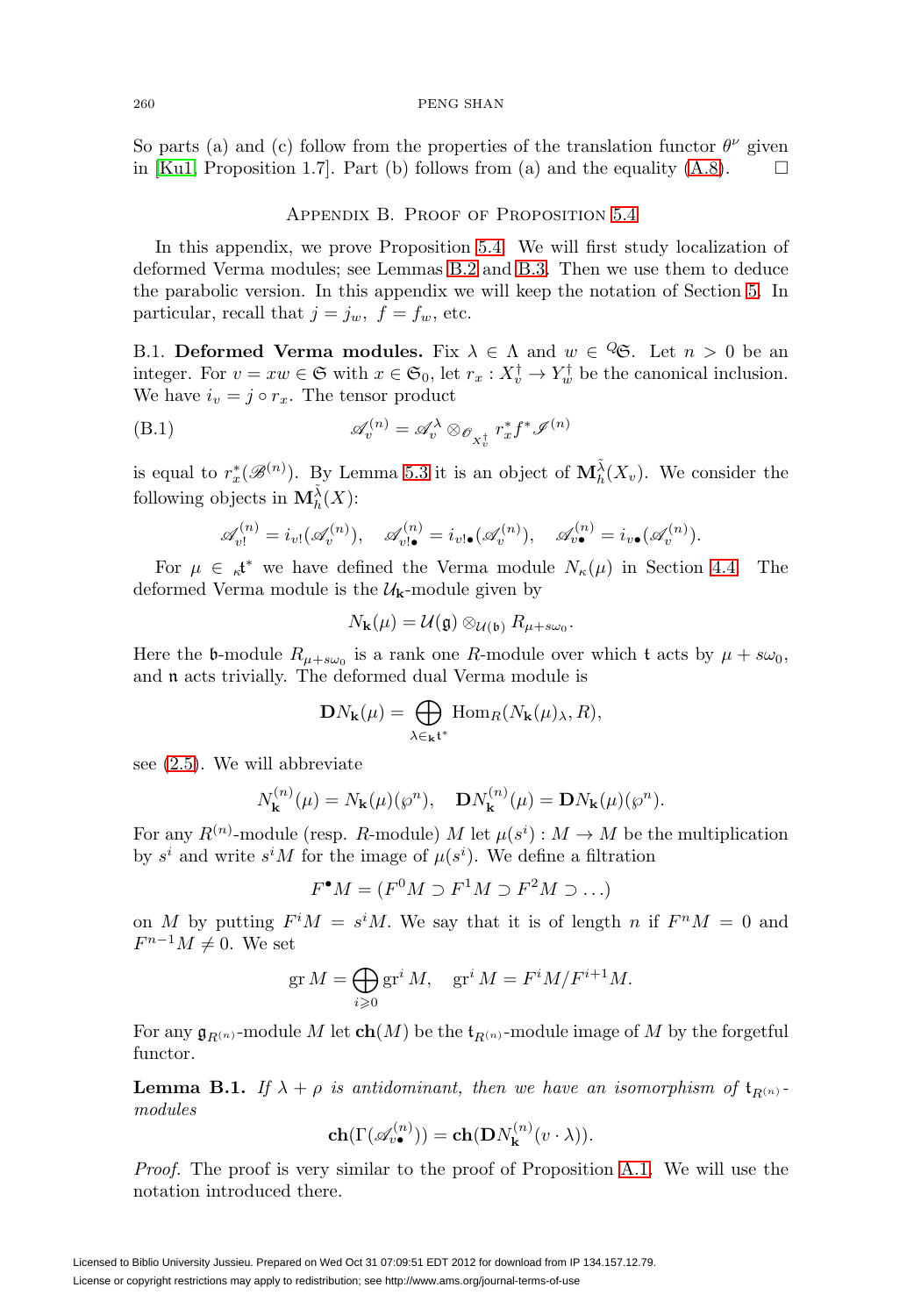Step 1. Consider the nowhere vanishing section  $f^s$  of  $(f^*\mathscr{I}^{(n)})^{\dagger}$  over  $Y_w$ . Its restriction to  $X_v$  yields an isomorphism

$$
(\mathscr{A}_v^{(n)})^{\dagger} \cong \Omega_{X_v} \otimes_{\mathscr{O}_{X_v}} \mathscr{L}_{X_v}^{\lambda} \otimes R^{(n)}.
$$

Let  $\omega$  be a nowhere vanishing section of  $\Omega_{X_v}$ , and let  $t^{\lambda}$  be the nowhere vanishing section of  $\mathscr{L}^{\lambda}_{X_v}$  over  $X_v$  such that  $t^{\lambda}(uvb) = e^{-\lambda}(b)$  for  $u \in N$ ,  $b \in B$ . Then the global section  $\omega \otimes t^{\lambda} \otimes f^s$  of  $\mathscr{A}_{v}^{(n)}$  defines an element

$$
\vartheta^s\in\hat{\Gamma}(\mathscr{A}_{v\bullet}^{(n)})
$$

in the same way as  $\vartheta$  is defined in the first step of the proof of Proposition [A.1.](#page-40-1)

Step 2. Let us show that

$$
\mathbf{ch}(\overline{\Gamma}(\mathscr{A}_{v\bullet}^{(n)})) = \mathbf{ch}(\mathbf{D}N_{\mathbf{k}}^{(n)}(v \cdot \lambda)).
$$

The proof is the same as in the second step of the proof of Proposition [A.1.](#page-40-1) The right  $\mathscr{D}^{\dagger}_{X_v}$ -module structure on  $(\mathscr{A}_v^{(n)})^{\dagger}$  yields an isomorphism of sheaves of C-vector spaces over  $V_l^y$ ,

$$
\begin{array}{ccc}j_{l}^{y*}(i_{l*}^{v}\mathscr{O}_{X_{v}})\otimes\mathcal{U}(\mathfrak{n}^{-}(\Pi^{-}\cap v(\Pi^{-}))/\mathfrak{n}_{l}^{-})\otimes R^{(n)}&\stackrel{\sim}{\to}&j_{l}^{y*}\big(i_{l\bullet}^{v}(\mathscr{A}_{v}^{(n)})^{\dagger}\big),\\ f\otimes p\otimes r&\mapsto&\big((\vartheta^{s}\cdot f)\cdot\delta_{l}(p)\big)r.\end{array}
$$

This yields an isomorphism of  $\mathfrak{t}_{R(n)}$ -modules

$$
\mathbf{ch}\big(\Gamma(\mathfrak{X}_{l}^{y},i_{l\bullet}^{v}(\mathscr{A}_{v}^{(n)}))\big)=\mathbf{ch}\big(\mathcal{U}(\mathfrak{n}^-/\mathfrak{n}_l^-)\otimes R_{v\cdot\lambda+s\omega_0}^{(n)}\big).
$$

Therefore we have

(B.2) 
$$
\mathbf{ch}(\hat{\Gamma}(\mathscr{A}_{v\bullet}^{(n)})) = \mathbf{ch}((\varprojlim_{l} \mathcal{U}(\mathfrak{n}^-/\mathfrak{n}_l^-)) \otimes R_{v\cdot\lambda+s\omega_0}^{(n)})
$$

and

(B.3)  
\n
$$
\mathbf{ch}(\overline{\Gamma}(\mathscr{A}_{v\bullet}^{(n)})) = \mathbf{ch}(\mathcal{U}(\mathfrak{n}^-) \otimes R_{v\cdot\lambda+s\omega_0}^{(n)})
$$
\n
$$
= \mathbf{ch}(\mathbf{D}N_{\mathbf{k}}^{(n)}(v\cdot\lambda)).
$$

Step 3. In this step, we prove that  $\Gamma(\mathscr{A}_{v\bullet}^{(n)}) = \overline{\Gamma}(\mathscr{A}_{v\bullet}^{(n)})$  as  $\mathfrak{g}_{R^{(n)}}$ -modules. Since both of them are  $\mathfrak{g}_{R^{(n)}}$ -submodules of  $\widehat{\Gamma}(\mathscr{A}_{v\bullet}^{(n)})$ . It is enough to prove that they are equal as vector spaces. Consider the filtration  $F^{\bullet}(\mathscr{A}_{v}^{(n)})$  on  $\mathscr{A}_{v}^{(n)}$ . It is a filtration in  $\mathbf{M}^{\tilde{\lambda}}(X_v)$  of length n and

$$
\operatorname{gr}^i(\mathscr{A}_v^{(n)}) = \mathscr{A}_v^\lambda, \quad 0 \leqslant i \leqslant n - 1.
$$

Since  $i_{v\bullet}$  is exact and

$$
R^i \Gamma(\mathscr{A}_{v\bullet}^{\lambda}) = R^i \overline{\Gamma}(\mathscr{A}_{v\bullet}^{\lambda}) = 0, \quad \forall \ i > 0,
$$

the functor  $\Gamma \circ i_{v\bullet}$  commutes with the filtration. Therefore both the filtrations  $F^{\bullet}\Gamma(\mathscr{A}_{n\bullet}^{(n)})$  and  $F^{\bullet}\overline{\Gamma}(\mathscr{A}_{n\bullet}^{(n)})$  have length n and

$$
\operatorname{gr}^i \Gamma(\mathscr{A}_{v\bullet}^{(n)}) = \Gamma(\mathscr{A}_{v\bullet}^{\lambda}), \quad \operatorname{gr}^i \overline{\Gamma}(\mathscr{A}_{v\bullet}^{(n)}) = \overline{\Gamma}(\mathscr{A}_{v\bullet}^{\lambda}), \quad 0 \leqslant i \leqslant n-1.
$$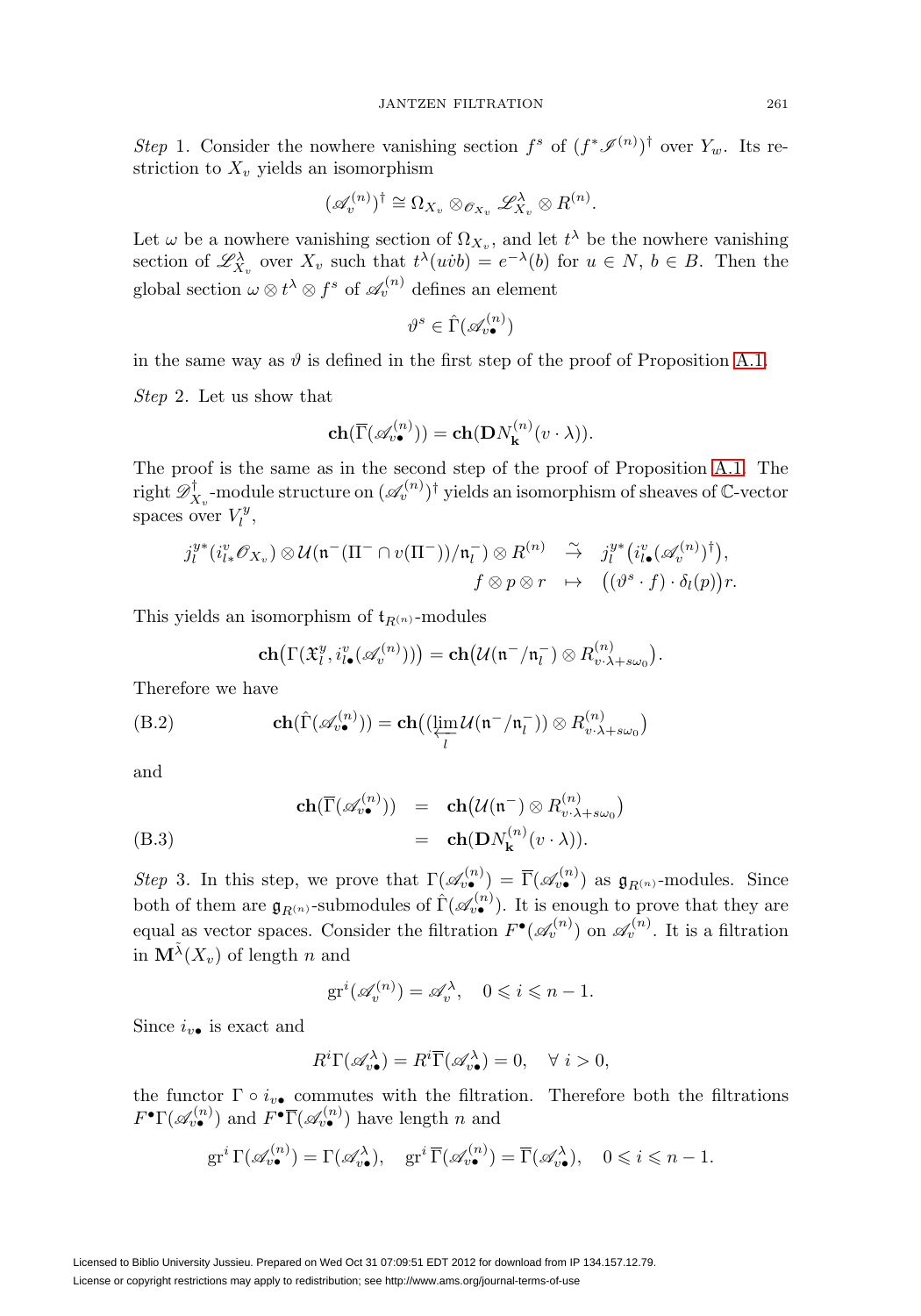By Step 3 of the proof of Proposition [A.1,](#page-40-1) we have  $\Gamma(\mathscr{A}_v^\lambda) = \overline{\Gamma}(\mathscr{A}_v^\lambda)$ . We deduce that all the sections in  $\Gamma(\mathscr{A}_{v\bullet}^{(n)})$  are t-finite and all the sections in  $\overline{\Gamma}(\mathscr{A}_{v\bullet}^{(n)})$  are supported on finite dimensional subschemes. This proves that

$$
\Gamma(\mathscr{A}_{v\bullet}^{(n)}) = \overline{\Gamma}(\mathscr{A}_{v\bullet}^{(n)}).
$$

We are done by Step 2.

<span id="page-50-0"></span>**Lemma B.2.** If  $\lambda + \rho$  is antidominant there is an isomorphism of  $\mathfrak{g}_{R^{(n)}}$ -modules

$$
\Gamma(\mathscr{A}_{v\bullet}^{(n)}) = \mathbf{D} N_{\mathbf{k}}^{(n)}(v \cdot \lambda).
$$

Proof. Note that

$$
DN_{\mathbf{k}}^{(n)}(v \cdot \lambda) = \bigoplus_{\mu \in \mathbf{k}^{\mathbf{t}^*}} \text{Hom}_{R}(N_{\mathbf{k}}(v \cdot \lambda)_{\mu}, R)(\wp^n)
$$
  

$$
= \bigoplus_{\mu \in \mathbf{k}^{\mathbf{t}^*}} \text{Hom}_{R^{(n)}}(N_{\mathbf{k}}^{(n)}(v \cdot \lambda)_{\mu}, R^{(n)}).
$$

For  $\mu \in \mathbf{k}^*$  let  $\Gamma(\mathscr{A}_{v\bullet}^{(n)})_{\mu}$  be the weight space as defined in [\(2.2\)](#page-6-2). By Lemma [B.1](#page-48-1) we have

$$
\Gamma(\mathscr{A}^{(n)}_{v\bullet})=\bigoplus_{\mu\in\mathbf{k}^{\mathfrak{k}^*}}\Gamma(\mathscr{A}^{(n)}_{v\bullet})_{\mu},
$$

because the same equality holds for  $\mathbf{D}N_{\mathbf{k}}^{(n)}(v \cdot \lambda)$ . So we can consider the following  $\mathfrak{g}_{R^{(n)}}$ -module

<span id="page-50-1"></span>(B.4) 
$$
\mathbf{D}\Gamma(\mathscr{A}_{v\bullet}^{(n)}) = \bigoplus_{\mu \in \mathbf{k}^{\mathbf{t}^*}} \text{Hom}_{R^{(n)}}(\Gamma(\mathscr{A}_{v\bullet}^{(n)})_{\mu}, R^{(n)}).
$$

It is enough to prove that we have an isomorphism of  $\mathfrak{g}_{R(n)}$ -modules

$$
\mathbf{D}\Gamma(\mathscr{A}_{v\bullet}^{(n)}) = N_{\mathbf{k}}^{(n)}(v \cdot \lambda).
$$

By [\(B.4\)](#page-50-1) we have

<span id="page-50-2"></span>(B.5) 
$$
\mathbf{ch}\big(\mathbf{D}\Gamma(\mathscr{A}_{v\bullet}^{(n)})\big)=\mathbf{ch}\big(\Gamma(\mathscr{A}_{v\bullet}^{(n)})\big).
$$

Together with Lemma [B.1,](#page-48-1) this yields an isomorphism of  $R^{(n)}$ -modules

$$
N_{\mathbf{k}}^{(n)}(v \cdot \lambda)_{v \cdot \lambda + s\omega_0} = \left(\mathbf{D}\Gamma(\mathscr{A}_{v\bullet}^{(n)})\right)_{v \cdot \lambda + s\omega_0}.
$$

By the universal property of Verma modules, such an isomorphism induces a morphism of  $\mathfrak{g}_{R^{(n)}}$ -module

$$
\varphi: N_{\mathbf{k}}^{(n)}(v \cdot \lambda) \to \mathbf{D}\Gamma(\mathscr{A}_{v\bullet}^{(n)}).
$$

We claim that for each  $\mu \in \mathbf{k}^*$  the  $R^{(n)}$ -module morphism

$$
\varphi_{\mu}: N_{\mathbf{k}}^{(n)}(v \cdot \lambda)_{\mu} \to (\mathbf{D}\Gamma(\mathscr{A}_{v\bullet}^{(n)}))_{\mu}
$$

given by the restriction of  $\varphi$  is invertible. Indeed, by Lemma [B.1](#page-48-1) and [\(B.5\)](#page-50-2), we have

$$
\operatorname{ch}(\mathbf{D}\Gamma(\mathscr{A}_{v\bullet}^{(n)})) = \operatorname{ch}(\mathbf{D}N_{\mathbf{k}}^{(n)}(v\cdot\lambda)) = \operatorname{ch}(N_{\mathbf{k}}^{(n)}(v\cdot\lambda)).
$$

So

$$
N_{\mathbf{k}}^{(n)}(v \cdot \lambda)_{\mu} = (\mathbf{D}\Gamma(\mathscr{A}_{v\bullet}^{(n)}))_{\mu}
$$

as  $R^{(n)}$ -modules. On the other hand, Proposition [4.2](#page-26-0) yields that the map

$$
\varphi(\varphi) = \varphi \otimes_{R^{(n)}} (R^{(n)}/\varphi R^{(n)}): N_{\kappa}(v \cdot \lambda) \to \mathbf{D}\Gamma(\mathscr{A}_{v\bullet}^{\lambda})
$$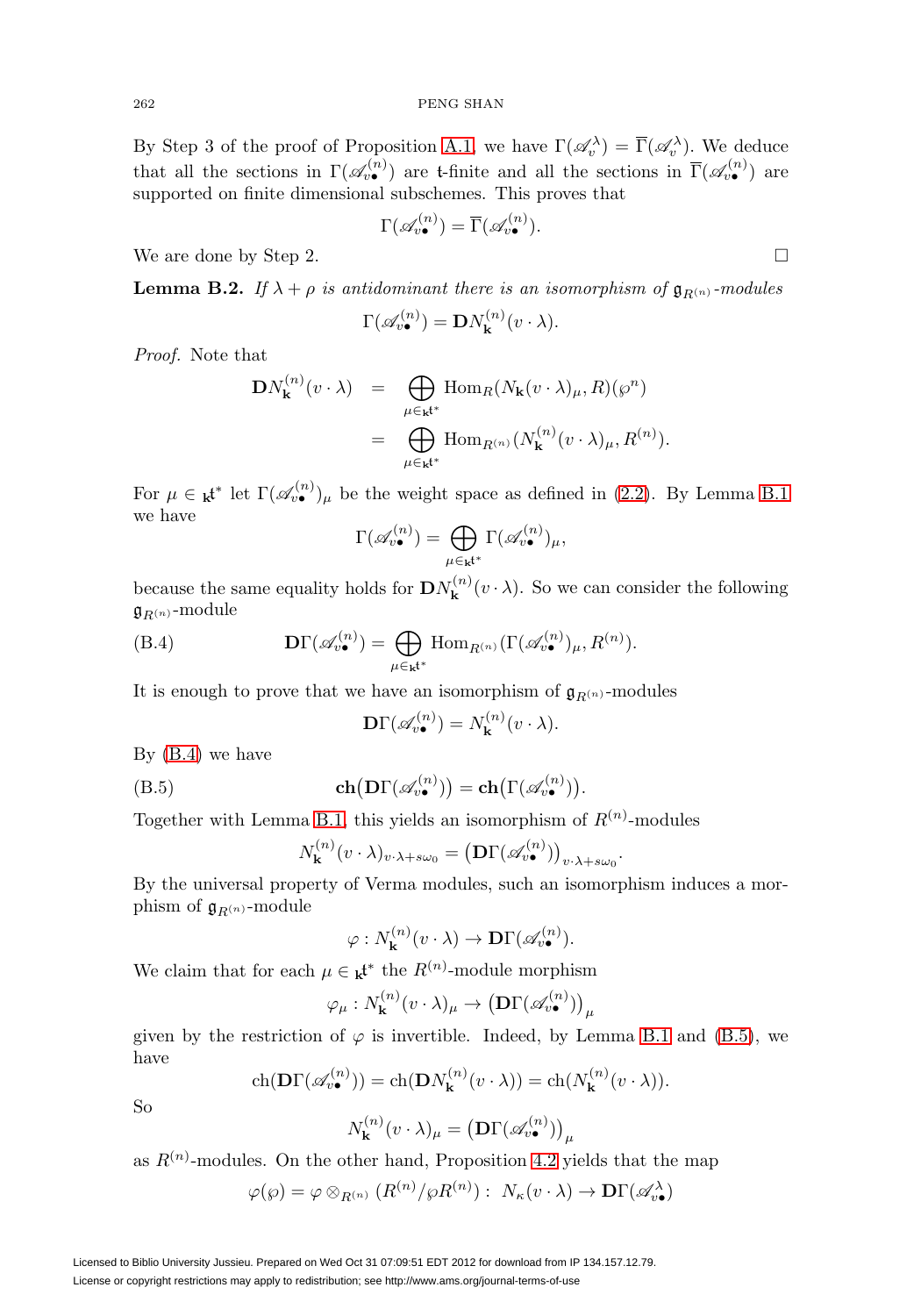is an isomorphism of g-modules. So  $\varphi_{\mu}(\varphi)$  is also an isomorphism. Since the  $R^{(n)}$ -modules  $N_{\mathbf{k}}^{(n)}(v \cdot \lambda)_{\mu}$  and  $\left(\mathbf{D}\Gamma(\mathscr{A}_{v\bullet}^{(n)})\right)_{\mu}$  are finitely generated, Nakayama's lemma implies that  $\varphi_{\mu}$  is an isomorphism. So  $\varphi$  is an isomorphism. The lemma is  $\Box$ 

<span id="page-51-0"></span>**Lemma B.3.** If  $\lambda + \rho$  is antidominant and v is a shortest element in  $v \mathfrak{S}(\lambda)$ , then there is an isomorphism of  $\mathfrak{g}_{R(n)}$ -modules

$$
\Gamma(\mathscr{A}_{v!}^{(n)}) = N_{\mathbf{k}}^{(n)}(v \cdot \lambda).
$$

*Proof.* We abbreviate  $\nu = v \cdot \lambda$ . The lemma will be proved in three steps.

Step 1. Recall the character map from [\(4.4\)](#page-25-2). Note that since  $\Gamma$  and  $i_1$  are exact, and

$$
\operatorname{gr} \mathscr{A}_v^{(n)} = (\mathscr{A}_v^{\lambda})^{\oplus n},
$$

we have an isomorphism of t-modules

<span id="page-51-1"></span>(B.6) 
$$
\operatorname{gr} \Gamma(\mathscr{A}_{v!}^{(n)}) = \Gamma(\mathscr{A}_{v!}^{\lambda})^{\oplus n}.
$$

Next, since the action of s on  $\Gamma(\mathscr{A}_{v_l}^{(n)})$  is nilpotent, for any  $\mu \in \mathfrak{t}^*$  we have

$$
\dim_{\mathbb{C}}(\Gamma(\mathscr{A}_{v!}^{(n)})_{\tilde{\mu}})=\dim_{\mathbb{C}}((\operatorname{gr}\Gamma(\mathscr{A}_{v!}^{(n)}))_{\tilde{\mu}}).
$$

We deduce that as a t-module  $\Gamma(\mathscr{A}_{v!}^{(n)})$  is a generalized weight module and

<span id="page-51-3"></span>(B.7) 
$$
\operatorname{ch}(\Gamma(\mathscr{A}_{v!}^{(n)})) = \operatorname{ch}(\operatorname{gr} \Gamma(\mathscr{A}_{v!}^{(n)})) = n \operatorname{ch} \Gamma(\mathscr{A}_{v!}^{\lambda}).
$$

On the other hand, we have the following isomorphism of t-modules

<span id="page-51-2"></span>(B.8) 
$$
\operatorname{gr} N_{\mathbf{k}}^{(n)}(\nu) = N_{\kappa}(\nu)^{\oplus n}.
$$

Therefore we have

$$
ch(N_{\mathbf{k}}^{(n)}(\nu)) = n ch(N_{\kappa}(\nu)).
$$

Since  $\Gamma(\mathscr{A}_{v!}^{\lambda}) = N_{\kappa}(\nu)$  as  $\mathfrak{g}\text{-modules}$  by Proposition [4.2,](#page-26-0) this yields

(B.9) 
$$
\operatorname{ch}(\Gamma(\mathscr{A}_{v!}^{(n)})) = \operatorname{ch}(N_{\mathbf{k}}^{(n)}(\nu)).
$$

Further, we claim that there is an isomorphism of  $R^{(n)}$ -module

(B.10) 
$$
\Gamma(\mathscr{A}_{v!}^{(n)})_{\tilde{\mu}} = N_{\mathbf{k}}^{(n)}(\nu)_{\tilde{\mu}}, \quad \forall \ \mu \in \mathfrak{t}^*.
$$

Note that  $\Gamma(\mathscr{A}_{v!}^{(n)})_{\tilde{\mu}}$  is indeed an  $R^{(n)}$ -module because the action of s on  $\Gamma(\mathscr{A}_{v!}^{(n)})$ is nilpotent. To prove the claim, it suffices to notice that for any finitely generated  $R^{(n)}$ -modules M, M' we have that M is isomorphic to M' as  $R^{(n)}$ -modules if and only if  $gr^i M = gr^i M'$  for all i. So the claim follows from the isomorphisms of t-modules [\(B.6\)](#page-51-1), [\(B.8\)](#page-51-2) and Proposition [4.2.](#page-26-0)

Step 2. In this step, we prove that as a  $\mathfrak{t}_{R(n)}$ -module

$$
\Gamma(\mathscr{A}_{v!}^{(n)})_{\tilde{\nu}} = R_{\nu + s\omega_0}^{(n)}
$$

where  $R_{\nu+ s\omega_0}^{(n)}$  is the rank one  $R^{(n)}$ -module over which t acts by the weight  $\nu+ s\omega_0$ . Let us consider the canonical morphisms in  $\mathbf{M}_{h}^{\tilde{\lambda}}(X)$ :

$$
\mathscr{A}^{(n)}_{v!} \longrightarrow \mathscr{A}^{(n)}_{v! \bullet} \longrightarrow \mathscr{A}^{(n)}_{v \bullet}.
$$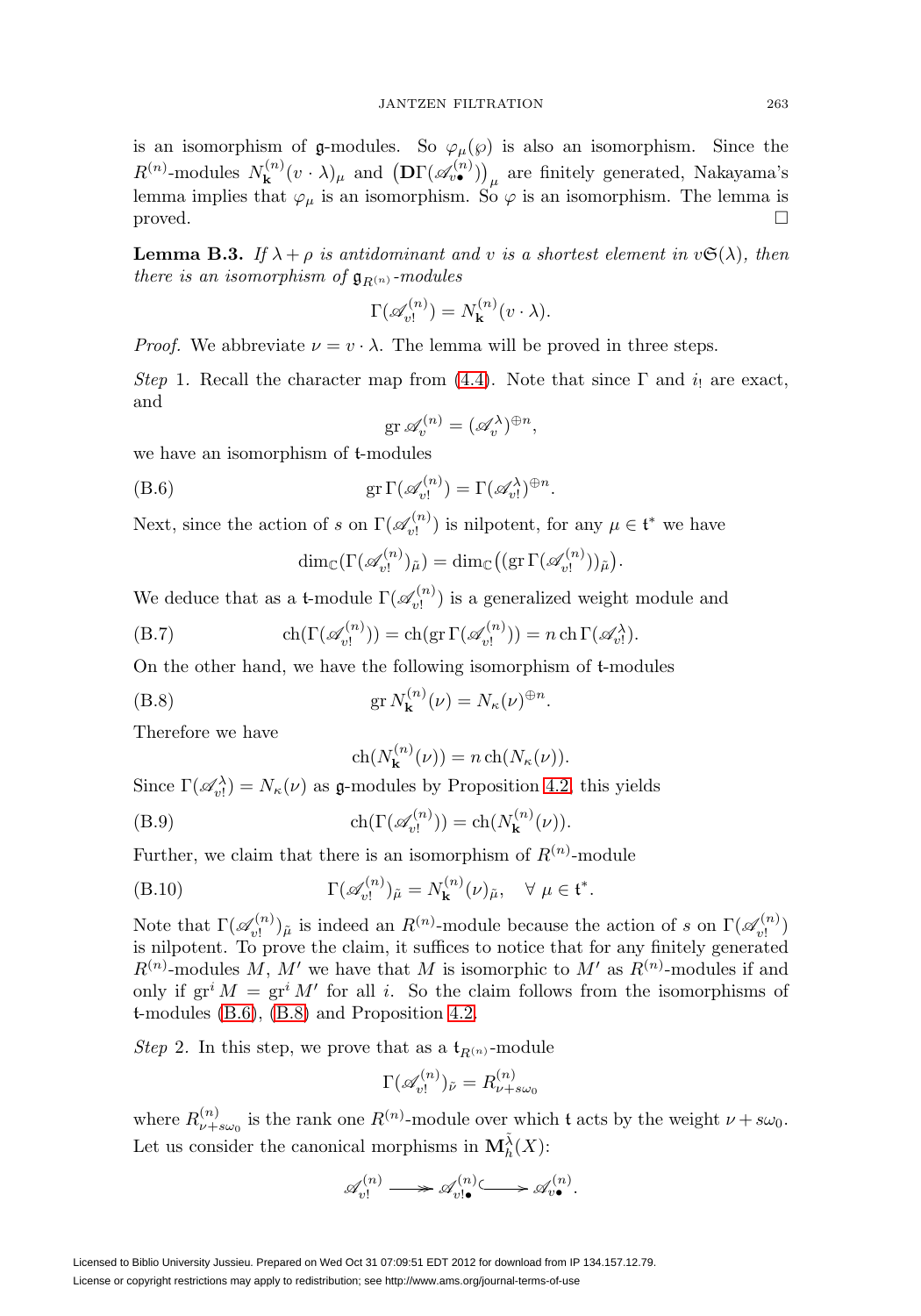Since  $\Gamma$  is exact on  $\mathbf{M}^{\tilde{\lambda}}(X)$ , we deduce the following chain of  $\mathfrak{g}_{R^{(n)}}$ -module morphisms

$$
\Gamma(\mathscr{A}_{v!}^{(n)}) \xrightarrow{\alpha} \Gamma(\mathscr{A}_{v! \bullet}^{(n)}) \xrightarrow{\beta} \Gamma(\mathscr{A}_{v \bullet}^{(n)}).
$$

Consider the following  $\mathfrak{t}_{R(n)}$ -morphisms given by the restrictions of  $\alpha$ ,  $\beta$ 

$$
\Gamma(\mathscr{A}_{v!}^{(n)})_{\tilde{\nu}} \xrightarrow{\alpha_{\nu}} \Gamma(\mathscr{A}_{v! \bullet}^{(n)})_{\tilde{\nu}} \xrightarrow{\beta_{\nu}} \Gamma(\mathscr{A}_{v \bullet}^{(n)})_{\tilde{\nu}}.
$$

We claim that  $\alpha_{\nu}$  and  $\beta_{\nu}$  are isomorphisms. Note that by [\(B.7\)](#page-51-3) we have

$$
\dim_{\mathbb{C}} \Gamma(\mathscr{A}_{v!}^{(n)})_{\tilde{\nu}} = n \dim_{\mathbb{C}} \Gamma(\mathscr{A}_{v!})_{\tilde{\nu}} = n.
$$

By Lemma [B.2](#page-50-0) we also have  $\dim_{\mathbb{C}} \Gamma(\mathscr{A}_{v\bullet}^{(n)})_{\tilde{\nu}} = n$ . Next, consider the exact sequence in  $\mathbf{M}_{h}^{\tilde{\lambda}}(X_v)$ ,

$$
0 \to F^{i+1} \mathscr{A}_v^{(n)} \to F^i \mathscr{A}_v^{(n)} \to \text{gr}^i \mathscr{A}_v^{(n)} \to 0.
$$

Applying the functor  $i_{v!}$  to it yields a surjective morphism

$$
i_{v!\bullet}(F^i\mathscr{A}_v^{(n)})/i_{v!\bullet}(F^{i+1}\mathscr{A}_v^{(n)})\to i_{v!\bullet}(\text{gr}^i\mathscr{A}_v^{(n)}).
$$

Since  $i_{v!}(\mathbf{F}^i \mathcal{A}_v^{(n)}) = \mathbf{F}^i(i_{v!}(\mathcal{A}_v^{(n)}))$  and  $\operatorname{gr}^i \mathcal{A}_v^{(n)} = \mathcal{A}_v^{\lambda}$ , we deduce a surjective morphism

$$
\operatorname{gr}^i \mathscr{A}_{v! \bullet}^{(n)} \to \mathscr{A}_{v! \bullet}^{\lambda}, \quad 0 \leqslant i \leqslant n-1.
$$

Applying the exact functor  $\Gamma$  to this morphism and summing over *i* gives a surjective morphism of g-modules

$$
\gamma: \operatorname{gr} \Gamma(\mathscr{A}_{v! \bullet}^{(n)}) \to \Gamma(\mathscr{A}_{v! \bullet}^{\lambda})^{\oplus n}.
$$

Since v is minimal in  $v\mathfrak{S}(\lambda)$ , by Proposition [4.2\(](#page-26-0)c) the right hand side is equal to  $L_{\kappa}(\nu)$ . We deduce from the surjectivity of  $\gamma$  that

$$
\dim_{\mathbb{C}} \Gamma(\mathscr{A}_{v! \bullet}^{(n)})_{\tilde{\nu}} = \dim_{\mathbb{C}} \operatorname{gr} \Gamma(\mathscr{A}_{v! \bullet}^{(n)})_{\tilde{\nu}}
$$
\n
$$
\geq \dim_{\mathbb{C}} (L_{\kappa}(\nu)_{\tilde{\nu}})^{\oplus n}
$$
\n
$$
= n.
$$

It follows that the epimorphism  $\alpha_{\nu}$  and the monomorphism  $\beta_{\nu}$  are isomorphisms. The claim is proved. So we have an isomorphisms of  $t_{R(n)}$ -modules

$$
\beta_{\nu} \circ \alpha_{\nu} : \Gamma(\mathscr{A}_{v!}^{(n)})_{\tilde{\nu}} \to \Gamma(\mathscr{A}_{v\bullet}^{(n)})_{\tilde{\nu}}.
$$

In particular, we deduce an isomorphisms of  $\mathfrak{t}_{R(n)}$ -modules

$$
\Gamma(\mathscr{A}_{v!}^{(n)})_{\nu+s\omega_0}\to \Gamma(\mathscr{A}_{v\bullet}^{(n)})_{\nu+s\omega_0},
$$

because

$$
\Gamma(\mathscr{A}_{v\sharp}^{(n)})_{\nu+s\omega_0}\subset \Gamma(\mathscr{A}_{v\sharp}^{(n)})_{\tilde{\nu}},\quad \text{for }\sharp =!,\bullet.
$$

By Lemma [B.2,](#page-50-0) we have

$$
\Gamma(\mathscr{A}_{v\bullet}^{(n)})_{\nu+s\omega_0}=R_{\nu+s\omega_0}^{(n)}.
$$

We deduce an isomorphism of  $\mathfrak{t}_{R(n)}$ -modules

$$
\Gamma(\mathscr{A}_{v!}^{(n)})_{\nu+s\omega_0}=R_{\nu+s\omega_0}^{(n)}.
$$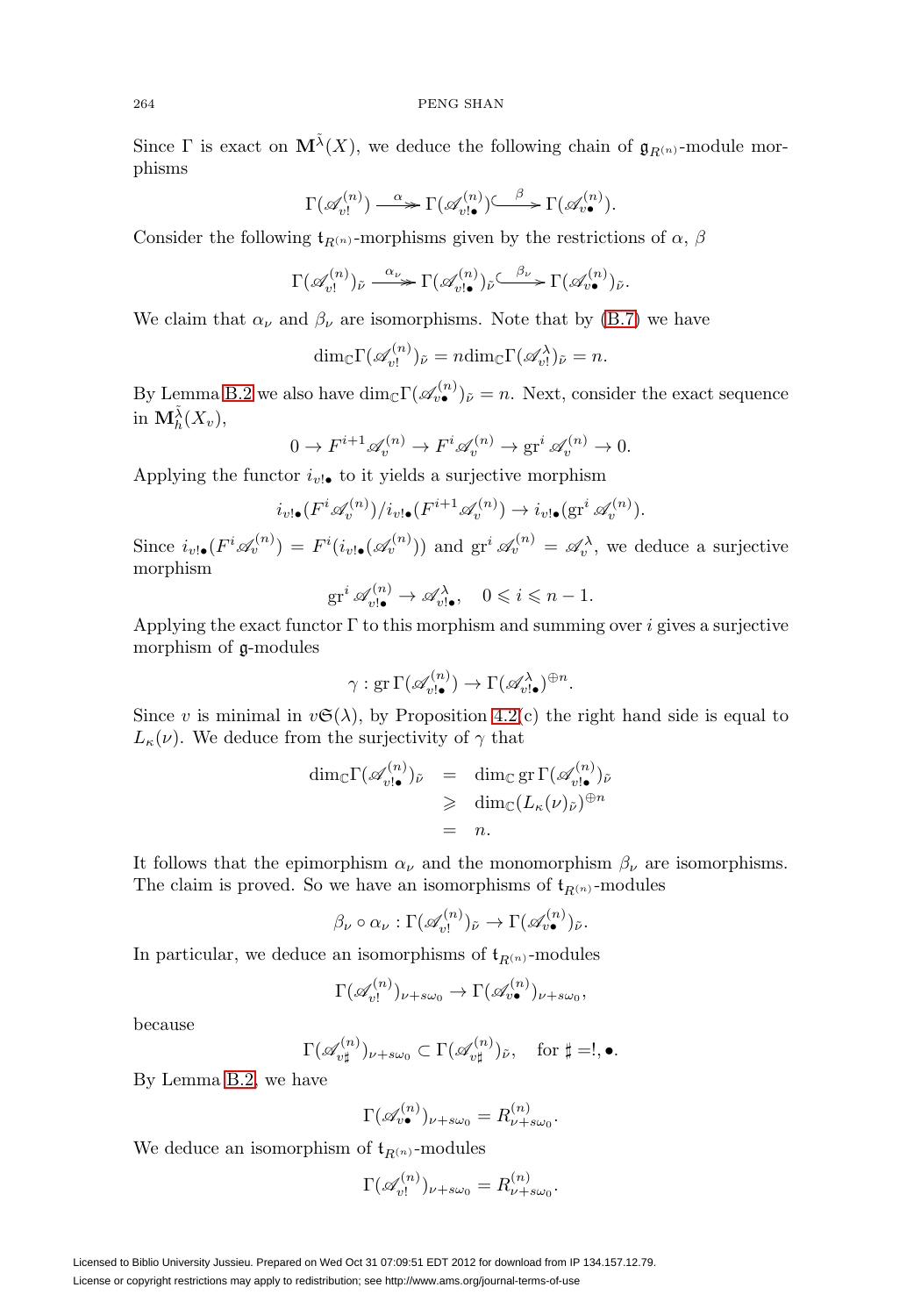Step 3. By the universal property of Verma modules and Step 2, there exists a morphism of  $\mathfrak{g}_{R(n)}$ -modules

$$
\varphi: N_{\mathbf{k}}^{(n)}(\nu) \to \Gamma(\mathscr{A}_{\nu!}^{(n)}).
$$

For any  $\mu \in \mathfrak{t}^*$  this map restricts to a morphism of  $R^{(n)}$ -modules

$$
\varphi_{\mu}: N_{\mathbf{k}}^{(n)}(\nu)_{\tilde{\mu}} \to \Gamma(\mathscr{A}_{v!}^{(n)})_{\tilde{\mu}}.
$$

By Step 1, the  $R^{(n)}$ -modules on the two sides are finitely generated and they are isomorphic. Further, the induced morphism

$$
\varphi(\wp): N_{\kappa}(\nu) \to \Gamma(\mathscr{A}_{v!}^{\lambda})
$$

is an isomorphism by Proposition [4.2.](#page-26-0) So by Nakayama's lemma, the morphism  $\varphi_{\mu}$ is an isomorphism for any  $\mu$ . Therefore  $\varphi$  is an isomorphism. The lemma is proved.

Remark B.4. The hypothesis that v is a shortest element in  $v\mathfrak{S}(\lambda)$  is probably not necessary but this is enough for our purpose.

B.2. **Proof of Proposition [5.4.](#page-31-0)** Consider the canonical embedding  $r : X_w^{\dagger} \to Y_w^{\dagger}$ . We claim that the adjunction map yields a surjective morphism

<span id="page-53-0"></span>
$$
(B.11) \t\t\t r_!r^*(\mathscr{B}^{(n)}) \to \mathscr{B}^{(n)}.
$$

Indeed, an easy induction shows that it is enough to prove that  $gr^i(r_1r^*(\mathscr{B}^{(n)})) \to$  $gr^i \mathcal{B}^{(n)}$  is surjective for each i. Since the functors  $r_1, r_*$  are exact and  $gr^i \mathcal{B}^{(n)} = \mathcal{B}$ , this follows from Lemma [4.4\(](#page-26-4)a). Note that  $r^*(\mathcal{B}^{(n)}) = \mathcal{A}_w^{(n)}$ . So the image of [\(B.11\)](#page-53-0) by the exact functor  $\Gamma \circ j_!$  is a surjective morphism

<span id="page-53-1"></span>(B.12) 
$$
\Gamma(\mathscr{A}_{w!}^{(n)}) \to \Gamma(\mathscr{B}_{!}^{(n)}).
$$

By Lemma [B.3](#page-51-0) we have  $\Gamma(\mathscr{A}_{w!}^{(n)}) = N_{\mathbf{k}}^{(n)}$ . Since the  $\mathfrak{g}_{R^{(n)}}$ -module  $\Gamma(\mathscr{B}_{!}^{(n)})$  is qlocally finite and  $M_{\mathbf{k}}^{(n)}$  is the largest quotient of  $N_{\mathbf{k}}^{(n)}$  in  $\mathcal{O}_{\mathbf{k}}$ , the morphism [\(B.12\)](#page-53-1) induces a surjective morphism

$$
\varphi: M_{\mathbf{k}}^{(n)} \to \Gamma(\mathcal{B}_!^{(n)}).
$$

Further, by Proposition [4.6\(](#page-27-3)b) the map

$$
\varphi(\wp): M_{\kappa} \to \Gamma(\mathscr{B}_!)
$$

is an isomorphism. The same argument as in Step 1 of the proof of Lemma [B.3](#page-51-0) shows that for each  $\mu \in \mathfrak{t}^*$  the generalized weight spaces  $(M_{\mathbf{k}}^{(n)})_{\tilde{\mu}}$  and  $\Gamma(\mathscr{B}_!^{(n)})_{\tilde{\mu}}$  are isomorphic as  $R^{(n)}$ -modules. We deduce that  $\varphi$  is an isomorphism by Nakayama's lemma. This proves the first equality. The proof for the second equality is similar. We consider the adjunction map

$$
\mathscr{B}^{(n)} \to r \bullet r^* (\mathscr{B}^{(n)}).
$$

It is injective by Lemma [4.4\(](#page-26-4)b) and the same arguments as above. So by applying the exact functor  $\Gamma \circ j_{\bullet}$ , we get an injective morphism

$$
\varphi': \Gamma(\mathscr{B}_{\bullet}^{(n)}) \to \mathbf{D}M_{\mathbf{k}}^{(n)}.
$$

Again, by using Proposition [4.6\(](#page-27-3)b) and Nakayama's lemma, we prove that  $\varphi'$  is an isomorphism.

 $\Box$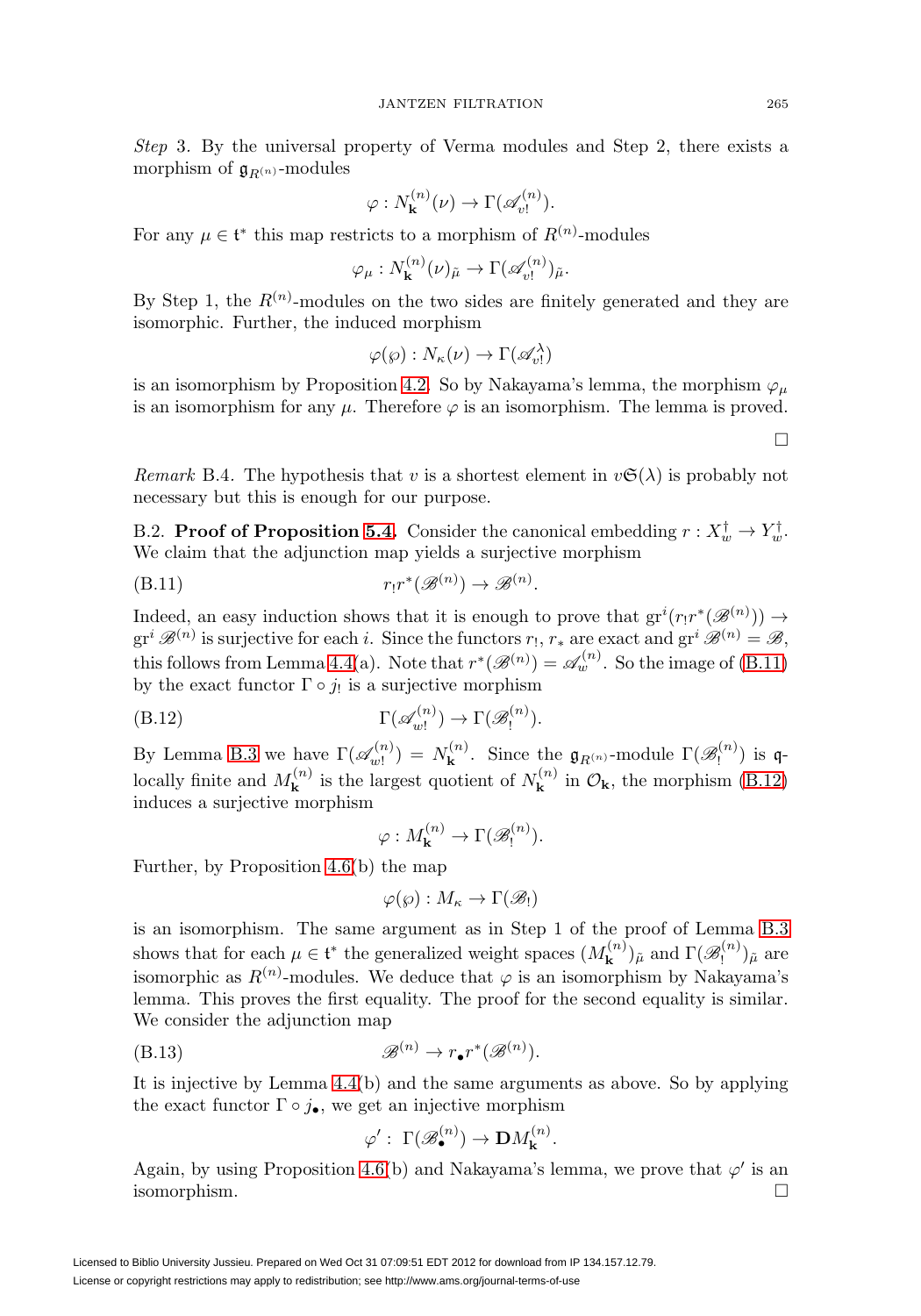### <span id="page-54-0"></span>INDEX OF NOTATION

**1.1**:  $C \cap R$ -proj,  $R'C$ . **1.2**:  $\mathcal{C}^{\Delta}$ ,  $\Delta$ ,  $\nabla$ ,  $D^{\vee}$ . **1.3**:  $R = \mathbb{C}[[s]], \wp, K, M(\wp^i), M_K, f(\wp^i), f_K, C(\wp), C_K.$ **1.4**:  $J^i D(\wp)$ . 1.5:  $F(\varphi)$ . **2.1**:  $G_0$ ,  $B_0$ ,  $T_0$ ,  $\mathfrak{g}_0$ ,  $\mathfrak{b}_0$ ,  $\mathfrak{t}_0$ ,  $\mathfrak{g}$ ,  $\mathfrak{t}$ ,  $\mathfrak{1}$ ,  $\partial$ ,  $c$ ,  $\kappa = c + m$ ,  $\mathfrak{a}_R$ ,  $\mathcal{U}_\kappa$ ,  $M_\lambda$ ,  $\mathfrak{t}_0^*,$   $\mathfrak{t}^*,$   $\delta$ ,  $\omega_0$ ,  $\epsilon_i, \langle \bullet : \bullet \rangle, ||h||^2, \ _{\kappa} \mathfrak{t}^*, a, z, \Pi, \Pi_0, \Pi^+, \Pi_0^+, \alpha_i, \mathfrak{S}, \mathfrak{S}_0, w \cdot \lambda, \rho_0, \rho, \mathfrak{S}(\lambda),$  $l : \mathfrak{S} \to \mathbb{N}.$ **2.2**:  $\mathfrak{q}, \mathfrak{l}, \Lambda^+, M_{\kappa}(\lambda), L_{\kappa}(\lambda), \mathbf{c}, \mathbf{k}, \mathcal{U}_{\mathbf{k}}, M_{\mathbf{k}}(\lambda), \lambda_s, \mathbf{k}^*$ . **2.3**:  $\sigma$ ,  $\mathbf{D}M_{\mathbf{k}}(\lambda)$ ,  $J^iM_{\kappa}(\lambda)$ . **2.4**:  $\mathcal{O}_{\mathbf{k}}, \mathcal{O}_{\kappa}, \mathop{\mathbb{R}}^{\mathsf{r}} t^*, \mathop{\mathbb{R}}^{\mathsf{r}} t^*, \mathop{\mathbb{C}}^{\mathsf{p}} \kappa, \mathop{\mathbb{C}}^{\mathsf{p}} \mathsf{C}_{\mathbf{k}}, \mathop{\mathbb{C}}^{\mathsf{p}} \mathsf{N}^+, \mathop{\mathbb{C}}^{\mathsf{p}} \kappa(\lambda), L_{\mathbf{k}}(\lambda), \mathop{\mathbb{C}}^{\mathsf{p}} \mathsf{R}(\lambda).$ **2.5**:  $\mathcal{P}_n, \preceq, \trianglelefteq, E, \mathcal{E}_\kappa, \mathfrak{g}', \mathcal{E}_\mathbf{k}, P_\mathbf{k}(E), P_\kappa(E).$ **2.6**:  $\mathcal{A}_k$ ,  $\mathcal{A}_k$ ,  $\Delta_k$ ,  $\Delta_k$ . **2.7**: **D**. **2.9**:  $\mathscr{H}_{\mathbf{v}}$ ,  $\mathbf{S}_{\mathbf{v}}$ ,  $\mathcal{A}_{\mathbf{v}}$ ,  $W_{\mathbf{v}}(\lambda)$ ,  $\Delta_{\mathbf{v}}$ . **2.10**:  $v = \exp(2\pi i/\kappa)$ ,  $\mathbf{v} = \exp(2\pi i/\mathbf{k})$ ,  $J^iW_v(\lambda)$ . **2.11**:  $\mathbf{H}_{1/k}$ ,  $\mathcal{B}_{\kappa}$ ,  $B_{\kappa}(\lambda)$ ,  $\mathfrak{E}_{\kappa}$ ,  $\mathbf{H}_{1/k}$ ,  $\mathcal{B}_{\mathbf{k}}$ ,  $\mathfrak{E}_{\mathbf{k}}$ ,  $B_{\mathbf{k}}(\lambda)$ . **3.1**:  $\mathscr{O}_Z$ , **O**(Z),  $f_*$ ,  $f^*$ ,  $f^!$ ,  $\mathscr{D}_Z$ , **M**(Z),  $\Omega_Z$ ,  $\mathscr{D}_{Y\to Z}$ ,  $\mathscr{M}^{\mathscr{O}}$ , **M**(Z, Z'),  $i^*$ ,  $i_{\bullet}$ ,  $i^!$ . **3.2:**  $M_h(Z)$ ,  $\mathbb{D}$ ,  $i_1$ ,  $i_{1\bullet}$ . **3.3**:  $M^T(Z)$ ,  $M^T(X, Z)$ .  $\mathbf{3.4}: \,\,\mathscr{M}^{\dagger}, \,\mathscr{D}^{\dagger}_Z, \,\delta_r, \, \mathfrak{m}_{\lambda}, \, \mathbf{M}^{\lambda}(Z), \, \mathbf{M}^{\tilde{\lambda}}(Z), \, \mathbf{M}^{\lambda}(X,Z), \, \mathbf{M}^{\tilde{\lambda}}(X,Z), \, \mathbf{M}(\mathscr{D}^{\dagger}_Z).$ **3.5**:  $\mathbf{M}_{h}^{T}(Z^{\dagger}), \, \mathbf{M}_{h}^{\lambda}(Z), \, \mathbf{M}_{h}^{\tilde{\lambda}}(Z), \, \mathbb{D}', \, \mathscr{L}_{Z}^{\lambda}, \, \Theta^{\lambda}, \, \mathbb{D} = \mathbb{D}^{\lambda}, \, \mathscr{D}_{Z}^{\lambda}.$ **3.6**:  $2\lim_{\alpha} C_{\alpha}$ ,  $2\lim_{\alpha} C_{\alpha}$ . **3.7**:  $X = \lim_{\longrightarrow} X_\alpha$ ,  $\mathbf{O}(X)$ ,  $\Gamma(X, \mathcal{M})$  (for  $\mathcal{M} \in \mathbf{O}(X)$ ),  $\hat{\mathbf{O}}(X)$ ,  $\mathcal{O}_X$ ,  $-\otimes_{\mathcal{O}_X} \mathcal{F}$ ,  $\Gamma(X,\mathscr{F})$  (for  $\mathscr{F} \in \mathbf{O}(X)$ ). **3.8**: **M**(X) (with X an ind-scheme),  $\mathcal{M}^{\mathcal{O}}$ ,  $\Gamma(X, \mathcal{M})$  (for  $\mathcal{M} \in M(X)$ ),  $\mathbf{M}^T(X)$ ,  $\mathbf{M}^{\lambda}(X)$ ,  $\mathbf{M}^{\tilde{\lambda}}(X)$ ,  $\Gamma(\mathscr{M})$  (for  $\mathscr{M} \in \mathbf{M}^{\tilde{\lambda}}(X)$ ),  $\mathbf{M}^{\lambda}_{h}(X)$ ,  $\mathbf{M}^{\tilde{\lambda}}_{h}(X)$ ,  $i_!$ ,  $i_{\bullet}$ . **3.9**:  $\mathscr{D}_X$  (with X a formally smooth ind-scheme). **4.1**: G, B, Q, T, N, g, b, n. **4.2**:  $X = G/B$ ,  $X^{\dagger} = G/N$ ,  $\pi : X^{\dagger} \rightarrow X$ ,  $X_w$ ,  $\dot{w}$ ,  $\overline{X}_w$ . **4.3**:  $\delta_l : \mathcal{U}(\mathfrak{a}) \to \Gamma(X^\dagger, \mathscr{D}_{X^\dagger}), \mathbf{M}(\mathfrak{a}), \Gamma$ **4.4**:  $M_{\tilde{\lambda}}$ , ch(M),  $\tilde{\mathcal{O}}$ ,  $\tilde{\mathcal{O}}_{\kappa}$ ,  $N_{\kappa}(\lambda)$ ,  $L_{\kappa}(\lambda)$ ,  $\Lambda$ ,  $\mathscr{A}_{w}^{\lambda}$ ,  $i_{w}$ ,  $\mathscr{A}_{w}^{\lambda}$ ,  $\mathscr{A}_{w}^{\lambda}$ ,  $\mathscr{A}_{w}^{\lambda}$ ,  $\mathscr{A}_{w}^{\lambda}$ **4.5**:  ${}^{\mathcal{Q}}\mathfrak{S}, w_0, Y_w, \overline{Y}_w, j_w, \mathscr{B}^{\lambda}_w, \mathscr{B}^{\lambda}_w, \mathscr{B}^{\lambda}_w, \mathscr{B}^{\lambda}_w$ ,  $\mathscr{B}^{\lambda}_w$ ,  $r: X_w^{\dagger} \to Y_w^{\dagger}$ . **5.1**:  $C_R$ ,  $\mu_M$ , for,  $F_R$ . **5.2**:  $Q'$ ,  $f_w$ . **5.3**: j, f, B, B<sub>1</sub>,  $\mathscr{I}^{(n)}$ ,  $x^s$ ,  $f^s$ ,  $\mathscr{B}^{(n)}$ ,  $\mathscr{B}^{(n)}_1$ ,  $\mathscr{B}^{(n)}_1$ ,  $\mathscr{B}^{(n)}$ . **5.4**:  $M_{\kappa}$ ,  $M_{\mathbf{k}}$ ,  $M_{\mathbf{k}}^{(n)}$ ,  $\mathbf{D}M_{\mathbf{k}}^{(n)}$ . **5.5**:  $\psi(a,n)$ ,  $\pi^a(\mathscr{B})$ ,  $J^i(\mathscr{B}_!)$ .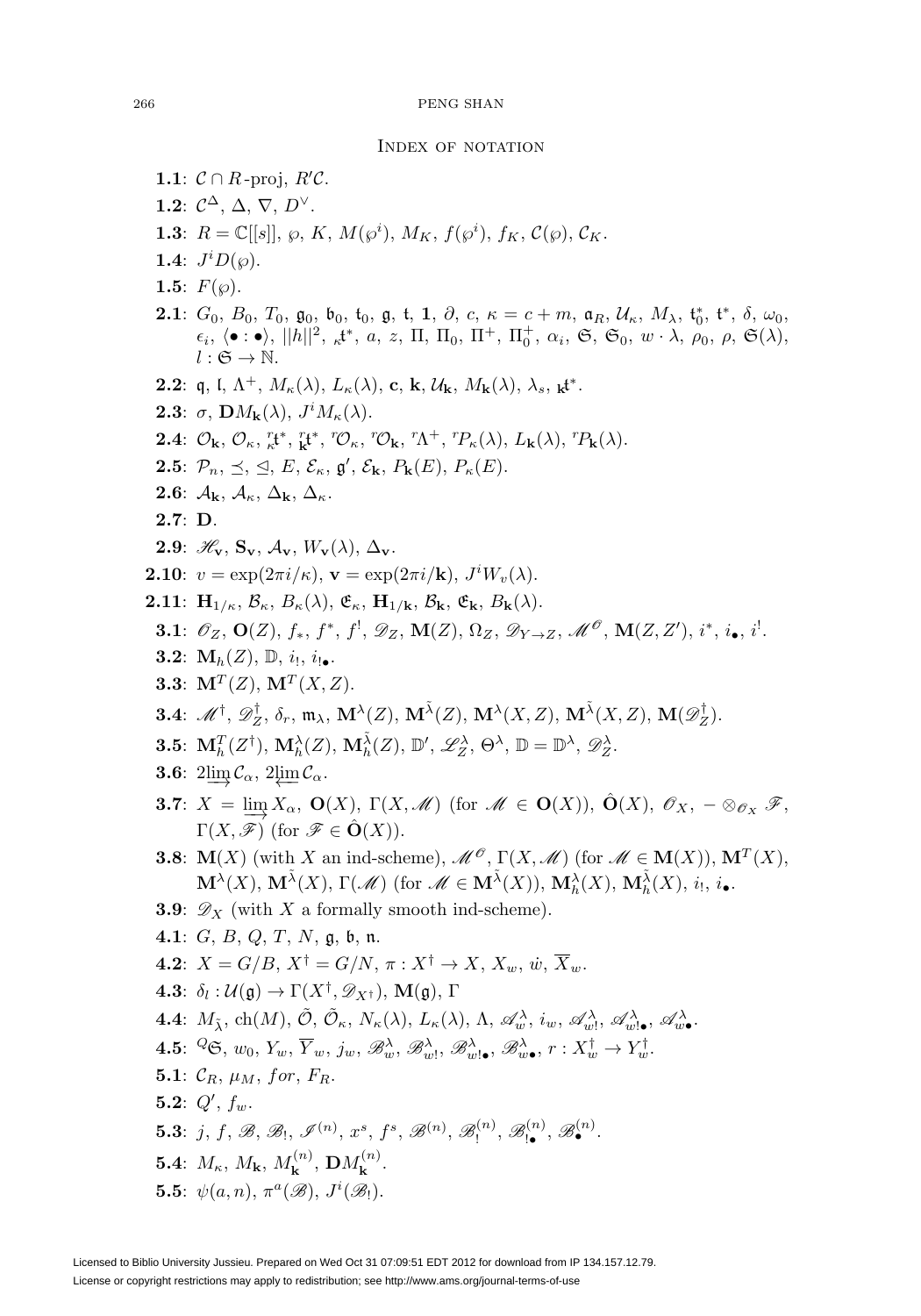- **6.1: MHM** $(Z)$ ,  $W^{\bullet}$  *M*,  $(k)$ , **Perv** $(Z)$ ,  $\varrho$ .
- **6.2**:  $\mathbf{M}_0^{\lambda}(\overline{X}_v)$ , DR,  $\mathbf{MHM}_0(\overline{X}_v)$ ,  $\eta$ ,  $\tilde{\mathscr{A}}_w^{\lambda}$ ,  $\tilde{\mathscr{A}}_w^{\lambda}$ ,  $\tilde{\mathscr{A}}_w^{\lambda}$ ,  $\tilde{\mathscr{B}}_w^{\lambda}$ ,  $\tilde{\mathscr{B}}_w^{\lambda}$ ,  $\tilde{\mathscr{B}}_w^{\lambda}$ ,  $\tilde{\mathscr{B}}_w^{\lambda}$ ,  $q$ ,  $\mathscr{H}_q(\mathfrak{S})$ ,  $T_w$ ,  $\Psi$ ,  $P_{x,w}$ ,
- **A.1**:  $\Pi^{-}$ ,  $\mathfrak{n}(T)$ ,  $\mathfrak{n}^{-}$ ( $T$ ),  $\Pi_{l}^{-}$ ,  $\mathfrak{n}_{l}^{-}$ ,  $N^{-}$ ,  $N_{l}^{-}$ ,  $\mathfrak{X}$ ,  $\mathfrak{X}^{\dagger}$ ,  $\mathfrak{X}^{w}_{u}$ ,  $\mathfrak{X}^{w}_{l}$ ,  $\mathfrak{X}^{w\dagger}_{l}$ ,  $p_{l_1l_2}$ ,  $p_l$ .
- $\mathbf{A.2:} \ \mathbf{H}^{\tilde{\lambda}}(\mathfrak{X}^y,\overline{X}_w), \ \mathbf{H}^{\tilde{\lambda}}(\overline{X}_w), \ \mathbf{H}^{\tilde{\lambda}}(X).$
- **A.3**:  $\hat{\Gamma}(\mathcal{M}), \overline{\Gamma}(\mathcal{M}).$
- **A.5**:  $\tilde{\mathcal{O}}_{\kappa,\lambda}$ , pr<sub> $\lambda$ </sub>,  $V(\nu)$ ,  $\theta^{\nu}$ ,  $\mathscr{L}^{\lambda}$ ,  $\Theta^{\lambda-\mu}$ .
- **B.1**:  $r_x$ ,  $\mathscr{A}_{v}^{(n)}$ ,  $\mathscr{A}_{v}^{(n)}$ ,  $\mathscr{A}_{v}^{(n)}$ ,  $\mathscr{A}_{v}^{(n)}$ ,  $N_{\mathbf{k}}(\mu)$ ,  $R_{\mu+s\omega_0}$ ,  $\mathbf{D}N_{\mathbf{k}}(\mu)$ ,  $N_{\mathbf{k}}^{(n)}(\mu)$ ,  $\mathbf{D}N_{\mathbf{k}}^{(n)}(\mu)$ ,  $s^iM$ ,  $F^{\bullet}M$ ,  $gr M$ ,  $ch(M)$ .

# <span id="page-55-0"></span>**ACKNOWLEDGEMENT**

The author deeply thanks her advisor Eric Vasserot for many helpful discussions, lots of useful remarks and for his substantial support.

#### <span id="page-55-1"></span>**REFERENCES**

- <span id="page-55-3"></span>[An] H. H. Andersen, The strong linkage principle for quantum groups at roots of 1, J. Algebra **260** (2003), no. 1, 2–15. M[R1973573 \(2004c:17024\)](http://www.ams.org/mathscinet-getitem?mr=1973573)
- <span id="page-55-11"></span>[Ar] S. Ariki, Graded q-Schur algebras, arxiv: 0903.3453
- <span id="page-55-10"></span>[B] A. Beilinson, *How to glue perverse sheaves, K*-theory, arithmetic and geometry (Moscow, 1984–1986), 42-51, Lecture Notes in Math., 1289, Springer, Berlin, 1987. M[R923134](http://www.ams.org/mathscinet-getitem?mr=923134) [\(89b:14028\)](http://www.ams.org/mathscinet-getitem?mr=923134)
- <span id="page-55-6"></span>[BB] A. Beilinson, J. Bernstein, A proof of Jantzen conjectures, I. M. Gel'fand Seminar, 1–50, Adv. Soviet Math., 16, Part 1, Amer. Math. Soc., Providence, RI, 1993. M[R1237825](http://www.ams.org/mathscinet-getitem?mr=1237825) [\(95a:22022\)](http://www.ams.org/mathscinet-getitem?mr=1237825)
- [BBD] A. Beilinson, J. Bernstein, P. Deligne, Faisceaux pervers, Analysis and topology on singular spaces, I (Luminy, 1981), 5-171, Astérisque, **100**, Soc. Math. France, Paris, 1982. M[R751966 \(86g:32015\)](http://www.ams.org/mathscinet-getitem?mr=751966)
- <span id="page-55-7"></span>[BD] A. Beilinson, V. Drinfeld, Quantization of Hitchin's integrable system and Hecke eigensheaves, available at http://www.math.harvard.edu/˜gaitsgde/grad 2009.
- <span id="page-55-12"></span>[BG] A. Beilinson, V. Ginzburg, Wall-crossing functors and D-modules, Represent. Theory **3** (1999), 1–31 (electronic). M[R1659527 \(2000d:17007\)](http://www.ams.org/mathscinet-getitem?mr=1659527)
- [BGS] A. Beilinson, V. Ginzburg, W. Soergel, Koszul duality patterns in representation theory, J. Amer. Math. Soc. **9** (1996), no. 2, 473–527. M[R1322847 \(96k:17010\)](http://www.ams.org/mathscinet-getitem?mr=1322847)
- <span id="page-55-4"></span>[CPS] E. Cline, B. Parshall, L. Scott, Duality in highest weight categories, Classical groups and related topics (Beijing, 1987), 7–22, Contemp. Math., **82**, Amer. Math. Soc., Providence, RI, 1989. M[R982273 \(90g:17014\)](http://www.ams.org/mathscinet-getitem?mr=982273)
- [Don] S. Donkin, The q-Schur algebra, London Mathematical Society Lecture Note Series, **253**. Cambridge University Press, Cambridge, 1998. M[R1707336 \(2001h:20072\)](http://www.ams.org/mathscinet-getitem?mr=1707336)
- <span id="page-55-13"></span>[DGK] V. V. Deodhar, O. Gabber, V. Kac, Structure of some categories of representations of infinite-dimensional Lie algebras, Adv. in Math. **45** (1982), no. 1, 92–116. M[R663417](http://www.ams.org/mathscinet-getitem?mr=663417) [\(83i:17012\)](http://www.ams.org/mathscinet-getitem?mr=663417)
- <span id="page-55-2"></span> $[F]$  P. Fiebig, Centers and translation functors for the category  $\mathcal O$  over Kac-Moody algberas, Math. Z. **243** (2003), no. 4, 689–717. M[R1974579 \(2004c:17051\)](http://www.ams.org/mathscinet-getitem?mr=1974579)
- <span id="page-55-9"></span>[FG] E. Frenkel, D. Gaitsgory, D-modules on the affine grassmannian and representations of affine Kac-Moody algebras, Duke Math. J. **125** (2004), no. 2, 279–327. M[R2096675](http://www.ams.org/mathscinet-getitem?mr=2096675) [\(2005h:17040\)](http://www.ams.org/mathscinet-getitem?mr=2096675)
- <span id="page-55-5"></span>[GGOR] V. Ginzburg, N. Guay, E. Opdam, R. Rouquier, On the category O for rational Cherednik algebras, Invent. Math. **154** (2003), no.3, 617–651. M[R2018786 \(2005f:20010\)](http://www.ams.org/mathscinet-getitem?mr=2018786)
- <span id="page-55-8"></span>[HTT] R. Hotta, K. Takeuchi, T. Tanisaki, D-modules, perverse sheaves, and representation theory, Progress in Mathematics, 236, Birkhäuser Boston, Inc., 2008. M[R2357361](http://www.ams.org/mathscinet-getitem?mr=2357361) [\(2008k:32022\)](http://www.ams.org/mathscinet-getitem?mr=2357361)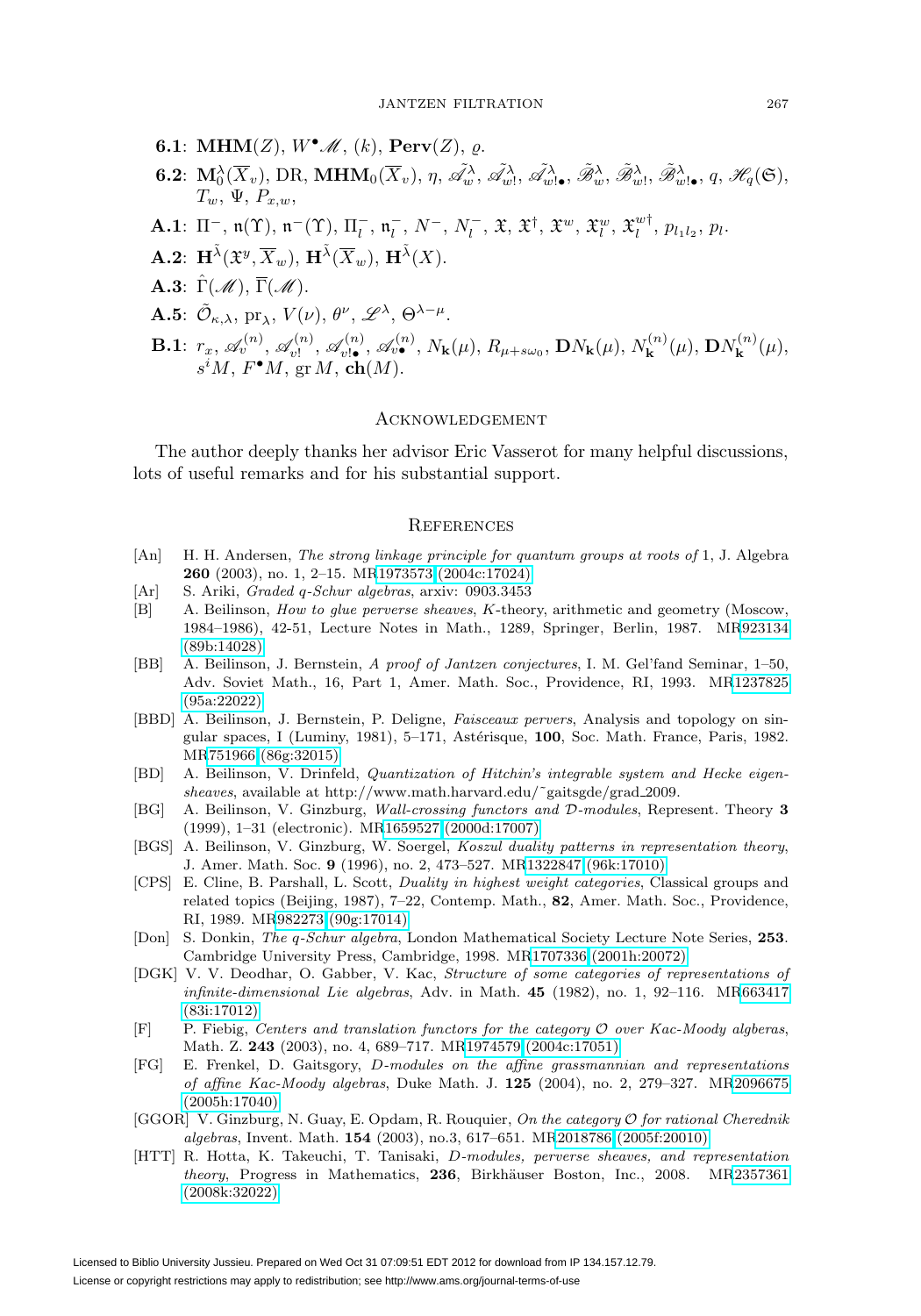#### 268 PENG SHAN

- <span id="page-56-3"></span>[J] J. C. Jantzen, Moduln mit einem hohsten Gewicht, Lecture Notes in Math., vol. 750, Springer-Verlag, Berlin and New York, 1980. M[R552943 \(81m:17011\)](http://www.ams.org/mathscinet-getitem?mr=552943)
- <span id="page-56-1"></span>[JM] G. James, A. Mathas, A q-analogue of the Jantzen-Schaper theorem, Proc. London Math. Soc. (3) **74** (1997), no. 2, 241–274. M[R1425323 \(97j:20013\)](http://www.ams.org/mathscinet-getitem?mr=1425323)
- <span id="page-56-25"></span>[Ka] V. Kac, Infinite dimensional Lie algebras, Third edition. Cambridge University Press, Cambridge, 1990. M[R1104219 \(92k:17038\)](http://www.ams.org/mathscinet-getitem?mr=1104219)
- <span id="page-56-9"></span>[KV] M. Kapranov, E. Vasserot, Vertex algebras and the formal loop space, Publ. Math. Inst. Hautes Études Sci. No. **100** (2004), 209–269. M[R2102701 \(2005k:14044\)](http://www.ams.org/mathscinet-getitem?mr=2102701)
- <span id="page-56-23"></span>[K] M. Kashiwara, The flag manifold of Kac-Moody Lie algebra, Algebraic Analysis, Geometry and Number Theory, Johns Hopkins Univ. Press., Baltimore, 1990. M[R1463702](http://www.ams.org/mathscinet-getitem?mr=1463702) [\(98i:17030\)](http://www.ams.org/mathscinet-getitem?mr=1463702)
- <span id="page-56-10"></span>[Kas] M. Kashiwara, Equivariant derived category and representation of real semisimple Lie groups, in Representation theory and complex analysis (Lecture Notes in Math., vol. 1931), 137–234, Springer, Berlin, 2008. M[R2409699 \(2010e:22004\)](http://www.ams.org/mathscinet-getitem?mr=2409699)
- <span id="page-56-12"></span>[KS] M. Kashiwara, P. Shapira, Sheaves on Manifolds, Grundlehren der Mathematischen Wissenschaften, **292**, Springer-Verlag, Berlin, 1994. M[R1299726 \(95g:58222\)](http://www.ams.org/mathscinet-getitem?mr=1299726)
- <span id="page-56-11"></span>[KT1] M. Kashiwara, T. Tanisaki, *Kazhdan-Lusztig conjecture for affine Lie algebras with nega*tive level, Duke Math. J. **77** (1995), no. 1, 21–62. M[R1317626 \(96j:17016\)](http://www.ams.org/mathscinet-getitem?mr=1317626)
- <span id="page-56-17"></span>[KT2] M. Kashiwara, T. Tanisaki, Parabolic Kazhdan-Lusztig polynomials and Schubert varieties, J. Algebra **249** (2002), no. 2, 306–325. M[R1901161 \(2004a:14049\)](http://www.ams.org/mathscinet-getitem?mr=1901161)
- <span id="page-56-18"></span>[KL1] D. Kazhdan, G. Lusztig, Schubert varieties and Poincaré duality, Geometry of the Laplace operator (Proc. Sympos. Pure Math., Univ. Hawaii, Honolulu, Hawaii, 1979), pp. 185–203, Amer. Math. Soc., Providence, R.I., 1980. M[R573434 \(84g:14054\)](http://www.ams.org/mathscinet-getitem?mr=573434)
- <span id="page-56-7"></span>[KL2] D. Kazhdan, G. Lusztig, Tensor structures arising from affine Lie algebras I-IV, J. Amer. Math. Soc., **6-7** (1993-1994), 905-947, 949-1011, 335-381, 383-453.
- <span id="page-56-24"></span>[Ku1] S. Kumar, Toward proof of Lusztig's conjecture concerning negative level representations of affine Lie algebras, J. Algebra **164** (1994), no. 2, 515–527. M[R1271251 \(95h:17028\)](http://www.ams.org/mathscinet-getitem?mr=1271251)
- <span id="page-56-13"></span>[Ku2] S. Kumar, Kac-Moody groups, their flag varieties and representation theory, Progress in Mathematics, 204. Birkhäuser Boston, Inc., Boston, M[R1923198 \(2003k:22022\)](http://www.ams.org/mathscinet-getitem?mr=1923198)
- <span id="page-56-19"></span>[L] B. Leclerc, Decomposition numbers and canonical bases, Algebr. Represent. Theory, **3**, (2000), no. 3, 277–287. M[R1783802 \(2001j:17031\)](http://www.ams.org/mathscinet-getitem?mr=1783802)
- <span id="page-56-0"></span>[LT1] B. Leclerc, J-Y. Thibon, *Canonical bases of q-deformed Fock spaces*, Internat. Math. Res. Notices 1996, no. 9, 447–456. M[R1399410 \(97h:17023\)](http://www.ams.org/mathscinet-getitem?mr=1399410)
- <span id="page-56-20"></span>[LT2] B. Leclerc, J-Y. Thibon, Littlewood-Richardson coefficients and Kazhdan-Lusztig polynomials, Combinatorial methods in representation theory (Kyoto, 1998), 155–220, Adv. Stud. Pure Math., **28**, Kinokuniya, Tokyo, 2000. M[R1864481 \(2002k:20014\)](http://www.ams.org/mathscinet-getitem?mr=1864481)
- <span id="page-56-15"></span>[M] D. Milicic, Localization and Representation Theory of Reductive Lie Groups, available at http://www.math.utah.edu/˜milicic
- <span id="page-56-22"></span>[PS] B. Parshall, L. Scott, Integral and graded quasi-hereditary algebras, II. with applications to representations of generalized q-Schur algebras and algebraic groups, arxiv:0910.0633.
- <span id="page-56-21"></span>[RT] A. Ram, P. Tingley, Universal Verma modules and the Misra-Miwa Fock space, Int. J. Math. Math. Sci. 2010, Art. ID 326247, 19 pp. M[R2753641](http://www.ams.org/mathscinet-getitem?mr=2753641)
- <span id="page-56-2"></span>[R] R. Rouquier, q-Schur algebras and complex reflection groups, Mosc. Math. J. **8** (2008), no. 1, 119–158, 184. M[R2422270 \(2010b:20081\)](http://www.ams.org/mathscinet-getitem?mr=2422270)
- <span id="page-56-4"></span>[RW] A. Rocha-Caridi, N. R. Wallach, Projective modules over graded Lie algebras, Math. Z. **180** (1982), no. 2, 151-177. M[R661694 \(83h:17018\)](http://www.ams.org/mathscinet-getitem?mr=661694)
- <span id="page-56-16"></span>[Sa] M. Saito, Mixed Hodge modules, Publ. Res. Inst. Sci. **26** (1990), 221-333 M[R1047415](http://www.ams.org/mathscinet-getitem?mr=1047415) [\(91m:14014\)](http://www.ams.org/mathscinet-getitem?mr=1047415)
- <span id="page-56-6"></span>[So] W. Soergel, Character formulas for tilting modules over Kac-Moody algberas, Represent. Theory, **2** (1998), 432-448. M[R1663141 \(2000c:17048\)](http://www.ams.org/mathscinet-getitem?mr=1663141)
- <span id="page-56-5"></span>[St] C. Stroppel, Parabolic category O, perverse sheaves on Grassmannians, Springer fibres and Khovanov homology, Compos. Math. **145** (2009), 954–992. M[R2521250 \(2011a:17014\)](http://www.ams.org/mathscinet-getitem?mr=2521250)
- <span id="page-56-8"></span>[Su] T. Suzuki, Double affine Hecke algebras, conformal coinvariants and Kostka polynomial, C. R. Math. Acad. Sci. Paris **343** (2006), no. 6, 383–386. M[R2259877 \(2007f:17038\)](http://www.ams.org/mathscinet-getitem?mr=2259877)
- <span id="page-56-14"></span>[TT] R. W. Thomason, T. Trobaugh, Higher algebraic K-theory of schemes and of derived categories, Grothendieck Festschrift, vol. III, Progr. Math., 88, 247–435, Birkhäuser, 1990. M[R1106918 \(92f:19001\)](http://www.ams.org/mathscinet-getitem?mr=1106918)